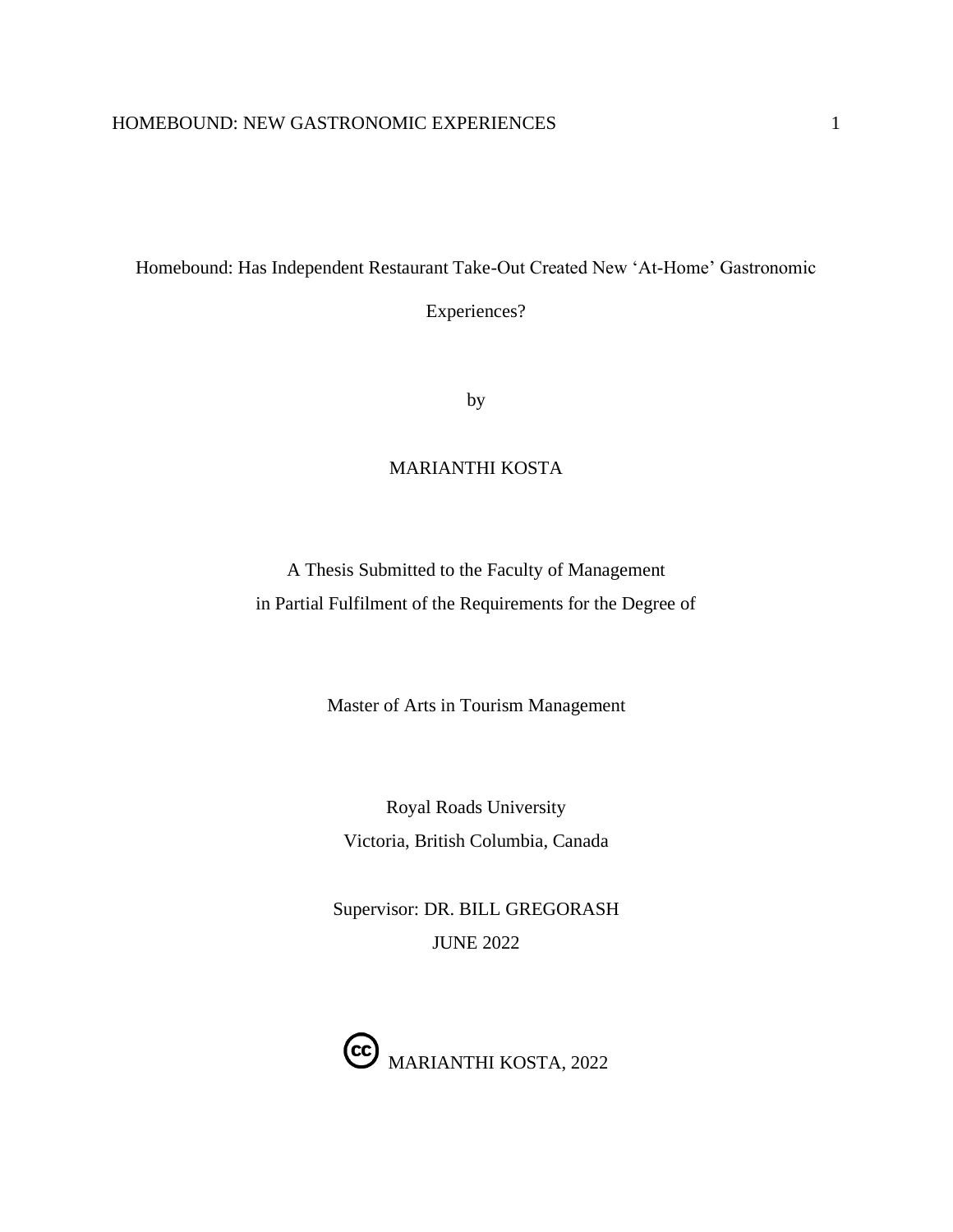# COMMITTEE APPROVAL

The members of Marianthi Kosta's Thesis Committee certify that they have read the thesis titled Homebound: Has Independent Restaurant Take-Out Created New 'At-Home' Gastronomic Experiences? and recommend that it be accepted as fulfilling the thesis requirements for the Degree of MASTER OF ARTS IN TOURISM MANAGEMENT:

#### DR. REBECCA WILSON-MAH [signature on file]

# CORY HASKINS [signature on file]

Final approval and acceptance of this thesis is contingent upon submission of the final copy of the thesis to Royal Roads University. The thesis supervisor confirms to have read this thesis and recommends that it be accepted as fulfilling the thesis requirements:

DR. BILL GREGORASH [signature on file]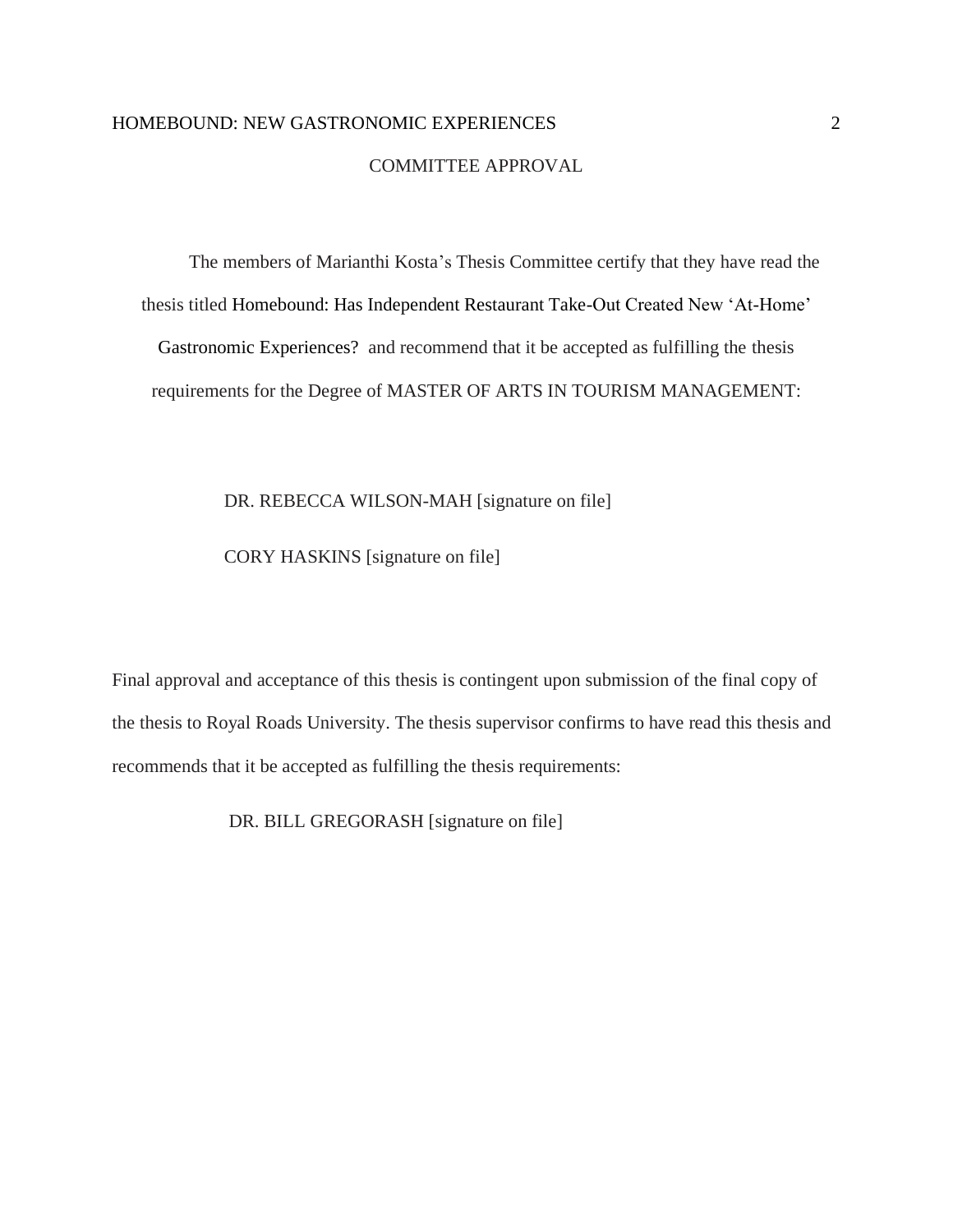# **Creative Commons Statement**



This work is licensed under the Creative Commons Attribution-NonCommercial-ShareAlike 2.5 Canada License. To view a copy of this license, visit [http://creativecommons.org/licenses/by-nc](http://creativecommons.org/licenses/by-nc-sa/2.5/ca/)[sa/2.5/ca/.](http://creativecommons.org/licenses/by-nc-sa/2.5/ca/)

Some material in this work is not being made available under the terms of this licence:

- Third-Party material that is being used under fair dealing or with permission.
- Any photographs where individuals are easily identifiable.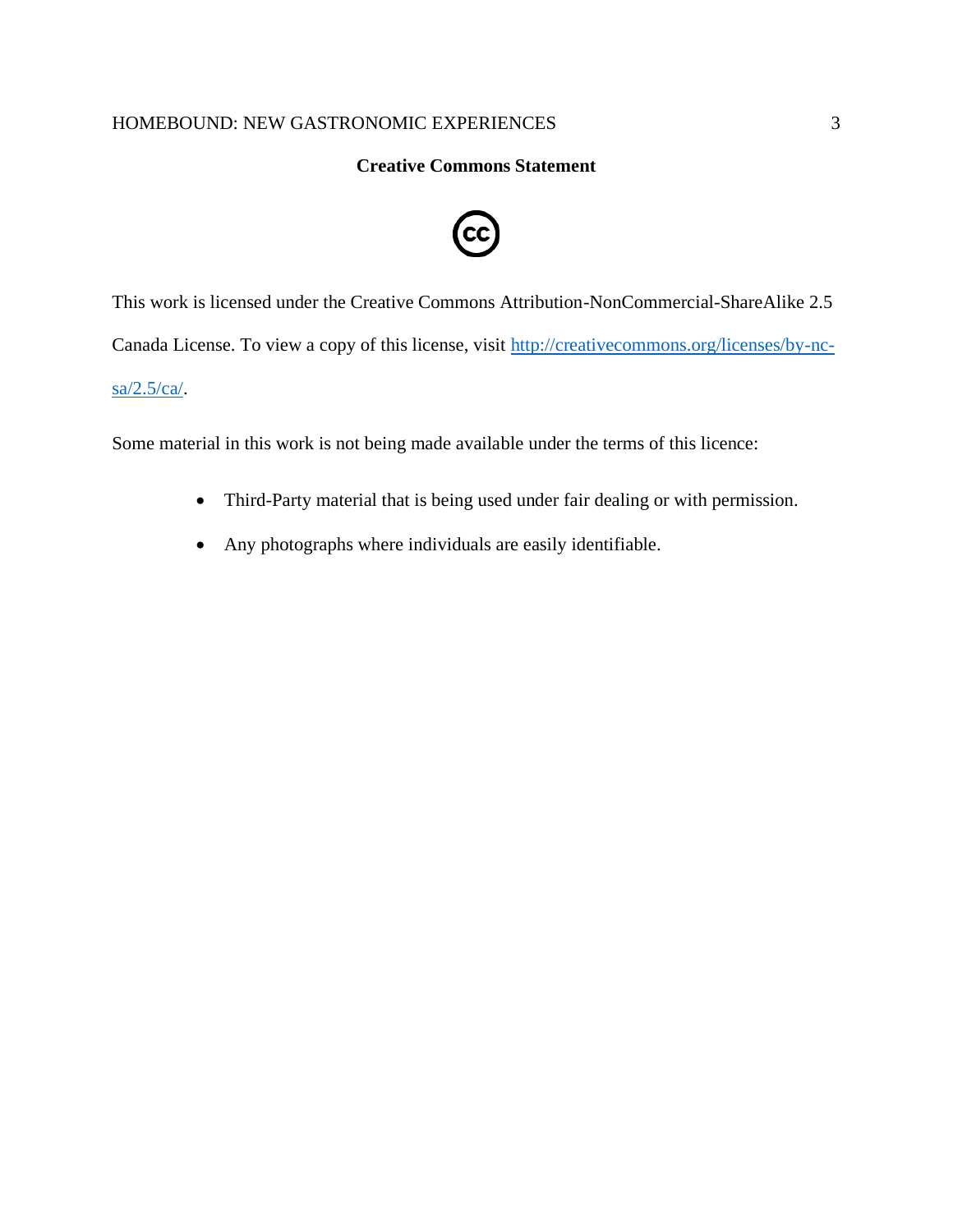#### **Acknowledgements**

To my Research Supervisor, Dr. Bill Gregorash, I cannot express enough gratitude for your continued support and encouragement - thank you for your kindness, patience, knowledge, and humour – Your optimism and sincerity have motivated me throughout this process. Thank you for being my mentor. To my committee members; Chef Cory Haskins, thank you for your continuous motivation and inspiring me to remain calm during hectic moments during this project. Dr. Rebecca Wilson- Mah, thank you for your constructive thought process and critical thinking. I offer my sincere appreciation for the learning opportunities provided by Royal Roads University and its professors. To my colleagues at Algonquin College, Marcus Van der Pas, Tanya Skeates, Harsh Singh, Matthew Shepheard, David Fairbanks, and Scott Warrick - my sincerest appreciation for your immense expertise, industry experience, inspiration; for lending me books, articles, and your time during endless conversations. Special thanks go to all the participants of this research project; this study wouldn't be possible without your honest contributions, remarks, and thoughts. Your words inspired and educated me about the restaurant industry's unpredictability.

Finally, the completion of this project could not have been accomplished without the support of my family. To my wonderful husband Nick and my daughter Emilia – thank you for your love, understanding, and continuous care while allowing me time away from you to research and write. Thank you for all the pizza nights. I love you both.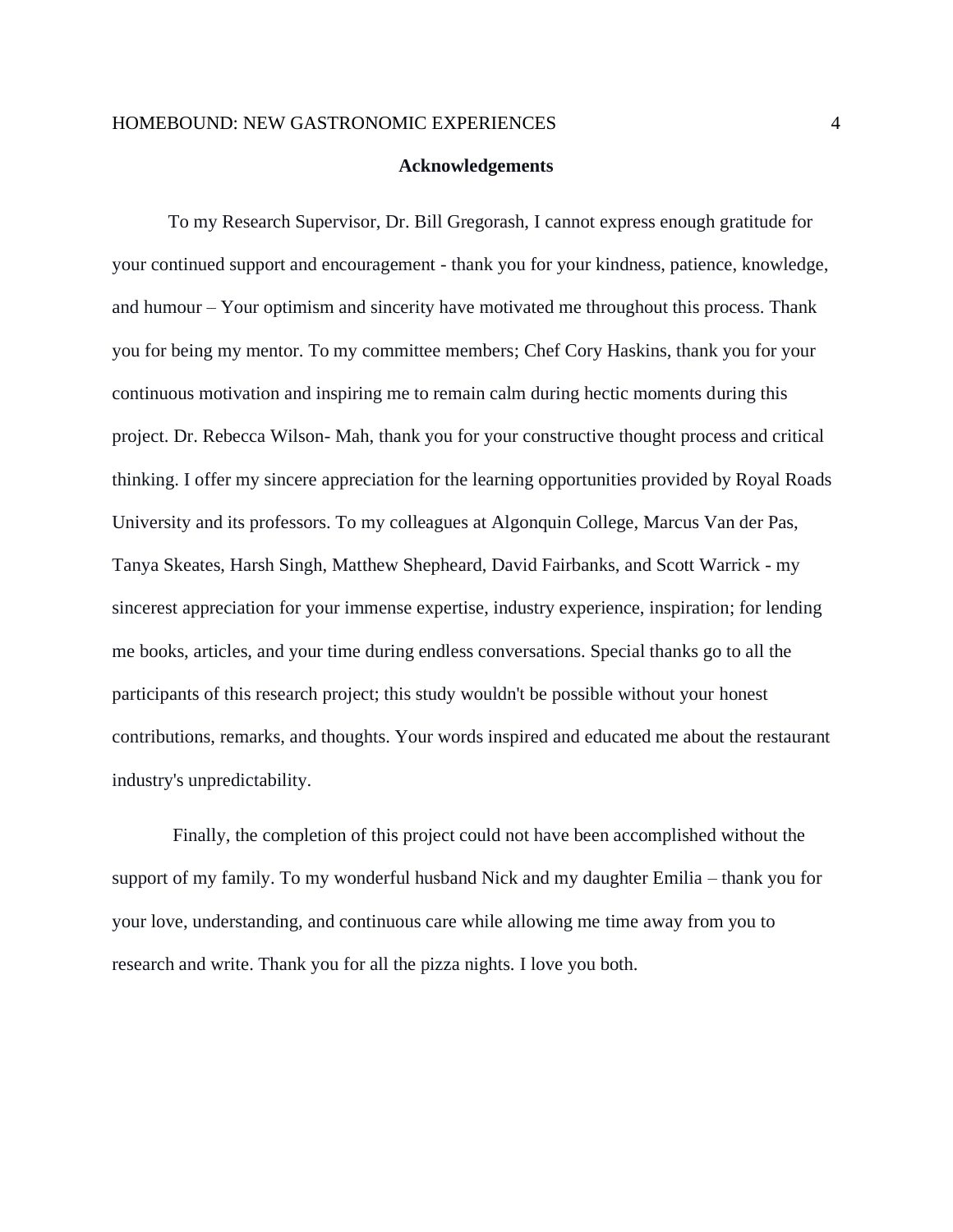#### **Abstract**

This research explored dining experiences of homebound consumers in Ottawa, Canada and examined whether the COVID-19 pandemic allowed independent restaurant "take-out" to become a new dining experience among individuals. This qualitative study conducted 18 semistructured in-depth interviews to identify changes in consumer behaviour attributed to events from the global pandemic. While COVID-19 began to impact the restaurant industry in March 2020, this research was conducted in August 2020, five months after the pandemic's introduction. Consumers and industry professionals offered insights into the current localrestaurant industry status, including business closures, worker layoffs, and mental health conditions. The findings showcase the importance of socializing, comfort, and safety, while emerging outcomes included the creation of new eating habits and experiences. Conclusions from this study can provide valuable consumer information as independent businesses slowly start to regain operations. Recommendations include repeating the research in a post-pandemic study to re-evaluate take-out experiences among consumers.

*Keywords:* homebound, COVID-19, take-out, dining experience, restaurant industry, qualitative, thematic analysis, Ottawa, Canada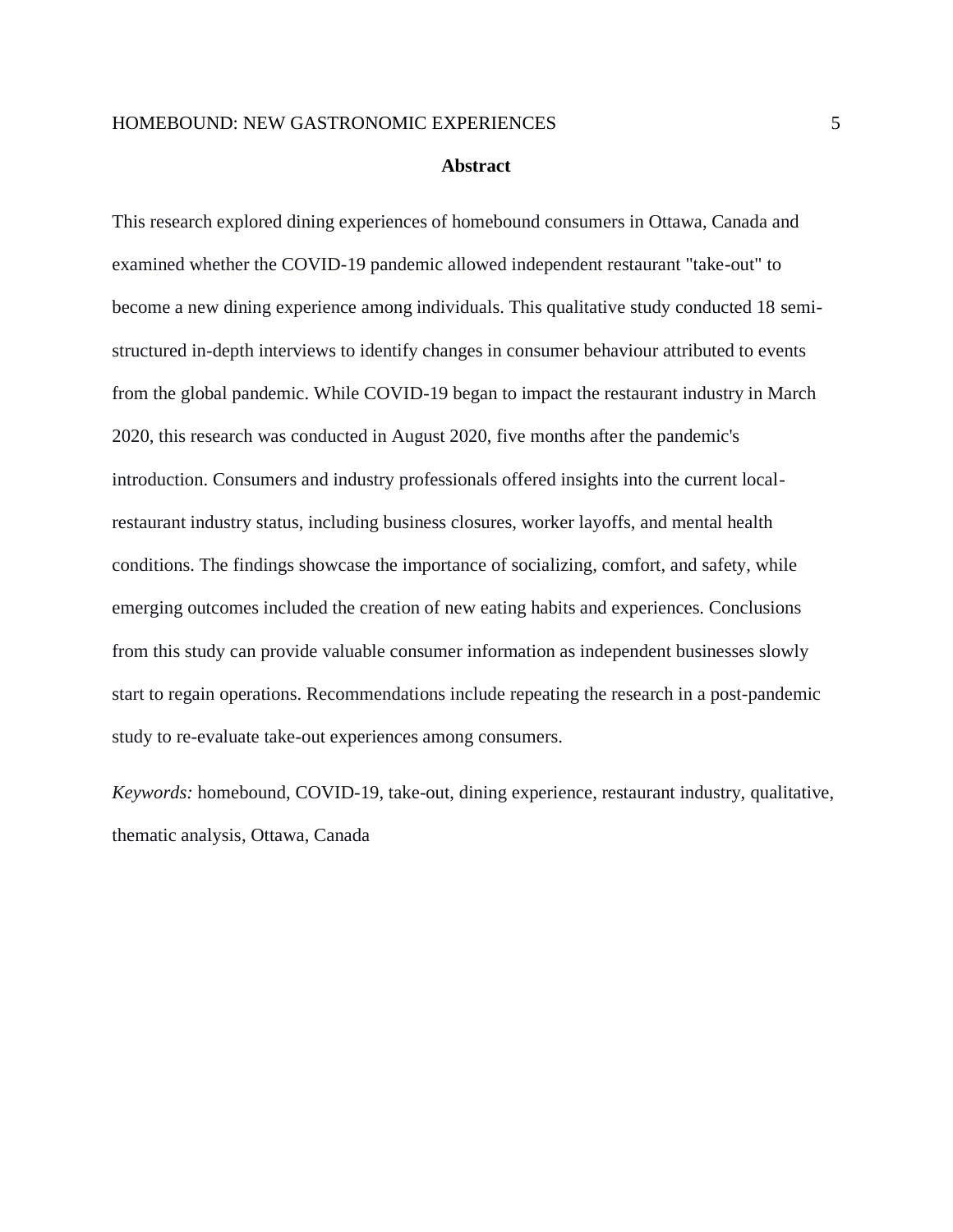# **Table of Contents**

| Homebound: Has Independent Restaurant Take-Out Created New 'At-Home' Gastronomic |  |  |
|----------------------------------------------------------------------------------|--|--|
|                                                                                  |  |  |
|                                                                                  |  |  |
|                                                                                  |  |  |
|                                                                                  |  |  |
|                                                                                  |  |  |
|                                                                                  |  |  |
|                                                                                  |  |  |
|                                                                                  |  |  |
|                                                                                  |  |  |
|                                                                                  |  |  |
|                                                                                  |  |  |
|                                                                                  |  |  |
|                                                                                  |  |  |
|                                                                                  |  |  |
|                                                                                  |  |  |
|                                                                                  |  |  |
|                                                                                  |  |  |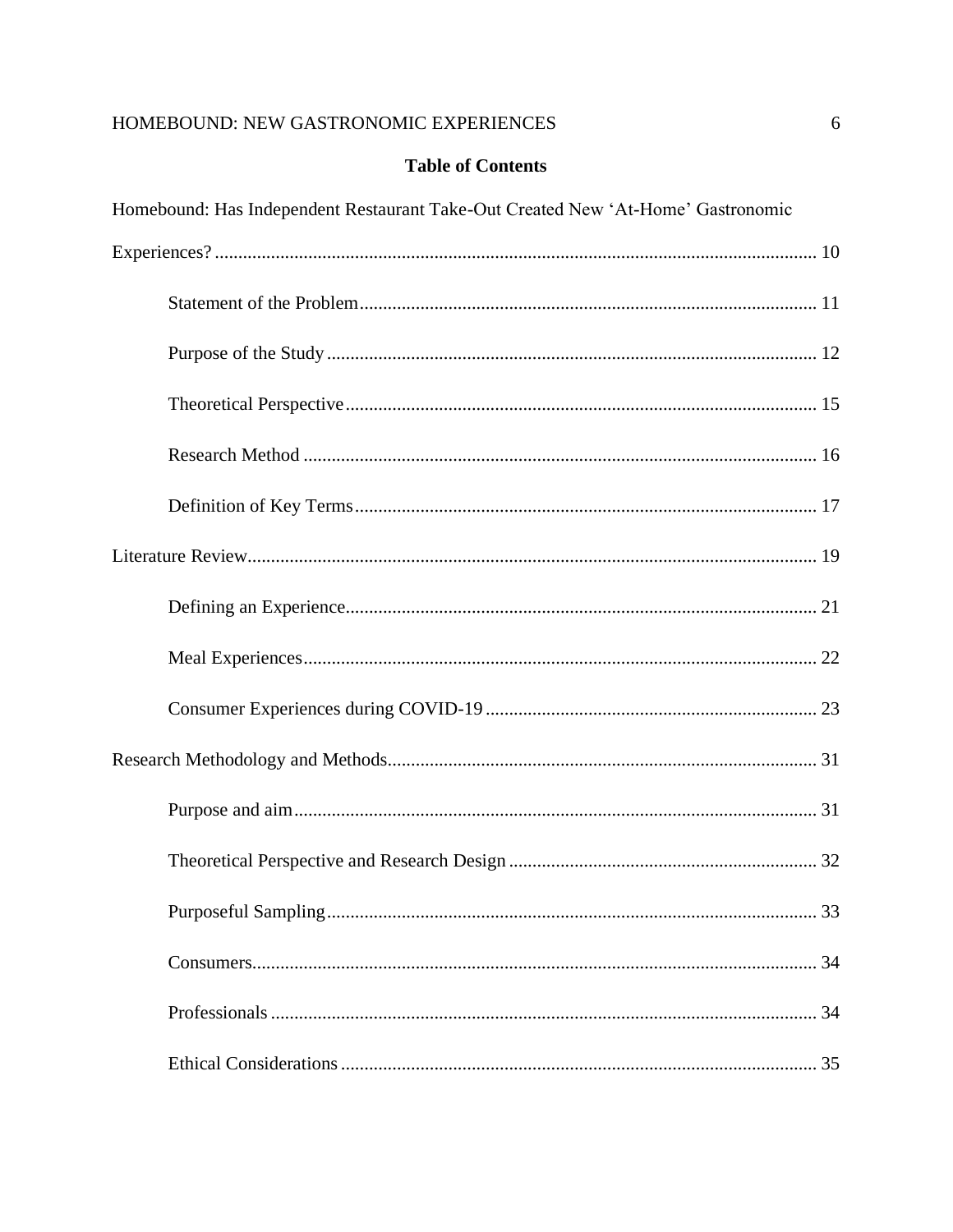| HOMEBOUND: NEW GASTRONOMIC EXPERIENCES                                      | 7 |
|-----------------------------------------------------------------------------|---|
|                                                                             |   |
|                                                                             |   |
|                                                                             |   |
|                                                                             |   |
|                                                                             |   |
|                                                                             |   |
|                                                                             |   |
|                                                                             |   |
|                                                                             |   |
|                                                                             |   |
|                                                                             |   |
|                                                                             |   |
| RQ 1: What factors influence a consumer's take-out experience during the    |   |
|                                                                             |   |
| RQ 2: What are the Advantages and Disadvantages of Ordering Food from Local |   |
|                                                                             |   |
| RQ 3: How do Consumers Compare a Take-Out Experience Versus Dining in a     |   |
|                                                                             |   |
|                                                                             |   |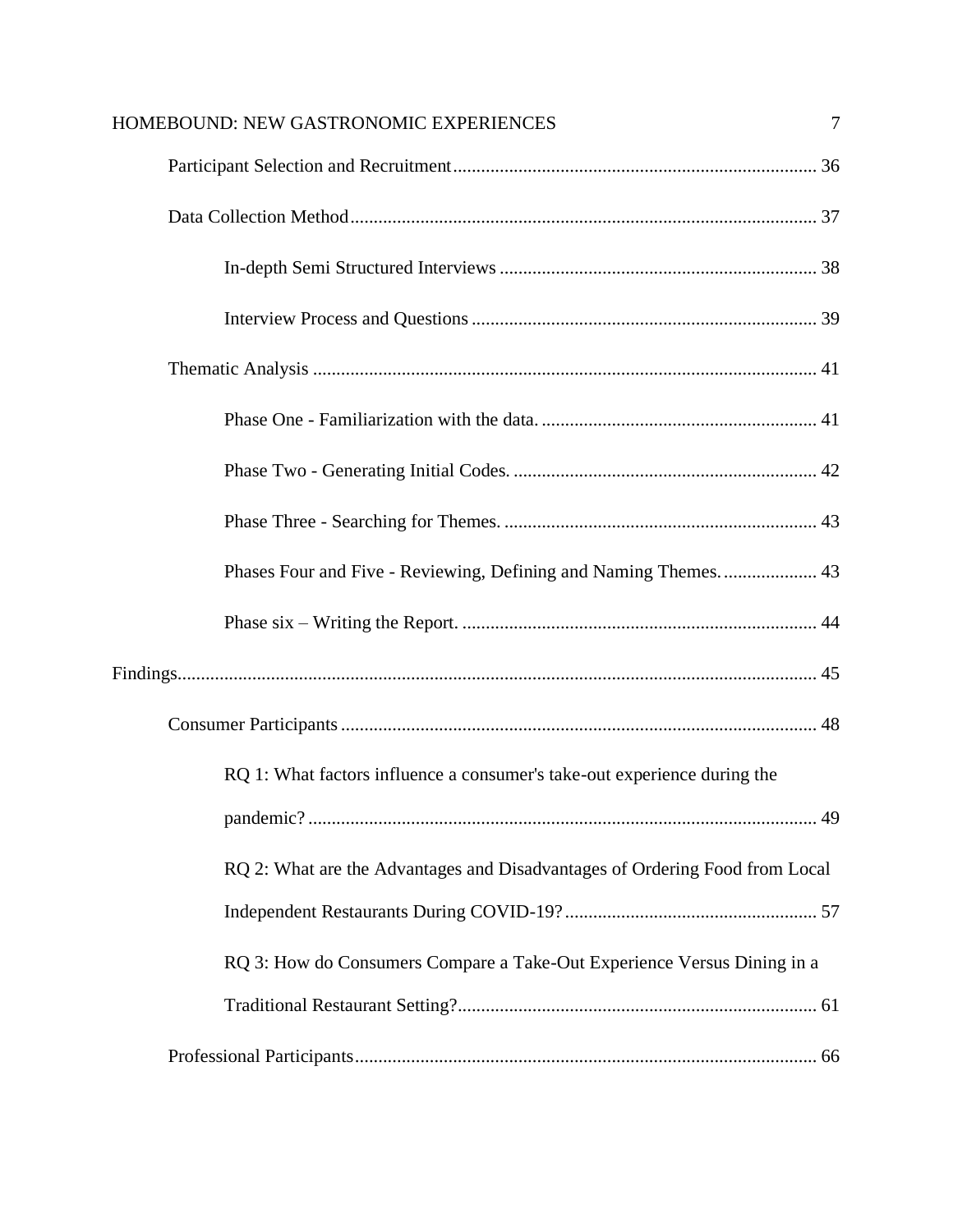| RQ 1: What factors influence a consumer's take-out experience during the              |  |
|---------------------------------------------------------------------------------------|--|
|                                                                                       |  |
|                                                                                       |  |
| RQ 3: How do Consumers Compare a Take-Out Experience Versus Dining in a               |  |
|                                                                                       |  |
|                                                                                       |  |
| RQ 1: What factors influence a consumer's take-out experience during the pandemic? 78 |  |
| RQ 2: What are the Advantages and Disadvantages of Ordering Food from Local           |  |
|                                                                                       |  |
| RQ 3: How do Consumers Compare a Take-Out Experience Versus Dining in a               |  |
|                                                                                       |  |
|                                                                                       |  |
|                                                                                       |  |
|                                                                                       |  |
|                                                                                       |  |
|                                                                                       |  |
|                                                                                       |  |
|                                                                                       |  |
|                                                                                       |  |
|                                                                                       |  |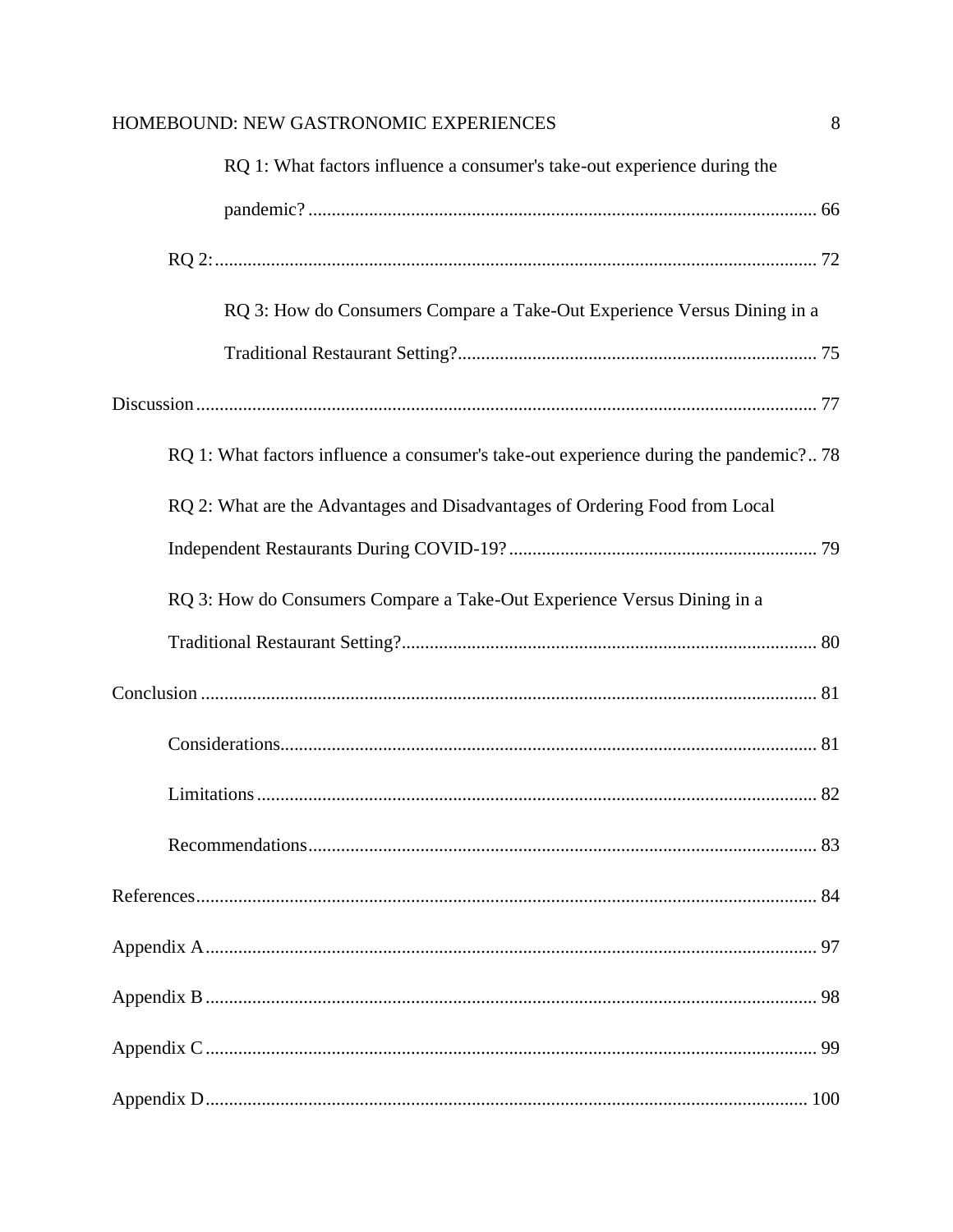| HOMEBOUND: NEW GASTRONOMIC EXPERIENCES |  |
|----------------------------------------|--|
|                                        |  |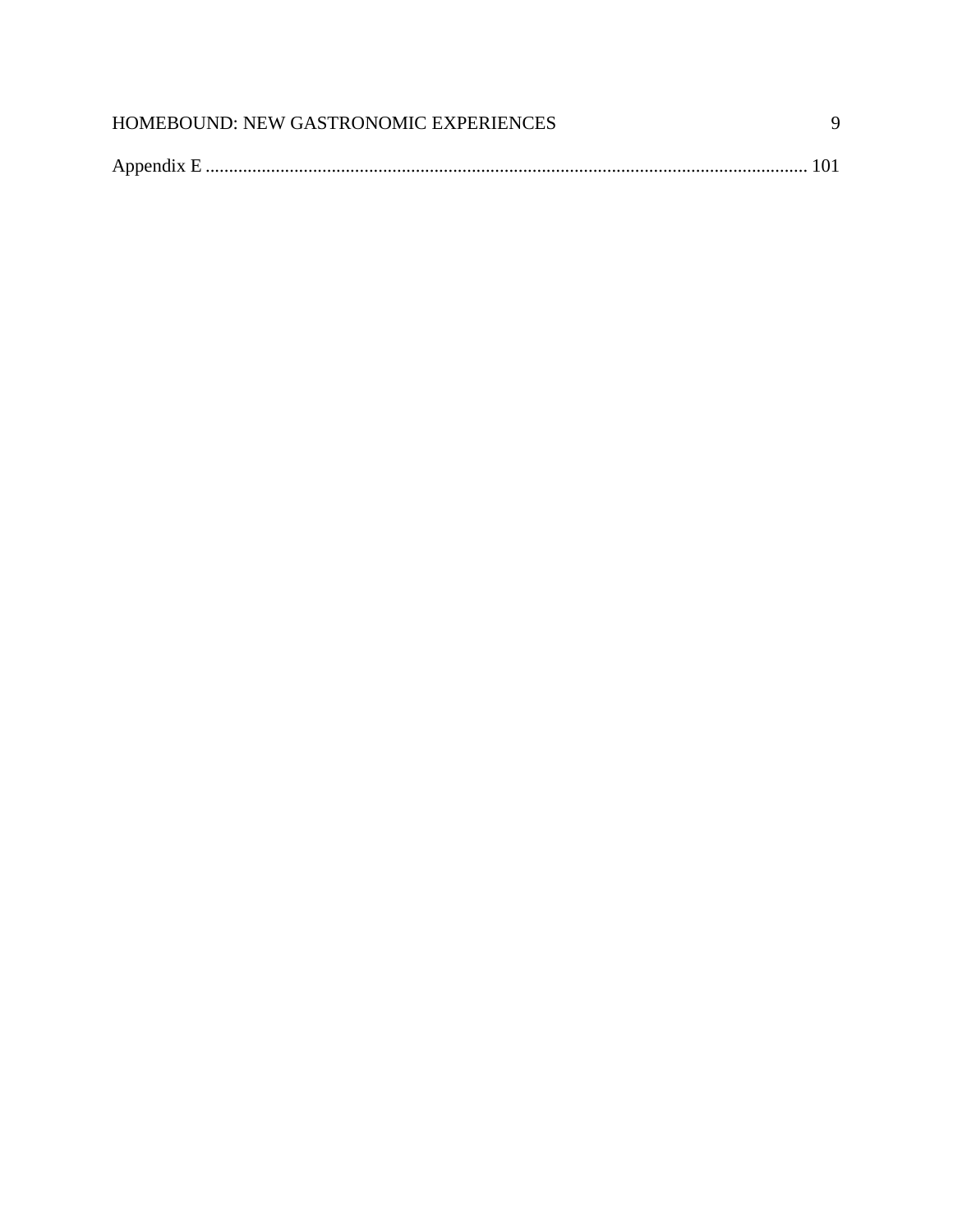# <span id="page-9-0"></span>**Homebound: Has Independent Restaurant Take-Out Created New 'At-Home' Gastronomic Experiences?**

On January 25, 2020, the first report of the COVID-19 virus was reported in Toronto, Ontario. By March 13 more Canadian provinces started to declare states of emergency (Goddard, 2020). Since the introduction of COVID-19, business and social restrictions have limited public interactions and restaurant operations. The virus forced governments and policymakers to safeguard the public by introducing social distancing measures, business closures and any method necessary to reduce virus transmissions (Goddard, 2020; Spiegel & Tookes, 2020; Kim & Lee, 2020; Peistikou, 2021). In March 2020, the Canadian government placed mandatory policies which intervened with restaurant operations; as a side effect as the public was forced to stay at home and restaurants began to close (Statistics Canada, 2021b). The introduction of COVID-19 resulted in an unpredictable labour market loss where over 800,000 Canadian food sector employees lost their jobs in 2020 as the foodservice sector lost 20 billion in sales (Larue, 2020; Restaurants Canada, 2020a; Statistics Canada, 2021a).

Before the pandemic, Canada's foodservice sector brought in 93 billion in revenues yearly while providing jobs for 1.2 million individuals and serving 22 million customers across the country daily (Restaurants Canada, 2020). However, between 2020 and 2021, the industry lost an estimated 44.8 billion in sales from the impacts of COVID-19, putting Ontario in one out of the six most affected Canadian regions with the most employee layoffs and more than 10,000 business closures (Restaurants Canada, 2020; Restaurants Canada, 2021b; Statistics Canada, 2021a). Restaurants Canada (2021a) stated, "the 2020 recession will go down in history as the largest economic downturn since the Great Depression" (pg.6). In Ontario, the pandemic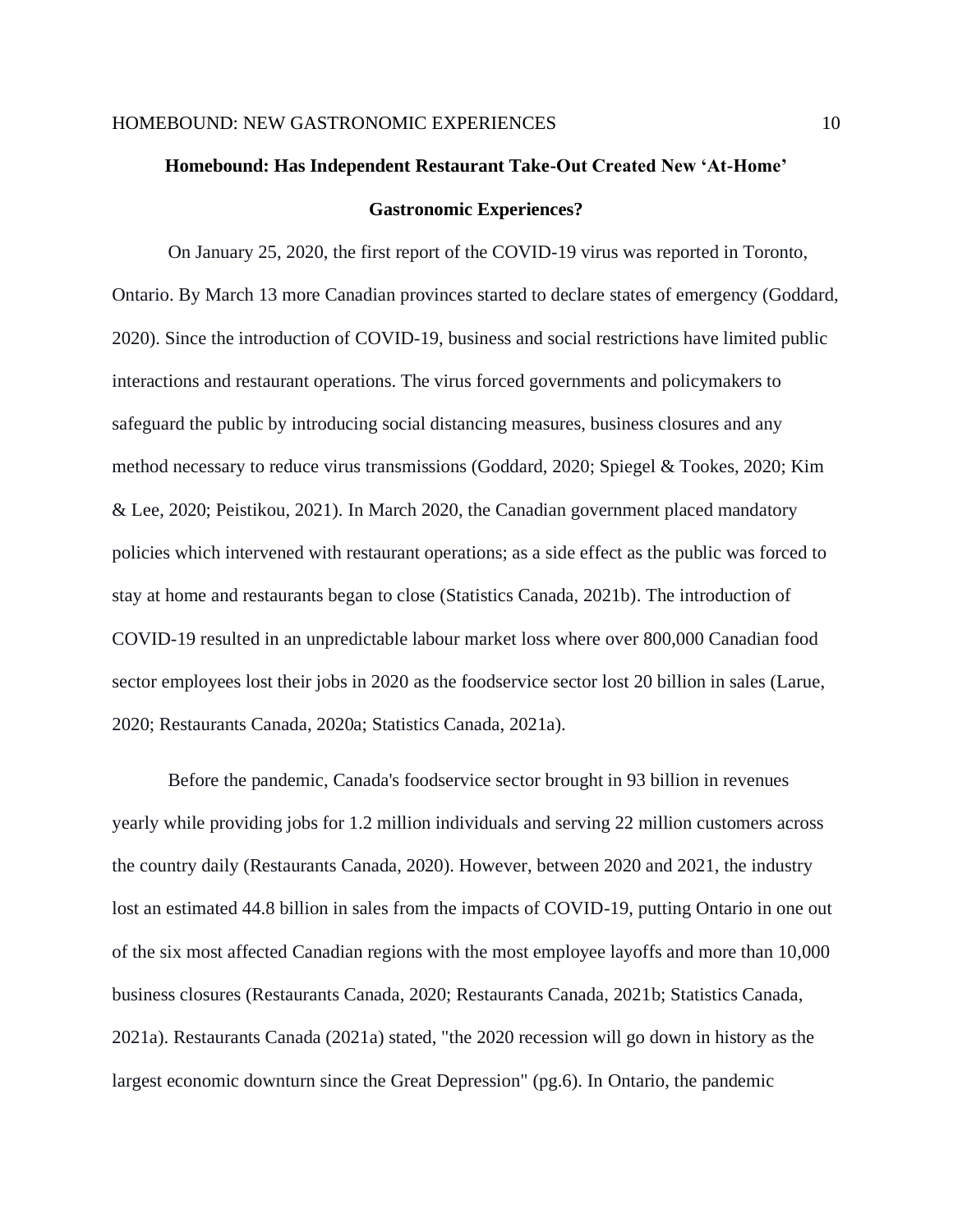accelerated disruption in the foodservice industry while blocking supply and demand. Restaurants Canada (2021b) wrote:

The 2020 recession was not caused by a lack of consumer demand per se, but a lack of supply (i.e., lack of places to spend) due to widespread shutdowns of non-essential business, border closures and restricted travel, which reduced consumer and business spending. (pg. 7)

Canada encountered socio-economic challenges as the government implemented necessary measures to secure people's safety through travel restrictions, social distancing, and stay-at-home orders (Goddard, 2020). In addition, health concerns limited usual restaurant operations as the government set limited capacity mandates for restaurants (Bufquin et al., 2021; Chang & Meyerhoefer, 2020; Cooper, 2020; Goddard, 2020; Hobbs, 2020; Mohammed, 2020; Spiegel & Tookes, 2020). However, through alternate food distribution methods such as delivery and take-out, some businesses remained operational through pivoting their business model.

# <span id="page-10-0"></span>**Statement of the Problem**

Prior to the pandemic more than 54 percent of Canadians consumed food in restaurants at least once a week. Specifically, 97,000 Canadian restaurants received an average of 22 million visits per day in 2018 (Polsky & Garriguet, 2021). Since March 2020, stay-at-home policies changed Canadian residents' relationship with food. Housebound crowds realized they were susceptible to contracting the virus, resulting in people becoming accustomed to eating more meals at home (Hobbs, 2020; Goddard, 2020). Food habits started to change as dine-in restaurants were not operational or had limited capacity, causing the food retail and foodservice sectors to strain while seeking alternate solutions to remain functional (Hobbs, 2020; Goddard,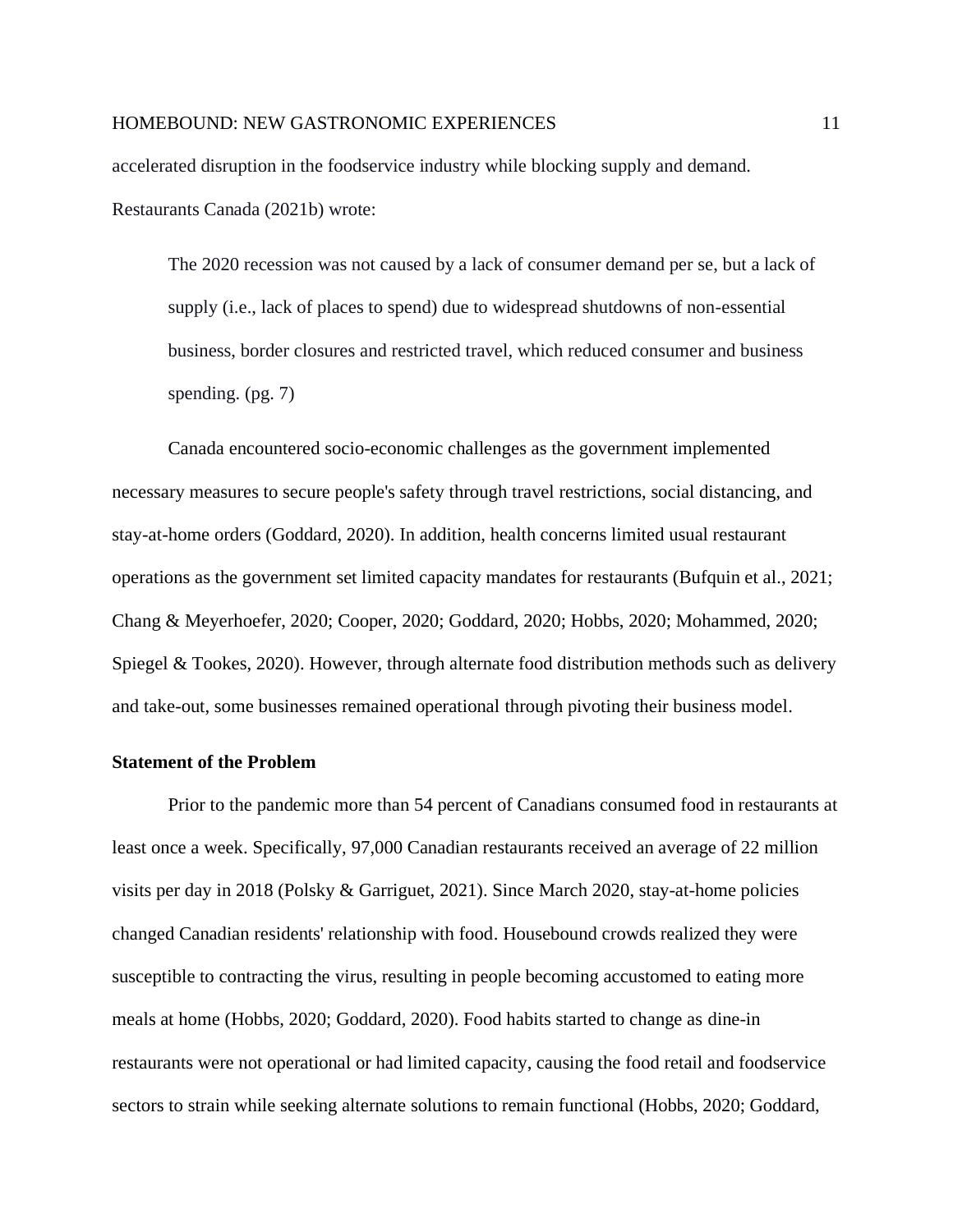2020; Spiegel & Tookes, 2020). Consumer demand for online food delivery systems overwhelmed the industry in the first few months of social isolation as consumers could only purchase take-out and delivery meals, showcasing a need to be met in the foodservice industry (Goddard, 2020; Klein, 2020; Norris, Taylor & Taylor, 2021). Consequently, government restrictions and public safety forced businesses to adapt to current circumstances and ultimately satisfy consumer demand.

#### <span id="page-11-0"></span>**Purpose of the Study**

Food delivery has risen during COVID-19 enabling restaurant owners to modify their services to customer demand. Rendaje (2021) explains that 31 percent of Canadian consumers favoured curbside pick-up or home delivery services during the pandemic, and it is estimated that take-out will continue to be preferred even after the pandemic. However, researchers predict that the restaurant industry will face uncertainties once government restrictions eventually ease, such as the lack of qualified workforce for the sector or endure many small business closures (Hum, 2021; Neufeld, 2021).

Similarly, Hum (2021) and Neufeld (2021) convey skepticism on the data produced during this time as there is unpredictability on the amount of time needed for the restaurant industry to rebound.

Currently, there is little academic research investigating consumer motivation for ordering take-out during the pandemic. Based on previous research by Di Renzo et al. (2020), many individuals found the pandemic lifestyle challenging to adapt to, which interfered with eating habits. Previous research in consumer behaviour by Hansen (2005) indicated that external factors interfered with a consumer's experience when they ate in a restaurant setting. A more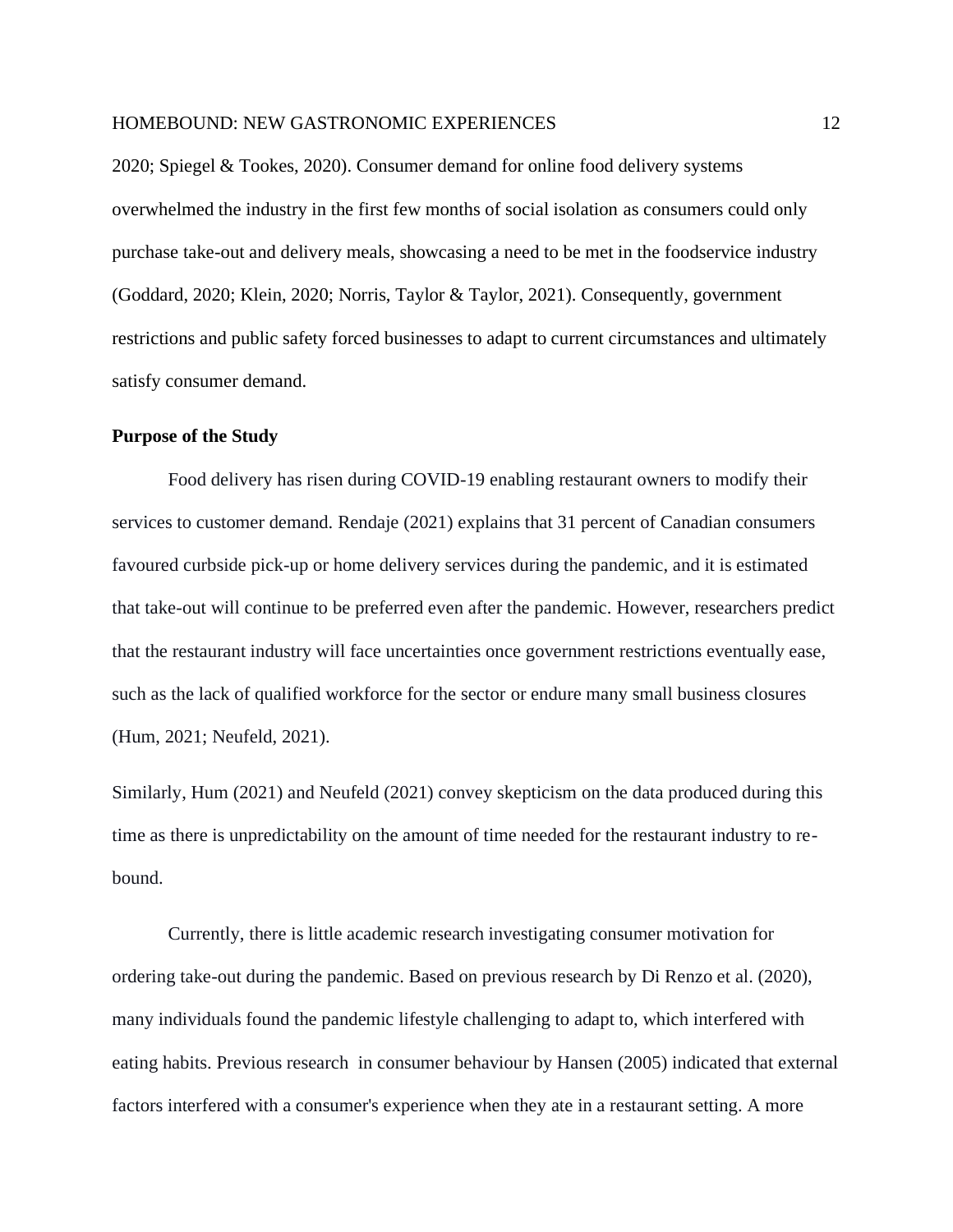recent survey from Restaurants Canada (2021a) in May 2021 found that 89% of consumers want to dine in a restaurant with friends and family when the pandemic is over. Therefore, this study examined dining experiences at home and investigated consumer motivations for eating take-out at home during the pandemic to discover if COVID-19 has created new eating habits.

To explore consumer motivations among homebound diners in Ottawa during COVID-19, the following research questions guided the research design for this inquiry:

RQ1: What factors influence a consumer's take-out meal experience during the pandemic?

RQ2: What are the advantages and disadvantages of ordering food from local independent restaurants during the pandemic?

RQ3: How do consumers compare a take-out gastronomic experience versus dining in a traditional restaurant setting?

#### **Significance of the study**

Over the years, dining-out has been a research topic for many scholars, with the purpose of establishing the motivations behind customer satisfaction in a restaurant dining experience which are analyzed in the literature review (Andersson & Mossberg, 2004; Rawson et al., 2013; Taar, 2014; Gregorash, 2018; Sasson, 2019; Brown et al., 2020). Recently, scholars have examined dining experiences during COVID-19 while identifying the factors influencing restaurant closures and how pivoting a business model can affect customer acquisitions and retention (Spiegel & Tookes, 2020; Tuzovic et al., 2021; Peistikou, 2021). Authors See-Kwong et al. (2017), Singh (2019), Suhartanto et al., (2019), Pathak and Saraf (2020) conducted research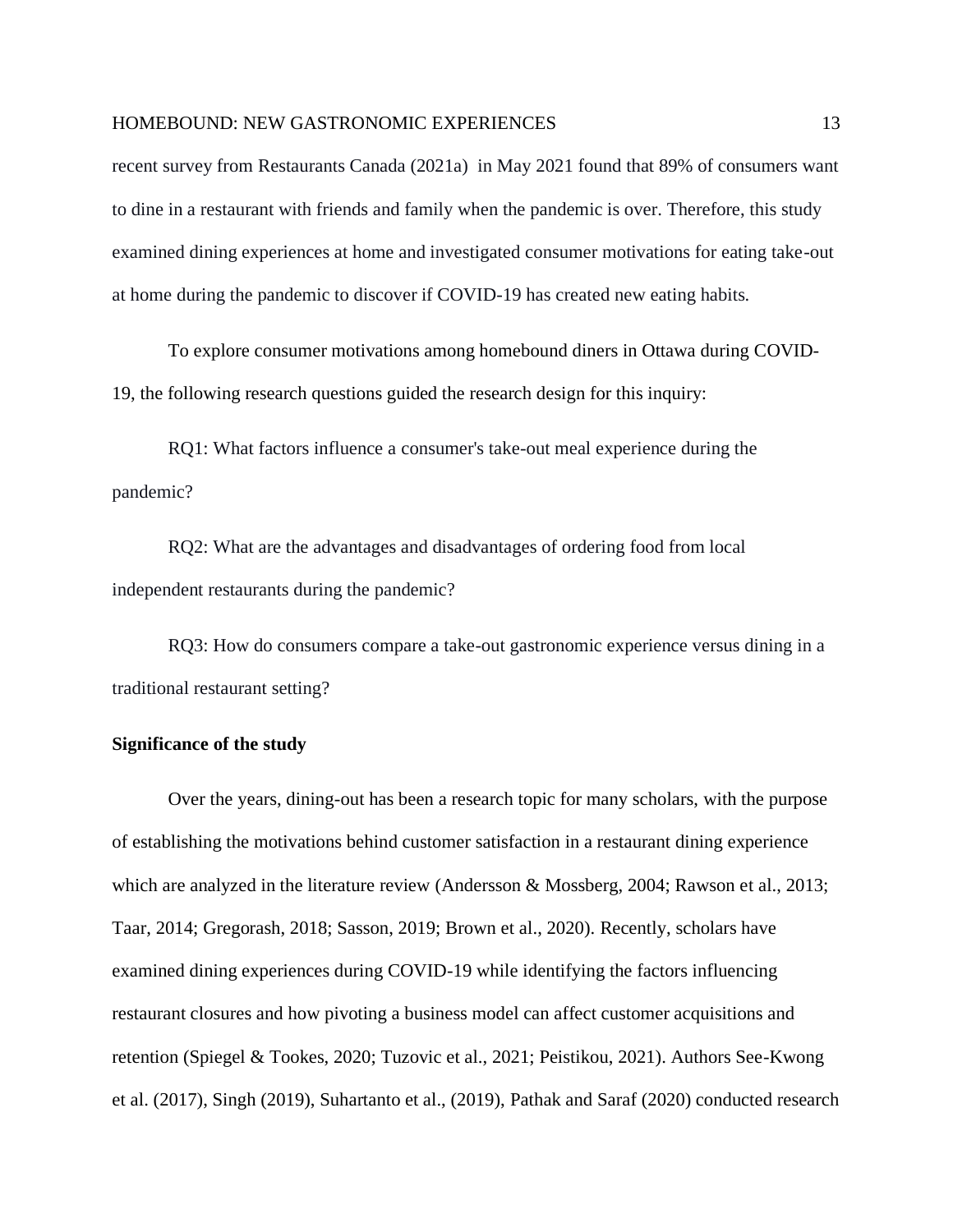on the effectiveness of online delivery systems for restaurants and concluded that the industry is changing rapidly due to consumer demand. Restaurants benefit from utilizing online ordering platforms while restaurants remain limited due to mandated restrictions. While the premise of consumer experience in the changing restaurant industry has been documented to a degree in peer reviewed and grey literature by Finch, (2019), Panse et al., (2019) Kelso, (2020), Klein, (2020), Peistikou, (2020); more research is needed to examine dining-at-home motivations, takeout food and consumer experience of a homebound consumer during the pandemic. To support the premise of further investigation, Resendes (2021) explains that take-out and delivery services have evolved into a new market sector within the industry during the pandemic, which remains unexplored (Resendes, 2021).

COVID-19 forced business closures and impacted the Canadian foodservice industry. With unemployment rates peaking at 13.7% in May 2020, the restaurant industry started to recuperate by December 2020 with a rate of 8.6% as a reaction to many businesses pivoting to meet consumer demand (Restaurants Canada, 2021a). Therefore, by understanding consumer motivations for ordering take-out during the pandemic, businesses can adapt to changes in consumer behaviour as the industry regains traction.

Moreover, by conducting studies on the local restaurant industry in Ottawa, researchers can gather data to mitigate and safeguard practices learnt during this time, develop tools against similar financial crises in the restaurant industry, and potentially identify the implications caused during this time. Furthermore, as a historical component to the events of COVID-19 and for future reference; by further investigating consumer experience, educators and academics can utilize this information as a learning tool showcasing the resilience, ingenuity and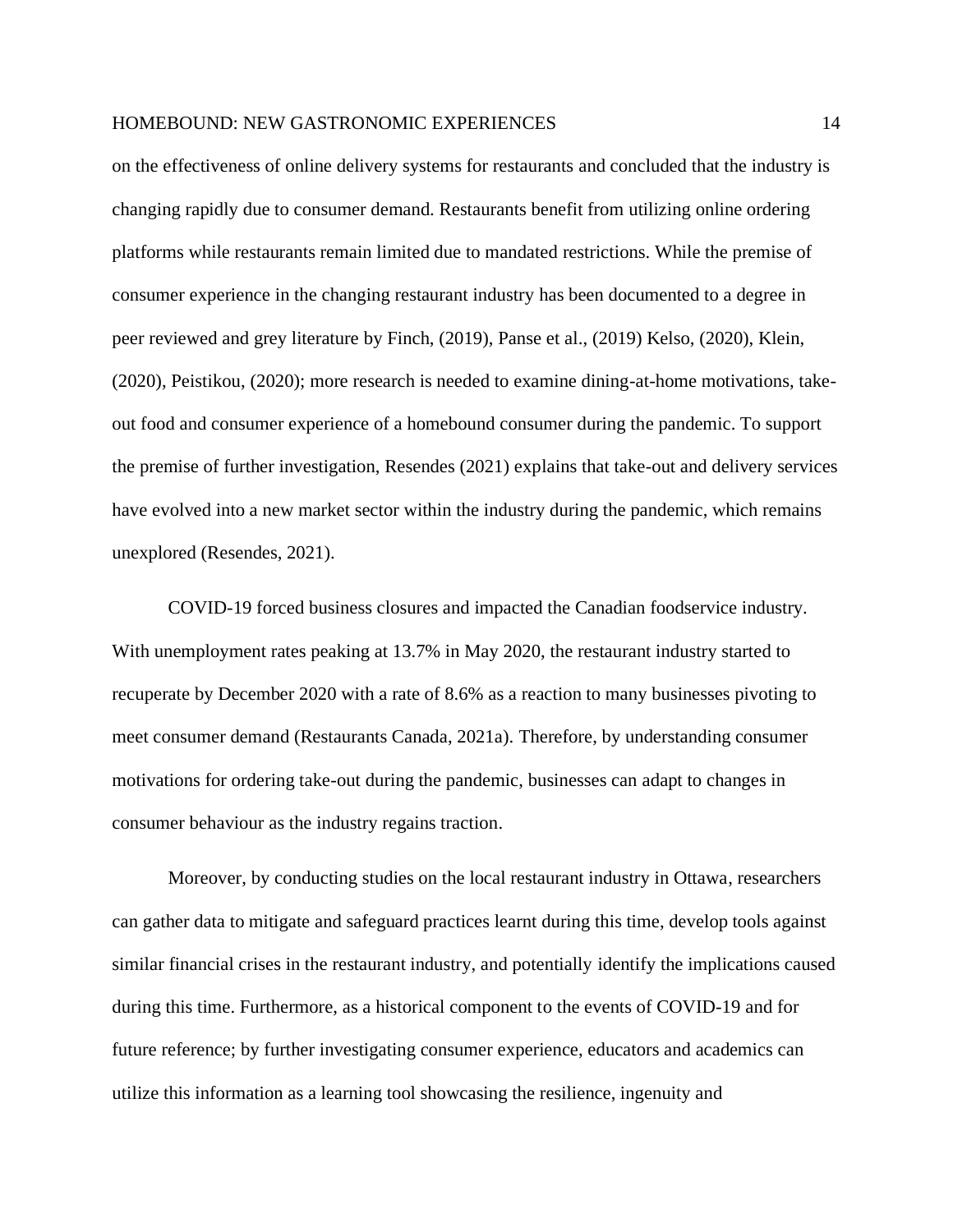troubleshooting owners and businesses developed to be able to continue offering their services to their patrons during a time of duress.

#### <span id="page-14-0"></span>**Theoretical Perspective**

To understand consumer motivation, this research study examined previous studies on dining experiences and the meal attributes that promote pleasure (Pine & Gilmore, 1998; Warde & Martens, 2000; Spinelli et al., 2014; Taar, 2014; Gregorash, 2018).

According to Pine and Gilmore (1998), "an experience occurs when a company intentionally uses services as the stage, and goods as props, to engage individual customers in a way that creates a memorable event" (p.11). In that same manner, a positive dining experience produces a satisfying result for the customer and will lead to more favourable outcomes such as revisitation, loyalty, and trust. Those attributes become catalysts in creating motivating gastronomic experiences for the consumer and promote revisitation (Hansen, 2005; Campo-Martinez et al., 2010; Gregorash, 2018). Restaurant offerings and services are categorized on their level of importance to the customer's needs. In past studies, factors such as price, ambiance, menu items, type of cuisine, quality, availability, and restaurant cleanliness have been proven to affect consumers' overall restaurant experience (Hansen, 2005). Authors Pine and Gilmore (1998) wrote about the importance of making experiences notable, "… commodities are fungible, goods tangible and services intangible, experiences are memorable" (p.11). In essence, consumers will evaluate the overall encounter and compare it to previous and future experiences regarding product quality, price, and ambiance.

Meanwhile, Gustafsson et al. (2006) wrote: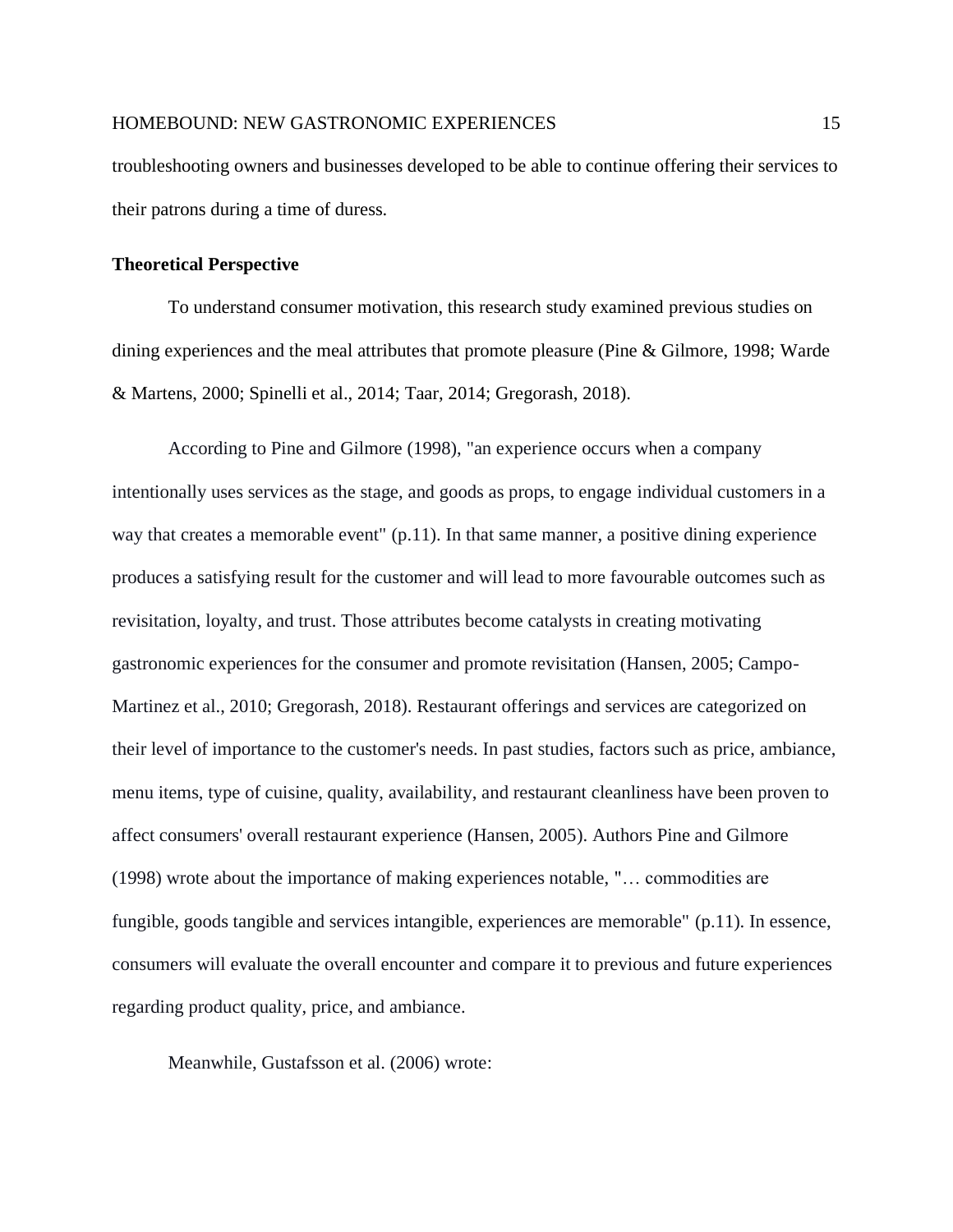The context of a meal is important for the acceptance and consumption of a meal. Accordingly, the context includes the food product itself, the consumer, and the environment. These three factors need to be considered in an integrated manner because they affect each other. (p. 84)

Therefore, the meal experience relies on multiple codependent factors that need to align for the consumer to receive an experience worthy of remembering. While this study explored dining motivations during the pandemic, it aims to contribute to previous studies on consumer experiences with a focus on dining at home during the pandemic.

#### <span id="page-15-0"></span>**Research Method**

This qualitative study is characterized by an inductive methodological approach, whereby the researcher collected data from the participants to extract recurring themes and provide findings. Primary data collection was completed using semi-structured interviews supported by the analysis of literature and other data sources related to COVID-19. To minimize the effects of singular data collection biases and to increase the interpretive credibility of the research findings, data collection involved semi-structured interviews from ten consumers and eight professionals in the restaurant industry. This research utilized textbooks and articles to verify methods and theories and grey literature such as restaurant industry articles, since studies on take-out during COVID-19 did not have much recorded substantiated information. Therefore, reports and government articles were necessary attributes to support the current phenomenon and allow the researcher to formulate a complete perspective on consumer experience.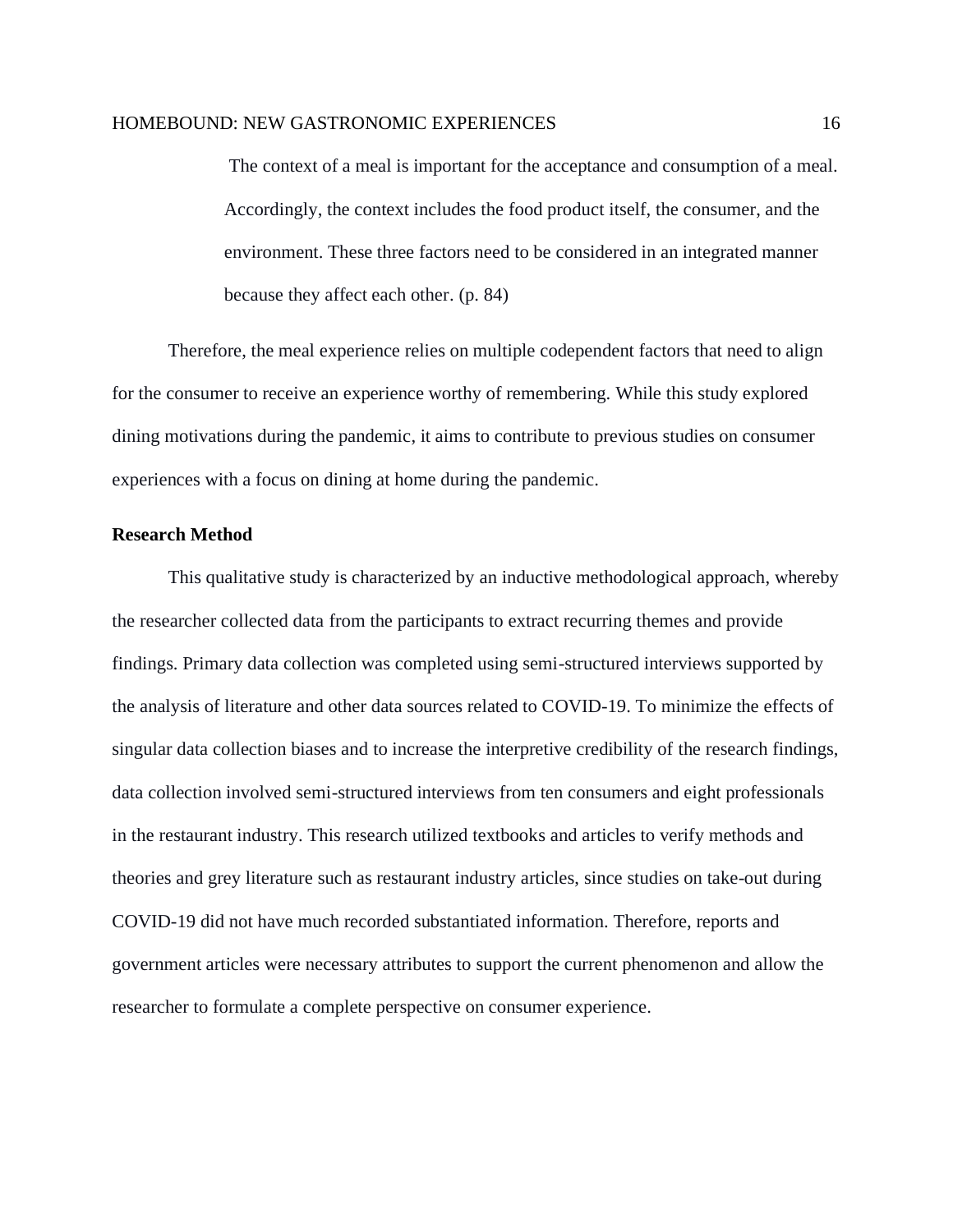#### <span id="page-16-0"></span>**Definition of Key Terms**

**Gastronomic Experiences.** The first definition of gastronomy was written in 1862 by Brillat Savarin, as the study of 'good eating' defined as "the knowledge and understanding of all that relates to man as he eats. Its purpose is to ensure the conservation of men, using the best food possible." (Schlosburg, 2011, para. 2). In a recent study, Gregorash (2018) explained that gastronomic experiences could be subjective; he proceeds by defining "gastronomy is more than the art of eating it is the art of living well by being thoughtfully active (environmentally, too) with food and beverage gathering, and the preparation, and/or consumption and education" (p.17). In this study, the term 'gastronomic experiences' combines both terminologies and is used to describe enjoyable food experiences had by consumers.

**Restaurant Professionals.** This study utilized opinions by restaurant industry professionals - who are labeled as such in this paper and are regarded as experts. As explained in Williams et al., (2019), experts are individuals with superior experience, knowledge, and insight into current industry events (Williams et al., 2019).

**Pivoting.** According to Guillén (2020, para. 2), "Pivoting is a lateral move that creates enough value for the customer and the firm to share." While business closures dominated in the early onset of COVID-19, some restaurants pivoted their business model to pursue survival, promoting resilience and growth through other means of income and maintaining satisfied clientele. According to researchers, pivoting occurs when a business markets and sells a product using what are considered non-traditional methods for that industry (Guillen, 2020; Peistikou, 2021).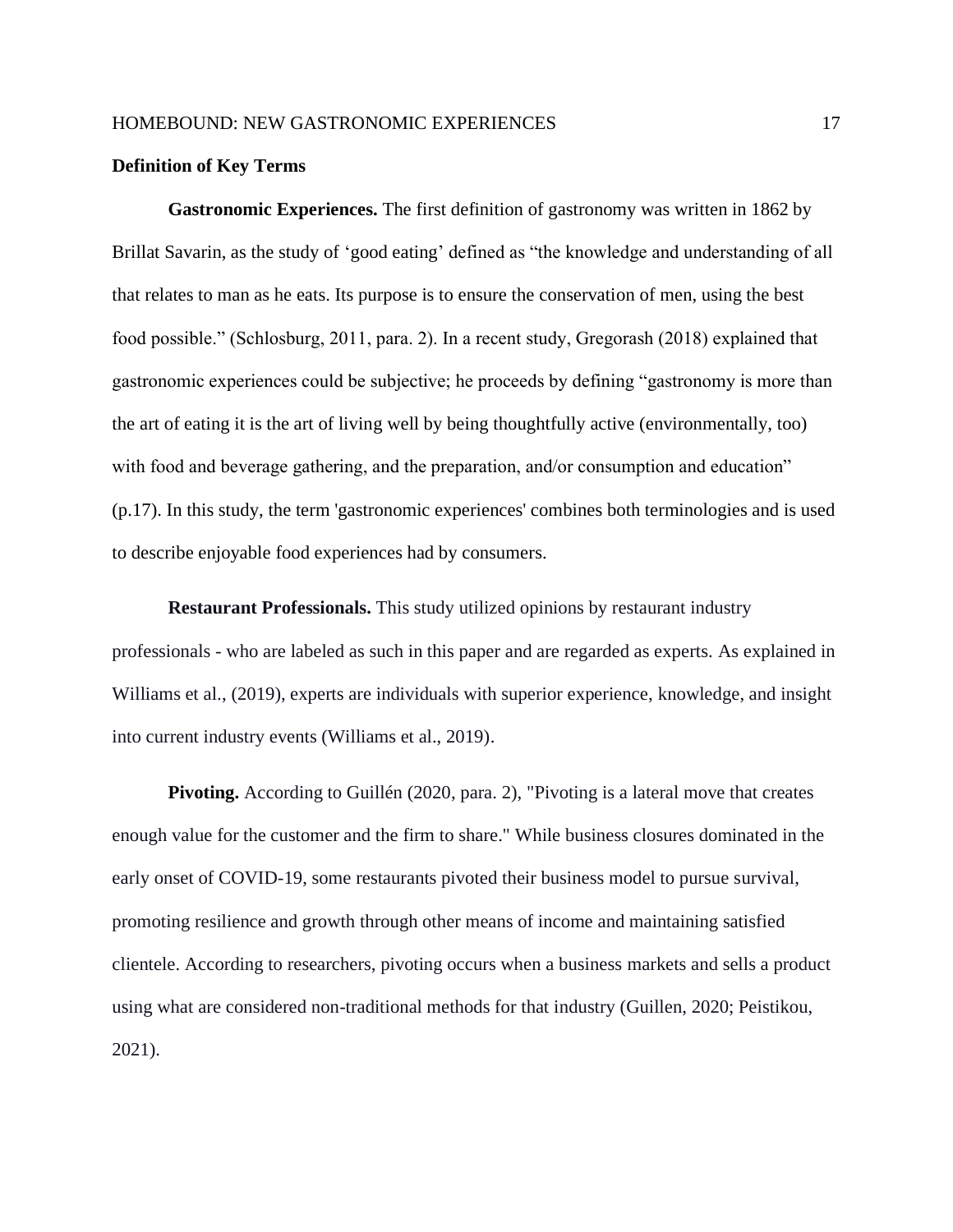**Ghost Kitchens.** Professional kitchen spaces rented out by the hour, month or year to business owners who don't have a steady brick-and-mortar location. Ghost kitchens are also known as virtual kitchens, cloud kitchens, dark kitchens, and commissary kitchens. These professional businesses are defined only by their virtual image, product, and popularity; they don't rely on location, service staff or atmosphere but reach their customers through their online platforms via application or the internet (See-Kwong et al., 2017; Panse et al., 2019; Chauhan et al., 2020; Peistikou, 2021).

**Curb Side Pick-up.** Curbside pick-up service is when businesses have the option for their customers to place an order either in person, via telephone, online or through an app and pick it up at a local store without entering the establishment (King, 2020; Fotouhi et al., 2021). The consumer parks their car or waits in a designated area near the store while a store associate brings the order to the consumer. This method is convenient because customers don't even have to leave their cars, making the transaction faster, safer, and ultimately more efficient for all parties, especially during the pandemic. Many stores have reported a rise in their sales due to having curbside pick-up (King, 2020).

**Take-Out.** Under the Cambridge Dictionary, (n.d.) take-out is "a [meal](https://dictionary.cambridge.org/dictionary/english/meal) [bought](https://dictionary.cambridge.org/dictionary/english/bought) at a [store](https://dictionary.cambridge.org/dictionary/english/store) or [restaurant](https://dictionary.cambridge.org/dictionary/english/restaurant) and taken [somewhere](https://dictionary.cambridge.org/dictionary/english/somewhere) [else](https://dictionary.cambridge.org/dictionary/english/else) to be [eaten"](https://dictionary.cambridge.org/dictionary/english/eaten), however, in this study the term takeout refers to meals and beverages purchased and consumed at home during COVID-19.

In summary, the COVID-19 pandemic plummeted Canada's foodservice sales to their lowest level in more than twenty years since the last recession. According to Restaurants Canada (2021), 10 per cent of foodservice businesses have permanently closed; however, even though experts forecast an industry regeneration within the next two years, the road to economic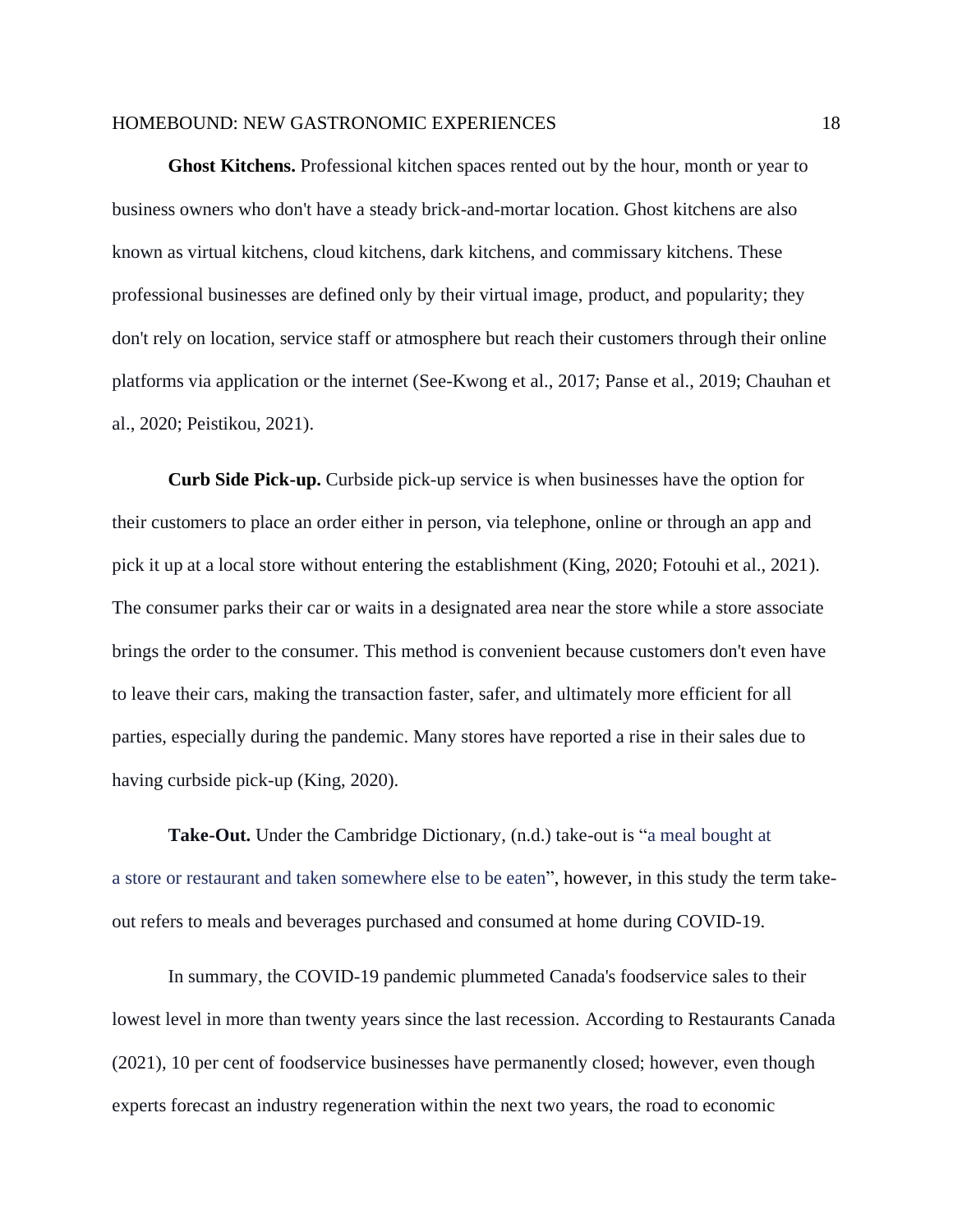recovery will not be easy. Some businesses weathered the difficulties and flourished by pivoting their business model to keep their clientele. Consumers had to adapt, accept, and realize that the current market and social shift would be continuously evolving and therefore become accustomed to businesses adopting new practices. For that reason, this study focused on dining experiences at home and investigated consumer motivations for eating take-out during the pandemic to discover if COVID-19 has created new eating experiences among consumers.

The study begins with a review of known literature concerning the background and concept dimensions of a meal experience in Ottawa. Topics included in the research are the satisfaction and overall consumer experience during COVID-19, including trends, habits, and emerging market patterns. The report continues with the methodology, research strategy in acquiring participants and findings resulting from the data analysis. Lastly follows a discussion of the study's findings, observations, and data interpretation, closing with future research, conclusion, and recommendations.

## **Literature Review**

<span id="page-18-0"></span>This study's purpose was to investigate consumer motivations for eating take-out during the pandemic while considering if COVID-19 has created new eating habits among individuals. Researchers Anderson and Mossberg (2004) pose the question, "why do we consume?" (p.171). By answering that simple query, restauranteurs can accurately understand what attracts and satisfies customers' needs. Andersson and Mossberg (2004) agree with other scholars who have concluded in the same rationale; consuming a meal in a restaurant provides comfort, social and intellectual purpose for individuals (Hansen, 2005; Panse et al., 2019). Theories by experts support that the overall meal experience is a hedonic action that creates satisfaction when paired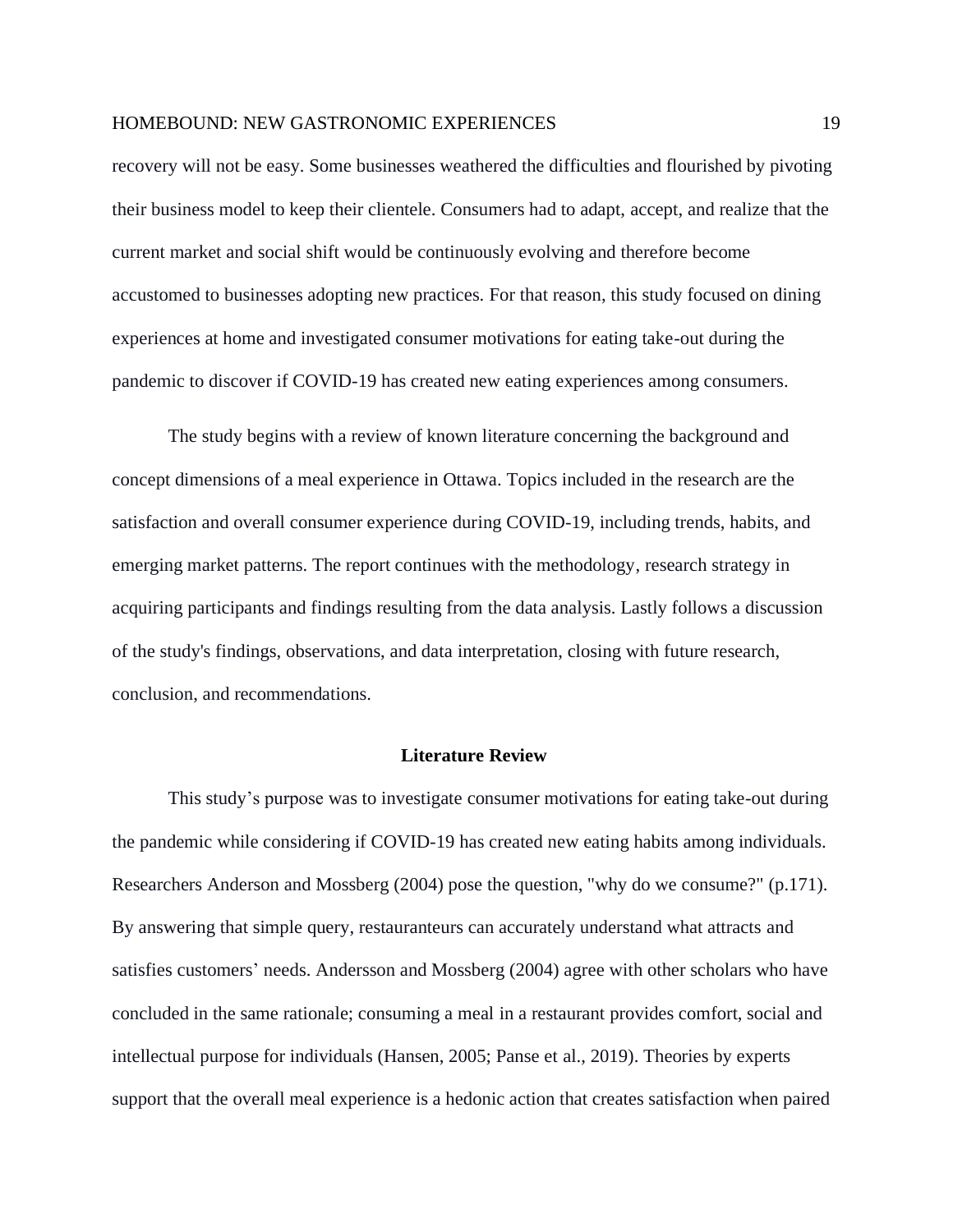with service quality, atmosphere, or other supportive functions (Anderson & Mossberg, 2004; Spinelli et al., 2014; Taar, 2014). Consumer experience is perceived as an inherently personal feeling. It triggers a part of the consumer's emotional, intellectual, physical or spiritual state of mind; therefore, an experience is an individually felt construct, unique to every person (Gregorash, 2018; Jarvis, 1987; Pine & Gilmore, 1998). In addition, Sims (2009) writes that a restaurant's meal experience also connects consumers to a region as people can experience culture and heritage by consuming local food at independent restaurants, thus amplifying its authenticity.

People often dine in restaurants, not because they are hungry, but because it is a fun activity (Hansen, 2005). They enjoy the ambiance, socializing with others, sharing food and engaging in conversations, thus allowing themselves to relax and temporarily abandon work and life obligations (Hansen, 2005; Gregorash, 2018; Sasson, 2019; Ha, 2020). Dining in restaurants can be seen as a ritual that connects people through a mutual activity, creating an experience worth revisiting (Pine & Gilmore, 1998). Similarly, according to Taar (2014) familiar environments promoting casual eating or everyday cooking at home are not perceived as extraordinary.

The following sections successively describe the concept of an experience followed by defining meal experiences and closing with consumer experiences during the pandemic. Furthermore, a portion will be dedicated to acknowledging the pandemic's mental health implications to global communities and the effect on people's views and relationship to food.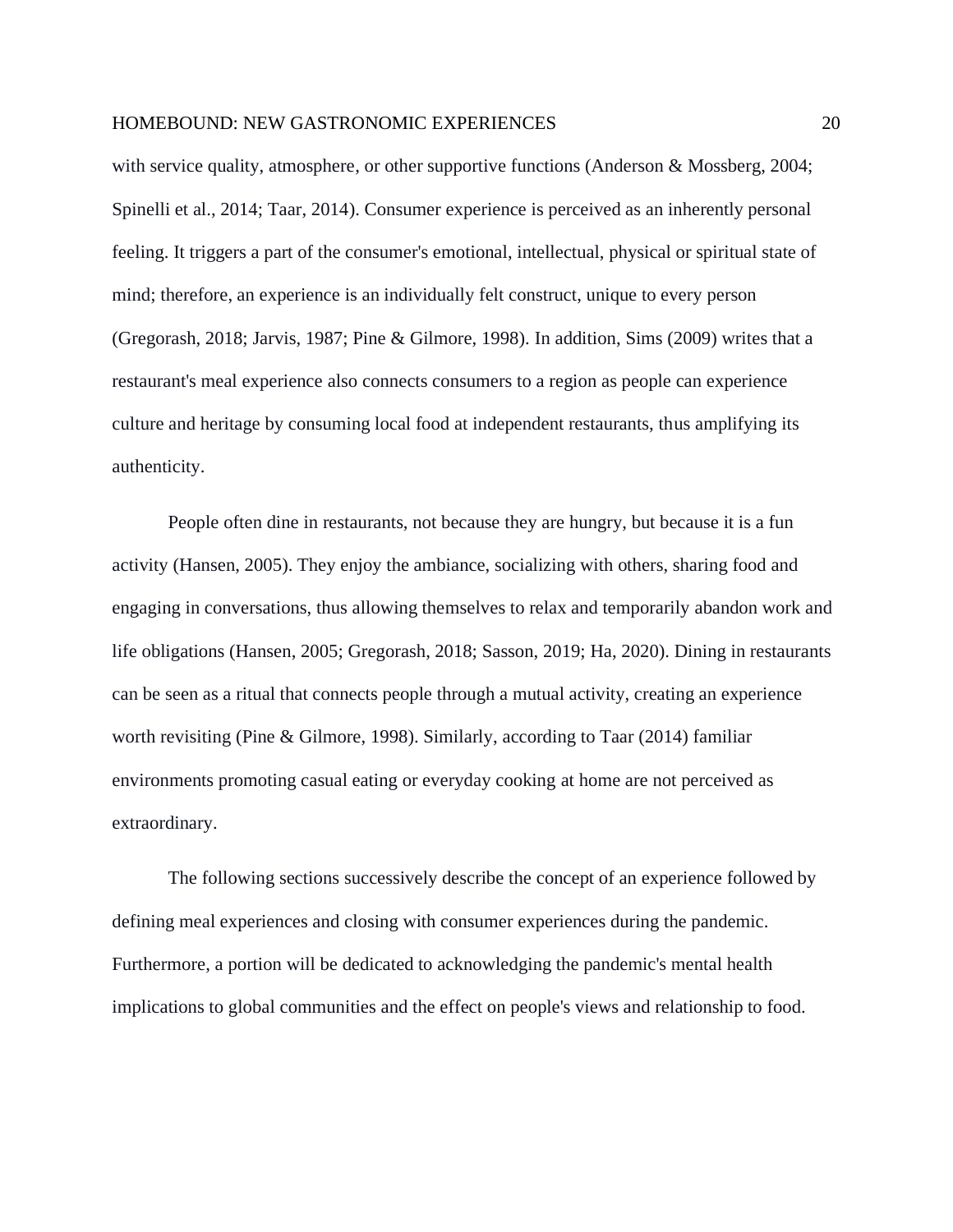#### <span id="page-20-0"></span>**Defining an Experience**

Pine and Gilmore (1998) explain that experiences are defined as financial services diversified from goods, where a paid transaction is made between the consumer and the business for an intangible commodity, in this case, an experience. In addition, Pine and Gilmore (1998) explain, that experiences are created when a business "intentionally uses services as the stage and goods as props, to engage individual customers in a way that creates a memorable event. Commodities are fungible, goods tangible, services intangible, and experiences memorable" (p.98). For example, consumers understand that dining in a restaurant is a paid experience which includes tangible and intangible attributes. Tangible being the drinks and food, and intangible, the table service, music, beautiful surroundings, and atmosphere (Hansen, 2005). In essence, services have become commoditized, where companies add or design experiences around their standardized offerings to upsell their products for a fee which adds more value to the overall experience (Pine & Gilmore, 1998; Hansen, 2005). Hansen (2005) described how certain factors may influence and may hinder a good dining experience such as poor service, lack of staff training or room ambiance.

However, even though researchers and professionals in the foodservice industry have dedicated much effort to documenting the concept and delivery of an experience, economic and social changes can alter and transform the definition or practice of the same notion. Hansen (2005) wrote that satisfaction, leisure, and necessity are considered grounds for eating out, where consumers search to experience something different from their daily routine. For example, eating out is like taking a break from cooking at home or serving others at the family table; instead, consumers can relax while being served, they can socialize while having a treat or having a meal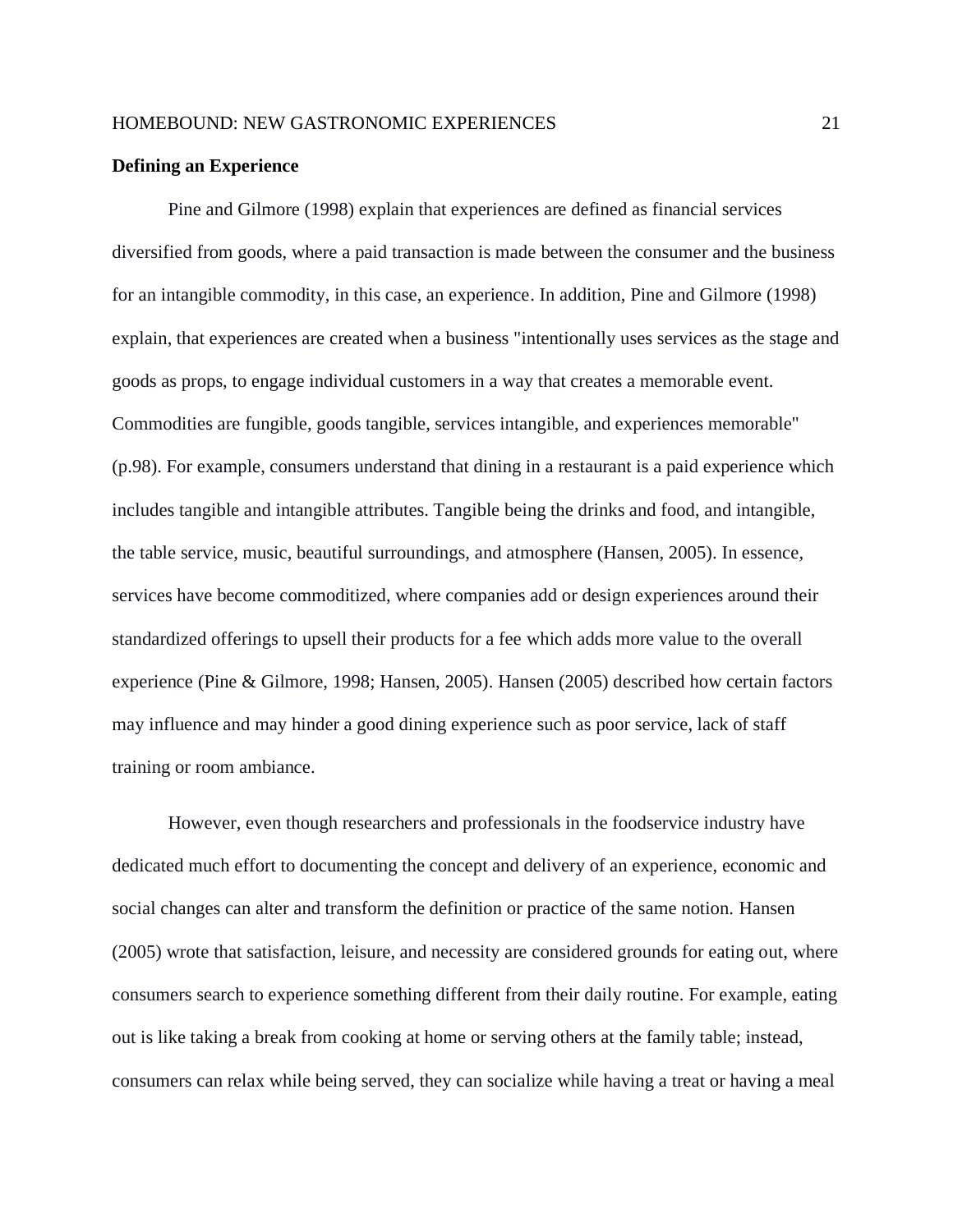to curb their hunger (Hansen, 2005; Warde & Martens, 2005). On the other hand, Gregorash (2018) added that eating out is more than an event or an activity; it has become a way of life and concluded that authentic gastronomic experiences attract consumers.

Hansen (2005), Gregorash (2018) and Taar (2014) explored tangible and intangible gastronomical characteristics of an authentic restaurant experience and found unique attributes such as atmosphere, service and food, were responsible for creating unique gastronomic experiences. From a food operator's perspective, it is essential to examine the fundamental reasons customers seek variety within their offerings, as a satisfactory dining experience will allow the customer to maintain a sense of gratification and lead to positive word of mouth and revisitation (Sasson, 2019; Ha, 2020; National Post, 2020). In other words, consumer satisfaction leads to more favourable behavioural intentions such as revisiting or re-ordering intentions (Ha, 2020). Therefore, by exploring consumer dining experiences during COVID-19, it is possible to determine factors that influence consumer motivations.

#### <span id="page-21-0"></span>**Meal Experiences**

Meals are often described in contextual settings, such as a romantic dinner or a business dinner, where in essence, eating food connects individuals builds and maintains relationships (Cohen & Babey, 2012; Warde & Martens, 2000). Meal experiences can be divided into categories depending on the occasion and can further include a combination of activities such as eating inside or outside a domestic atmosphere (Hansen, 2005). Previous studies verify that people often eat in restaurants for various reasons, including the necessity to fulfill hunger as a fundamental need, or even because it is a fun and enjoyable outing, same as going to the movies or theatre. Similarly, dining in restaurants is a social construct; it is a form of recreation, a shared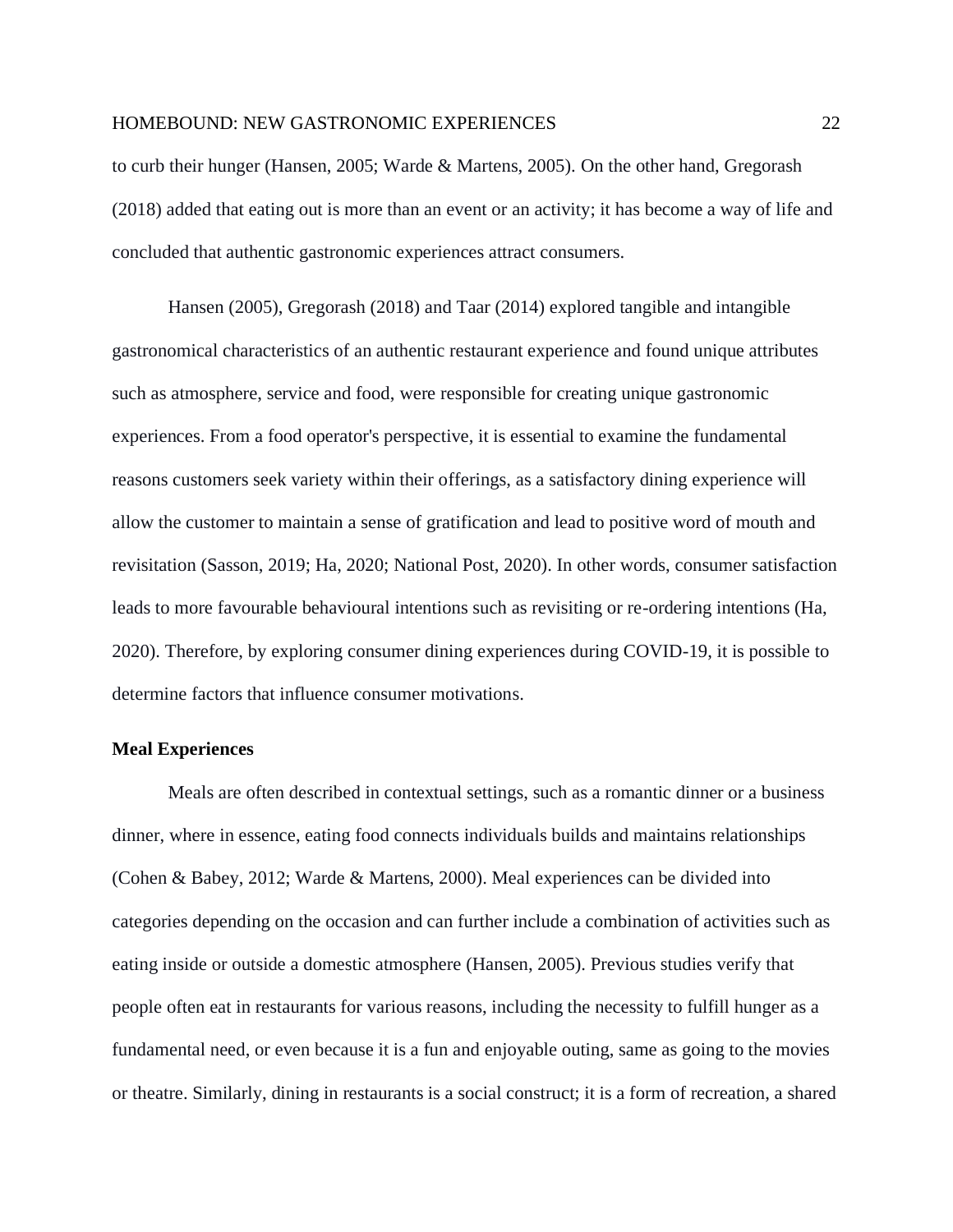activity among acquaintances, friends, and family members; described as a cherished action, a ritual connecting people or creating memorable experiences (Hansen 2005; Gregorash, 2018; Sasson, 2019). Individuals enjoy the ambiance, socializing with others, sharing food, and engaging in meaningful conversations, further amplifying the likelihood of repeating the meal experience (Gregorash, 2018; Ha, 2020; Hansen, 2005; Sasson, 2019). In addition, Andersson and Mossberg (2004) write that food satisfies physiological, social and intellectual needs. In essence, a restaurant experience is more than just having a meal; customers feel as though they are part of society and have a sense of belonging within the community when they dine out (Andersson & Mossberg, 2004). Similarly, there aren't enough studies presently to compare what a consumer experiences when they consume take-out at home, which is a gap that this study aims to address.

#### <span id="page-22-0"></span>**Consumer Experiences during COVID-19**

The COVID-19 virus settled in Canada in March 2020, forcing the government to safeguard the public by any means necessary which resulted in pausing operations in many industries to reduce virus transmissions (Goddard, 2020; Spiegel & Tookes, 2020; Kim & Lee, 2020; Peistikou, 2021).

Consumer acquisition and retention have always been focal points for business success; however, during the pandemic restaurant industry professionals realized the importance of understanding the consumer experience.

Marketing experts Diebner et al., 2020 write: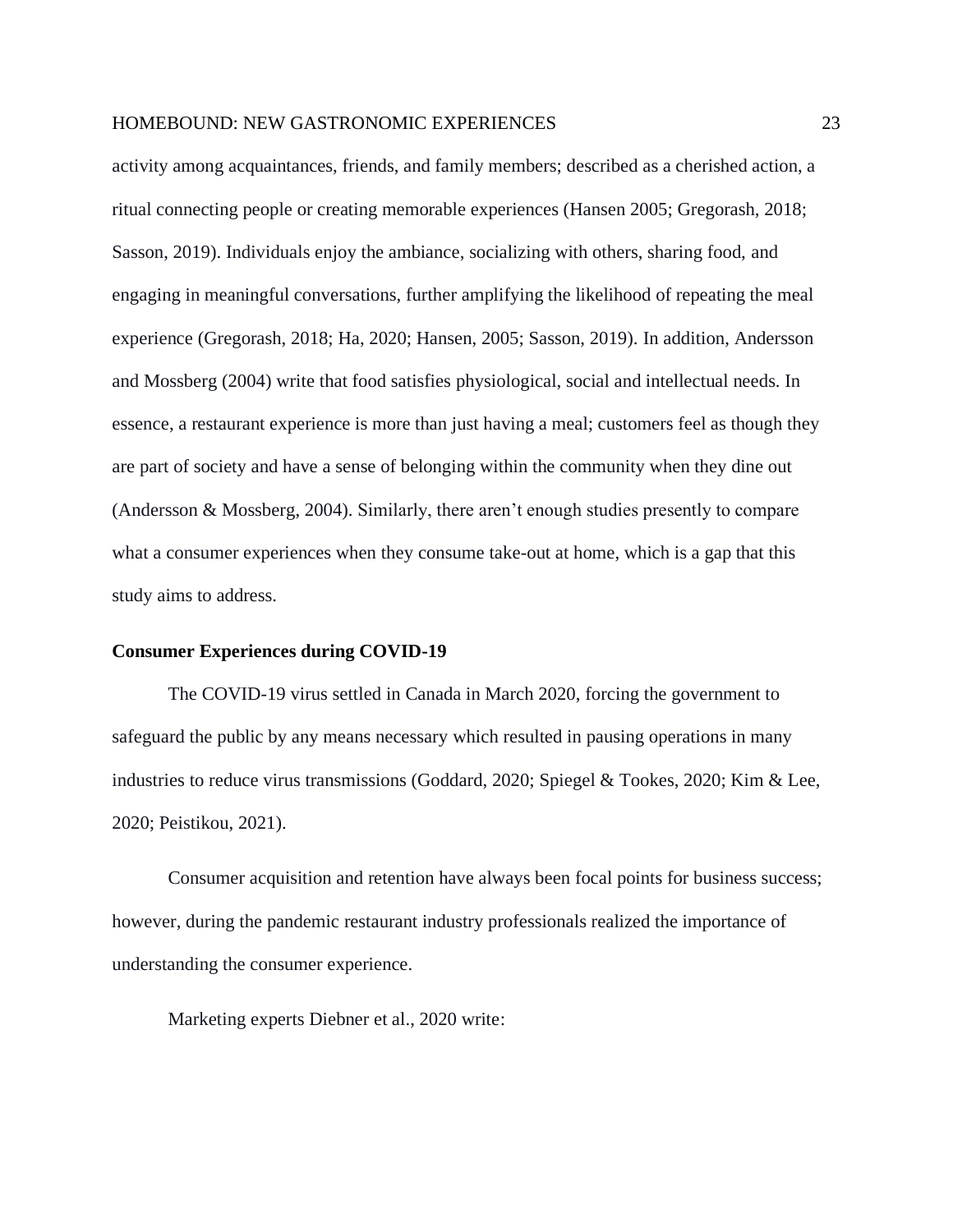COVID-19 has overwhelmed lives and livelihoods around the globe. It has also forced a rethinking of what customer care means for vulnerable individuals and the customer teams that serve them. Suddenly, examinations of customer journeys and satisfaction metrics to inform what customers want has given way to an acute urgency to address what they need.  $(p, 2)$ 

The pandemic has forced Canadian foodservice operators to find ways to provide a satisfying meal experience to their customers while keeping in mind that customer acquisition and retention in restaurants no longer requires elements, such as ambiance and table service (Pathak & Saraf, 2020).

According to Restaurants Canada (2021a), restaurant operators need to continue prioritizing digital mediums to reach their clientele and engage with their customers using social media and apps. The unforgiving nature of the pandemic towards restaurants and loss of business while utilizing digital pathways will allow the foodservice industry to reach new customers and increase revenue during this new era (Chang & Meyerhoefer, 2020; Restaurants Canada, 2021a). Online business presence and community influence have become points of reference for motivating consumers in purchasing products during the pandemic.

Peistikou (2021) argued that restaurants with a pre-existing online platform in motion before the pandemic maintained and gained more clientele during COVID-19 since consumers were accustomed to placing an order through websites and online ordering systems. Klein (2020), Hobbs (2020), and Norris et al. (2021) agreed that consumer demand for online food delivery systems overwhelmed the foodservice industry in the first few months of social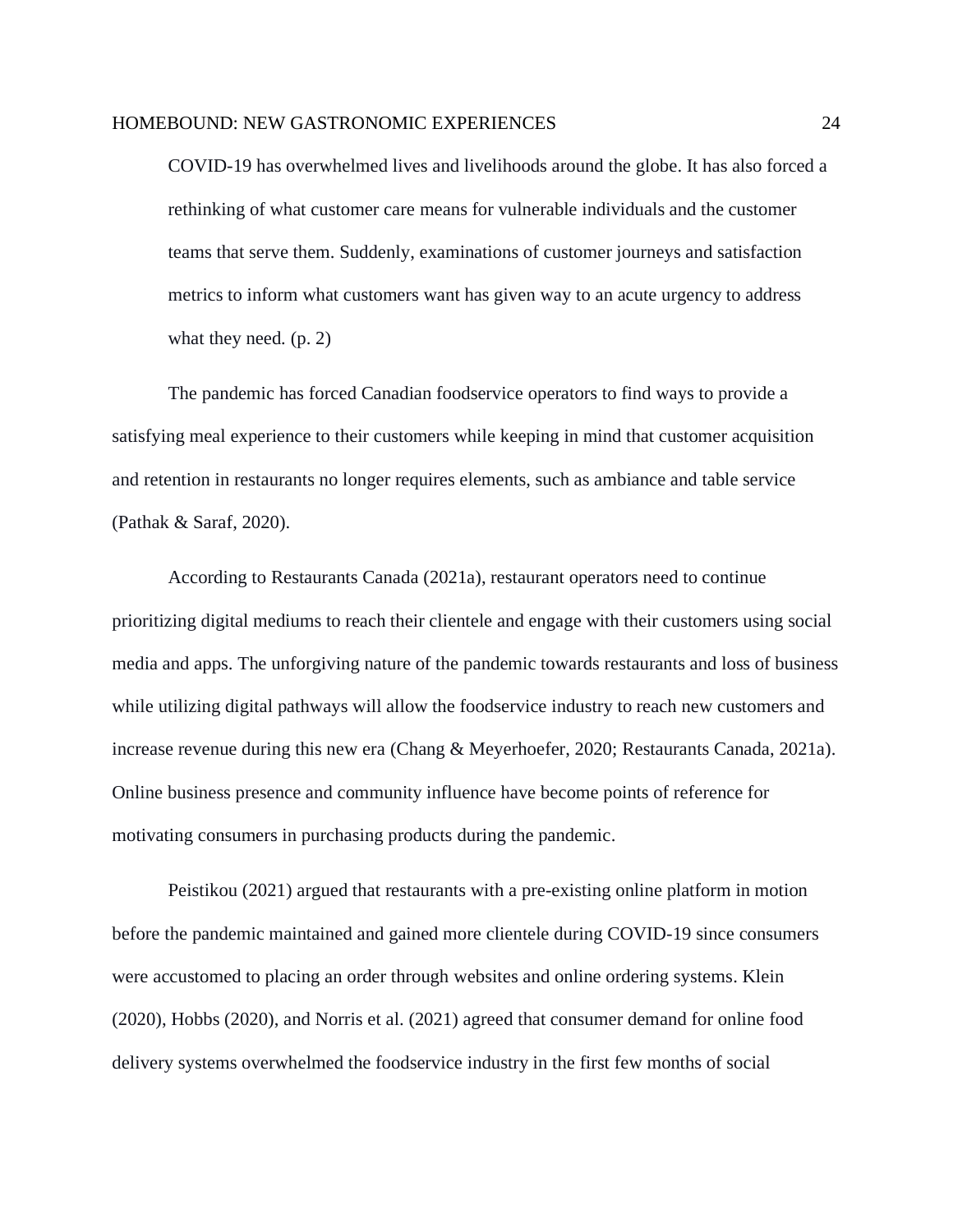isolation, showcasing a need to be met for online delivery services and businesses adapting to change.

The pandemic created an opportunity for optimization where food distribution platforms aggregated demand from multiple businesses allowing consumers the power of choice. For socially distancing individuals, food delivery systems provided a critical avenue to acquire restaurant-quality meals when restaurant services were inaccessible; thus, allowing consumers to replicate a restaurant-dining experience at home (Di Renzo et al., 2020). Furthermore, many workers lost their jobs at the beginning of the pandemic, but the expansion of food delivery services permitted individuals to find alternate employment opportunities in the foodservice sector (Hobbs, 2020; Klein, 2020; Li et al., 2020). By the middle of 2020, Canada faced multiple labour market disruptions, with some of the highest unemployment rates (Government of Canada, 2021).

Meanwhile, small local restaurants with no online presence struggled to maintain operations. They had to partner with third-party platforms such as Uber Eats, Door Dash and Skip the Dishes to offer restaurant-to-consumer delivery services, making them more appealing and necessary for housebound populations. Online food distribution channels allowed restaurants to remain operational as they promoted and advertised smaller businesses for a percentage of the profit per order (Gunden et al., 2020; Hobbs, 2020; Klein, 2020; Li et al., 2020; Raj et al., 2020). At the same time, stay-at-home consumers had the option to order from their desired restaurant locations in a less time-consuming and convenient manner without fear of contracting the virus, making take-out service a must-have for most food selling establishments (Gunden et al., 2020).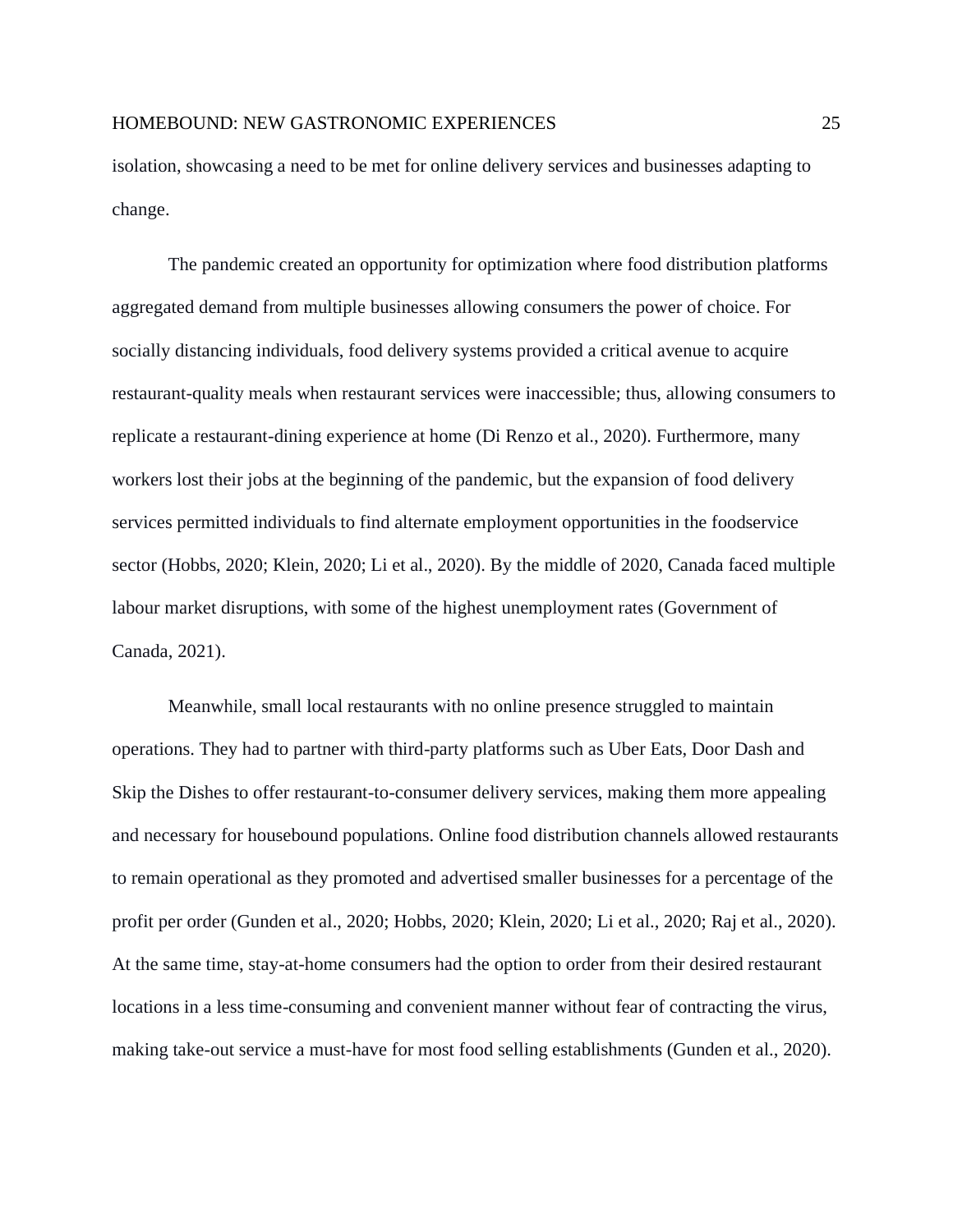While this study does not focus on chain establishments, it is worth noting that COVID-19 impacted the foodservice industry in its entirety. Franchise food providers such as KFC, Dominos, McDonald's, and local restaurants saw the prospect of creating partnerships with thirdparty platforms to raise their revenues during this time and, by doing so, causing more competition for smaller independent restaurants (Hobbs, 2020). Authors Yeo et al., (2017) and Li et al. (2020) agree that consumers favour convenient and less time-consuming online services and find them more valuable. Meanwhile, food delivery companies continue to capitalize from third party platforms as they enabled the foodservice market to retain some of its pre-pandemic sales volume at a cost (Hobbs, 2020; Klein, 2020).

During the pandemic, consumers in Ottawa were restricted in ordering food for delivery, take-out, and curbside pick-up with a limited capacity dine-in option. Klein (2020) writes that consumers have accepted the concept of delivery and pick-up instead of the traditional eating out due to social distancing and escalated concerns for health and safety. Supporting the notion, a study by Tuzovic et al. (2021) found that crowding in spaces during the pandemic affected customer experiences, satisfaction and revisitation. Specifically:

Public health regulations and social distancing measures impact consumers' dining experiences and their comfort/discomfort when among other diners. When people visit a restaurant during the COVID-19 era, these domains of wellbeing seem to be very important for the individual, and they influence not only the restaurant choice, but also the overall dining experience and the intention to revisit. (Tuzovic et al., 2021, p. 9)

However, restaurants offering take-out and delivery services managed to remain active through the pandemic as they could sell their product while other businesses shut down. Some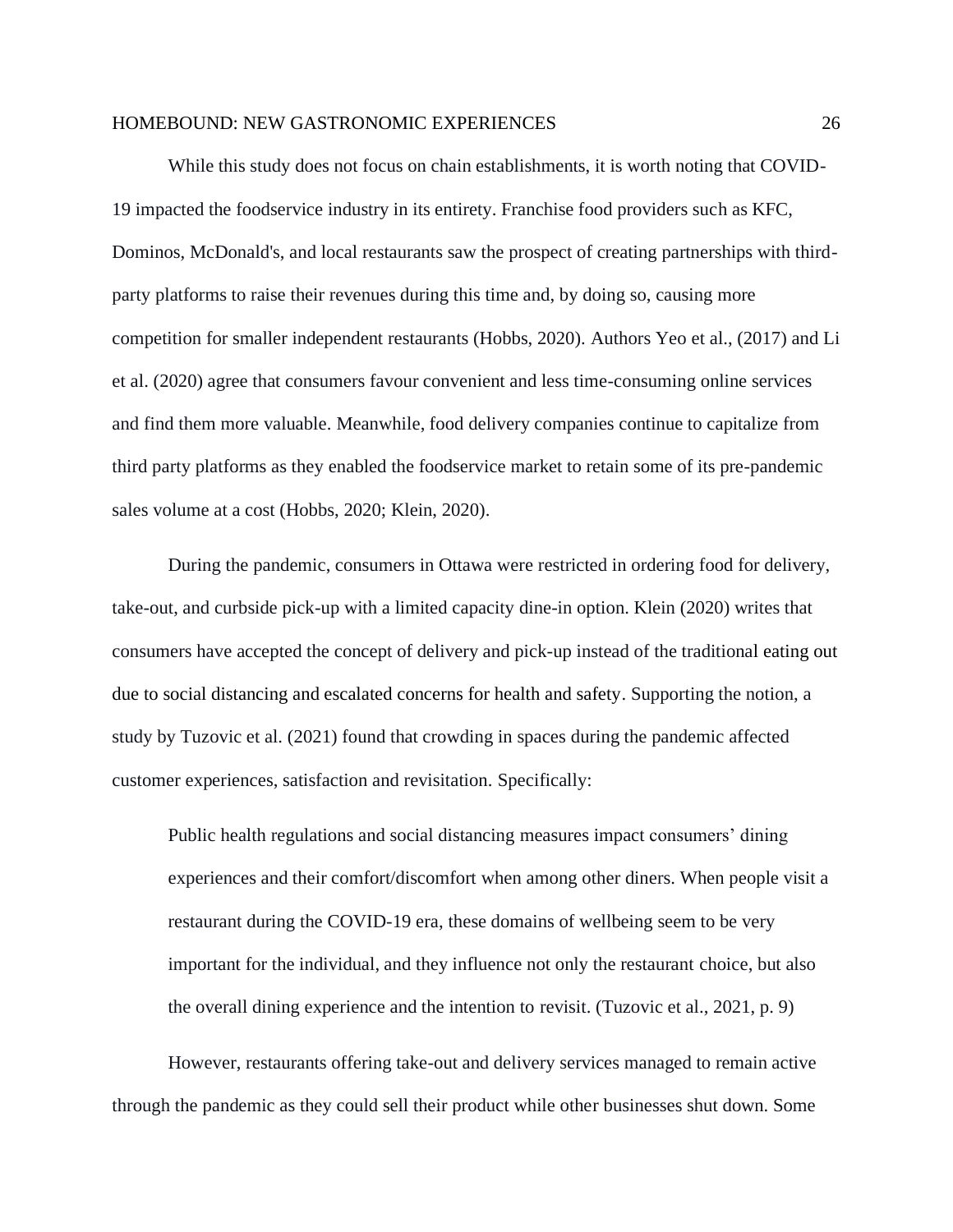chose to operate only their kitchens utilizing primarily kitchen staff such as cooks and chefs and eliminating service staff to stay viable and make up some running costs. Those restaurants quickly developed into under-the-radar- type of establishments what are otherwise known as ghost kitchens. Ghost kitchens have been called trailblazing concepts since their appearance in the last decade. They have reshaped the idea of a dining experience where consumers order a reasonably priced meal to be picked up or have it delivered to their doorstep (Panse et al., 2019; Chauhan et al., 2020; Hess, 2020; Kelso, 2020; Peistikou, 2021). Ghost kitchens reduce financial risk for small businesses however, even prominent brands such as McDonald's are also pivoting their business models and jumping on the opportunity to maintain operations during the pandemic to meet consumer demand (Klein, 2020; Kelso, 2020). Previous studies on commissary kitchens postulate their continuous rise as the new food service concept that minimizes costs for the owner yet appeals to customers because their menu products are offered through mobile applications, websites and social media for fast and easy ordering (Muller, 2018; Choudhary, 2019; Finch, 2019; Panse et al., 2019; Chauhan et al., 2020; Hess, 2020; Klein, 2020; Kelso, 2020; Li et al., 2020).

During the pandemic, many restaurants opted to pivot and remain operational even if that meant not utilizing the dining room; using the kitchen only to produce meals was still a winning situation allowing businesses to keep working, gaining clientele and keep some of their staff occupied (Peistikou, 2021). Many companies pivoted their business models in Ottawa and became ghost kitchens until restrictions could ease (Restaurants Canada, 2021a).

According to Restaurants Canada (2020) for a significant portion of 2020, consumers didn't have access to their usual eating-out services, forcing them to order more take-out. The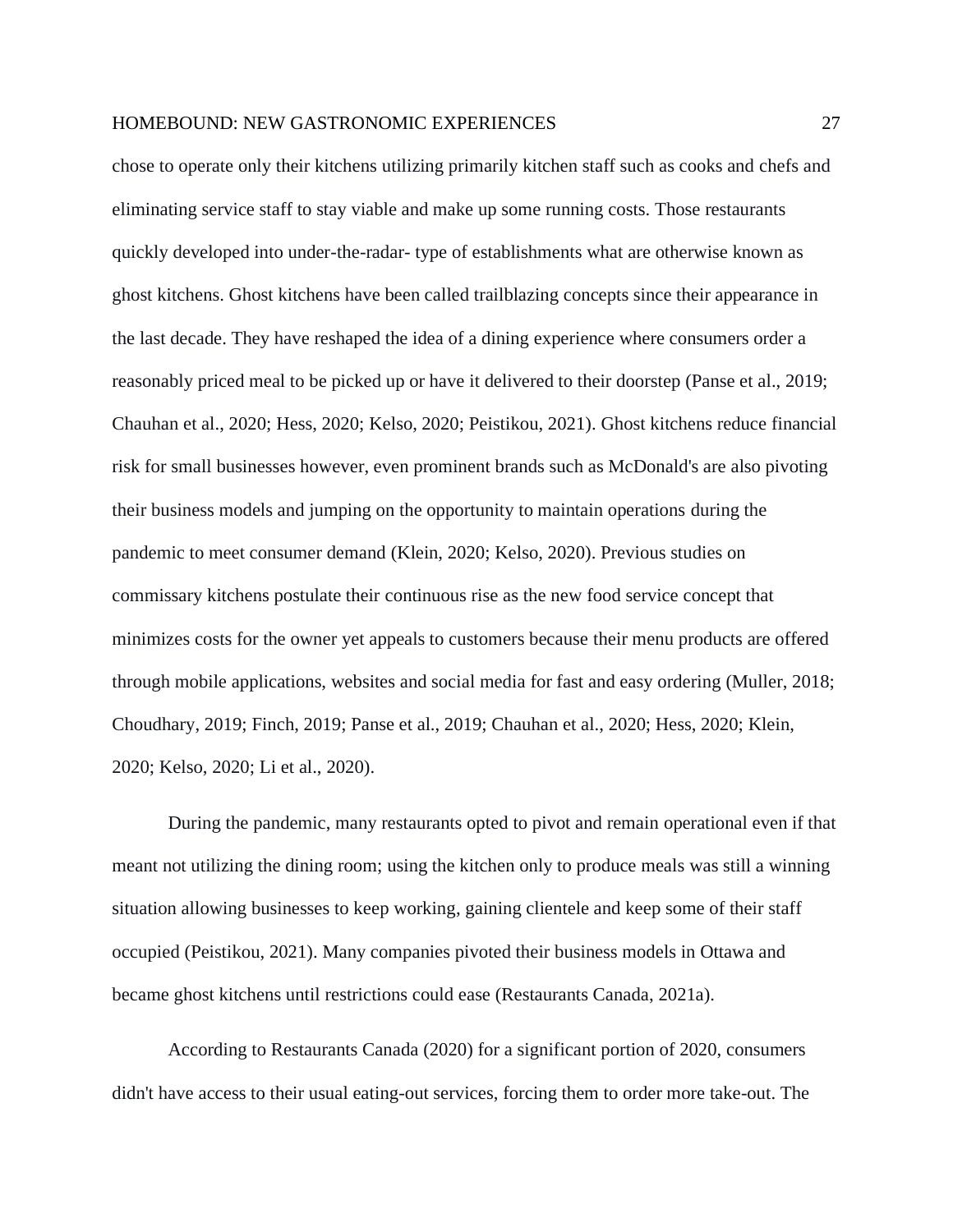main reason for ordering take-out during his period was to experience a typical restaurant meal prepared by professional chefs or cooks with the difference of it being delivered at home (Ha, 2020; Pathak & Saraf, 2020). However, many businesses could not meet take-out demand due to lack of professional help such as qualified cooks (Hum, 2021). In Ontario, restaurants reported being short staffed as a result of the pandemic. Repeated lockdowns, layoffs, and fear of contracting the virus pushed workers to find employment in other industries (Hum, 2021). At the same time, recent studies found that consumers cooked at home during the pandemic out of necessity as they didn't have access to delivery (Pathak & Saraf, 2020; Restaurants Canada, 2020). Previous studies found that restaurants will continue to evolve as people have become accustomed to convenient, efficient and comfortable eating at home, whether it is a home-cooked meal or take-out (Chang & Meyerhoefer, 2020; Grande, 2020; Goddard, 2020; Ha, 2020; Hobbs, 2020; Mohammed, 2020; Singh, 2019; Yeo et al., 2017). More recently, Restaurants Canada (2021a) confirmed that take-out services have multiplied through the years and even more during the pandemic which supports that more research for take-out experiences is needed.

Researchers Anderson and Mossberg (2004), as well as Grande (2020), delve into the reasons why people enjoy consuming food; individuals appreciate the social aspects of eating with friends, the safety and pleasure of dining with family; or even the calming benefits of consuming a meal alone. Consuming food is a critical yet necessary component of our day. Under typical everyday circumstances, most people choose to have food at home and eat in restaurants on occasions, such as a business meeting or a family get-together (Restaurants Canada, 2020).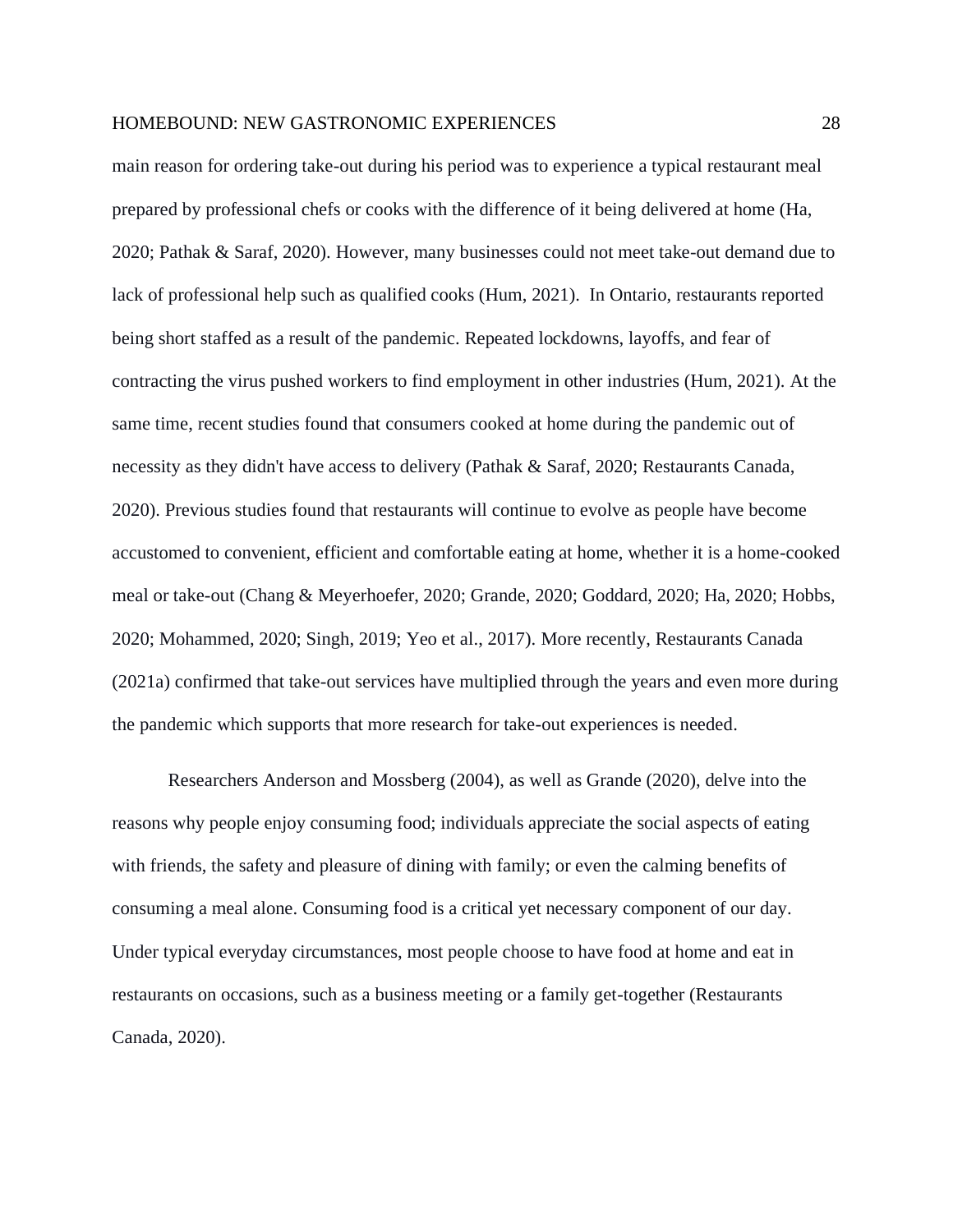On the other hand, ordering take-out or eating at home has its privileges. Researchers supported that take-out has been a popular concept, even before COVID-19, due to being costefficient, timesaving, rewarding and easy (Ha, 2020; Norris et al., 2021; Pance et al., 2019). Consumers can conveniently order food to be delivered to their doorstep, therefore skipping the trouble of leaving the house for a meal (Yeo et al., 2017). A study by Yeo et al. (2017) has shown a direct correlation between consumer satisfaction and convenience where the meal experience became positive when there was no travelling involved. Meal experiences at home have been described as comfortable and relaxed where consumers interact privately with friends or family and avoid being in a time-sensitive and fast-paced environment such as a restaurant (Taar 2014; Grande, 2020).

Through their study, Di Renzo et al., (2020) found that the pandemic put people under duress which caused emotional eating as a side effect. Goddard (2020) agrees and describes how the stay-at-home policy severely changed Canadian residents' relationship with food as having more available time heightened residents' exposure to food. Ha (2020) and Hobbs (2020) agree that housebound crowds were now cognizant and aware of their vulnerabilities against the virus. In a short time, the public became accustomed to eating meals at home, thus modifying previous consumer behavior; dine-in restaurants could no longer operate in their usual capacity, causing the food retail and foodservice sectors to strain while seeking alternate solutions to remain functional (Ha, 2020; Hobbs, 2020; Goddard, 2020; Spiegel & Tookes, 2020). Simultaneously, safety measures negatively impacted people globally, increasing anxiety and stress, further affecting livelihoods.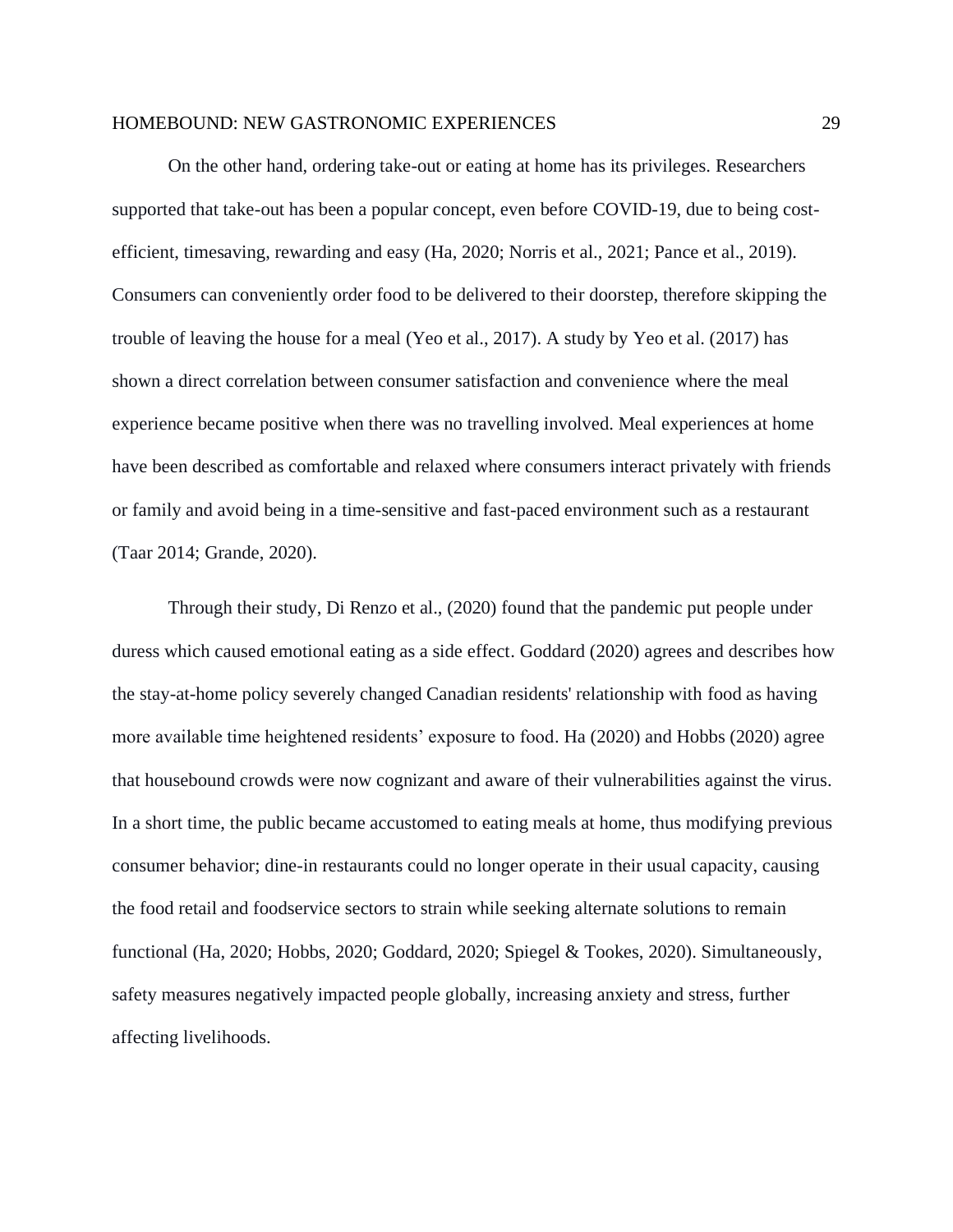A study by Nutley et al. (2021), found that the global effects of the pandemic presented symptoms of increased depression and anxiety in Chinese communities, which raised concerns associated with an increase in take-out and food consumption. Specifically, this study proved that the COVID-19 confinement measures drastically changed individuals' living environment, daily routine, and coping behaviours. As a result, people resorted to using food as a coping mechanism (Nutley et al., 2021) and saw it less as an experience. Usher et al. (2020) wrote, "People tend to feel anxious and unsafe when the environment changes." (p. 315). Gadermann et al., (2021) reported that "the pandemic has led to unprecedented global morbidity and mortality, with population mental health impacts recognized as a growing concern" (p. 1). Restaurants Canada (2020a) reported that "In the 12 months ending April 2021, food delivery sales jumped to a record \$6.9 billion, a 55.3% increase over the same period a year prior" (p. 34).

On the contrary, Taar (2014) argued that people tend to appreciate and remember their restaurant experiences more than those at home because of the ambiance, attending staff and table service. However, due to the effects of COVID-19, people's dining choices have been limited to homebound experiences, inadvertently forcing consumers to acquire new eating patterns (Goddard, 2020; Peistikou, 2021) hence the need to research take-out experiences.

In closing, Klein (2020) writes that consumers have accepted the concept of take-out instead of dining out because they can enjoy a meal tailored to their needs, amplifying their meal experiences at home. Even though Hansen (2005) and Warde and Martens (2000) verified that satisfaction, leisure, and necessity are predominant factors for dining out, during the pandemic people were forced to eat at home, making the prime context of eating a meal a requirement instead of pleasure (Goddard, 2020). Hansen (2005) writes that while cooking at home may be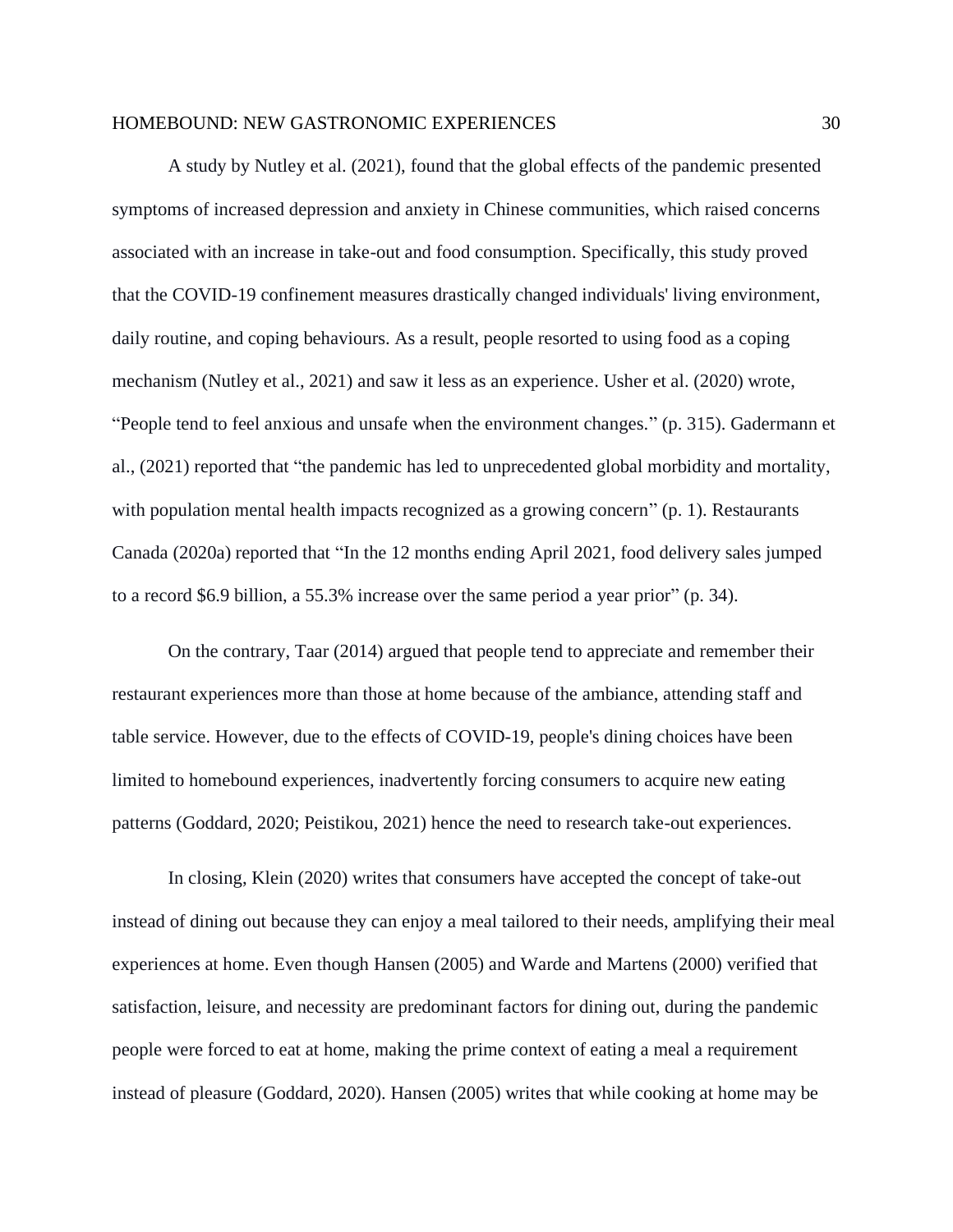less costly, people continue to prefer dining at restaurants for reasons of convenience, socialization, and entertainment. Anderson and Mossberg (2004) identified food as the main objective for an ideal dining experience where factors such as service, restaurant interior, and company are secondary. From the industry's perspective, statistics revealed the identification of take-out as a new core-market segment and defined the need for businesses to focus their efforts on online platforms and delivery. In contrast, focusing on take-out, significantly competes with the restaurant dining experience and further amplifies the need for researching consumer behaviour in this new era of digitized foodservice offerings (Restaurants Canada, 2021a).

While researchers predict that COVID-19 will remain a threat to communities for the unforeseeable future, they also indicate that the industry will continue to evolve and change to accommodate safety measures. The current industry and social shift forced individuals to adapt to change while leaving little time to acclimate to a new lifestyle, thus supporting the grounds for researching consumer experience and the perceived value of having a take-out meal at home.

#### **Research Methodology and Methods**

#### <span id="page-30-1"></span><span id="page-30-0"></span>**Purpose and aim**

This study aimed to examine dining experiences at home and investigate consumer motivations for eating take-out during the pandemic to discover if COVID-19 has created new eating habits. There is limited research on meal experiences during the pandemic, specifically how take-out food affected consumers in Ottawa during his period. Therefore, the following research questions guided the research design for this inquiry: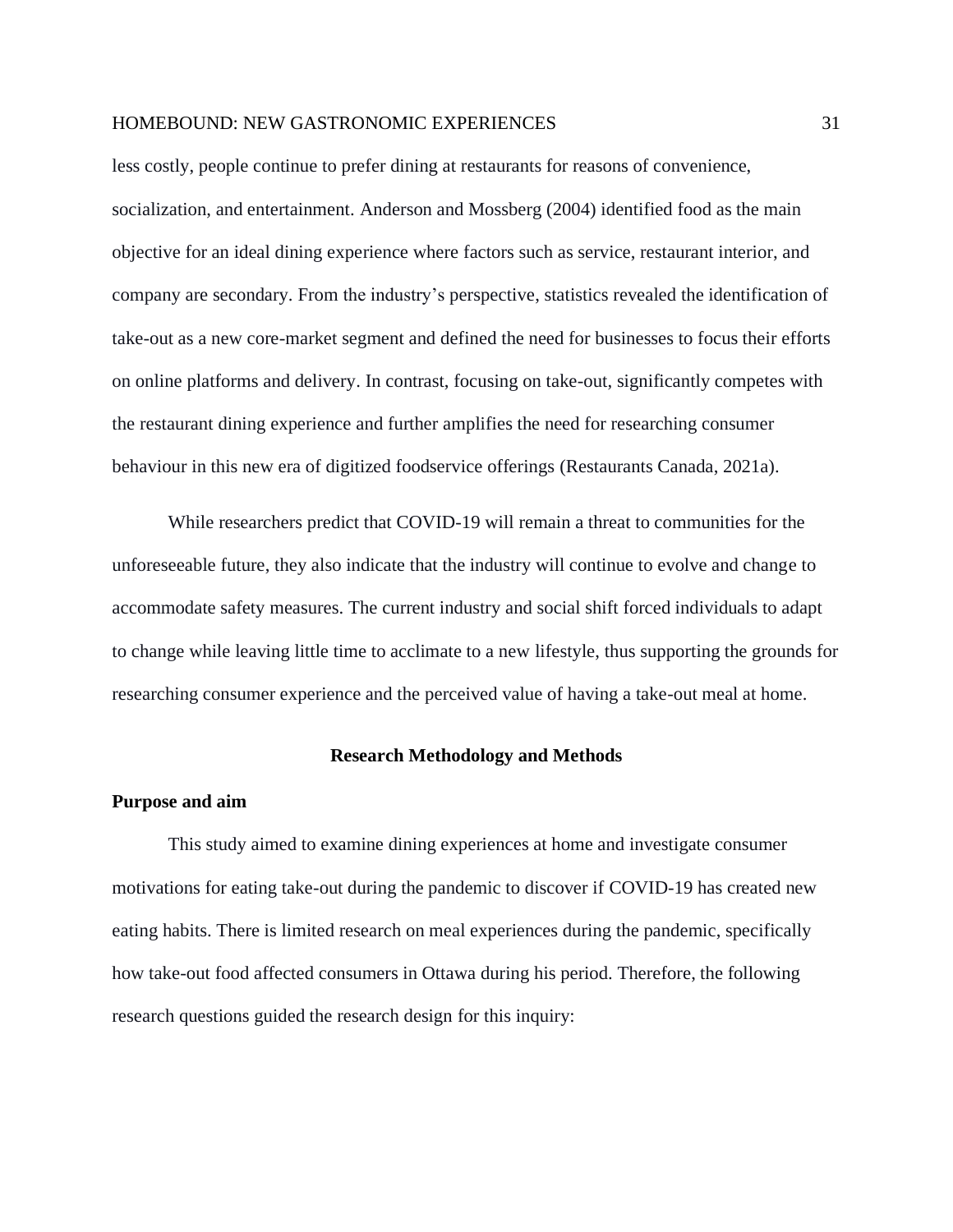RQ1: What factors influence a consumer's take-out meal experience during the pandemic?

RQ2: What are the advantages and disadvantages of ordering food from local independent restaurants during the pandemic?

RQ3: How do consumers compare a take-out gastronomic experience versus dining in a traditional restaurant setting?

# <span id="page-31-0"></span>**Theoretical Perspective and Research Design**

Brown et al. (2020) wrote, "A qualitative approach is appropriate for research on a topic that has been under-explored to allow an in-depth understanding of the key problems" (p. 7). The area of take-out experiences during the pandemic is an under-explored topic that was aimed to investigate in this qualitative research. In addition, previous consumer experience studies attest to customers actively engaging in qualitative natured studies and can likely provide more information on product quality, satisfaction, and dissatisfaction (Lohrey, n.d.; Gustafsson et al., 2006; Arendt et al., 2012; Rawson et al., 2013). While restaurant performances may be accurately described in numerical data in quantitative analysis, experts explain that mathematical formulas can't accurately showcase behavioural perspectives for foodservice experiences, but qualitative studies are preferable (Arendt et al., 2012; Lohrey, n.d.; See-Kwong et al., 2017). In addition, Gustafsson et al. (2006) and Arendt et al. (2012) wrote that information deriving from a social outlook could pinpoint customer satisfaction, perception, and restaurant service experiences which are attributes necessary in investigating or understanding consumer motivations in meal experiences. Therefore, I chose an exploratory research design to study participant meal experiences and to determine participant motivation for procuring take-out. I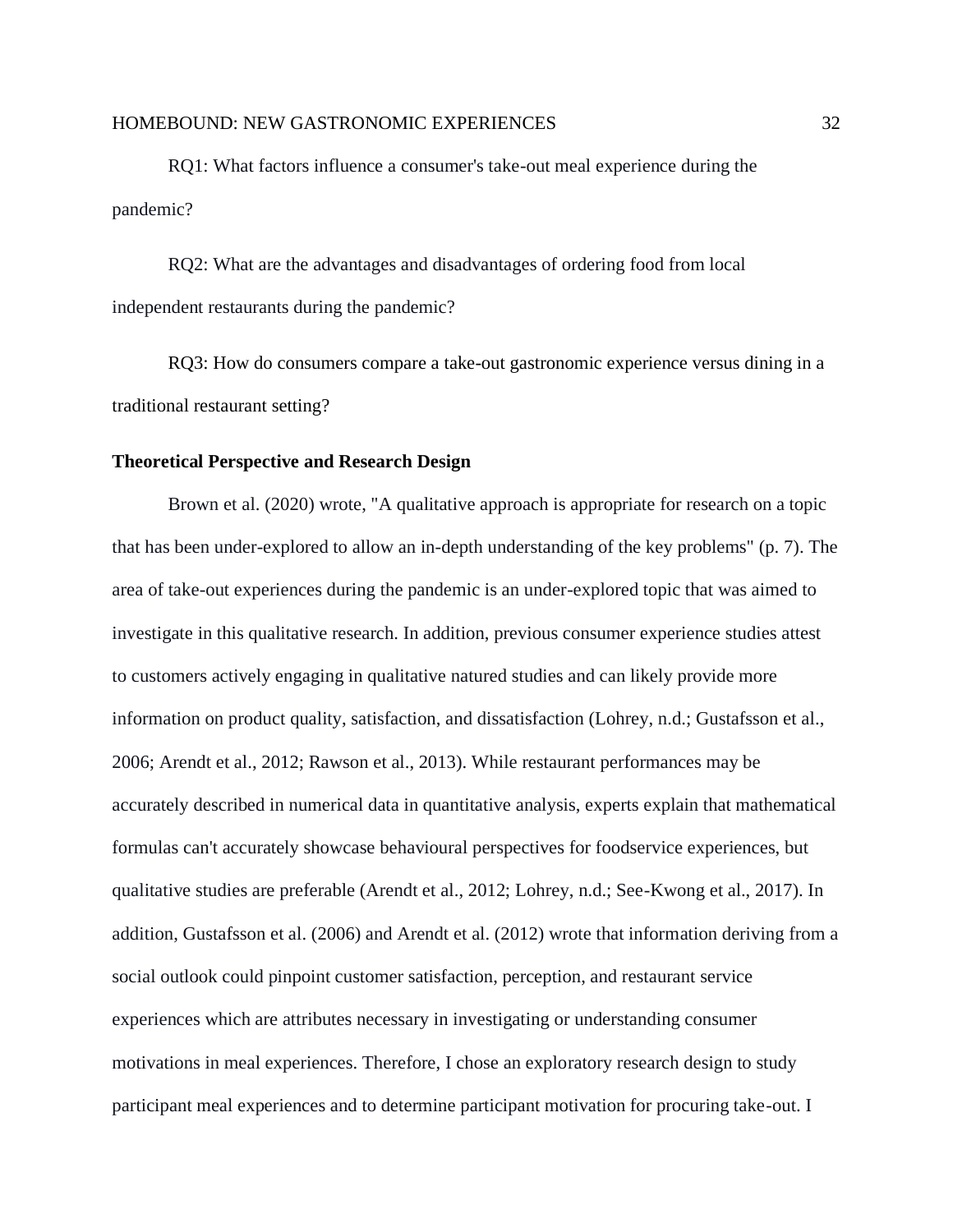conducted in-depth semi-structured interviews with all the participants in this study which is explained in the research methods section.

For this inquiry, I utilized information on qualitative research methods from Robson and McCartan (2016), Real World Research, and Qualitative Data Analysis with NVIVO by Jackson and Bezeley (2019). I conducted a reflexive thematic analysis (TA) as per Braun and Clarke (2019) with an inductive approach to address participant meal experiences, perceptions, and observations. The reflexive TA method is flexible and does not follow a specific theory or a set of rules, but the data content dictates the theme development. In addition, a TA helps identify patterns and provides an in-depth analysis across the data set, which is ideal for detecting sequences from participants of various backgrounds (Braun & Clarke, 2019).

To summarize, this study aimed to explore consumer dining experiences at home during the pandemic; therefore, a qualitative approach with a reflexive TA was the most favourable method for collecting and analyzing data for this research inquiry.

#### <span id="page-32-0"></span>**Purposeful Sampling**

Researchers describe purposeful sampling as a term for choosing individuals with specific knowledge of a particular phenomenon that can be positive or negative (Chen, 2018; Palinkas et al., 2015; Peistikou, 2021). In essence, an individual's background may lead to biased results, whether positive or negative. Therefore, I chose to diversify my sample by sectioning the participant body into two categories, consumers who are not affiliated with the restaurant industry and professionals associated with the restaurant industry. I aimed for my sampling to provide quality results from different angles and points of view. As Robson and McCartan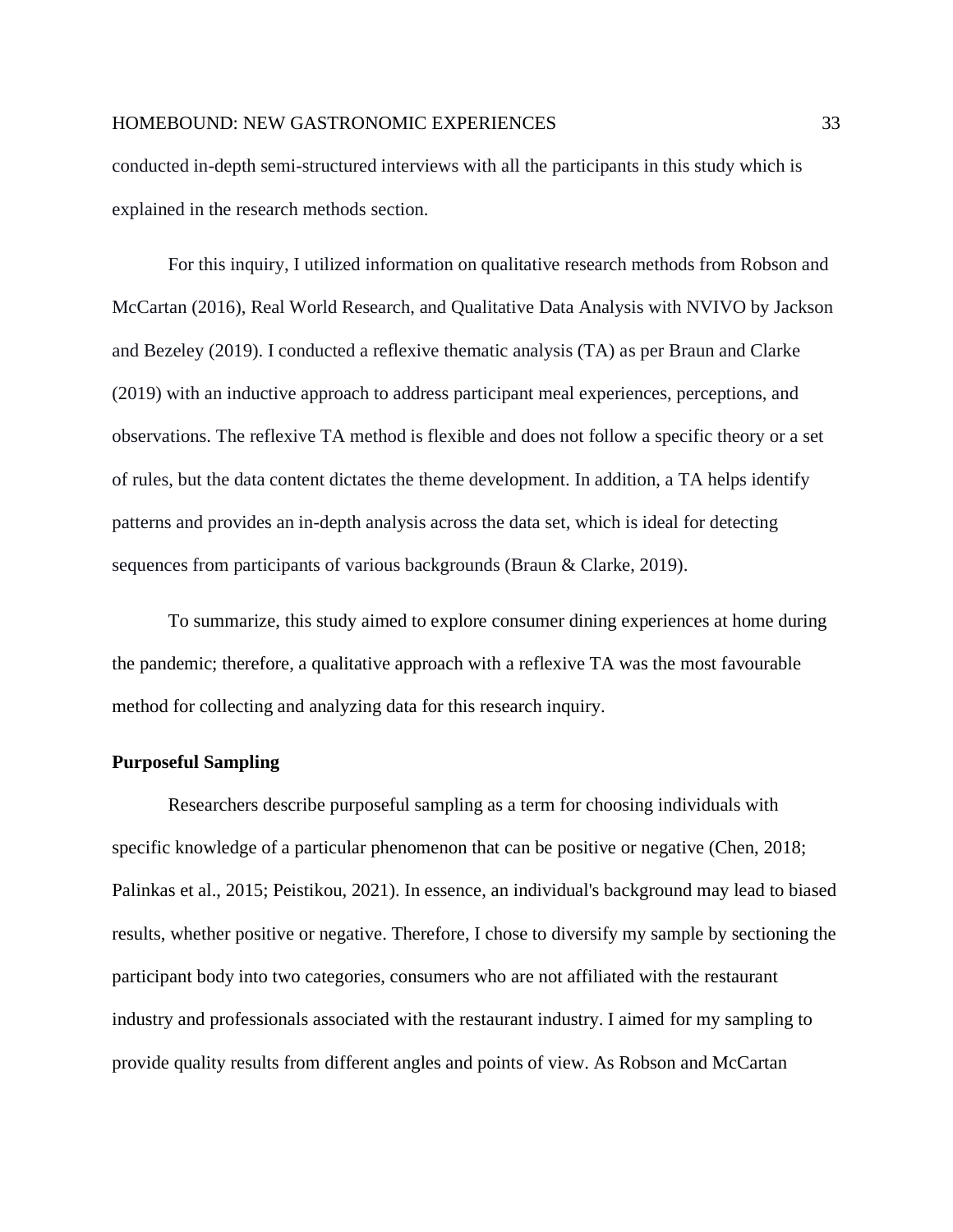(2016) explain, purposive sampling supports non-probability, allowing the researcher to collect and identify data of more outstanding quality.

#### <span id="page-33-0"></span>**Consumers**

Specific inclusion criteria were considered for finding suitable consumer participants. Taar (2014) and Hansen (2005) explain that gastronomic dining experiences can be had when food is paired with a glass of wine as it completes a meal experience. However, Ontario's zerotolerance law prohibits alcohol consumption for vehicle drivers under 21 (Ontario, 2022). After researching further, I discovered that most Canadian car rental companies require a minimum age of 21 years for their rentals for insurance reasons as per Ontario laws on alcohol consumption (Avis, 2022; Enterprise, 2022; National, 2022). Therefore, for reasons of inclusivity, it was essential to acquire participants who didn't have any limitations in partaking in all aspects of a meal experience, whether that experience took place in a restaurant or at home. With those deductions in mind, the first criterion dictated that consumers had to be over 21 years of age. The second criterion was that consumers must have ordered take-out from independent restaurants in the city of Ottawa and the surrounding area during the COVID-19 pandemic.

In contrast, exclusion criteria for this participant group included a) being employed in the local restaurant industry, b) not accepting individuals younger than 21 and c) consumers that had not consumed take-out meals from independent restaurants in Ottawa during the pandemic.

# <span id="page-33-1"></span>**Professionals**

Purposive sampling was also utilized to identify industry professionals for this research. All qualified individuals were found through word-of-mouth by consulting local business owners in Ottawa to contribute to the study. The inclusion criterion for choosing professionals was their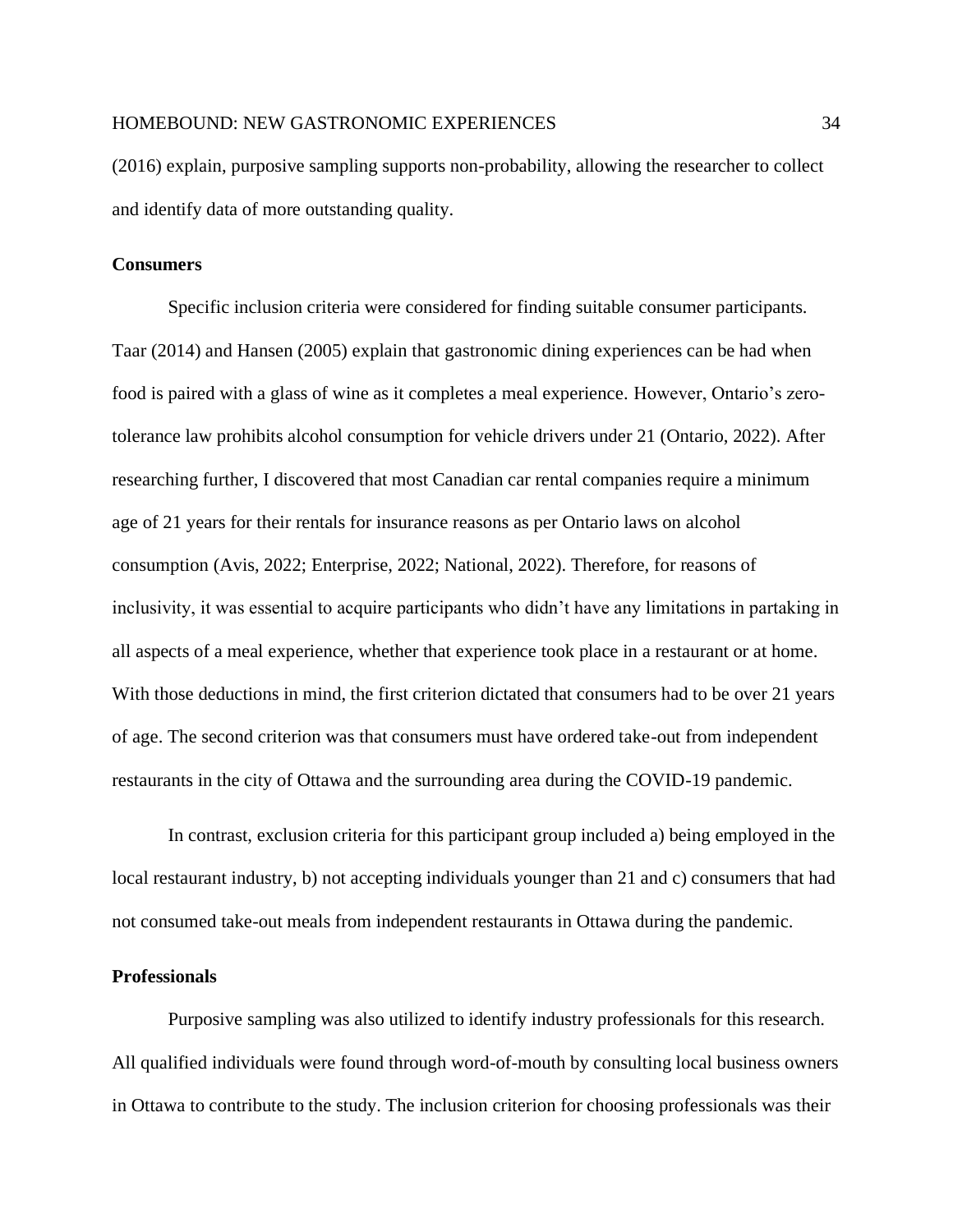restaurant industry-related experience or background. Examples of qualified individuals constituted hospitality academics, chefs, and business owners. In addition, the same professionals had to have had take-out experiences in the Ottawa area before and during COVID-19. Exclusion criteria for this group comprised of the participant's educational and experiential background in the local restaurant industry.

#### <span id="page-34-0"></span>**Ethical Considerations**

Before beginning the research process, an ethical review was completed through the Royal Roads University Ethical Review Board since the study included human participants. This step ensured that the inquiry abided by ethical considerations and allowed participants to be informed of the collected data usage (Robson & McCartan, 2016). Upon ethical approval, as seen in Appendix A, I started the recruitment process, during which participants were provided with the research consent form, as seen in Appendix B. The consent form defined the purpose and aim of the study, explained the research method utilized, specified participant time commitment, confidentiality, data collection processes, ownership of data, and allowed participants to withdraw at any given time. Consumers signed up for the research through links provided in the initial advertisement on social media, as seen in Appendix C. The ad redirected individuals to a google form to view the research invitation, as seen in Appendix D and is explained in participant selection and recruitment. Similarly, professionals received a link via email to view the invitation and consent letter. All participants reviewed and digitally signed the consent form and were redirected to book a date for their interview through Microsoft Bookings. In addition, as Robson and McCartan (2016) explain about informing participants about the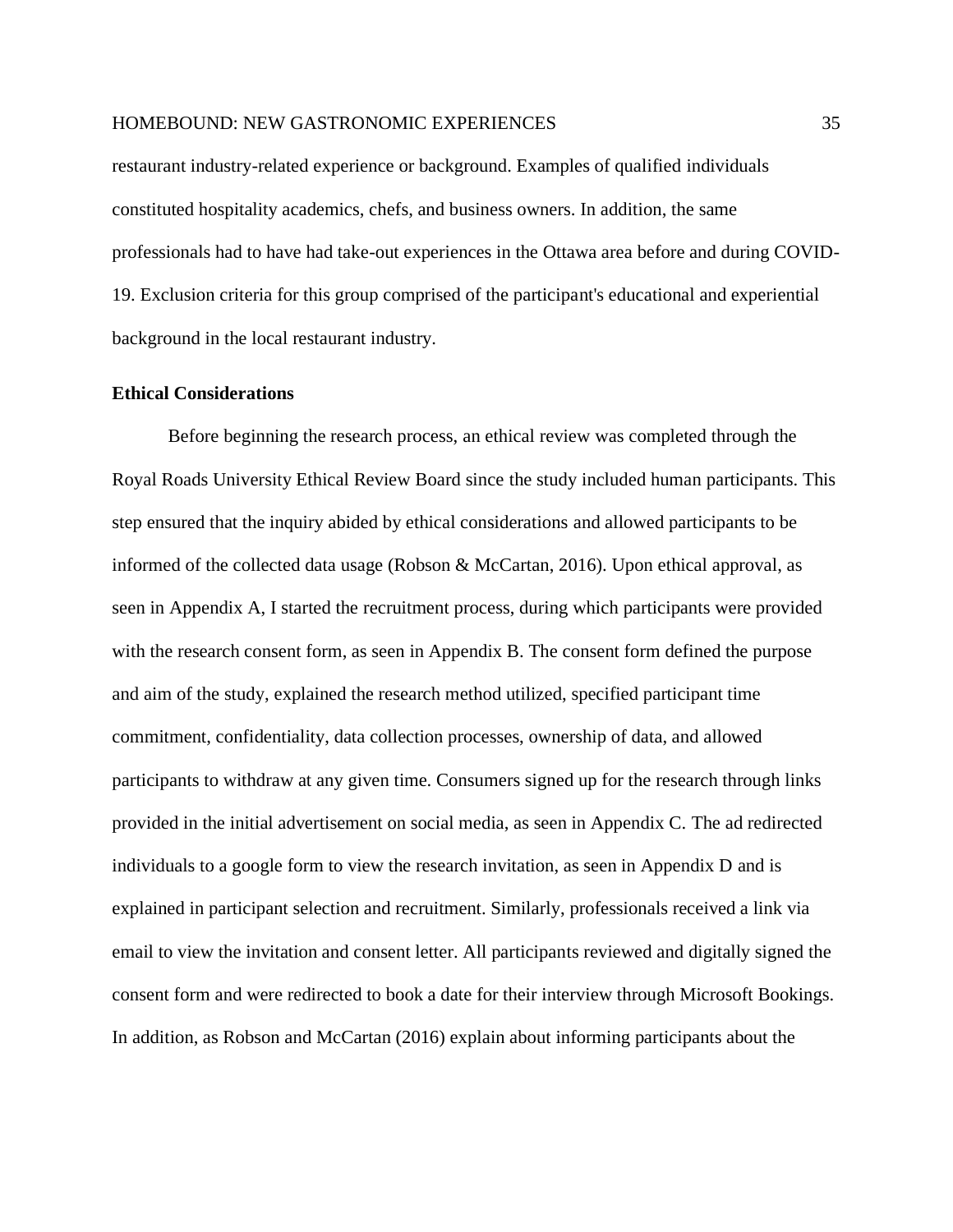research process before the study, I verbally repeated information regarding consent, anonymity, and privacy for all participants at the beginning of each interview process.

#### <span id="page-35-0"></span>**Participant Selection and Recruitment**

An advertisement was placed on social media platforms, Facebook and Instagram, as seen in Appendix C, to attract eligible participants for this study. The ad specified the study's purpose and inquired about individuals who met the inclusion criteria for consumers.

Interested parties who applied in the advertisement followed the provided link on the same page, which directed them to a consent letter on google forms, as discussed in ethical considerations. After participants digitally signed the consent letter, the form guided them to a virtual meeting booking portal to arrange a date for their interview.

Through my background as an industry chef and instructor, I was able to ask colleagues to refer interested professionals for my research study. I contacted professional participants from local businesses via email and included the study's research invitation aim and purpose. A total of eight individuals were selected based on the study's criteria during the screening process. Professionals were comprised of hospitality educators, restaurant managers, bakery owners and chefs who provided their restaurant industry perspectives regarding consumer adaptation to industry changes caused by COVID-19.

The recruitment process for consumers and professionals lasted approximately three weeks, beginning from July to August 2021, where 18 individuals were interviewed until data saturation was reached. The interview process lasted about six weeks between August - and September 2021.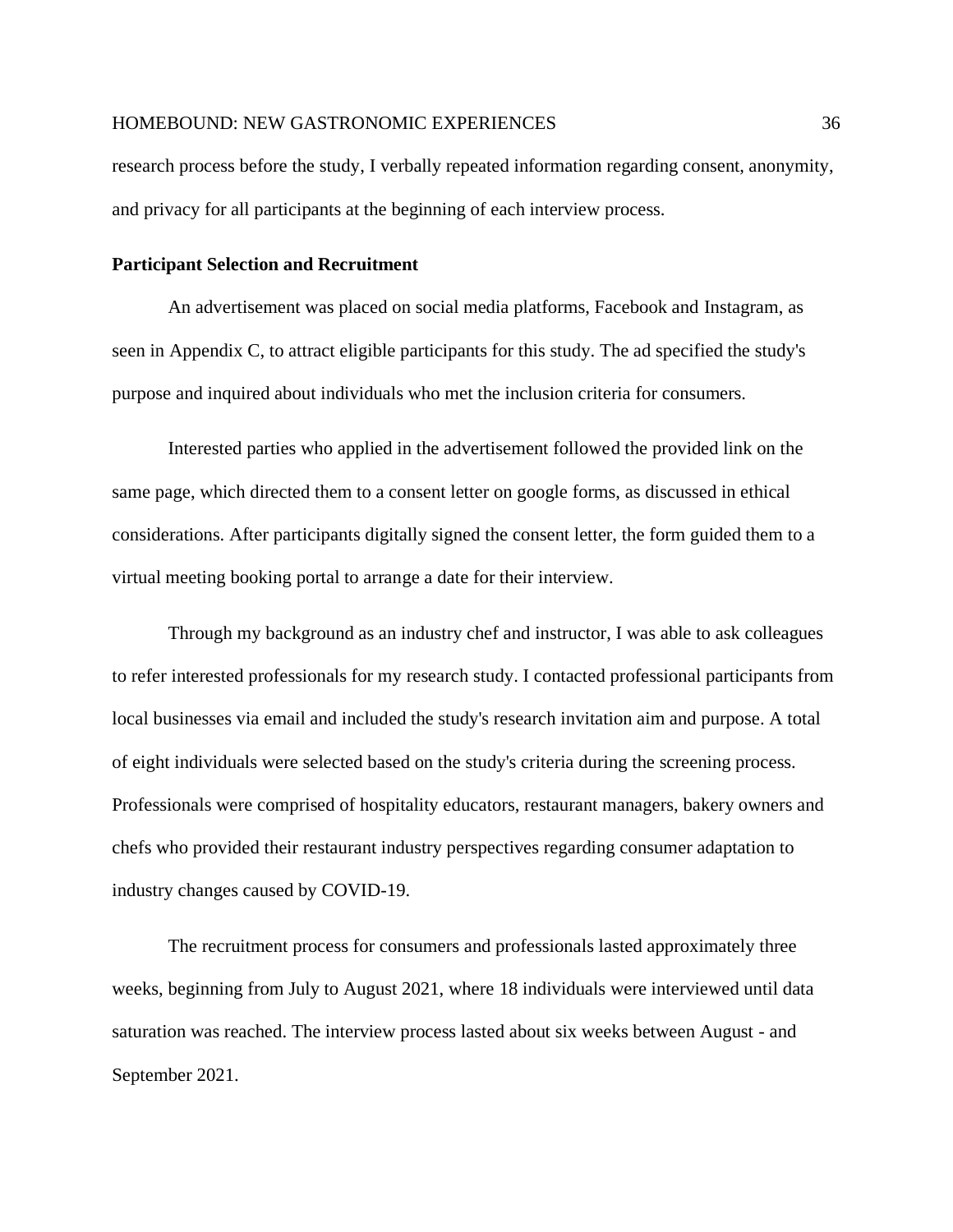#### **Data Collection Method**

Robson and McCartan (2016) write, "The interview is a flexible and adaptable way of finding things out" (p. 286). Leech (2002) and Luo and Windemuth (2009) explain that the researcher's goal is to obtain research-relevant information from the interviewee and narrow down specific content guided by the study's objectives. I used semi-structured, in-depth interviews to collect data from all the participants for this research study. Andersson and Mossberg (2004) and Gregorash (2018) described in-depth interviews being the best way to document study participant experiences and interpret factors that made that experience memorable for them. Lohrey (n.d.) explains what attributes make an experience worthwhile as "factors such as the restaurant atmosphere, menu items, the restaurant scene, service and staff quality, the restaurant decision process and personal circumstances help define each experience" (para. 3). The study's focal point was to examine dining experiences at home and investigate consumer motivations for eating take-out during the pandemic to discover if COVID-19 has created new eating habits. Thus, interviewing participants was the most efficient way to converse, extract and record individual observations.

While studies by Leech (2002) and Luo and Windemuth (2009) show that in-person interviews are more reliable, Agusriadi et al. (2021) and Tuzovic et al. (2021) explain that qualitative research methods have suffered during COVID-19 and virtual tools are necessary for successful results. COVID-19 restrictions and government safety guidelines endorsed virtual video calls as the most comfortable way to conduct face-to-face interviews, making the process easy and stress-free for its participants; henceforth, I chose to conduct the interviews through the videoconferencing platform, Zoom. This study's data collection instruments consisted of open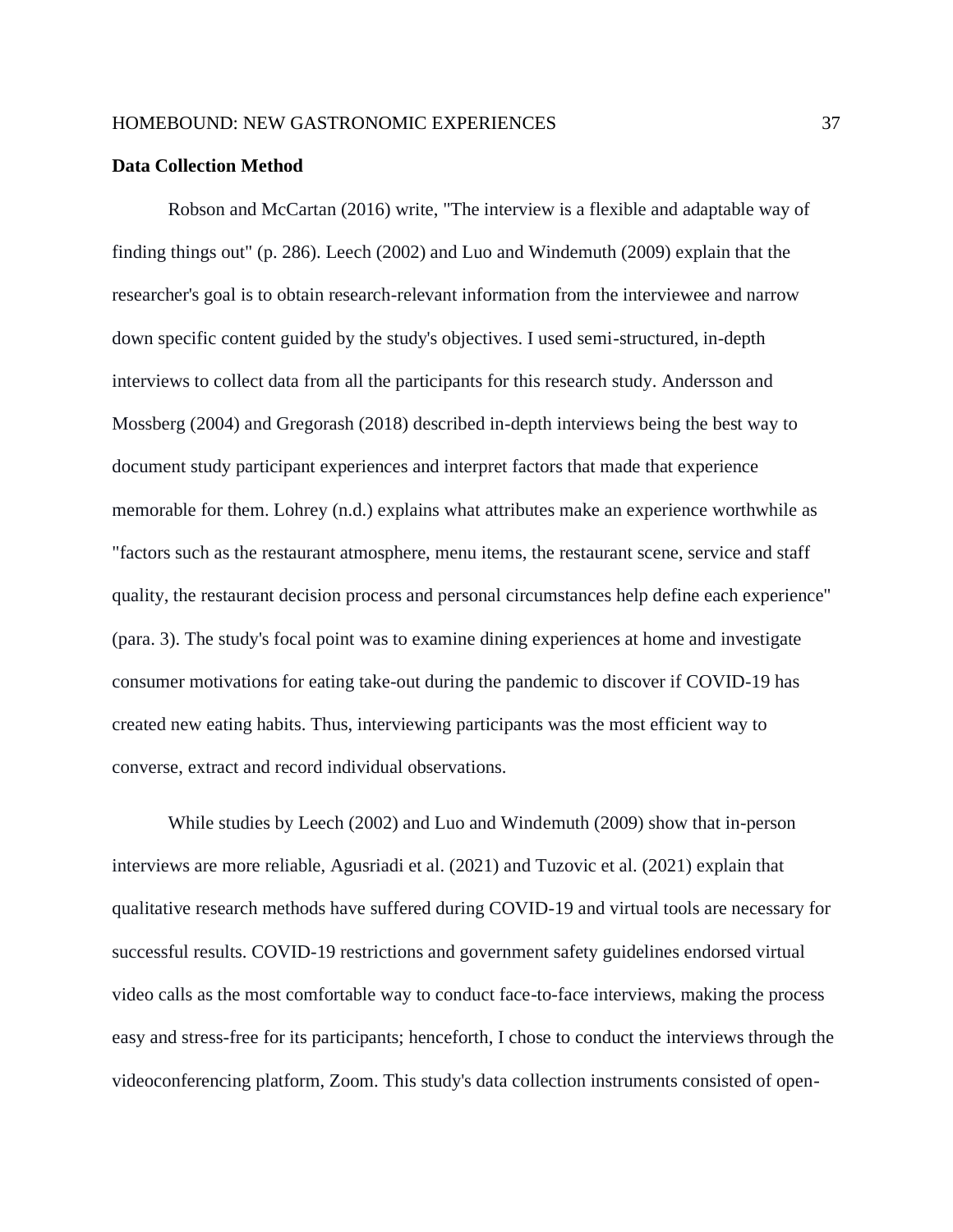ended questions, video recording software - Zoom, the interview invitation, and the agreed-upon consent letter informing participants about this research study.

#### *In-depth Semi Structured Interviews*

This study examined perceptions and meal experiences from each participant's point of view; therefore, a closer examination of interview methods was necessary to determine which structure would benefit the research (Luo & Windemuth (2009); Robson & McCartan, 2016). Semi-structured interview methods utilize predetermined questions but allow the interviewer to modify the order and retrieve information from participants at the appropriate time (Leech, 2002; Luo & Windemuth, 2009; Robson & McCartan, 2016). Unlike other interview methods, the semi structured form allows questions to be changed, reworded, and explained making the interview process flow organically as a conversation. In essence, semi-structured interviews enable the interviewer the freedom to modify, omit and regulate the questions as the interview develops and gives the interviewer the liberty to inquire beyond the pre-established questions (Robson & McCartan, 2016). This approach allowed the interviewees to contribute without feeling pressured or questioned and therefore, on many occasions I was able to be more inquisitive about eating patterns and participant meal experiences.

The reason I chose semi-structured interviews to gather data was to allow individuals to provide information and elaborate on their experiences in their own words and views, as every participant experienced the pandemic differently. The interview duration lasted approximately 45-50 minutes per participant to prevent "respondent fatigue" caused by extended interview sessions (Robson & McCartan, 2016, p. 287). In one case, the interview process lasted 68 minutes as the participant wanted to share more dining experiences and the conversation was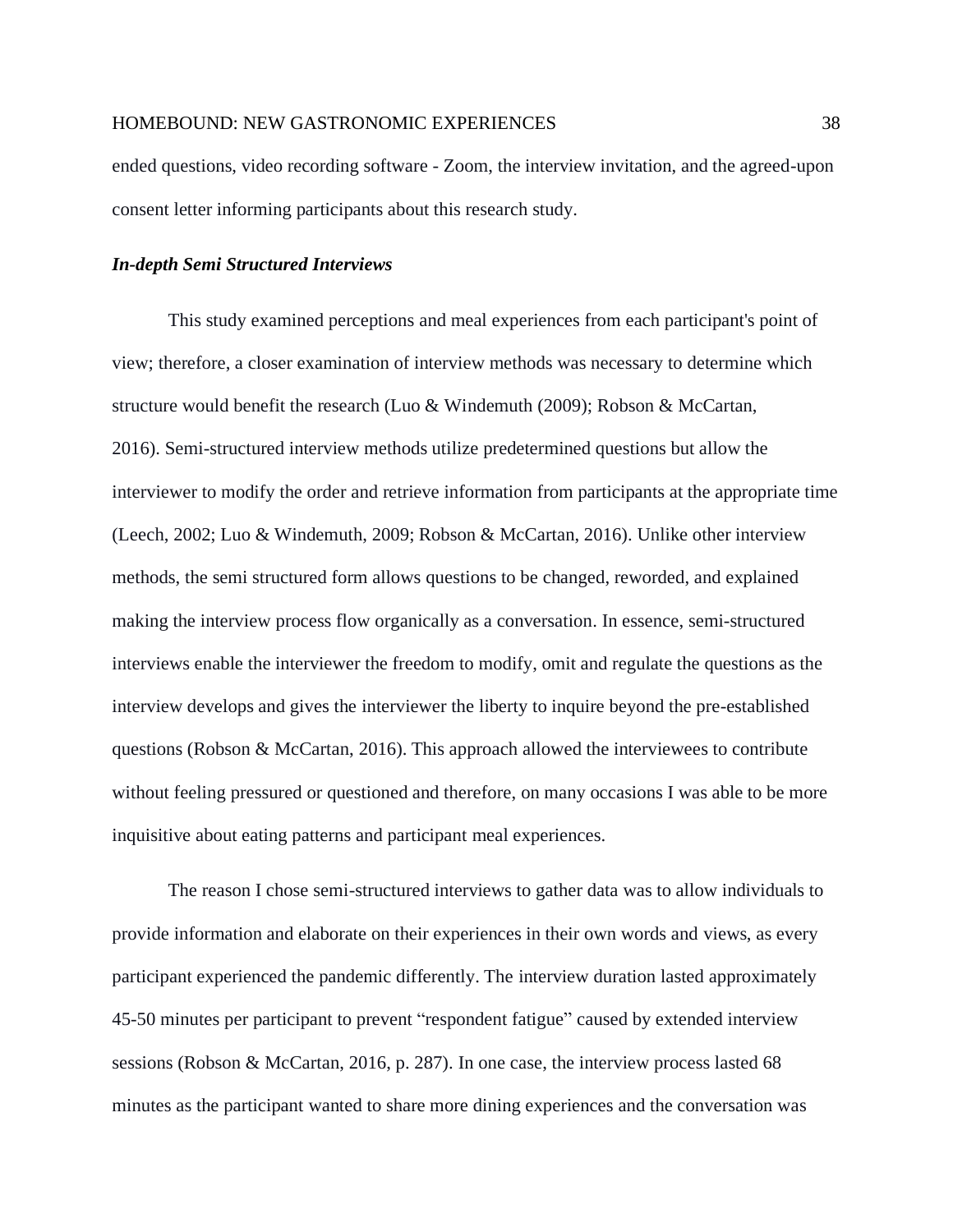flowing effortlessly. The interviews were conducted and recorded over a 6-week time frame from August to September 2021. After transcription, the respondents were given the opportunity to review and discuss the interview with me. In all cases, participants were satisfied with the interview and didn't share more observations.

#### *Interview Process and Questions*

The interview process was conducted in two lengths where consumers were arranged to contribute first, followed by professionals in the second length. Completing the process in two lengths allowed me to review the interview questions and data before reaching the professionals. Thus, enabling me to extract specific restaurant industry information during the second length and address areas that were not well explored. The study's research questions guided the interview questions:

RQ1: What factors influence a consumer's take-out meal experience during the pandemic? RQ2: What are the advantages and disadvantages of ordering food from local independent restaurants during the pandemic?

RQ3: How do consumers compare a take-out gastronomic experience versus dining in a traditional restaurant setting?

In the first length, research participants who identified as consumers were asked questions about their dining experiences in Ottawa. The questions focused on meal experiences before the pandemic, during the pandemic and take-out experiences, as seen in Appendix E. Leech (2002) writes: "What you want to know determines which questions you will ask. What you already know will determine how you ask them" (p. 665).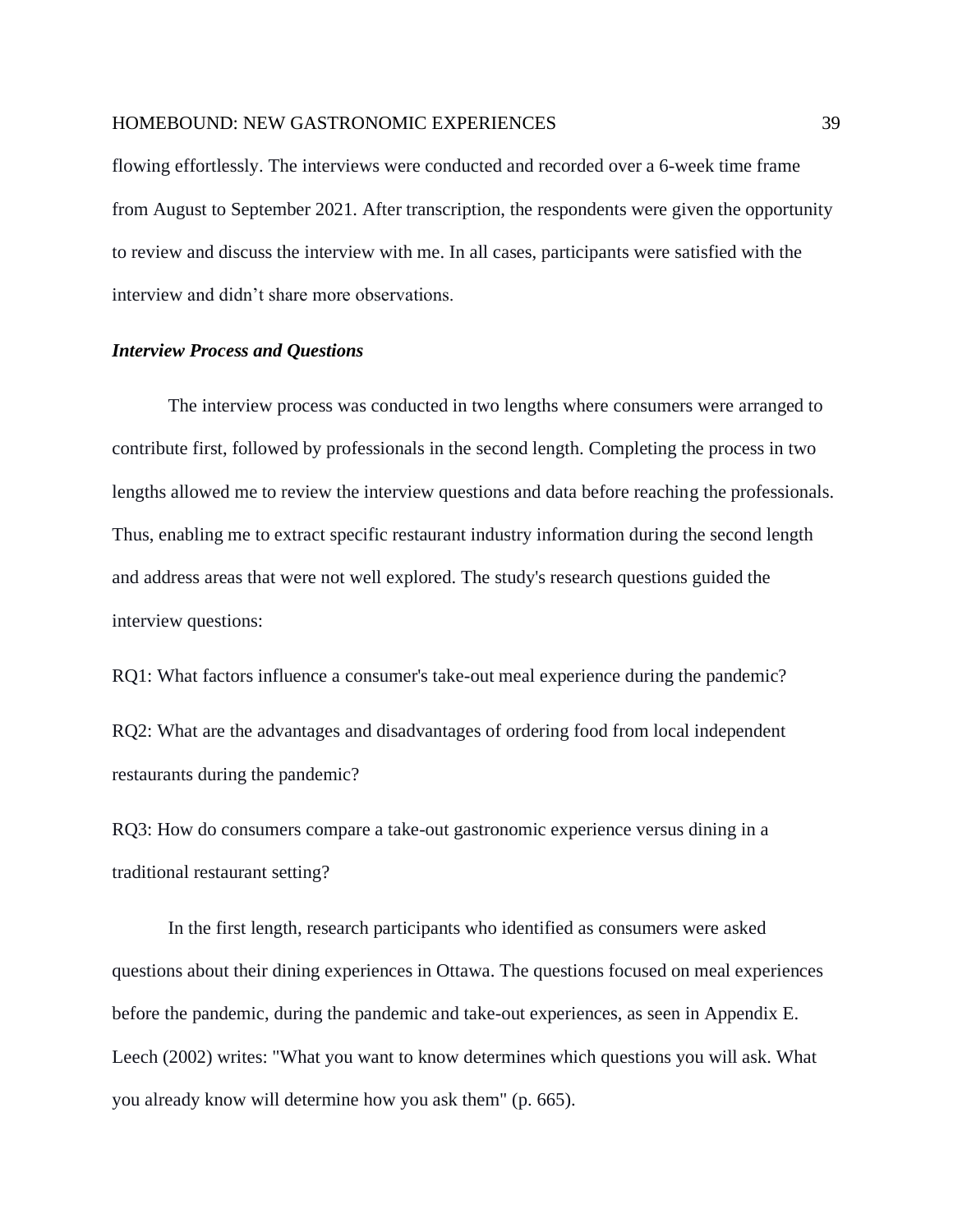Therefore, to make participants comfortable, a series of ice breaker questions were introduced regarding participant take-out tendencies in Ottawa during the pandemic before moving to relevant and critical questions such as grand tour questions. According to Leech (2002), the structure of an interview session should avoid leading or presuming questions but instead use grand tour questions, as seen in Spradley (1979). Grand tour questions allow interviewees and participants to give a verbal tour of an experience from their perspective and encourage respondents to focus their answers on a particular subject while allowing room for discussion (Spradley, 1979, as cited in Leech, 2002). In this study, grand tour questions included dining experiences during the pandemic and focused more on how consumers felt during this time. Consumers could reflect on their experiences and emotions during the pandemic and compare take-out versus restaurant dining experiences. In closing, consumers were asked if they wanted to add anything not covered in the interview process.

In the second length, professionals were interviewed using the same questions to address a consumer's point of view. In every case, each professional was able to provide their perspective and insight allowing more data to be collected. Interviewees required prompting in some instances to provide suitable material for the analysis. Specifically, in some cases, professionals were encouraged to provide their opinion on the current state of the local restaurant scene and its consumers. Leech (2002) describes filler- questions acting as prompts to allow participants to continue explaining their experiences. "Prompts are as important as the questions themselves in semi-structured interviews. Prompts do two things: they keep people talking and they rescue you when responses turn to mush" (Leech, 2002, p.667). Finally, professional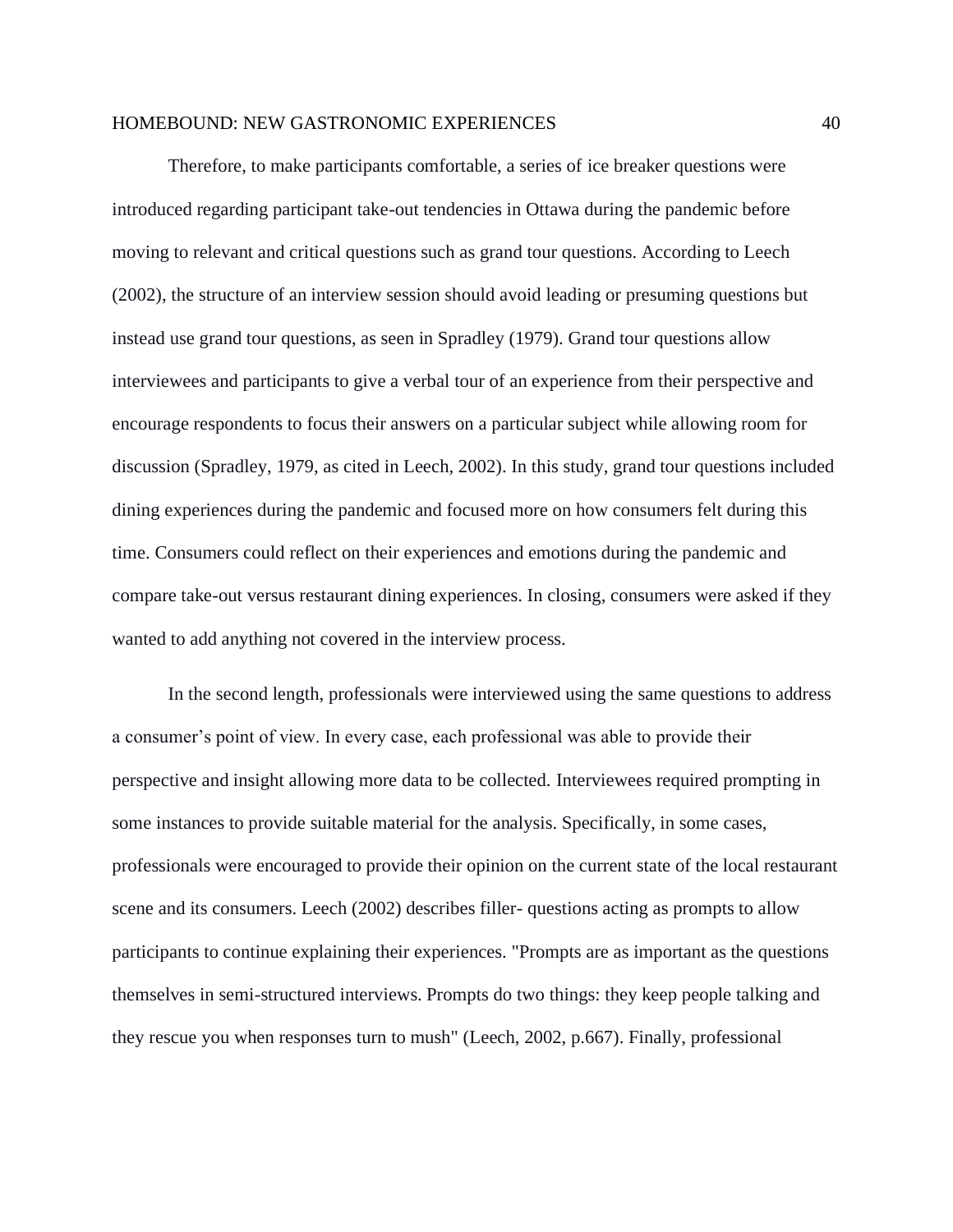participants were asked to include any concluding thoughts relevant to the study and permission to be contacted if any questions needed to be re-examined.

#### **Thematic Analysis**

A thematic analysis (TA) provides a systematic approach to generating codes from the data and categorizing themes and subthemes relevant to the study. Braun and Clarke (2012) wrote, "TA is an accessible, flexible, and increasingly popular method of qualitative data analysis" (p. 57). However, in recent TA overviews, Braun and Clarke (2019) explain that a reflexive TA is theoretically more flexible and can be used within a wide range of theoretical frameworks to determine experiences, human behaviour, views, perceptions, and the factors that influence and shape particular social phenomena. Therefore, in this study, a reflexive TA was preferred to study consumer motivations in procuring take-out meals during COVID-19. According to Braun and Clarke (2012) and Braun and Clarke (2021), a thematic analysis is produced by a series of five successive steps to ensure the correct analysis and coding of the data, which will lead to well thought and accurate findings. I utilized the same principles to allow readers to understand the data in five phases before reaching the sixth phase, writing the report, as per Braun and Clarke's (2012) TA approach.

*Phase One - Familiarization with the data.* The first step included transcribing the interviews and making initial notes, either personal thoughts or just reading through the transcripts to understand the participants' descriptions. Interviews were transcribed using 'Otter,' an online tool that analyzed the recordings. Transcribed discussions were printed and categorized between consumers and industry professionals; recurring data were colour-coded while highlighting all quotes, similarities, and contradictions (Clarke & Braun, 2014). I followed a data reliability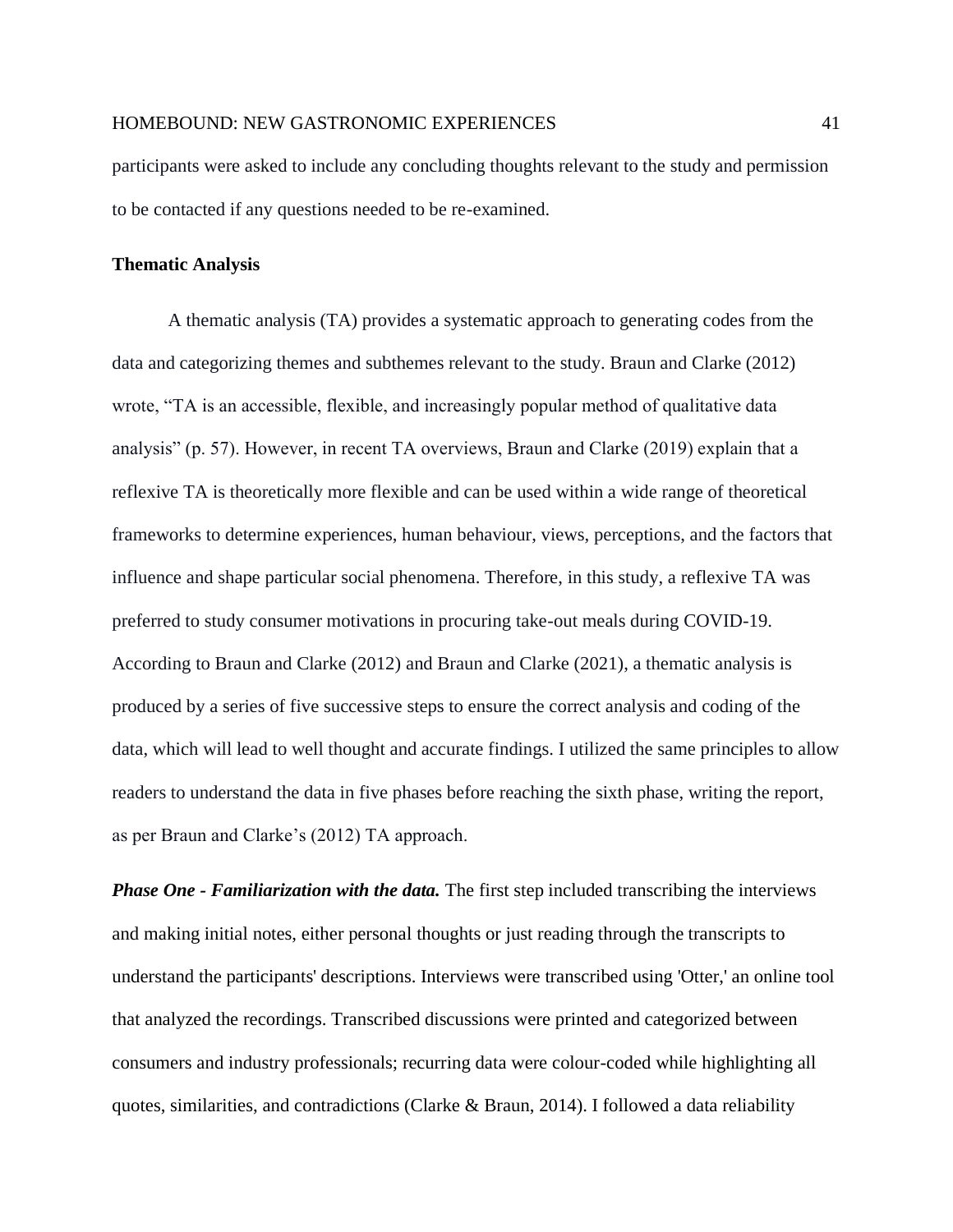strategy by Guest et al. (2012), where the original recordings were compared to transcripts for accuracy and overall understanding. In addition, Braun and Clarke (2012) wrote on the matter of maintaining transcripts in their original form to maintain conversation details "As a general practice, we do not advocate "cleaning up" the transcript (such as making it more grammatical or removing hesitations, pauses, and guggles) when working with data." (p. 60). Therefore, I kept the transcripts unedited to maintain more accuracy with the general mood of the conversations.

*Phase Two - Generating Initial Codes.* According to Braun and Clarke (2012), phase two includes understanding the data and being critical of the information the data portrays. In this phase, I looked for information that answered my research questions. Any relevant or reoccurring information was paired with a corresponding coloured note and a brief description of the indicated data. In this phase, the goal was to identify patterns common across transcripts or report deviant cases. After generating the first code, I searched for similarities until I found the next relevant topic. Braun and Clarke (2012) explain, "Codes will almost always be a mix of the descriptive and interpretative" (p. 61), which I also soon discovered.

In many cases, the data was descriptive, making coding easy to label and organize. However, on other occasions, data indicated feelings such as anxiety towards dining out or fear of COVID-19. In those cases, I had to write an interpretation of the data content to reveal the meaning. After processing the transcripts, I gained colour-coded notes for all the data of my research questions which helped me organize the data corpus. Recurring patterns across transcripts included 'Fear of Contracting COVID-19', 'Food quality,' 'Socializing' and 'take-out allows more time for family". These codes belong to larger theme groups but are connected; they are described in detail in the Findings chapter.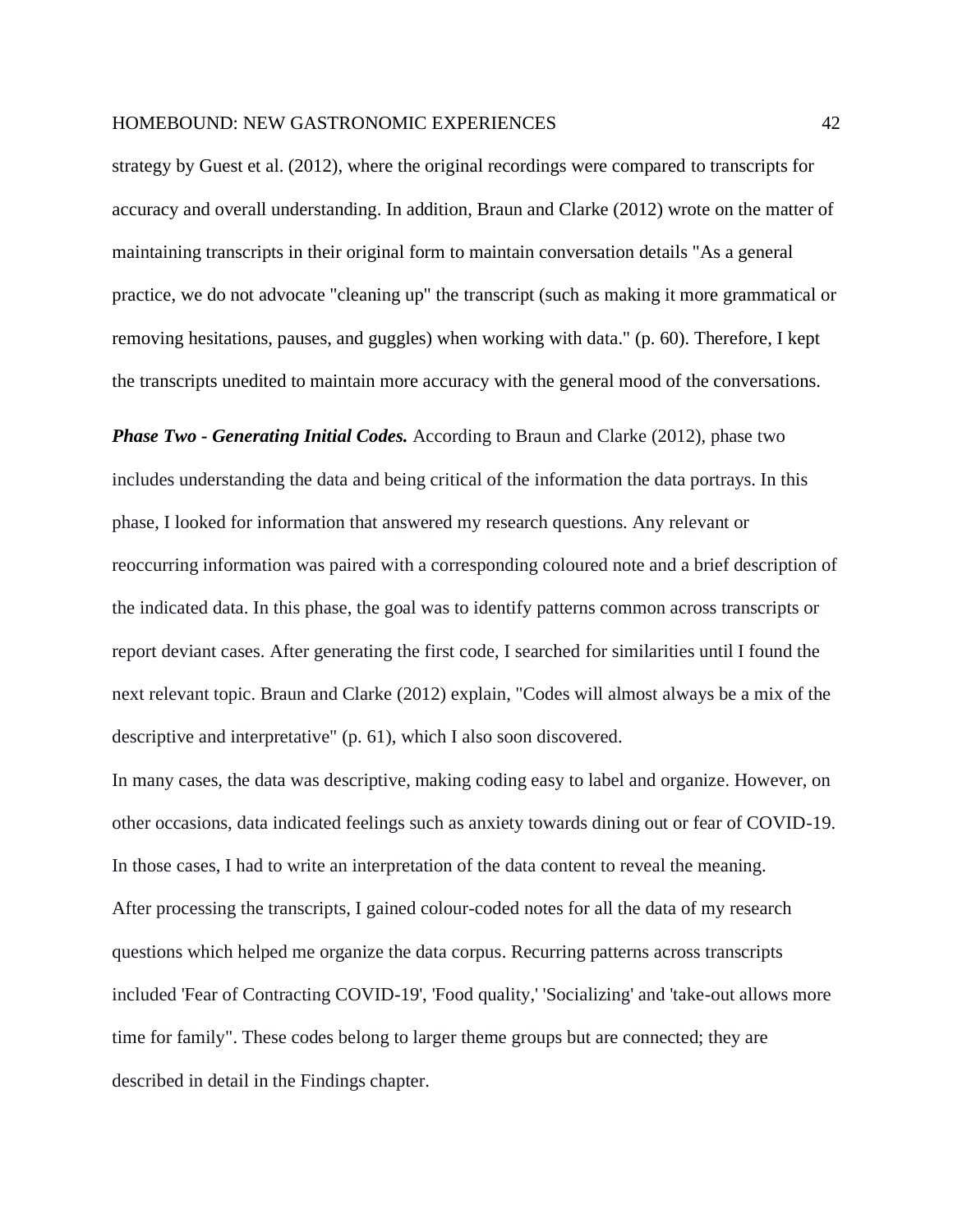*Phase Three - Searching for Themes.* This phase explored the relationship between themes and implored me to consider how the data tied into a story or an image while referring to the research questions. Braun and Clarke (2012) wrote, "Think of themes like the pieces of a jigsaw puzzle: Together, they provide a meaningful and lucid picture of your data" (p.65).

Similarly, authors Robson and McCartan (2016) specify an analogous technique to Braun and Clarke's (2012) to identify themes within the data. "In addition to identifying indigenous themes that characterize the experience of informants, your research questions and issues of theoretical importance can be used to suggest possible themes" (Robson & McCartan, 2016, p. 475).

Therefore, considering Braun and Clarke (2012) and Robson and McCartan's (2016) theme identification technique, the initial research questions were a significant starting point to identify themes from the data corpus. Research questions acted as titles on separate sheets of paper where the recurring data were listed beneath each. While many categories were written under the research question titles, data with the highest frequency in appearances from the transcripts quickly stood out; they became the primary coded concepts for the theme, while the rest became secondary, and the ones not mentioned in recurrence were discarded (Braun & Clarke, 2012; Braun & Clarke, 2017; Robson & McCartan, 2016). Similarly, a frequency number was recorded next to each code, identifying how many times it was mentioned. Data related to each code was then grouped, creating a pattern, thus forming each theme (Braun & Clarke, 2012). From there, themes and sub-themes naturally started to overlap and made shared connections where initial signs of patterns among coded data became visible.

*Phases Four and Five - Reviewing, Defining and Naming Themes.* For these two phases, I checked my themes against data extracts to see if there was reliability. Some codes were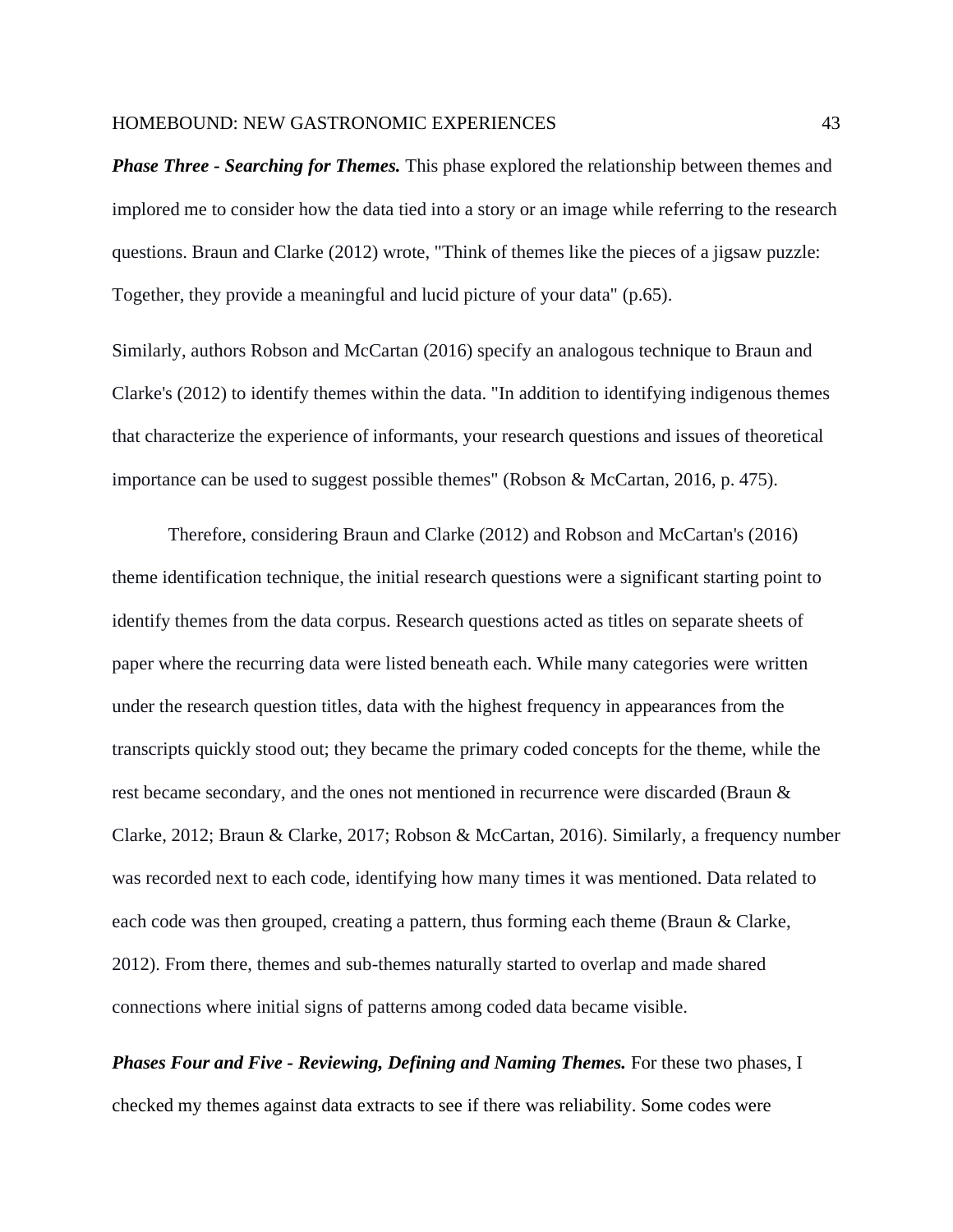discarded, and others were collated, creating a more prominent body of relevant data. I utilized Braun and Clarke's theme rationale (2012) to establish if a theme has enough supported data and meaningful information to benefit the study's purpose. I also checked for coherence between themes and noted which were significant or not. Finally, for the fifth phase, I started to define the information according to relevance and recorded what was unique about each theme. The themes evolved organically from the data without forcing information to emerge. As Braun and Clarke (2012) explain, "do not try to do too much, as themes should ideally have a singular focus; (b) are related but do not overlap, so they are not repetitive, although they may build on previous themes; and (c) directly address your research question. (p.66)

Finally, I kept relevant participant quotes and each theme's content analysis separately for the final report. The theme analysis was guided by maintaining a relevancy guideline where all data had a purpose and answered the study's research questions as seen in the Findings.

*Phase six – Writing the Report.* In this phase, I utilized visual mind mapping techniques to make a model for my report, followed by a write-up. In addition, I used notes and memos that were kept throughout the interview and transcription process. Written notes helped identify patterns that wouldn't have been easily visible by only reading through the transcriptions. While writing the report, I followed an organic progression and natural connection of themes related to my research questions to allow the reader to see the relevance (Braun & Clarke, 2012). The report is analyzed in more detail in the next chapter, Findings.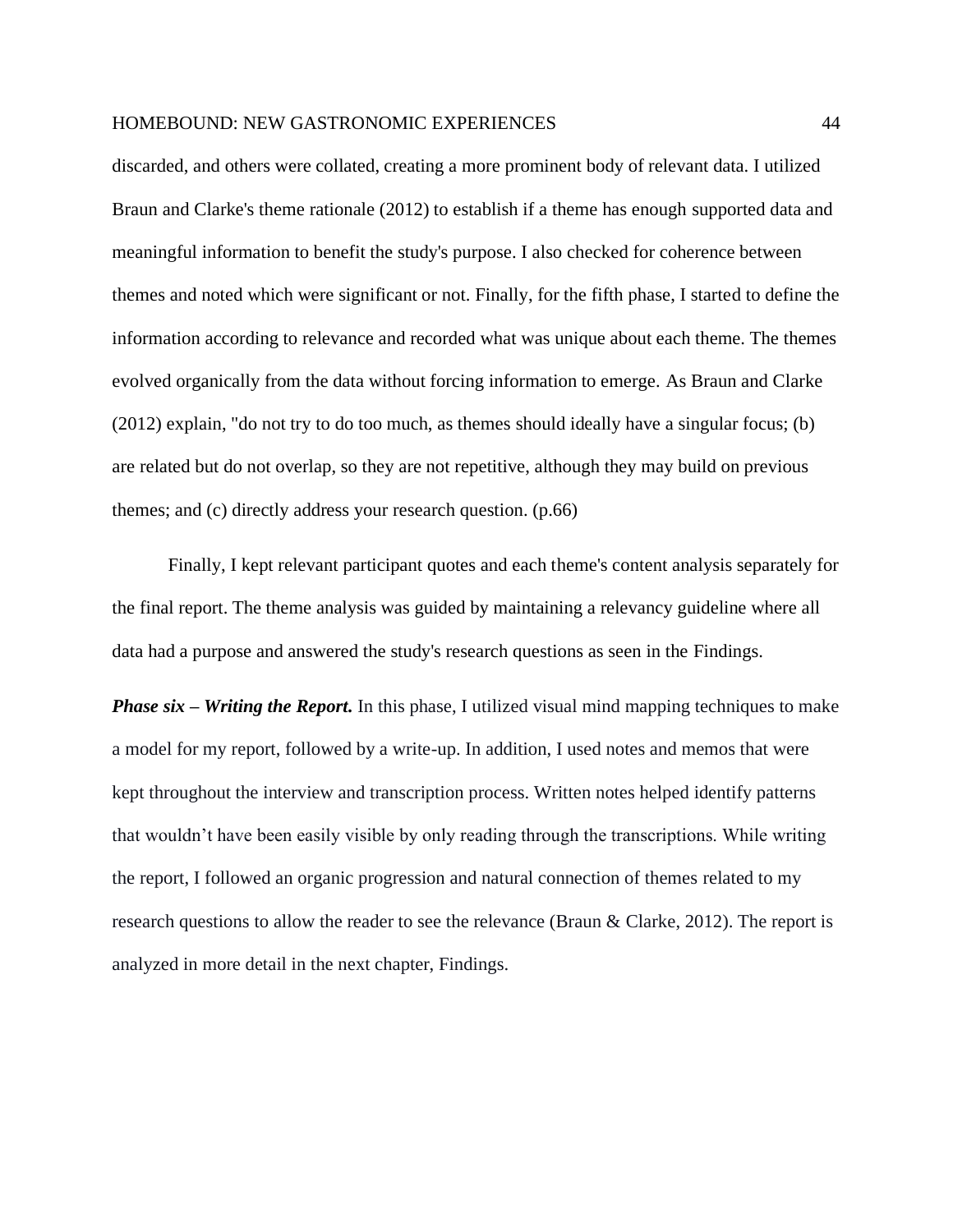#### **Findings**

As discussed in the literature review, restaurant experiences were widely researched before the pandemic in various capacities (Warde & Martens, 2000; Andersson & Mossberg, 2004; Hansen, 2005; Gustafsson et al., 2006; Taar, 2014). In a study by Hansen (2005), it was found that external factors threaten positive consumer experiences. At the same time, Di Renzo et al. (2020) found the pandemic lifestyle challenging for individuals to adapt to, which interfered with consumer eating habits. For the time being, there is little academic research investigating consumer motivations for take-out experiences during the pandemic. Therefore, this study qualitatively explored consumer motivations for ordering take-out at home during COVID-19 while examining the overall consumer experience.

This study's thematic map derived from the relationship of data emerging from the research questions as seen in Figure 1. Therefore, the findings are organized by consumers and professional participants while using the research questions to categorize the data. In the first half of this chapter consumers compared take-out experiences at home with experiences in restaurant settings and provided their perceptions of the advantages and disadvantages of those experiences concerning the research questions. In the second half, professionals were asked to provide their view of the industry as well as how they experienced consumer behaviour during COVID-19. Findings from consumers and industry professionals are analyzed in research question succession to allow the reader to follow the interview analysis in a linear approach. To maintain confidentiality and participant anonymity, all participants were given pseudonyms throughout the findings of this research.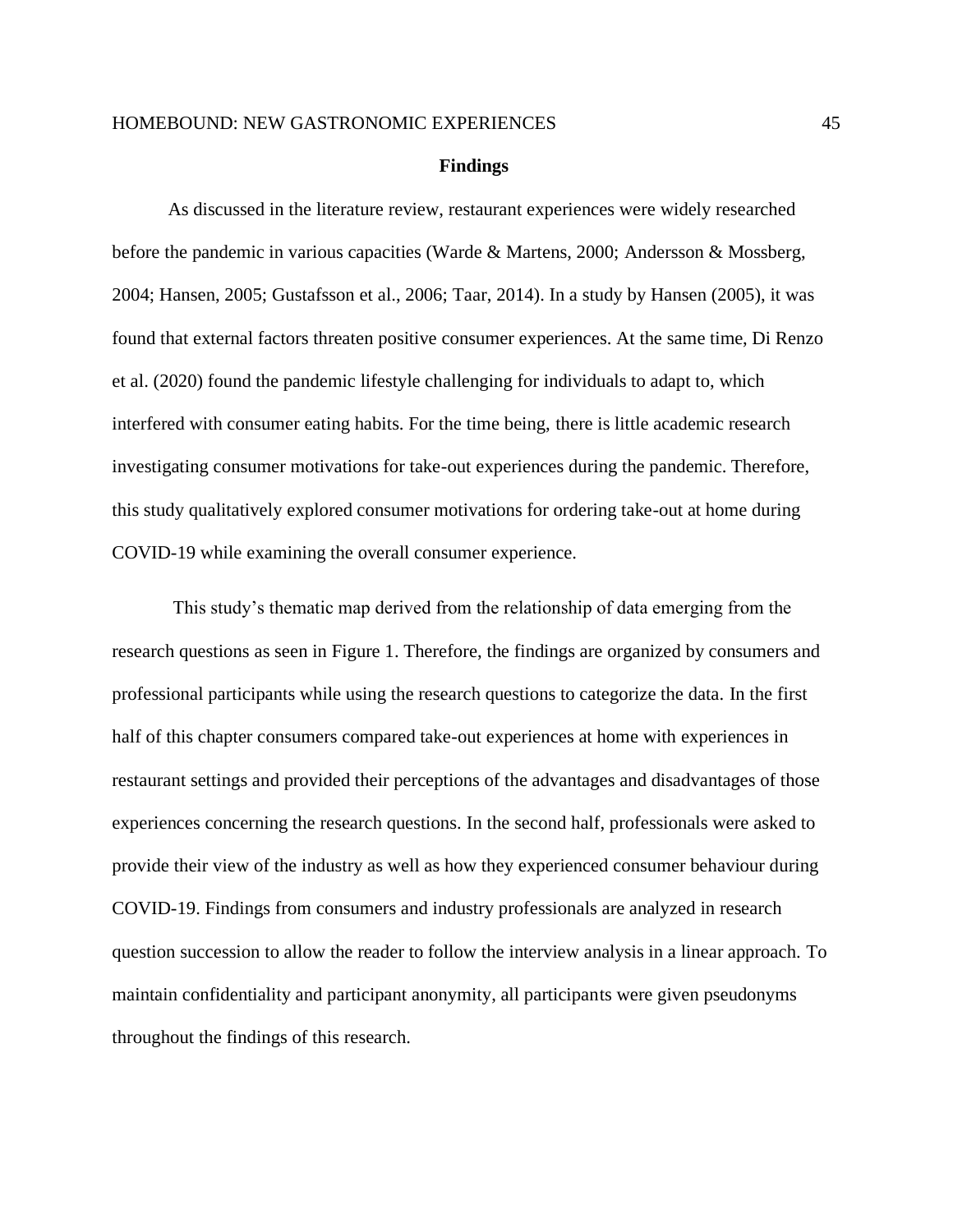RQ1: What factors influence a consumer's take-out meal experience during the pandemic?

RQ2: What are the advantages and disadvantages of ordering food from local independent restaurants during the pandemic?

RQ3: How do consumers compare a take-out gastronomic experience versus dining in a traditional restaurant setting?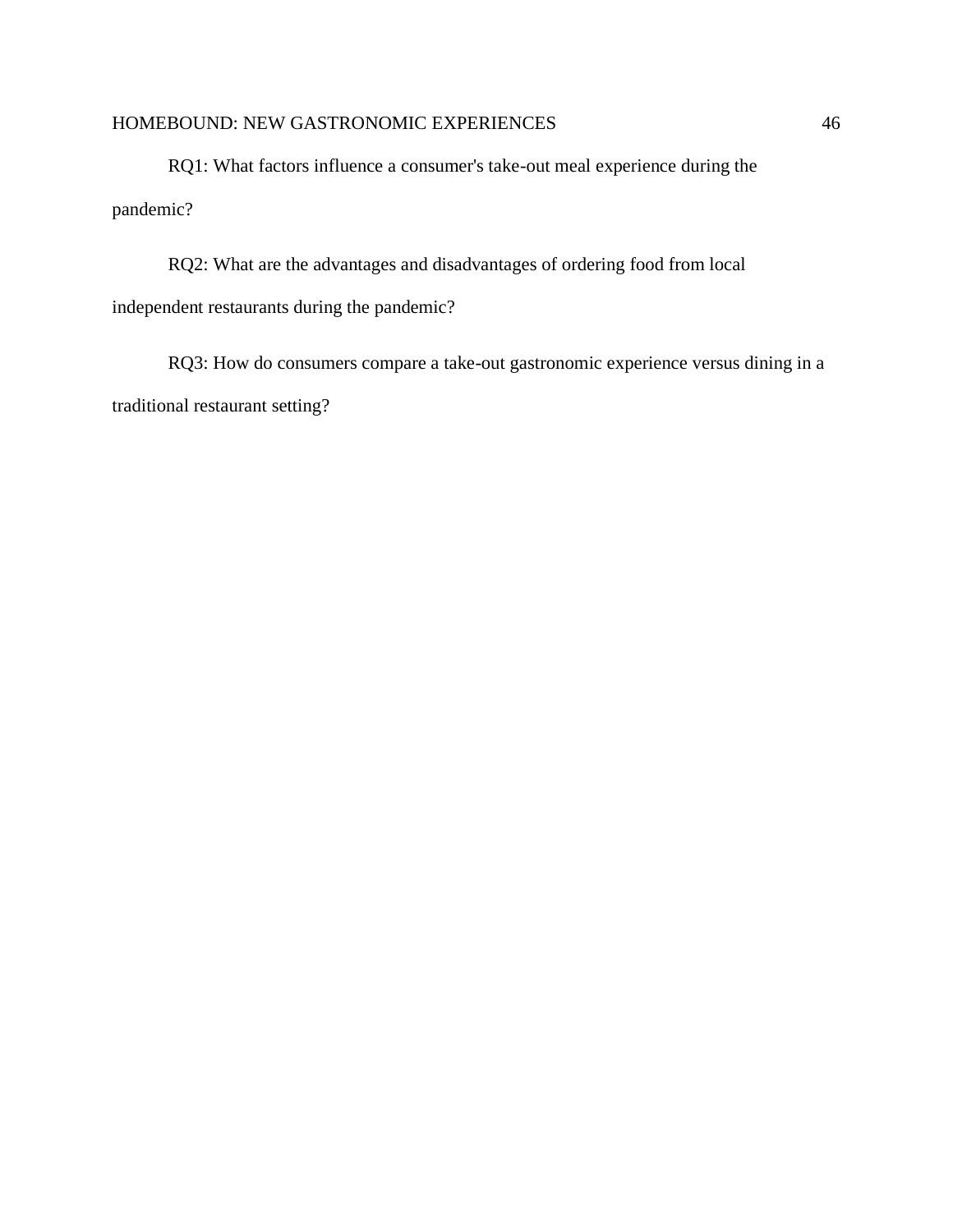#### **Figure 1**

*Thematic Map*



*Note.* The research questions (RQ) identified in green, are used as a method of identifying themes within the data as per Robson and McCartan (2016). The research questions are linked to the themes that kept re-occurring during the interviews, those are depicted in blue. Last, the major sub themes that hold relevance are indicated in yellow and are connected directly to the analogous research question.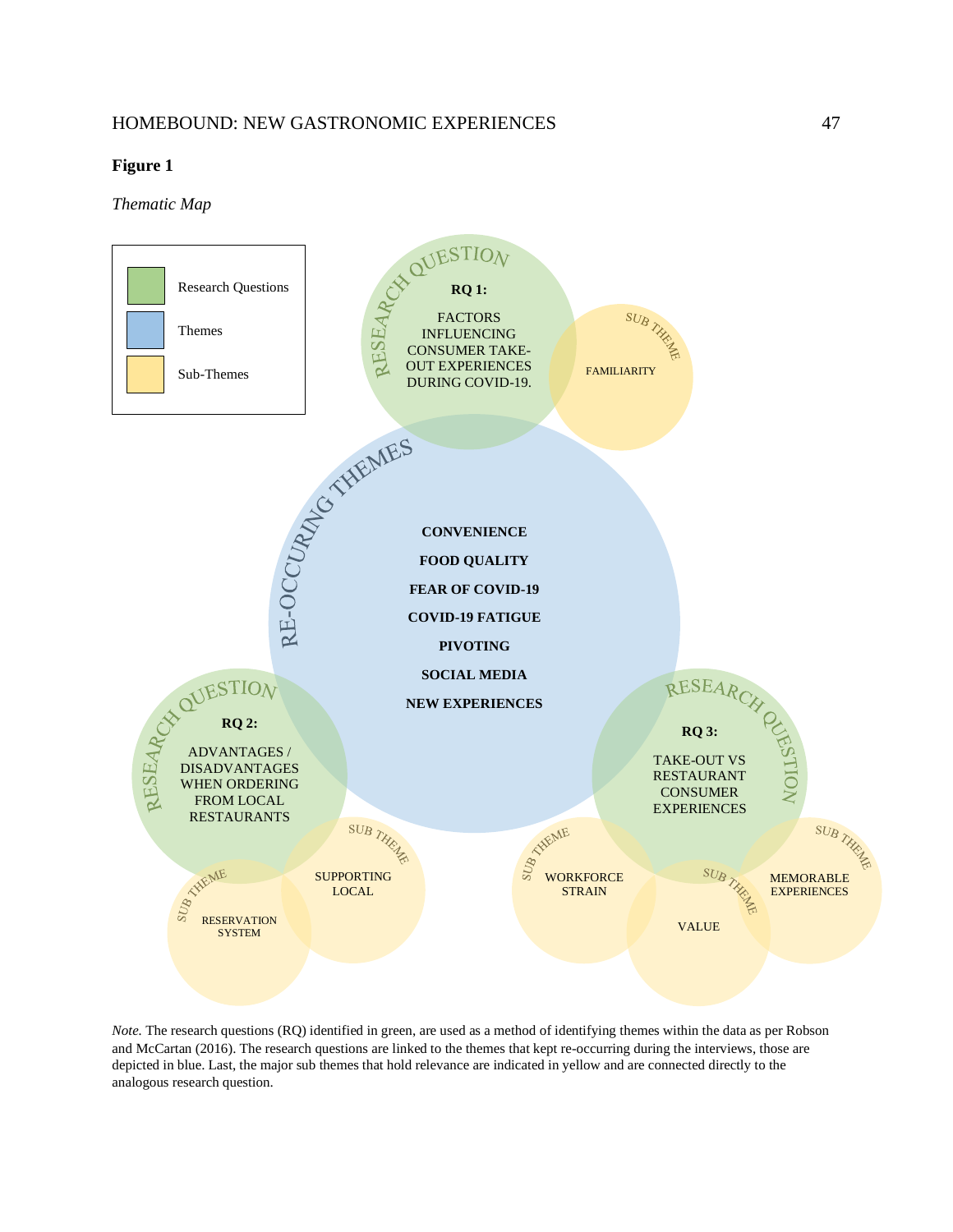### **Consumer Participants**

Table 1 represents an example of the coded data extracted during the TA, depicted are the

Theme descriptions, subthemes and context as discussed in RQ 1.

### **Table 1**

*RQ 1: What Factors Influence a Consumer's Take-Out Experience During the Pandemic?* 

| Code         | Example                      | Description            | Sub Theme       | Theme       |
|--------------|------------------------------|------------------------|-----------------|-------------|
| Easy to      | "I am running from point A   | Consumers seek ease    |                 | Convenience |
| Order        | to point B and I don't have  | and affordability due  | Ordering take-  |             |
|              | the time to cook, So, I'm    | to life, busy          | out promotes    |             |
|              | ordering something to go"    | schedules and no       | Familiarity     |             |
|              | (Joanne)                     | time to cook. They     |                 |             |
|              |                              | want food that is      |                 |             |
|              | "I did not want to be        | readily available for  |                 |             |
|              | disappointed by something I  | take-out but also      |                 |             |
|              | never tried before, I wanted | something that feels   |                 |             |
|              | almost like a home cooked    | comforting.            |                 |             |
|              | meal" (Damon)                |                        |                 |             |
| Take-out is  | "Eating at home took away"   | Consumers felt that    | Mental distress | COVID-19    |
| comfortable  | that celebratory atmosphere  | eating at home does    | and anxiety     | Fatigue     |
| but not for  | it just felt like any other  | not fulfill their need | caused by       |             |
| special      | dinner" (Tracy)              | to feel treated to     | prolonged       |             |
| occasions    |                              | dinner thus adding     | isolation.      |             |
|              |                              | further anxiety        |                 |             |
|              |                              |                        |                 |             |
|              |                              | while being house      |                 |             |
|              |                              | bound.                 |                 |             |
| Participants |                              |                        |                 |             |
|              | $\overline{\phantom{0}}$     |                        |                 |             |

Consumers Tracy, Damon, Professionals Joanne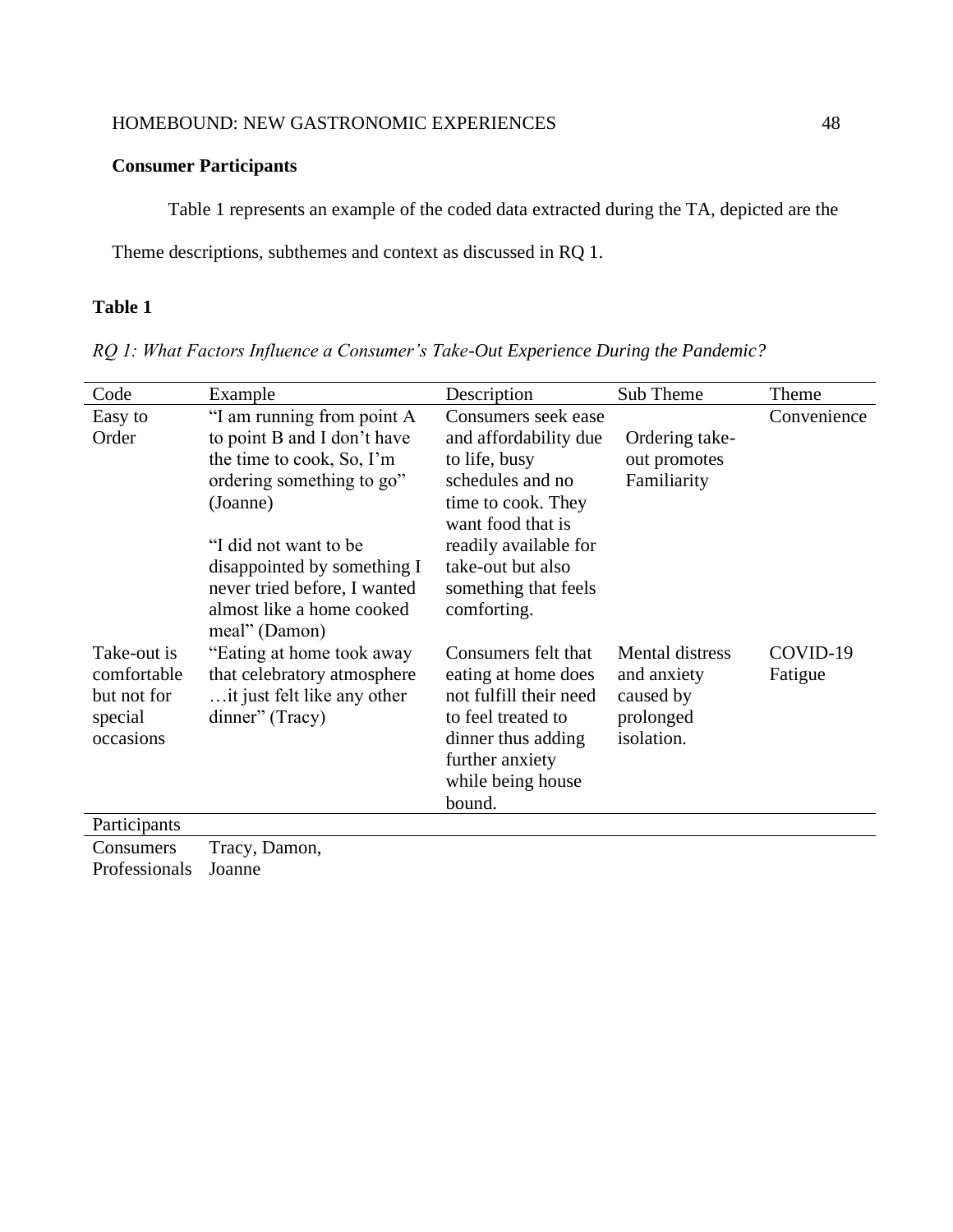#### *RQ 1: What factors influence a consumer's take-out experience during the pandemic?*

**Convenience.** Before the pandemic, consumers enjoyed eating in a restaurant setting as it was considered fun, allowing people to socialize and relax. Individuals consumed take-out food for convenience rather than pleasure which agrees with past research by Wales (2009); take-out meals were purchased after a busy day at work or when people felt too tired to prepare a homecooked meal as seen in Figure 2. Participants mentioned that eating in a restaurant was an 'occasion' where the consumer could relax as they were being waited on (Norris et al., 2021; Peistikou, 2021). "Monica" explains, "sometimes you want to go to a restaurant to be able to focus on each other and allow somebody else to take care of everything."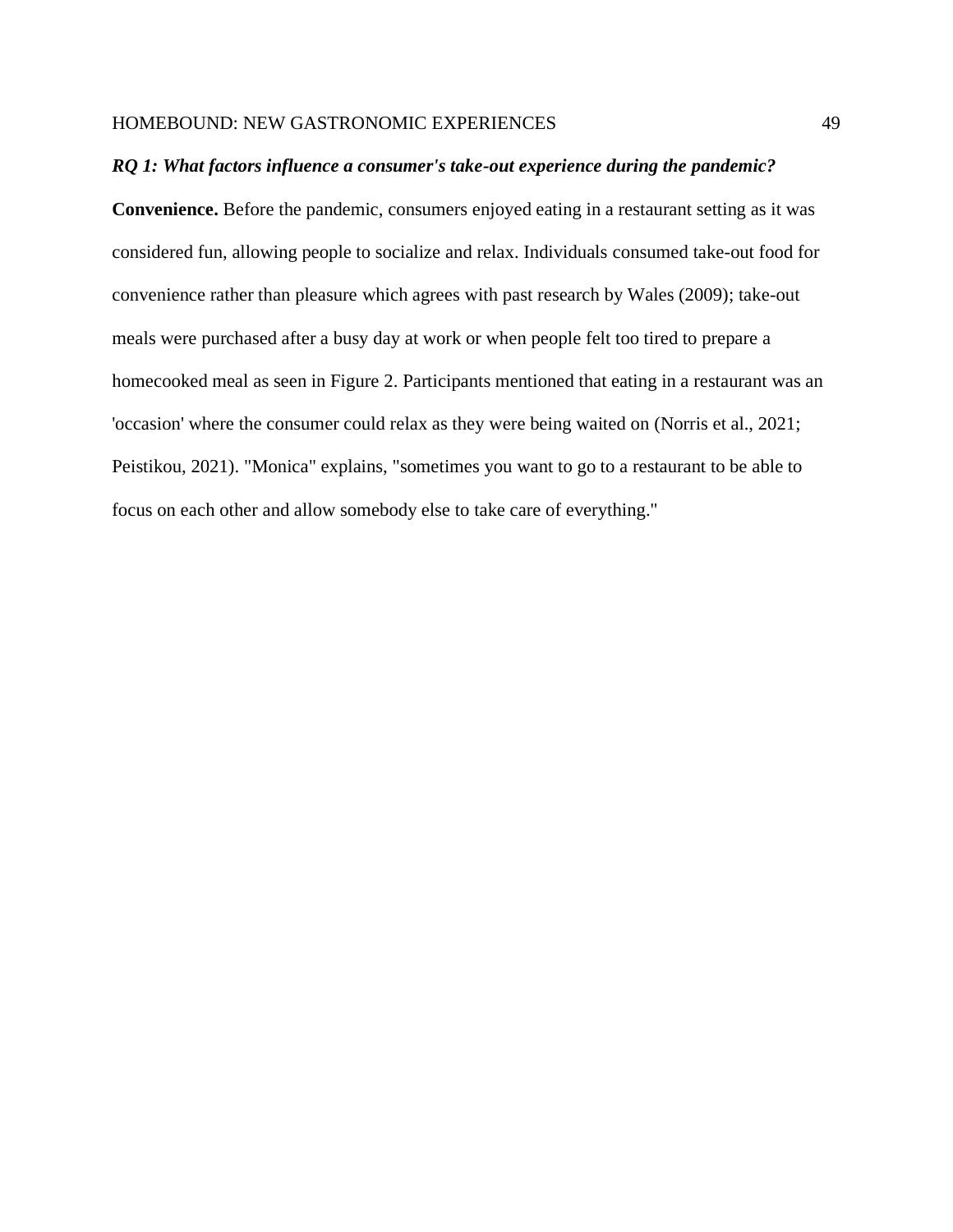#### **Figure 2**

#### *Research Question 1: Interview Findings*





*Note.* Depicted are the emerging themes discussed by all interviewees - professionals, and consumers deriving from research question one. The sizes of the circles represent the frequency they were mentioned during the interview process. The areas where the bubbles join are also of importance as it indicates how factors related to one another.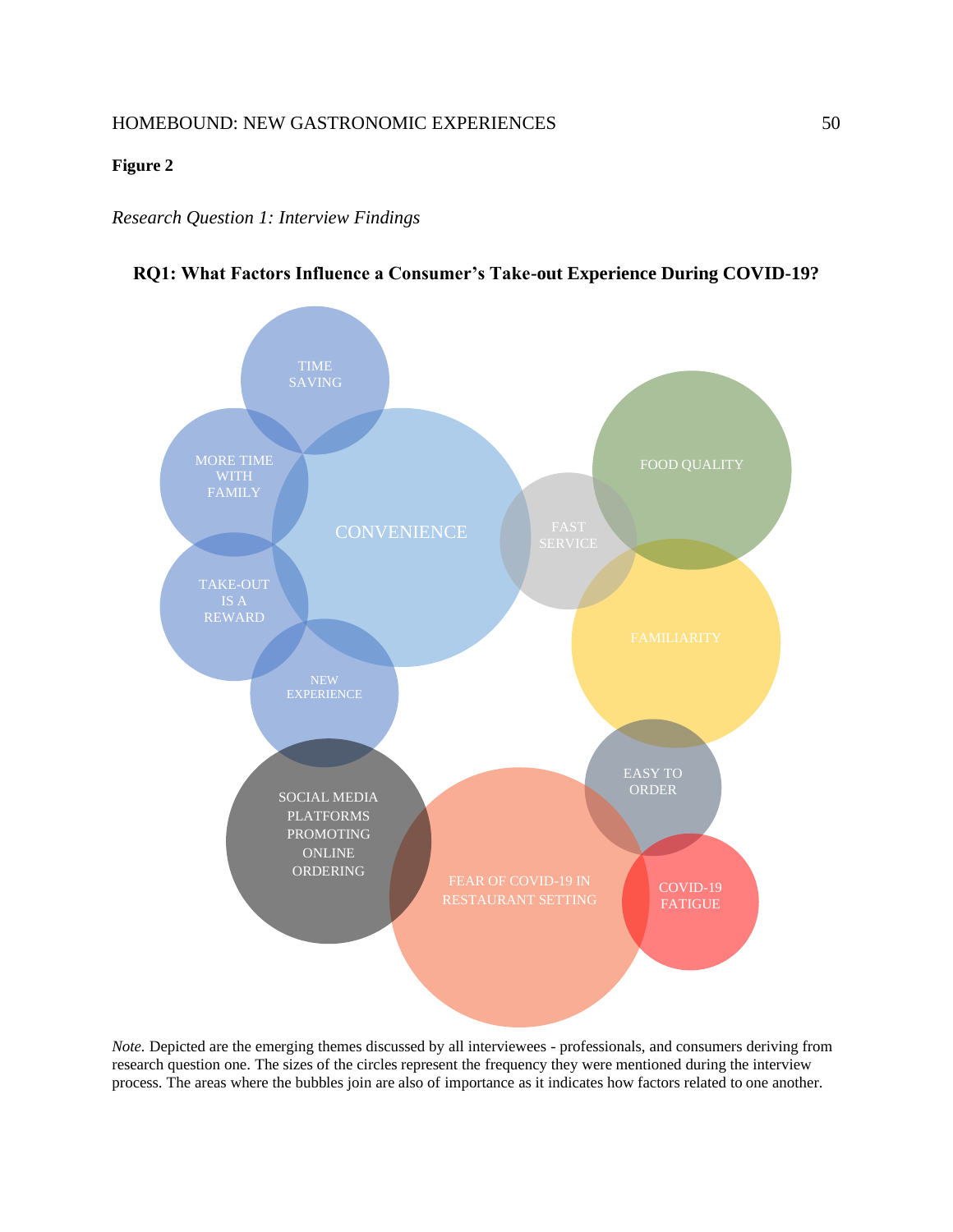Most consumer interviewees expressed that ordering and consuming a take-out meal is regarded as a relaxing and socializing activity. "Monica" related that take-out experiences during the pandemic are more convenient, personal, and intimate. Being at home made consumers feel comfortable with having alcoholic beverages as opposed to being in a restaurant setting where they would have to be mindful of the amount they drink, make driving arrangements as well as be aware of the limited seating time. Participants said that COVID-19 had brought more stress in their lives due to changes in their work and life balance (Di Renzo et al. 2020), and take-out meals alleviated the obligation of cooking, thus supporting the idea of convenience.

During the interviews, meals at home were described as time-efficient and convenient. Consumers explained their preference for take-out as they didn't have to worry about cooking. Participants "Alex" and "Derek" explained that time was 'valuable'; therefore, if a day was planned with activities, they felt disheartened by having to cook afterwards. Instead, they ordered from Uber Eats or Skip the dishes for convenience and ease (Grande, 2020). Consumers viewed take-out meal experiences as a time-saving commodity enabling them to allocate time for other activities. Norris et al. (2021) and Grande (2020) described online platforms such as Skip the Dishes and Uber Eats as practical meal procuring tools allowing people to be more productive instead of preparing a meal.

**Pivoting and Social Media.** The term 'pivoting' was mentioned and discussed organically in the interviews as all consumers were cognizant of what it meant but were more concerned with how restaurants dealt with closures (Cooper, 2020; Guillen, 2020; Peistikou, 2021). In fact, many participants explained the reason they supported independent restaurants more than franchises was because of the local industry's effort to serve consumers with fresh,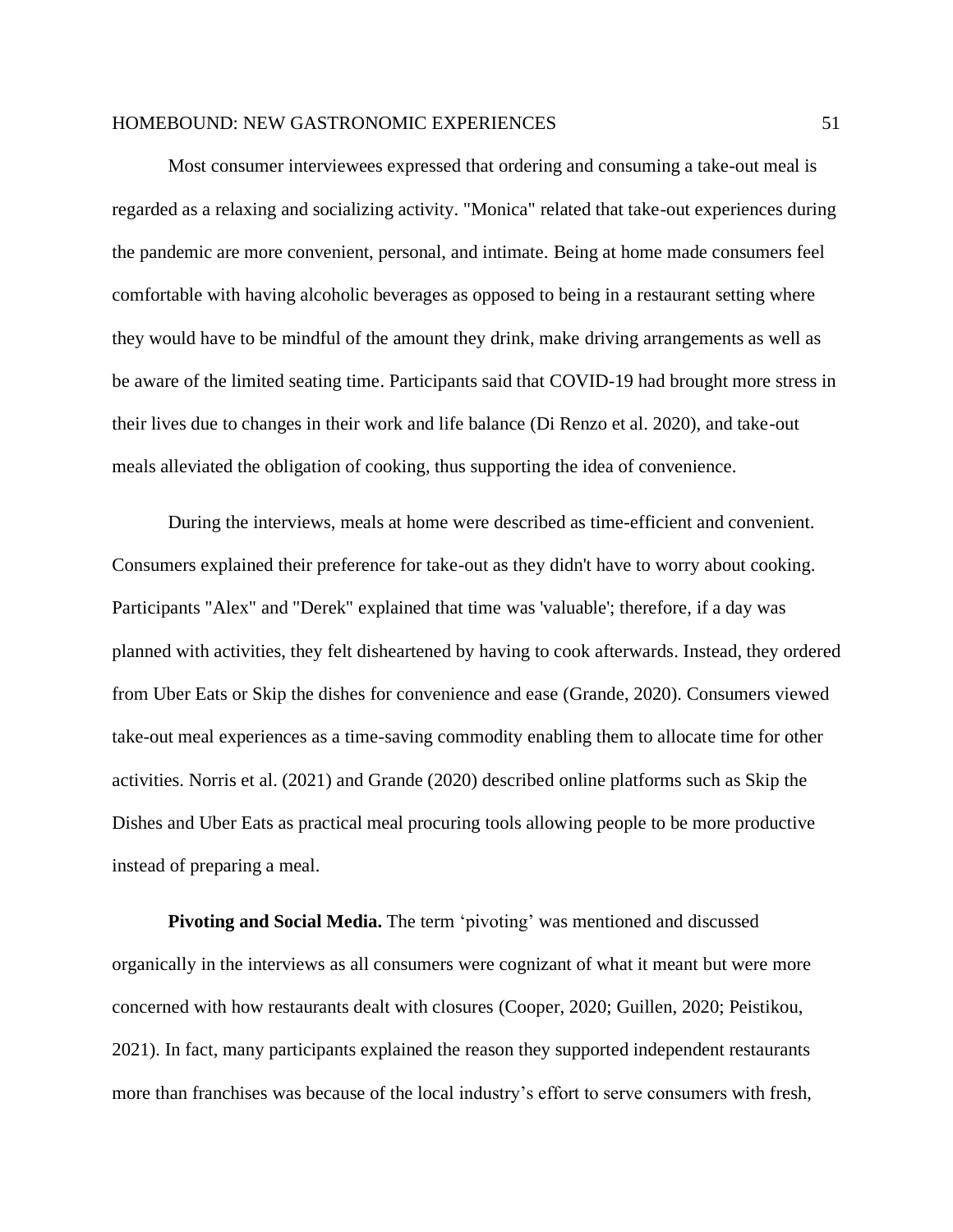affordable, and locally made food during months of restrictions and isolation. The sub-theme "Pivoting" is directly related to "Social Media" as consumers relied on social media to see if a restaurant was still operational and depended on their online presence to determine if a restaurant is worth trying (Grande, 2020). Social media became more than a mindless scrolling tool for bored users, consumers depended on social media platforms to stay connected with people they knew and utilized platforms to learn new activities and, among other things, devoted time to baking or cooking to pass the time (Chang & Meyerhoefer, 2020). According to participants, social media accounts showcasing food became a daily necessity for inspiration and browsing restaurant menus. Food blogger "Amanda" explained that she gained new followers who were eagerly looking for the next great take-out experience. "If we know there is a new restaurant in town and there is buzz about it on Instagram, then yeah, we will check it out." In the same way, other participants agreed with what is already known, social media is a primary factor for ordering take-out from a new independent restaurants in Ottawa or the next 'new place' in town (Restaurants Canada, 2021a). Other interviewees attested to social media becoming an enabler for consumers to discover new restaurant experiences during the pandemic.

**Fear of COVID-19.** Restaurants had adopted a vaccination policy where consumers were required to show proof of vaccination to be allowed to dine in restaurants throughout the pandemic (Walkowiak et al., 2021). Some interviewees explained that even though they felt relief for compulsory vaccination policies, they were still cautious about contracting the virus. Others indicated that the experience is not worth the risk, "Tracy" said: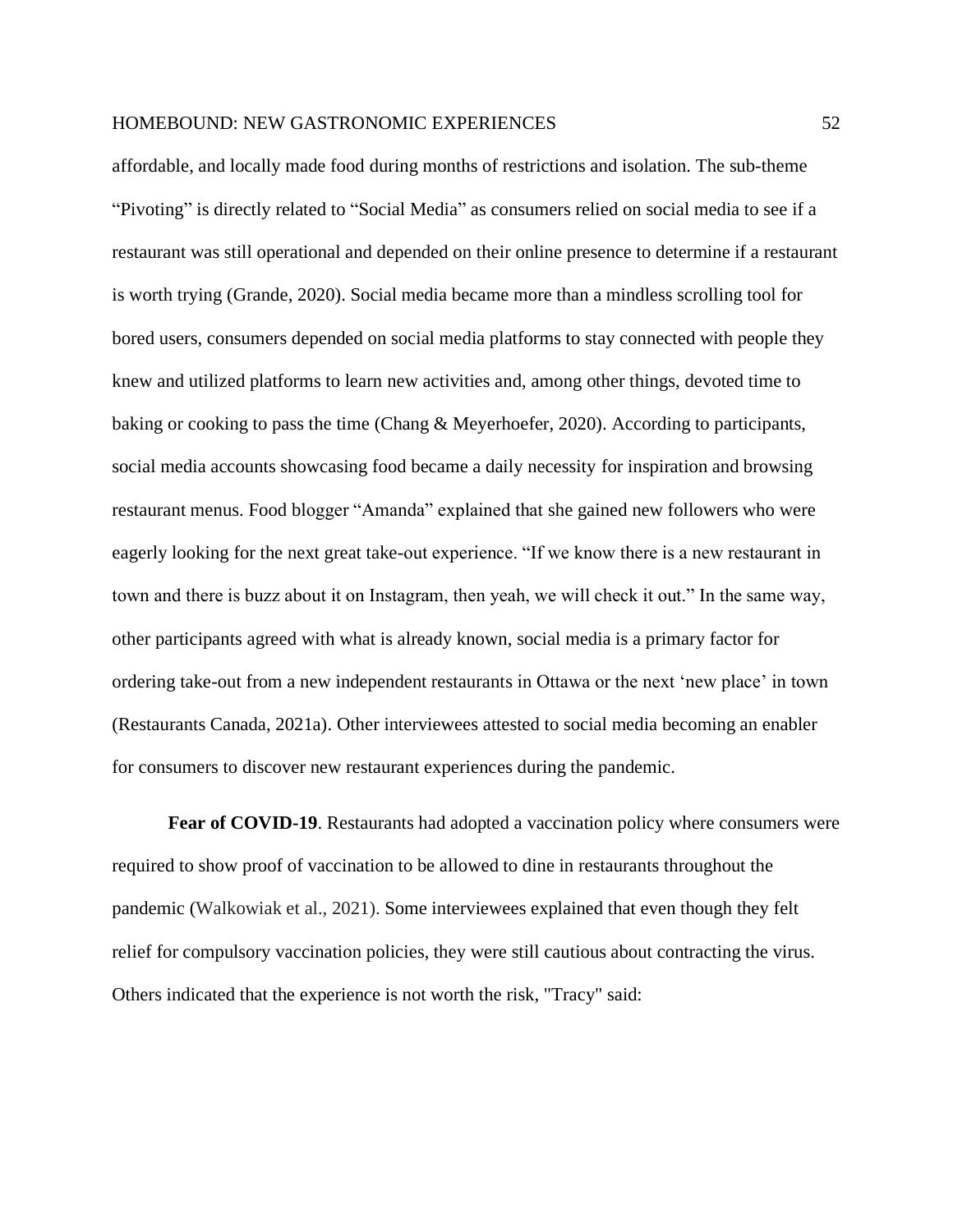I am double vaccinated, but I still fear. It matters to me; health and safety matter to me. I don't think I'd be comfortable anytime soon going to a place where I'm like jammed in; I do enjoy the spacing.

Participant "Monica" explained that in terms of convenience and ease, staying at home was a critical factor for adopting more take-out experiences since there was a general fear of contracting COVID-19 when visiting a limited capacity restaurant. In addition, several consumers indicated that even though restaurants try to maintain sanitation processes, some don't adhere to strict COVID-19 safety guidelines.

**Food Quality**. Consumers expressed that restaurant prepared take-out food had a certain allure compared to home-cooked meals making the overall experience similar to that of being in a restaurant setting, a concept also covered in previous studies (Andersson & Mossberg, 2004; Gustafsson et al., 2006). "Holly," remarked, "I'm not a very good cook. So, yeah, it's nice to have good food, you know?". Quality was a non-negotiable factor for re-ordering take-out food (Di Renzo et al., 2020). In many cases, quality was why participants stopped ordering from certain independent restaurants. Study participants observed the difference in quality of their delivered food in comparison to their pre-pandemic take-out orders (Di Renzo et al., 2020). The principal reason for that lies in the receiver's experience (Ha & Jang, 2010), "Amanda" expressed relief as food experiences during the pandemic were more cost-effective which added to the experience even though the quality wasn't the same "I definitely missed eating at restaurants, but my wallet is also happier. We don't pay for service charges anymore".

Some participants expressed eagerness for the industry to re-open as take-out did not adhere to the same quality standards as a meal eaten in a restaurant (Cotnam, 2021). "Amanda"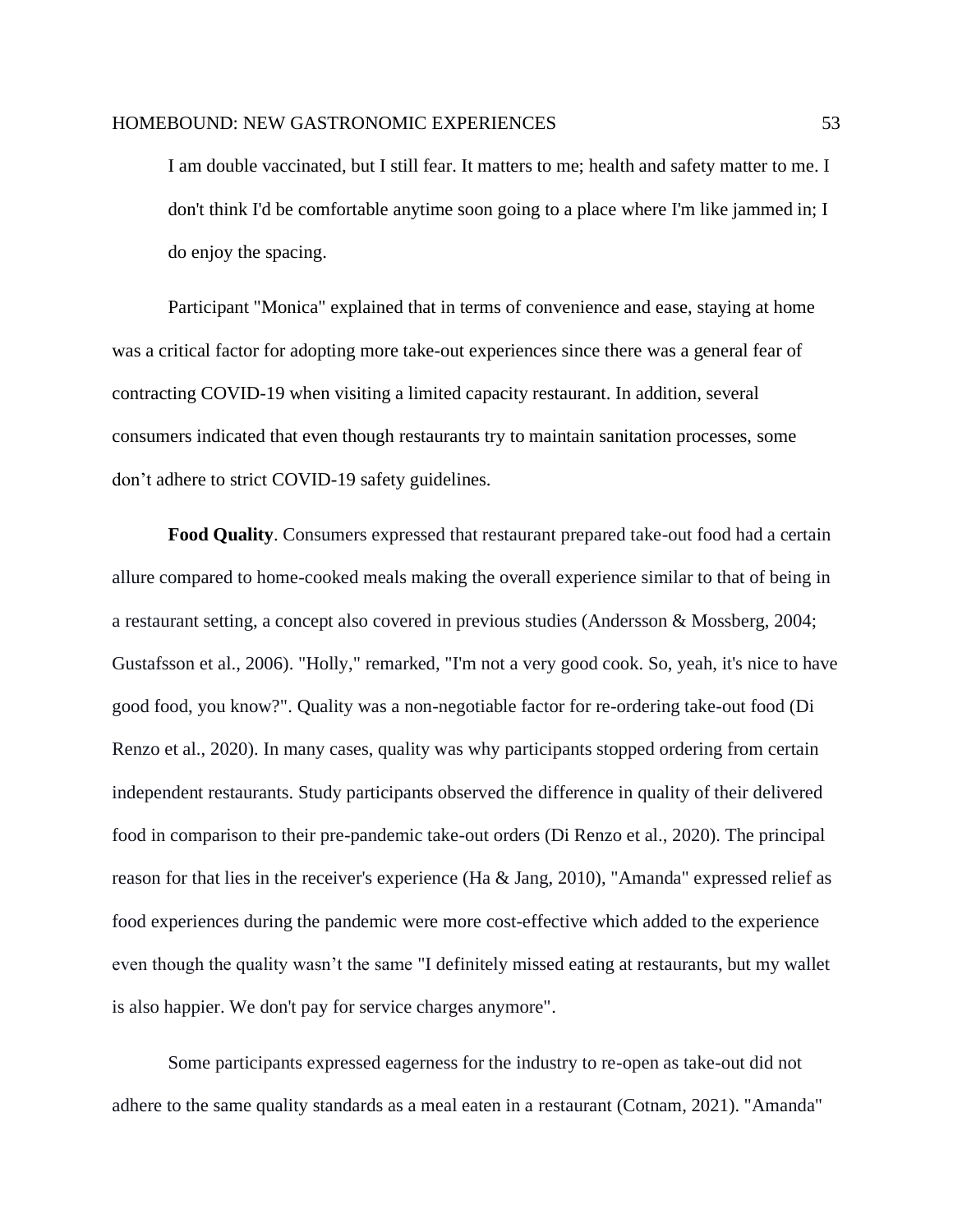specified that initial take-out experiences were not of the expected quality a consumer would usually see in a restaurant setting; instead, take-out felt like a compromise. Specifically, "Amanda," said:

The first experience that we had wasn't the greatest, like, the burger was soggy, and the fries were soggy. You're missing the freshness element of it, but it was still nice to be like, 'oh, we didn't cook this meal,' you know? We don't have to like, plan this meal out and buy the groceries – it just came to our doorstep.

Consumer "Angela" explained, "I just don't find food quality as good as in independent restaurants." Participants indicated that independent restaurants have put more care into preparing meals than chains allowing the consumer to feel they are getting value for the money spent.

**COVID-19 Fatigue**. During the early phases of the pandemic in 2020, people faced seclusion, they were restricted from socializing and prohibited from being in closed public spaces with others when unnecessary (Goddard, 2020). The prolonged lifestyle changes and routine dissolution forced people to find alternative paths towards maintaining aspects of prepandemic life (Di Renzo et al., 2021). Many individuals struggled with mental stress, depression and anxiety as residents struggled with the new normality (Di Renzo et al., 2021). As restaurants continued closing, more workers were laid off, and the restaurant industry was best described by uncertainty for the future (Bufquin et al., 2021).

For communities in Ottawa, while being homebound was non-negotiable due to government restrictions, take-out and delivered foods were the only familiar sources for residents as in pre-covid times. When extreme stress is introduced, people seek ordinary things to receive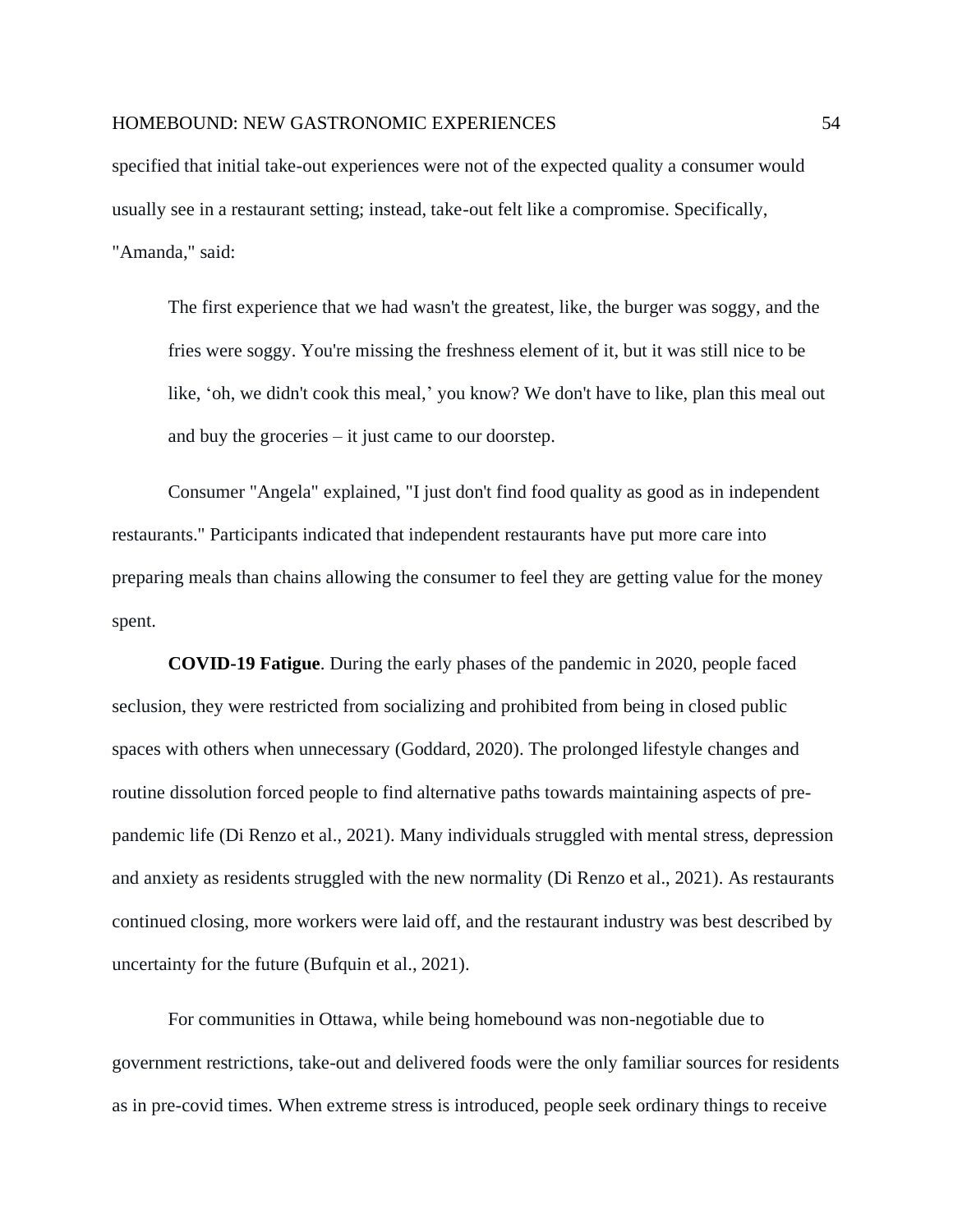comfort. A study in Qatar by Ben Hassen et al. (2020) concurs that consumer behaviour drastically changes in times of difficulty.

Usually, the purchase of products is utilized as a relaxation medium to cope with distress. However, there is also evidence that this focus on buying food items is a behavioural reaction to feelings of stress and uncertainty. A perceived loss of control is a disagreeable state that leads consumers to restore control through product acquisition. (Ben Hassen et al., 2020, p.3)

In this study, take-out became a source of comfort since it was the only unaltered restaurant service during the pandemic. Take-out provided consumers with a dining experience at home while helping them put aside the fear of contracting COVID-19 (Kim & Lee, 2020). Ordering a meal became an occasion and something consumers looked forward to. Consumer "Damon" indicated that take-out meals alleviated anxiety and stress as individuals didn't have to focus on daily meal preparations.

In terms of feeling fatigued, consumers expressed their disappointment for not celebrating, socializing, or commemorating special holidays and events and revealed a general feeling of exhaustion for the current COVID-19 safety restrictions. "Holly" explained, "…as some of us got vaccinated, we were able to get together, you know, outside, but it wasn't the same thing…So, you know it's not the same feel or that celebratory feeling". Consumer 'Damon' explained: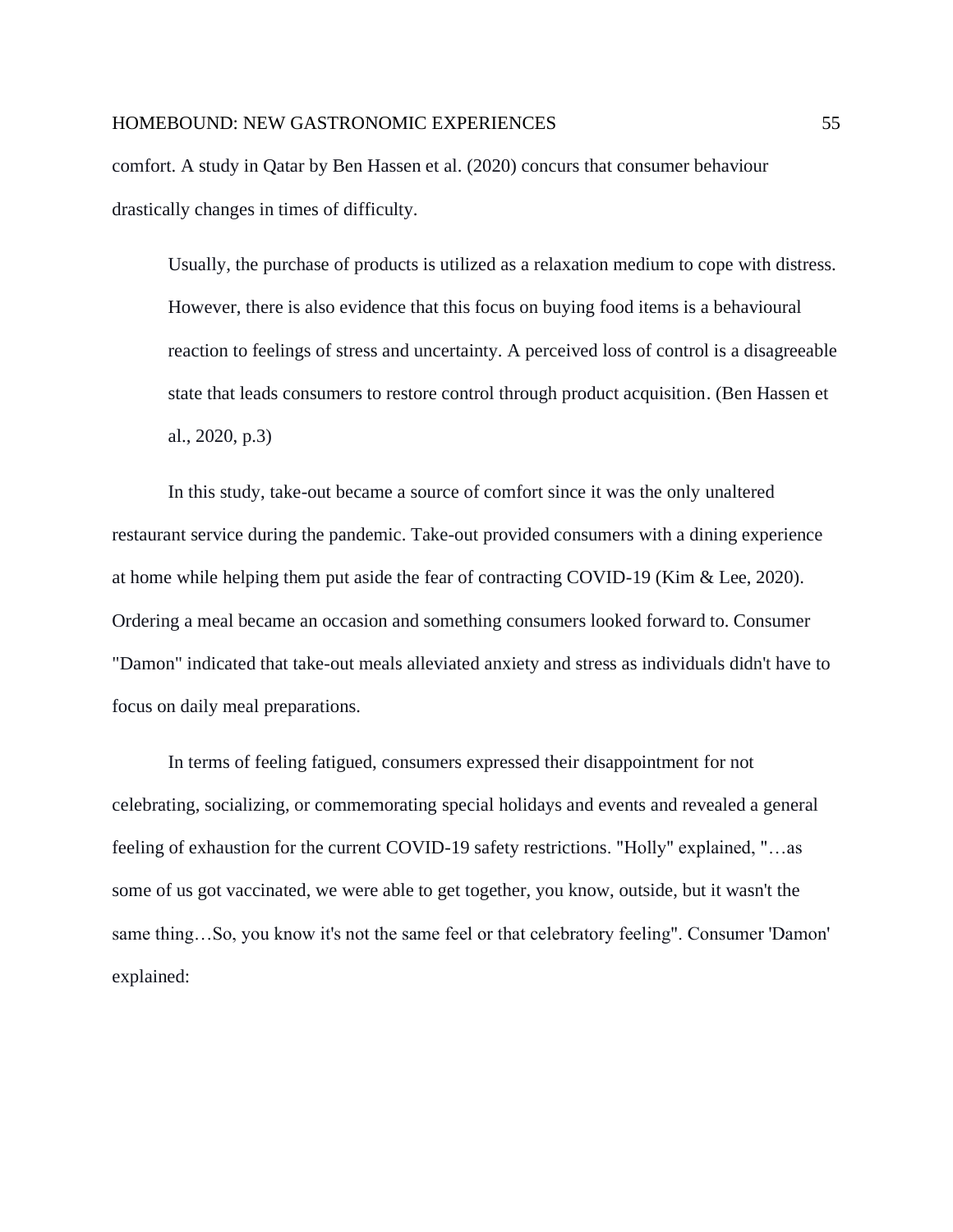… the only time you were allowed to leave your house was for groceries, medical, or food. And so, as an excuse we used to go out for a drive, you know to see somebody and say hello, or whatever and have some kind of human contact.

Several consumers reminisced the idea of walking into a restaurant, ordering a meal and having the option or the freedom to dine-in or take-out. Participants were irritated for the lack of dining options, where the only alternatives were delivery or cooking a meal thus, making them feel restricted. Most individuals expressed they were eager to dine in a restaurant setting again after COVID-19 because it was a familiar activity – supporting the idea that sitting in a restaurant promotes a sense of normalcy; it's not about the food only – as Hansen (2005) and Ha (2020) explain - it's the atmosphere and the overall experience.

**New Experiences.** Meals are a necessary part of society where individuals can connect, relax, and enjoy an experience (Andersson & Mossberg, 2004). While for some participants ordering take-out remained a factor of convenience just as in pre-pandemic times, others attested that take-out was a reason to try something new. Specifically, participant "Derek" explained, "The main thing would honestly be, I don't cook. Like I cook very healthy at home. So, honestly, it's like a cheat meal; if anything, it's a treat."

In restaurants, patrons go for the experience; they will get dressed for the occasion as they look forward to being greeted, seated, served, and then go home without cleaning (Hansen, 2005). "Holly" explained how she missed being waited and served but didn't have that luxury at home "…somebody has to cook, and somebody has to do all the dishes". However, other conversations with interviewees indicated underlying reasons for preferring take-out over cooking at home or eating in a restaurant during the pandemic. Eating in a restaurant may be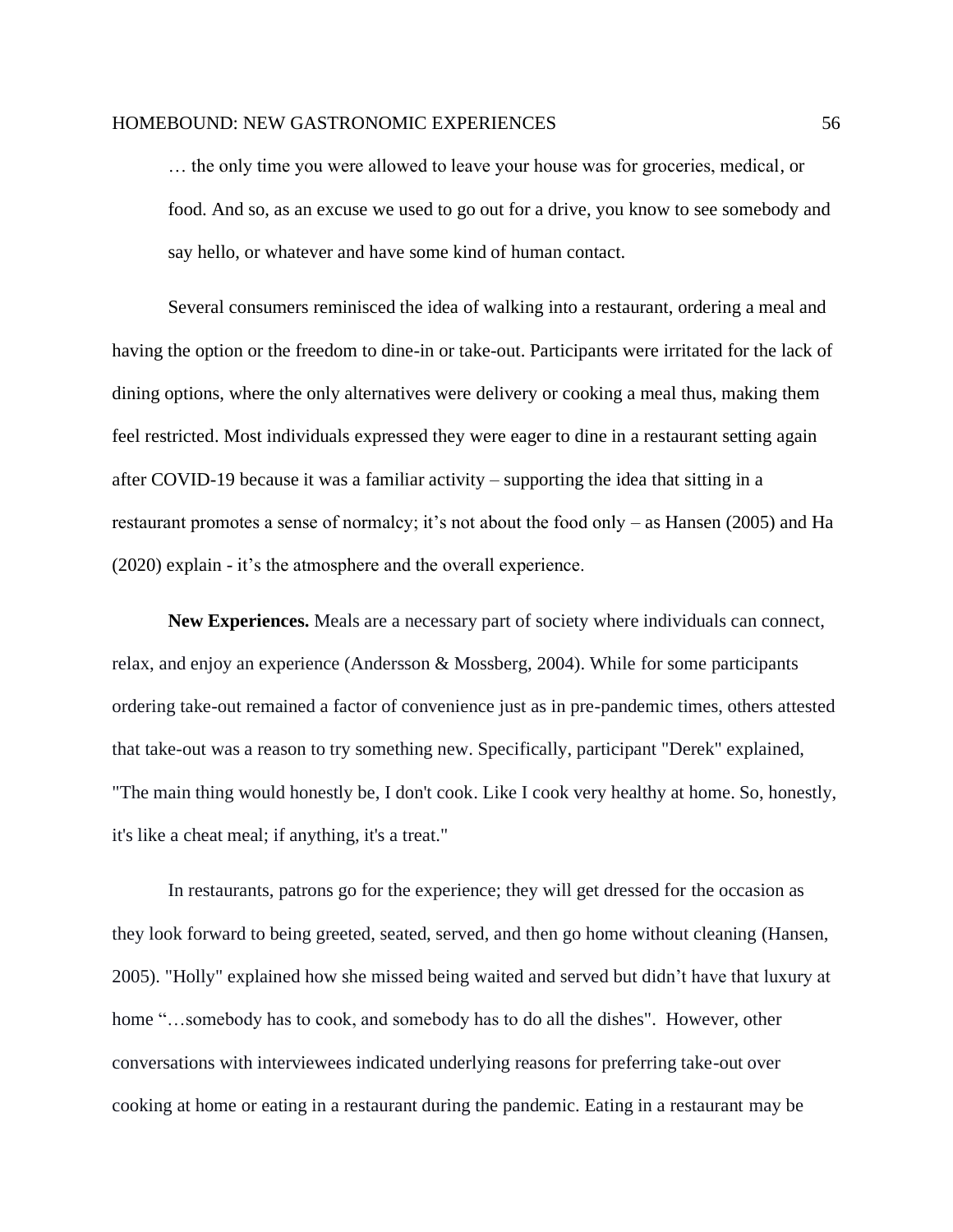"expensive," "time-consuming," and the consumer needs to be mindful of leaving the right amount of gratuities to servers. Participants indicated that take-out is more than just convenience but is a lifestyle choice and a new habit assimilated when families had no choice but to spend more time together around the table. "Jake" explained that the pandemic did not affect him and his family whatsoever, as they substituted restaurant experiences with take-out at home – and it felt equally nice for them, if not better than dining in a loud, fast paced environment. In contrast, a minority of participants expressed how the pandemic made them feel alienated from society and alone since they couldn't freely visit and dine in restaurants making take-out feel like a forced experience.

# *RQ 2: What are the Advantages and Disadvantages of Ordering Food from Local Independent Restaurants During COVID-19?*

To provide a more organised approach this research question was written in two separate sections advantages and disadvantages for consumers and professional participants, as seen in Figure 3.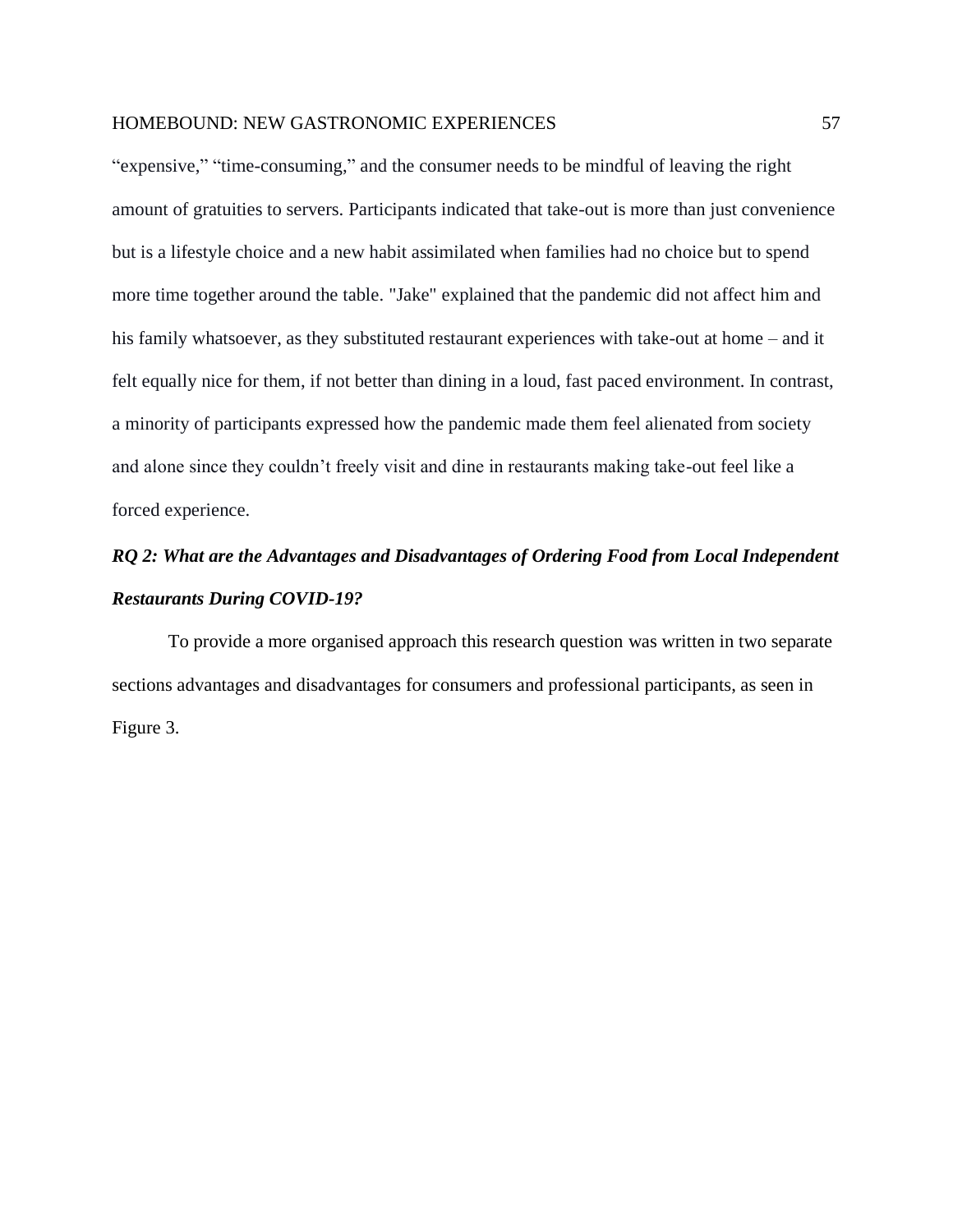#### **Figure 3**

#### *Research Question 2: Interview Findings*

#### **RQ2: What are the Advantages and Disadvantages of Ordering Food from Local**

**Independent Restaurants during COVID-19?**



*Note.* The blue circle indicates the advantages consumers and professionals have considered when ordering food from local independent restaurants. Similarly, the orange circle indicates disadvantages. In addition, online ordering has positive and negative qualities according to professionals and consumers alike and therefore, occupies a common ground where advantages and disadvantages meet.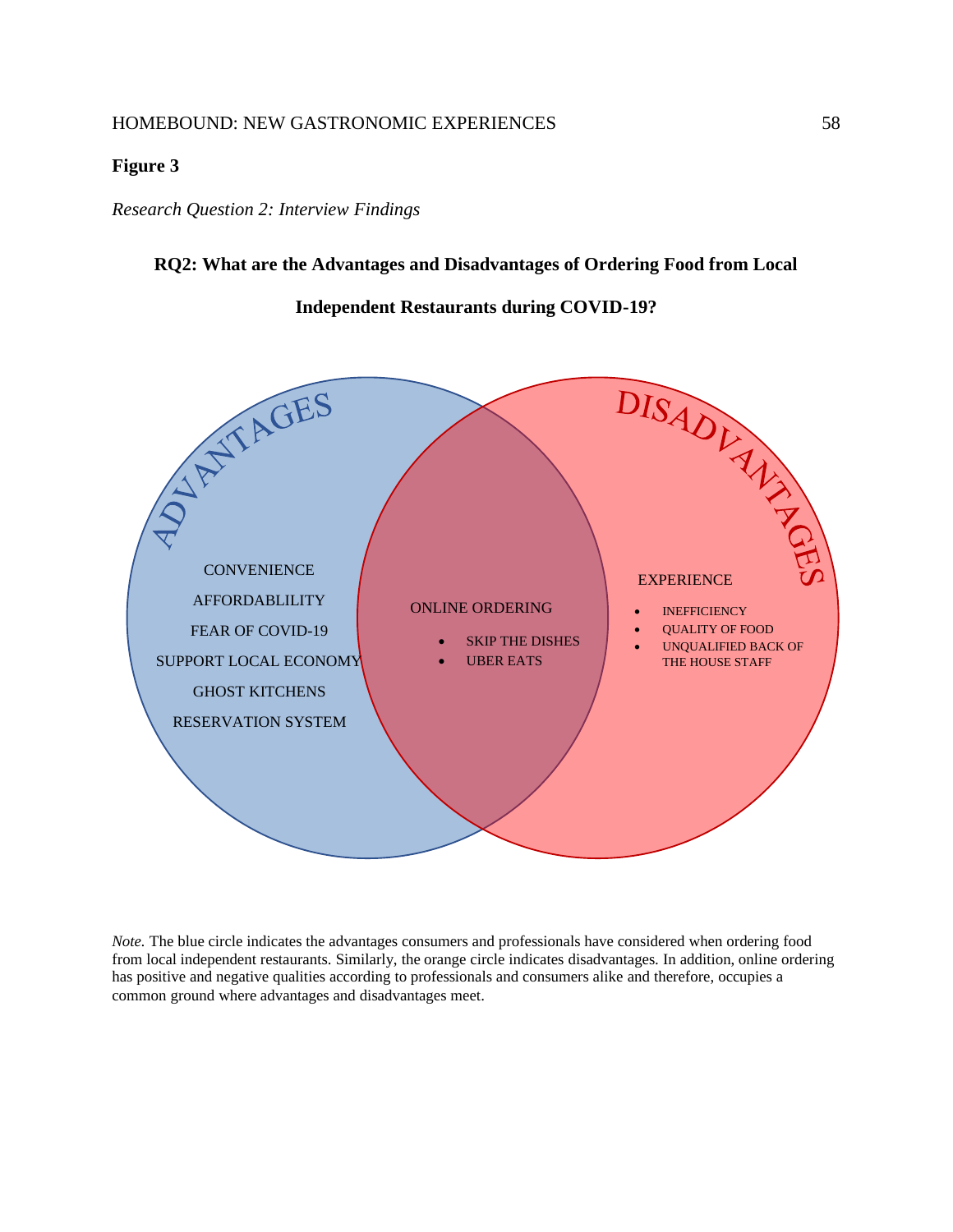#### **Advantages for Consumers**.

*Convenience.* Participants described local restaurant take-out as "easy" and "affordable" compared to dining in a restaurant as service charges inadvertently made a meal more expensive, thus interfering with the overall experience. While participants were happy to pay gratuities, they sometimes felt pressured. Therefore, take-out alleviated that anxiety. Consumer "Monica" described lack of motivation being another reason for ordering take-out for her family. "Sometimes you just don't feel like cooking. It could be a hard day at work, your brain is drained, and you don't want to go to the stove. You want to grab something easy, convenient". In addition, consumers were asked why they chose independent restaurants for something convenient, to which the majority explained that the food tasted similar to home-cooked meals.

*Supporting Local.* An unexpected topic emerged as an advantage for ordering take-out, which included the idea of "supporting local" businesses. Participants were cognizant of the local market's financial troubles due to limited operations during the pandemic and opted to support local independent businesses instead of franchises. Consumers "Derek" and "Alex" agreed that restaurants became more creative by introducing new ideas and product lines in a noble effort to retain and acquire more clientele. Specifically, "Derek" said, "I feel like they kept the quality the same; they are working hard and definitely struggling, but that's why I want to support local." "Alex" shared her view, "the chains didn't change much; it's not about quality for them, it's about pumping out quantity. COVID-19 has limited their ability to do everything, and I felt like the local places have done the opposite".

While for some consumers ordering take-out was about value, comfort and efficiency, other participants explained supporting local businesses gave them a sense of pride in helping the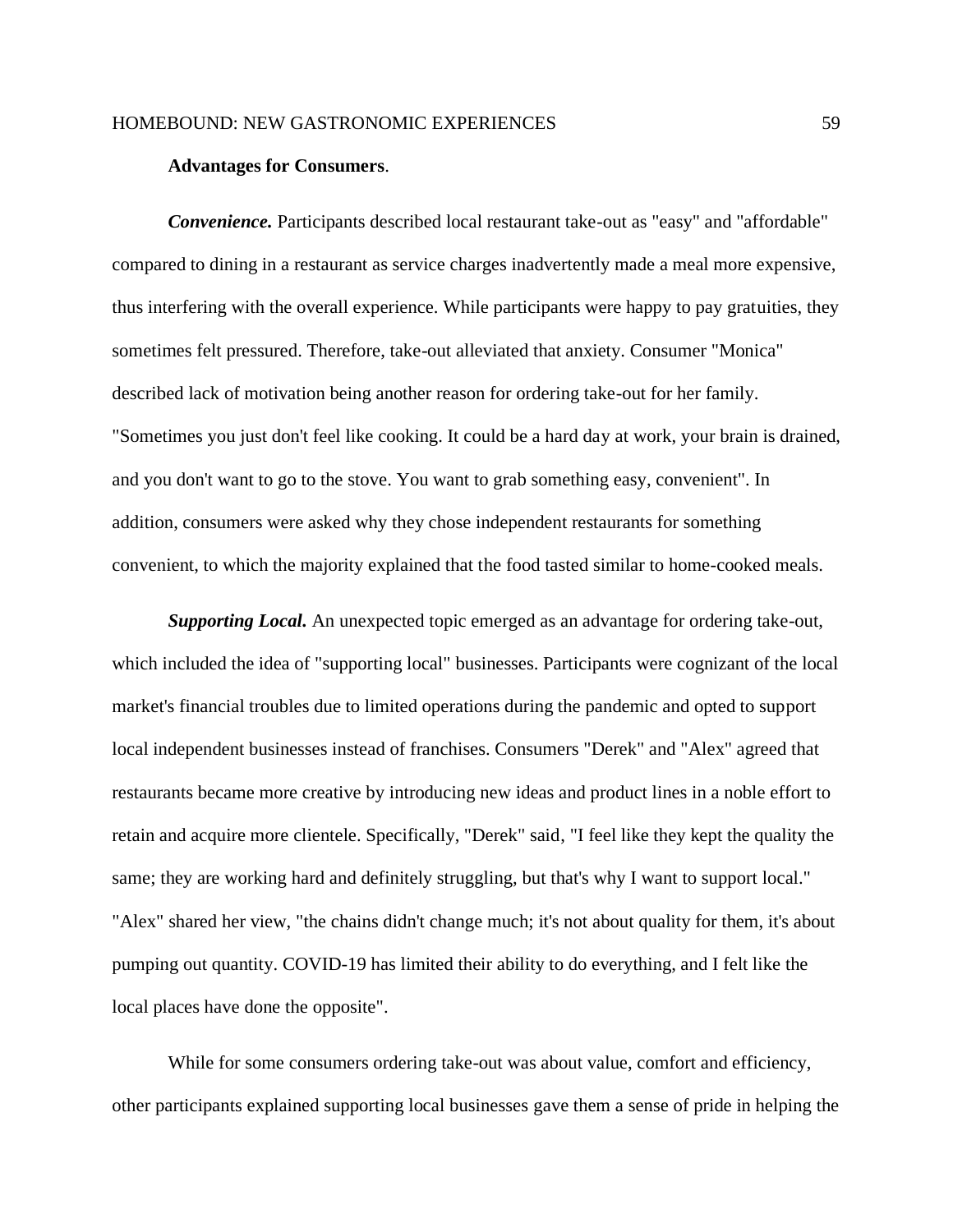industry. Some participants expressed disapproval with buying meals from franchises as that would hinder the local economy. "Amanda" explained, "We started to do take-out more often. Trying to help local businesses because we heard that some restaurants were going out of business". Furthermore, "Damon" and "Angela" pointed out the importance of supporting pivoting businesses during the pandemic because restaurants have put more effort into their services and products than in pre-pandemic times. An example of the coded data can be seen in Table 2 along with a description of the emerging theme and subtheme.

### **Table 2**

*RQ 2: What are the Advantages and Disadvantages of Ordering from Local Independent* 

| Code                            | Example                                                                                                                                              | Description                                                                                                                                                                                   | Subtheme                                                                                                                   | Theme       |
|---------------------------------|------------------------------------------------------------------------------------------------------------------------------------------------------|-----------------------------------------------------------------------------------------------------------------------------------------------------------------------------------------------|----------------------------------------------------------------------------------------------------------------------------|-------------|
| Change in<br>Routine            | "I'll call or go online,<br>it'll say "oh, sorry we<br>are booked" and I'm<br>like well, there go our<br>plans!" (Jake)                              | Booking a<br>reservation in a<br>restaurant is hard<br>because of<br>restrictions and<br>limited seating.                                                                                     | Reservation<br>System -<br>$Disadvantage -$<br>experience in<br>restaurants is<br>not the same as<br>pre-pandemic<br>times | Convenience |
| Trying<br>New Take-<br>out Food | "I enjoy having a meal<br>delivered and I want to<br>support small<br>businesses during<br>COVID, I just like<br>trying different things"<br>(Tracy) | Consumers indicated<br>that restaurants<br>offering new meal<br>specials and offers<br>helped them<br>overcome being<br>housebound, while<br>helped expose<br>consumers to new<br>experiences | Supporting<br>Local                                                                                                        | Pivoting    |
| Participants                    |                                                                                                                                                      |                                                                                                                                                                                               |                                                                                                                            |             |

*Restaurants During COVID-19?*

Consumers Jake, Tracy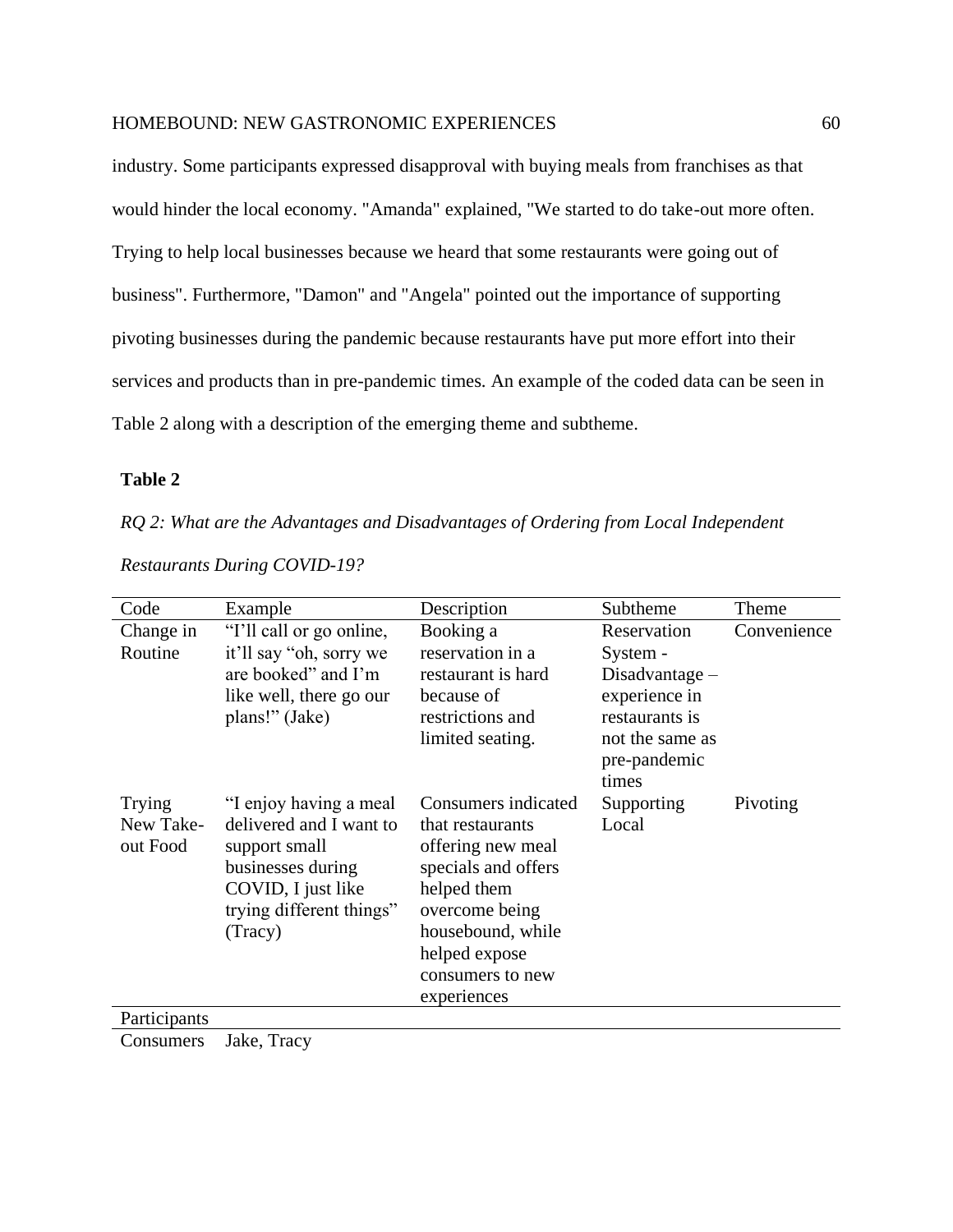#### **Disadvantages for Consumers**

*Food Quality.* The concept of food quality was consistent throughout the interviews. Frequent diners expressed that food prepared in a restaurant was meant to be consumed in a restaurant setting, and therefore, take-out meal quality was inferior. According to some consumers – food arrived overcooked, stale and sometimes not as advertised. Similarly, Ha and Jang (2010) explained that take-out is a good alternative, but it cannot replicate restaurant quality or overall experience. A few consumers disagreed while explaining that independent restaurants chose convenience rather than quality specifically 'Derek' explained:

Either the Chefs or the original staff is not there anymore, maybe because of how long things were closed? Or they didn't have much staff- so they are overworked or overwhelmed, I'm not entirely sure, but I have noticed a very big drop in quality of takeout food and even good restaurants in general since COVID-19.

Participant Alex' explained, "I've already crossed off a whole bunch of places on my list, you know, really shortening it down to who's got quality take-out food." Some consumers stopped ordering take-out or visiting specific restaurants due to poor food quality. While some preferred franchises for their product consistency, others disagreed and explained that local restaurants maintained food quality in comparison to chains because they employ trained cooks and industry Chefs.

# *RQ 3: How do Consumers Compare a Take-Out Experience Versus Dining in a Traditional Restaurant Setting?*

Restaurant outings were synonymous with occasions, events or having new experiences by trying something new. Current restrictions and government mandates forced restaurants to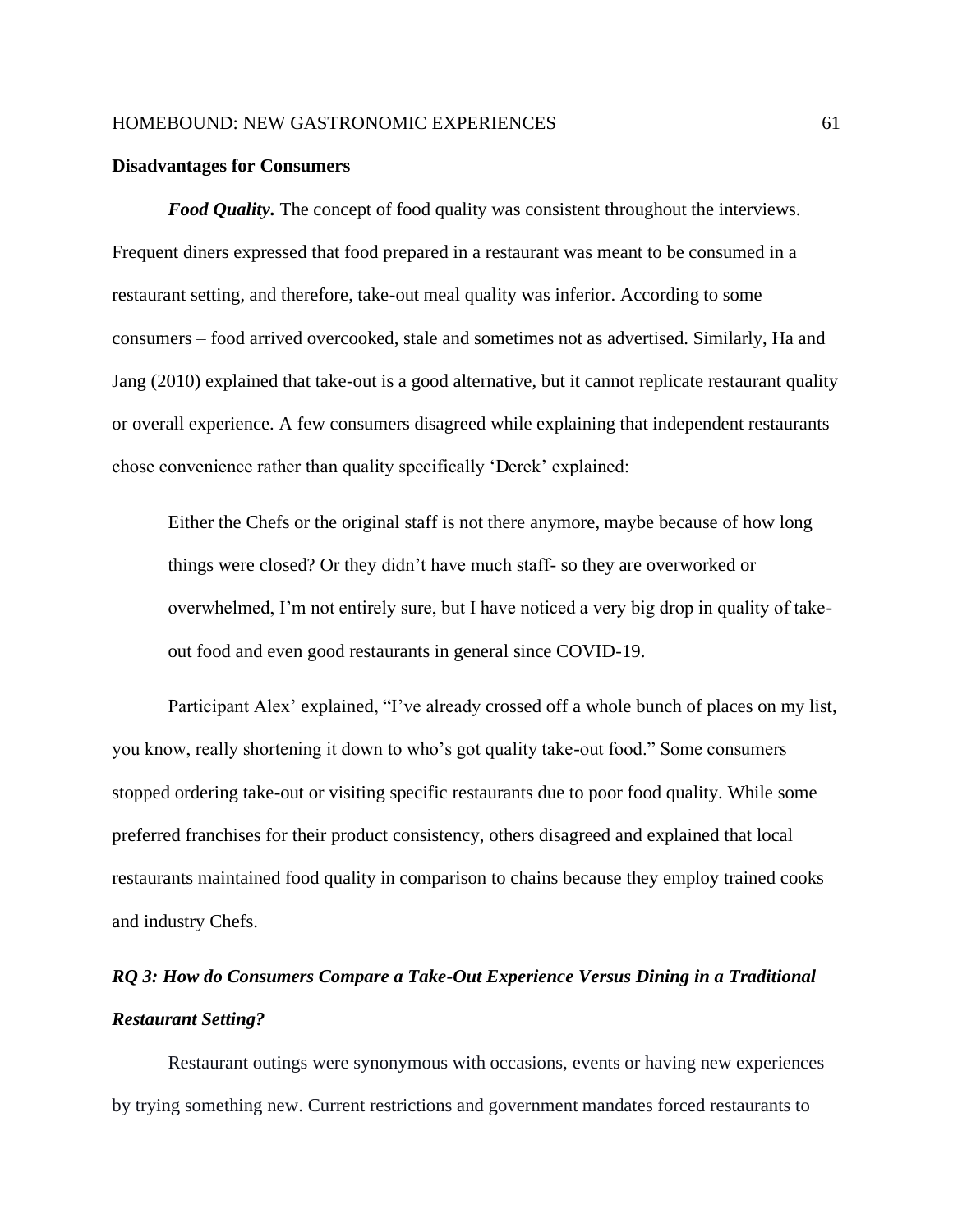operate at a reduced capacity while allowing take-out to be the predominant option for patrons (Ha, 2020; Peistikou, 2021). Interviewees have indicated how they perceived take-out meal experiences during the pandemic in comparison to visiting restaurants in Figure 4.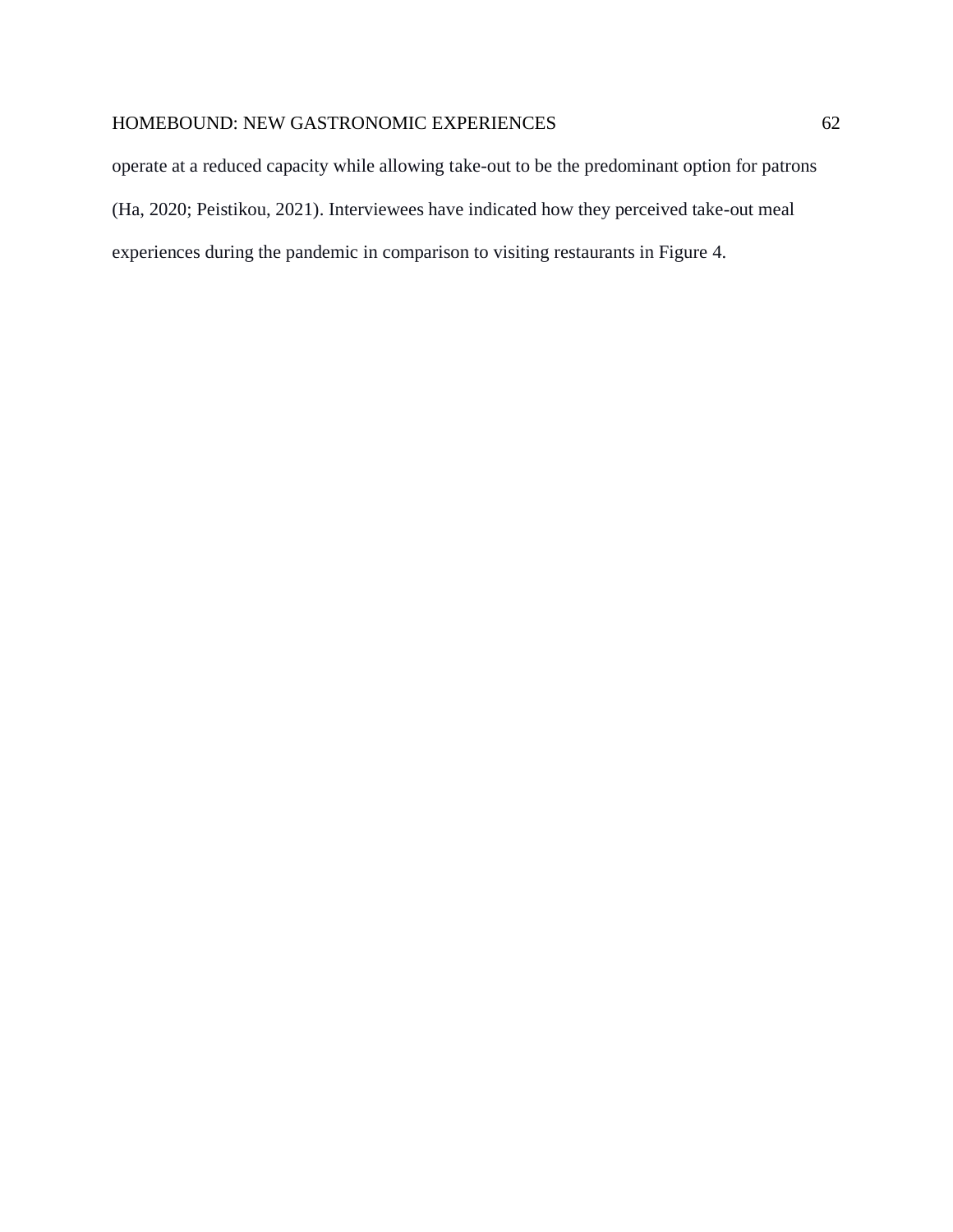# **Figure 4**

## *Research Question 3: Interview Results*

# **RQ3: How do Consumers Compare a Take-out Experience Versus Dining in a Traditional**

|          | <b>TAKE-OUT</b>                                                          | <b>RESTAURANT</b>                                                                    |
|----------|--------------------------------------------------------------------------|--------------------------------------------------------------------------------------|
| POSITIVE | NEW EXPERIENCE<br><b>SKIP/UBER</b><br><b>CONVENIENCE</b><br><b>VALUE</b> | MEMORABLE EXPERIENCE<br><b>NEW EXPERIENCE</b><br><b>VALUE</b><br><b>FOOD QUALITY</b> |
| NEGATIVE | <b>INNEFFICIENCIES</b><br><b>SKIP/UBER</b><br><b>COVID-19 FATIGUE</b>    | <b>FEAR OF COVID-19</b><br><b>RESERVATION SYSTEM</b><br><b>WORKFORCE STRAIN</b>      |

*Note.* This diagram depicts a comparison between take-out experiences and restaurant experiences along with positive and negative values for each theme and sub-theme indicated during interviews with participants in this study.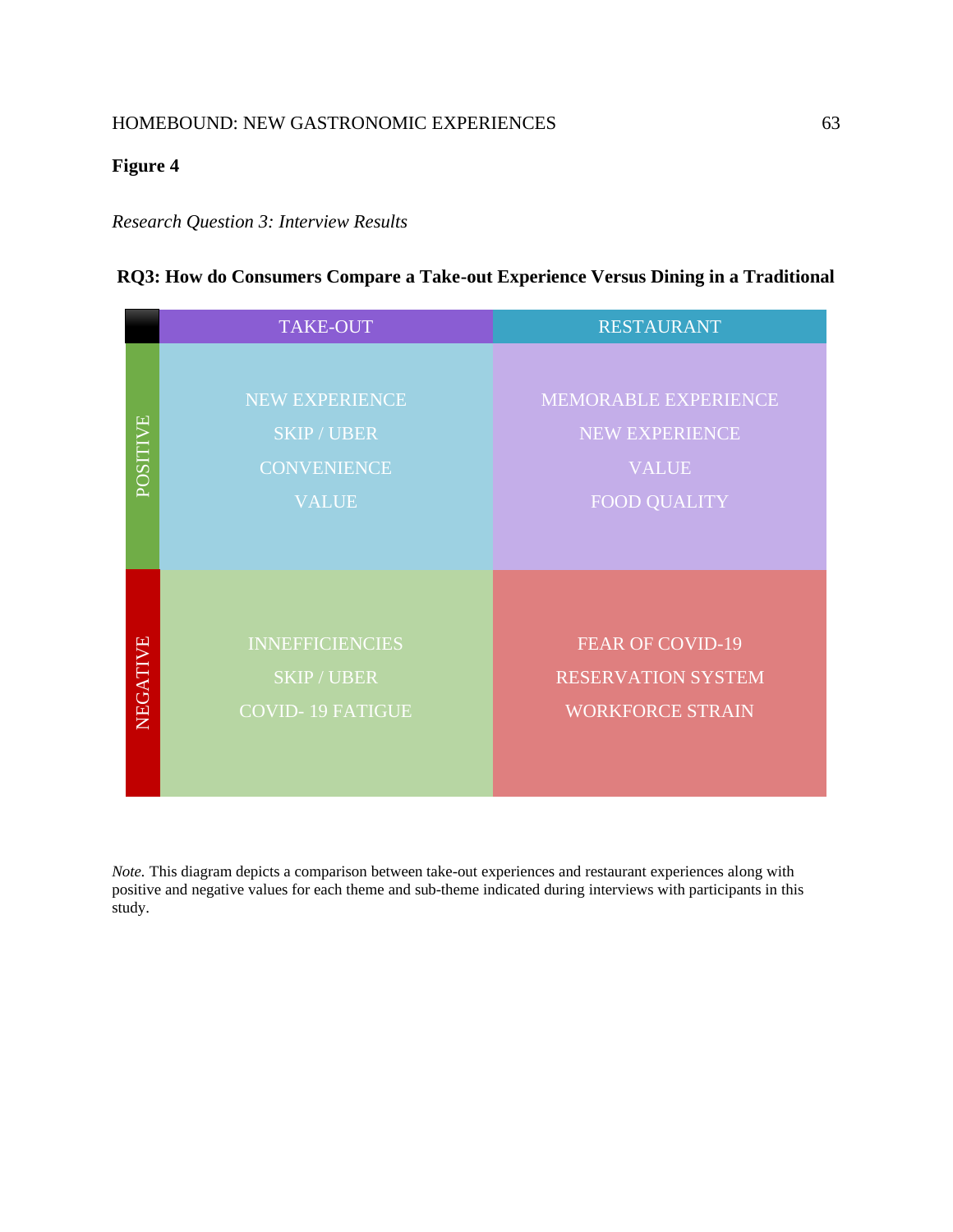*Convenience.* As businesses were open during decreased restrictions, capacity stipulations in restaurants made people re-think the notion of dining out. The government implemented reservation systems in restaurants to maintain specific clientele volumes for safety reasons (Bufquin et al., 2021). Consumers were expected to book their intended dining occasion in advance but with limited seating arrangements it became a challenge for businesses and consumers. Even though all consumers and professionals agreed with vaccination policies some indicated that dining out had become a lengthy process. Eating in a restaurant was influenced by mandates such as wearing a mask and being vaccinated to dine indoors, which altered the overall dining experience. Similarly, seated consumers faced anxiety as their booking had a specific time cap for safety reasons. "Derek" explains:

It was very frustrating to find a spot to go to; you can't just do things on the fly anymore.

Or when you're thinking, 'Oh, I'm here for 90 minutes; I got to leave now'! And that definitely puts a damper on things for sure.

Consumers mentioned that reservations were hard to book because of restaurants' limited seating policy, thus amplifying their motivation towards ordering more take-out during the pandemic. Some described the transition from dining out to ordering take-out as easy and convenient as they didn't have to leave the house or plan ahead. However, other consumers explained that being in lockdown during the pandemic was a reason for them to replicate a restaurant experience at home. An example of the emerging theme, subtheme and coded data is depicted in Table 3.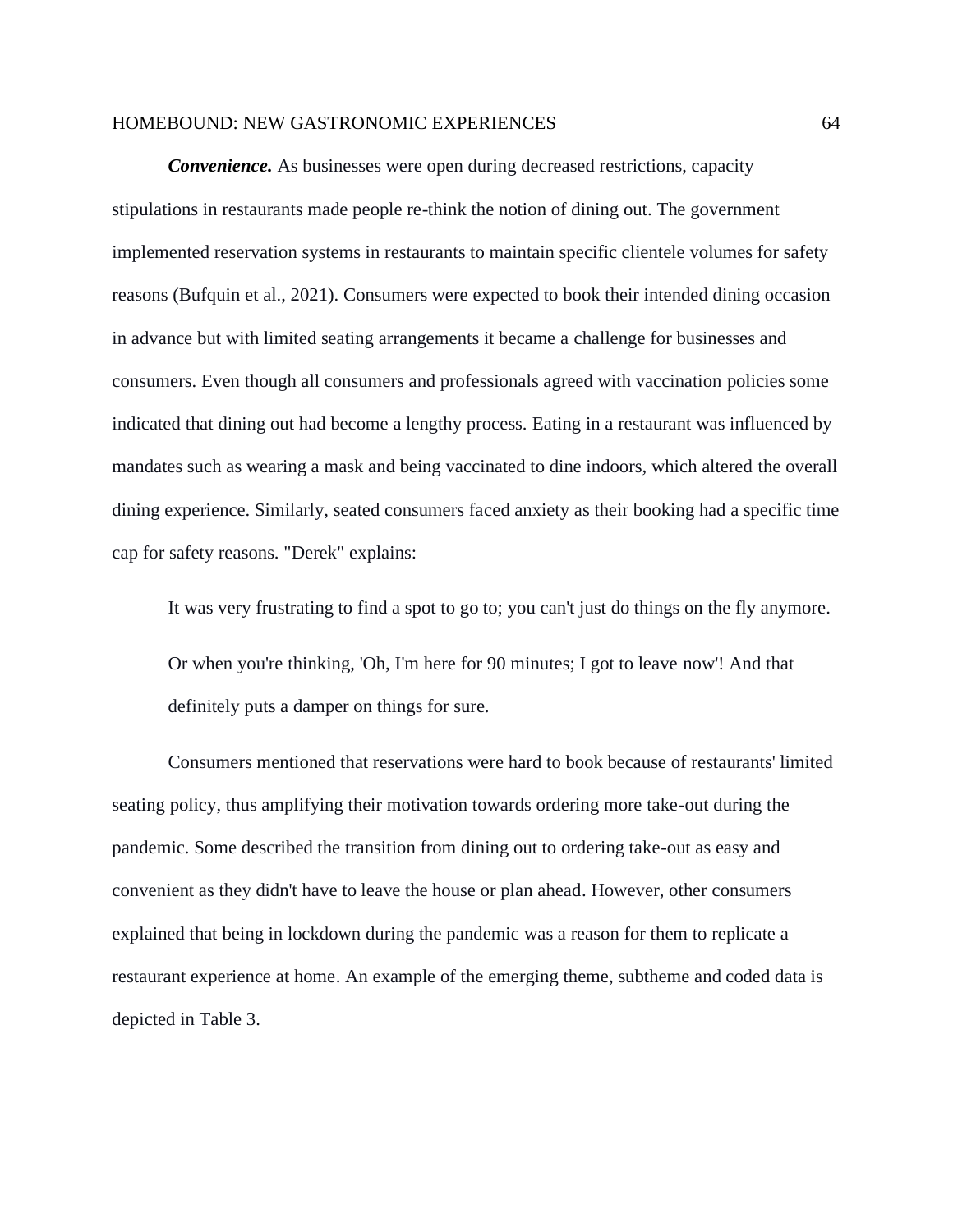# **Table 3**

*RQ 3: How do Consumers Compare a Take-Out Experience versus Dining in a Traditional* 

# *restaurant Setting?*

| Code                                                               | Example                                                                                                                                                                                                                                                                                                                                                                                                                                                                                                     | Description                                                                                                                                                                                                                                                                   | Subtheme                | Theme       |
|--------------------------------------------------------------------|-------------------------------------------------------------------------------------------------------------------------------------------------------------------------------------------------------------------------------------------------------------------------------------------------------------------------------------------------------------------------------------------------------------------------------------------------------------------------------------------------------------|-------------------------------------------------------------------------------------------------------------------------------------------------------------------------------------------------------------------------------------------------------------------------------|-------------------------|-------------|
| Eating out<br>is an<br>Occasion<br>but take-<br>out can be<br>both | "The food has to be good,<br>and the service has to be<br>good, but really it's the<br>overall experience $-I$<br>would say value for money,<br>a good product and good<br>service is paramount to the<br>experience" (Angela)<br>"it's kind of adding"<br>something to the day,<br>because it's something<br>exciting and fun. We don't<br>want to take the time at<br>home to finish off the day<br>with cooking, so, take-out<br>allows us to extend that<br>fun" (Alex)<br>"rather than having to cook" | Consumers<br>explained the<br>difference between<br>eating out and<br>dining in.<br>Consumers<br>explained that<br>eating in a<br>restaurant was for<br>occasions whereas<br>eating take out was<br>more convenient<br>and a reason to<br>create more<br>memorable<br>moments | Memorable<br>Experience | Convenience |
|                                                                    | everything, we would focus<br>on setting our own<br>atmosphere at home and<br>then the take out comes and                                                                                                                                                                                                                                                                                                                                                                                                   |                                                                                                                                                                                                                                                                               |                         |             |
|                                                                    | we can enjoy our company<br>and all the fun stuff like<br>we actually had a better<br>time doing take-out at home                                                                                                                                                                                                                                                                                                                                                                                           |                                                                                                                                                                                                                                                                               |                         |             |
|                                                                    | than it has been now going<br>to restaurants" (Derek)                                                                                                                                                                                                                                                                                                                                                                                                                                                       |                                                                                                                                                                                                                                                                               |                         |             |

Participants

Consumers Angela, Derek, Alex,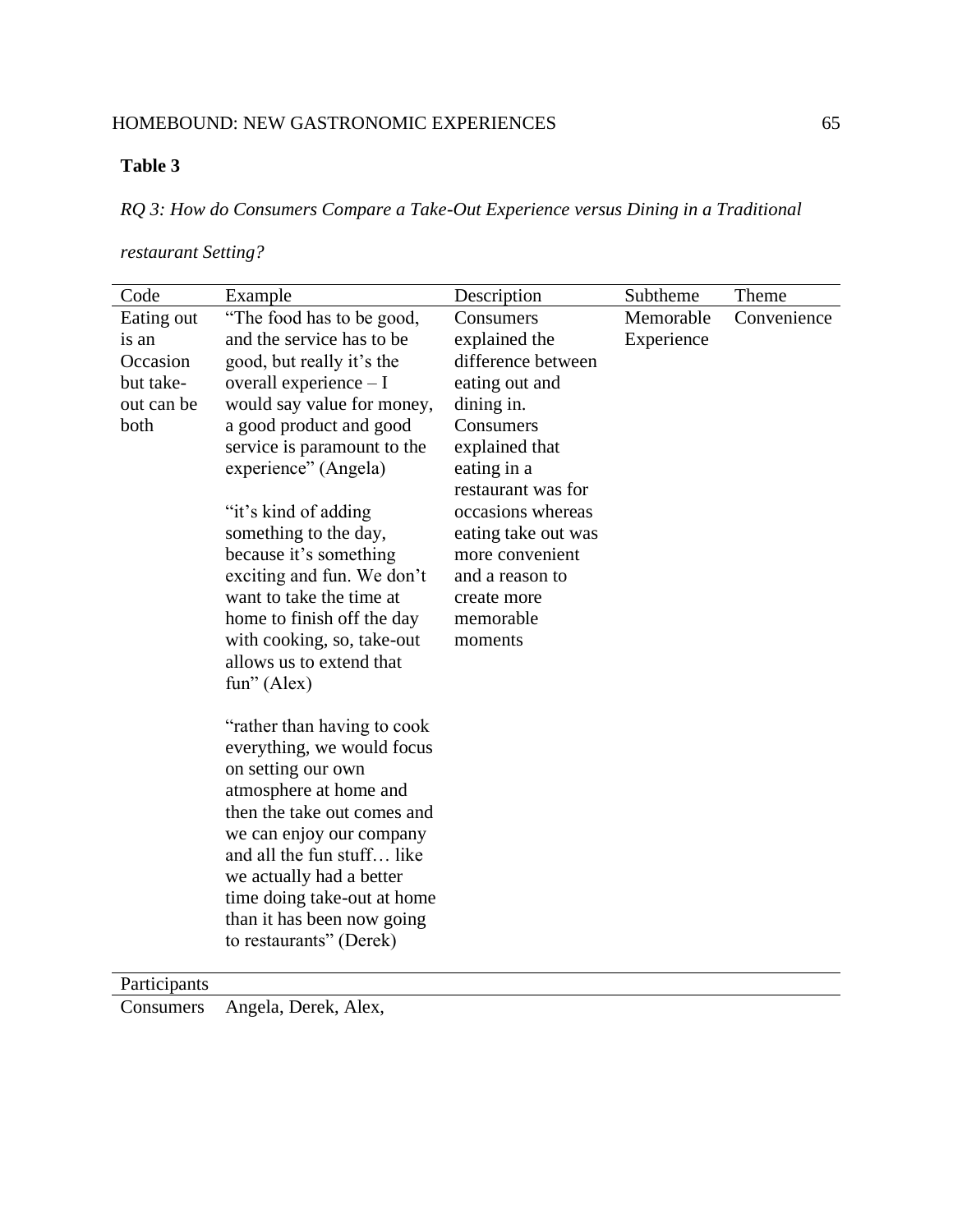#### **Professional Participants**

#### *RQ 1: What factors influence a consumer's take-out experience during the pandemic?*

**Convenience.** Ordering a meal was motivating because it was delivered to the consumer's home. Industry chef "Antonio" said, "I think they like to order take-out; I think sometimes it's just the easiness of having that, you know, delivered to your home. Especially if you have a long day at work." In the same mind-frame, participants explain how they enjoy eating a well-prepared meal and, therefore, may often order take-out from independent restaurants (Grande, 2020). Professional "Amy" explained ordering takeaway meals promotes comfort since patrons are not obligated to dress for the occasion. Take-out is considered easy, no mess and hassle-free, but at the same time, consumers benefit from having a positive experience in a familiar atmosphere- such as their home.

**Pivoting and Social Media**. In a matter of months, companies drastically changed their customer retention and acquisition methods. Social media and meal procurement platforms such as Skip the Dishes or Uber-Eats became significant factors in helping overcome hardship as restaurants advertised and promoted offerings to maintain clientele (Mohammed, 2020). However, professionals indicated that a business owner's role was far more complicated during the pandemic in comparison to pre-pandemic eras, as "Matthias" explained:

So now we have to play, like, create and have a following of friends. The whole social media thing is important, staying connected with clients giving them something new to see and interact with on a weekly basis. You need to be more connected with the customer than just keeping a pretty website.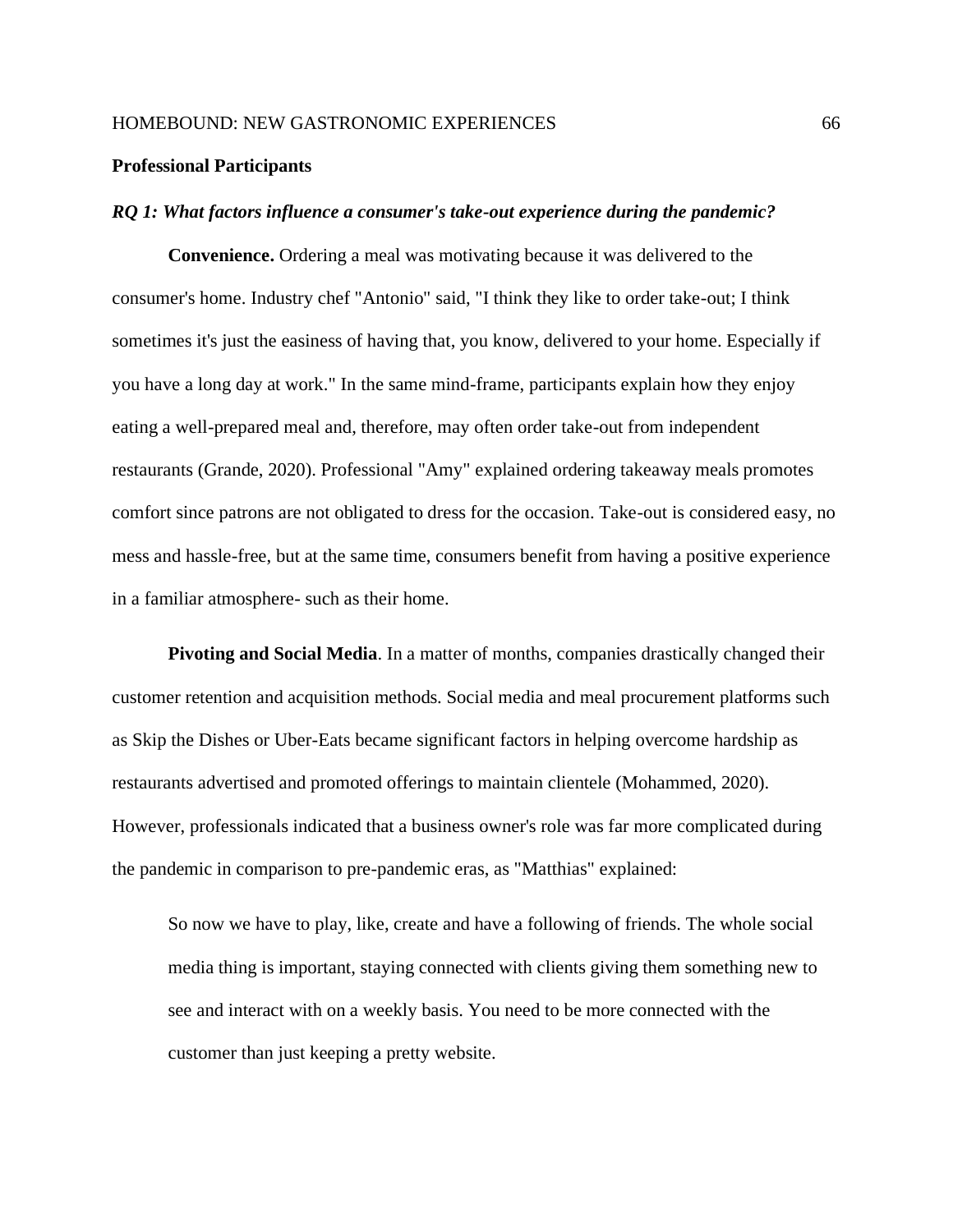While consumers saw merit in using meal procurement platforms, professional interviewees disapproved of media such as Skip the Dishes and Uber. "Mark" conveyed that those conglomerate companies charged excruciatingly pricey fees for their services to local restaurants. "As far as the restaurant itself, well- after the third-party companies' surcharge, there isn't much profit left for the independent owner." Some consumer participants also noted that they prefer placing orders directly to the restaurant to avoid supporting third party companies. On the other end, Diebner et al. (2020) explained that some restaurants felt obligated to join those platforms to keep the consumer happy as they were established and recognized for their convenient delivery service.

**Workforce Strain.** Professionals noticed a phenomenon where poor customer service and restaurant food quality were directly related to the loss of qualified staff due to the pandemic. Professional "Amy" explains that up until the pandemic, restaurants were paying their staff minimum wage for their hard labour; it was accepted within the industry as that was the status quo. However, as COVID-19 hit the sector, many professionals left the industry, searching for other, higher-paying jobs (Bufquin et al., 2021). According to "Pete," local restaurants were forced to work with primarily unqualified staff willing to receive minimum wages and long hours. Other business owners weren't so lucky; business owner "Mark" explained that COVID-19 devastated his business within hours of receiving the local mandates and restrictions. His staff had to be laid off, and he eventually used his savings to keep the company afloat. Like "Mark," kitchens and restaurants had no opportunities for professionals and Chefs, leaving many workers no choice but to change industries for better wages (Bufquin et al., 2021; Statistics Canada, 2021b). "Mark" explained: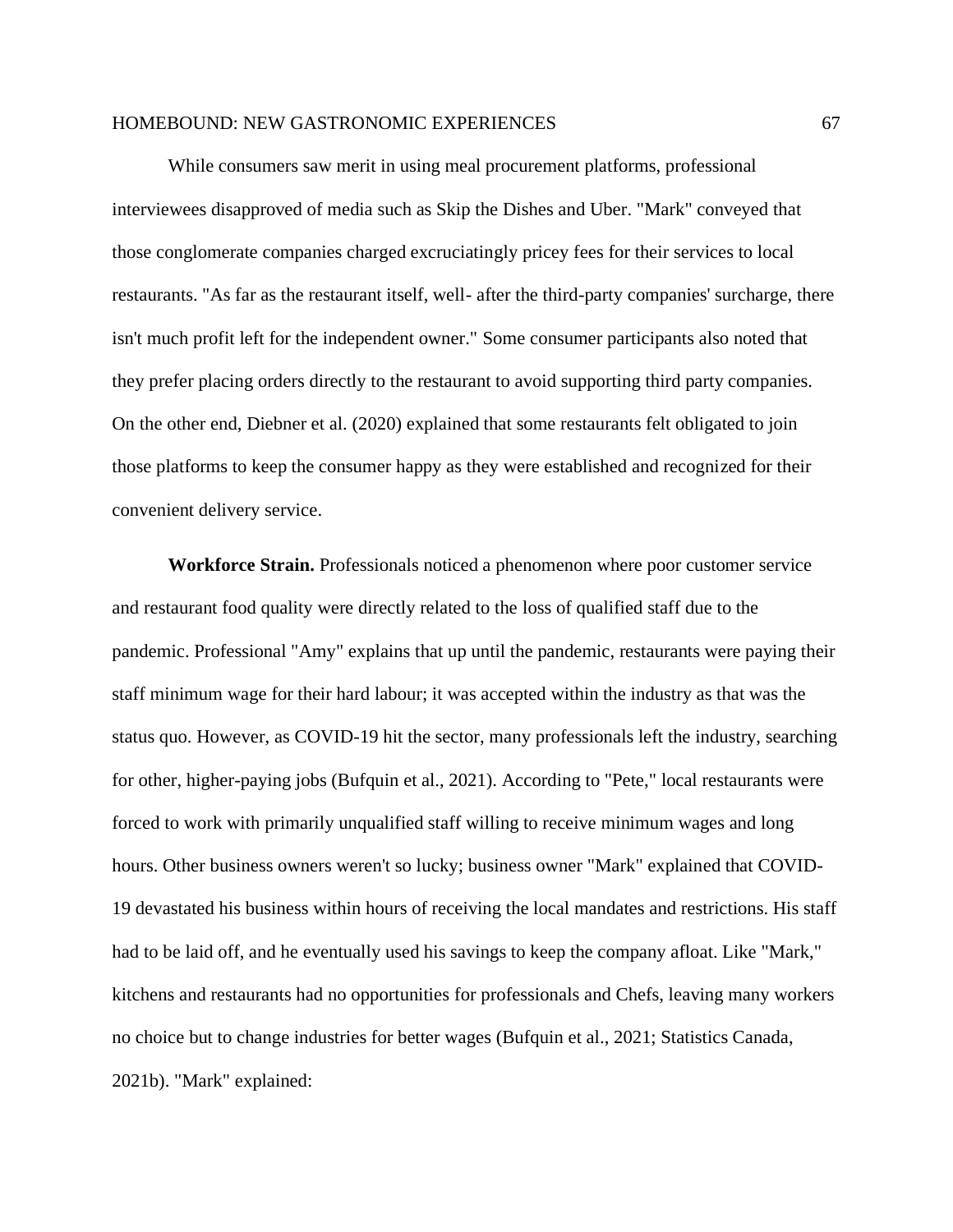You know, like I have colleagues who were like executive Chefs in massive banquet facilities who are like, wondering if they are going to be able to make a mortgage payment next month…. I saw giants in the industry just f\*\*\*\*\*\* crumble and be like, I don't know what I'm going to do. I think businesses that continue to operate are probably doing it by the skin of their teeth.

In his interview "Pete" explained, "Right, no one's making money, even the busy patios, they are just trying to keep staff." Supporting "Mark's" previous statement, "Pete" also acknowledged that along with businesses pivoting to remain operational many lost their jobs – including himself. His company went bankrupt due to not being able to pivot the business model into a ghost kitchen operation, where the kitchen could remain operational without seating or waitstaff but with delivery and take-out options instead (See-Kwong, Soo-Ryue, Shiun-Yi & Chong, 2017; Panse et al., 2019; Chauhan, Abidi, Joshi & Kumar, 2020; Peistikou, 2021). On the other end, according to "Matthias" and "Mark," the pandemic made consumers forget how to act in public. According to professionals, many consumers treat food service staff poorly during restaurant encounters, leading to more frustration for workers and forcing them to leave the food service industry.

**Fear of COVID-19.** On the other end, professionals explained that even though consumers feared contracting COVID-19, people grew restless at home and wanted to dine out by any means necessary (Di Renzo et al., 2020). Consumers expressed the need to socialize and seek experiences similar to pre-pandemic times. However, at the same time, take-out has become a safer experience than eating in a restaurant. Professional "Amy" explained: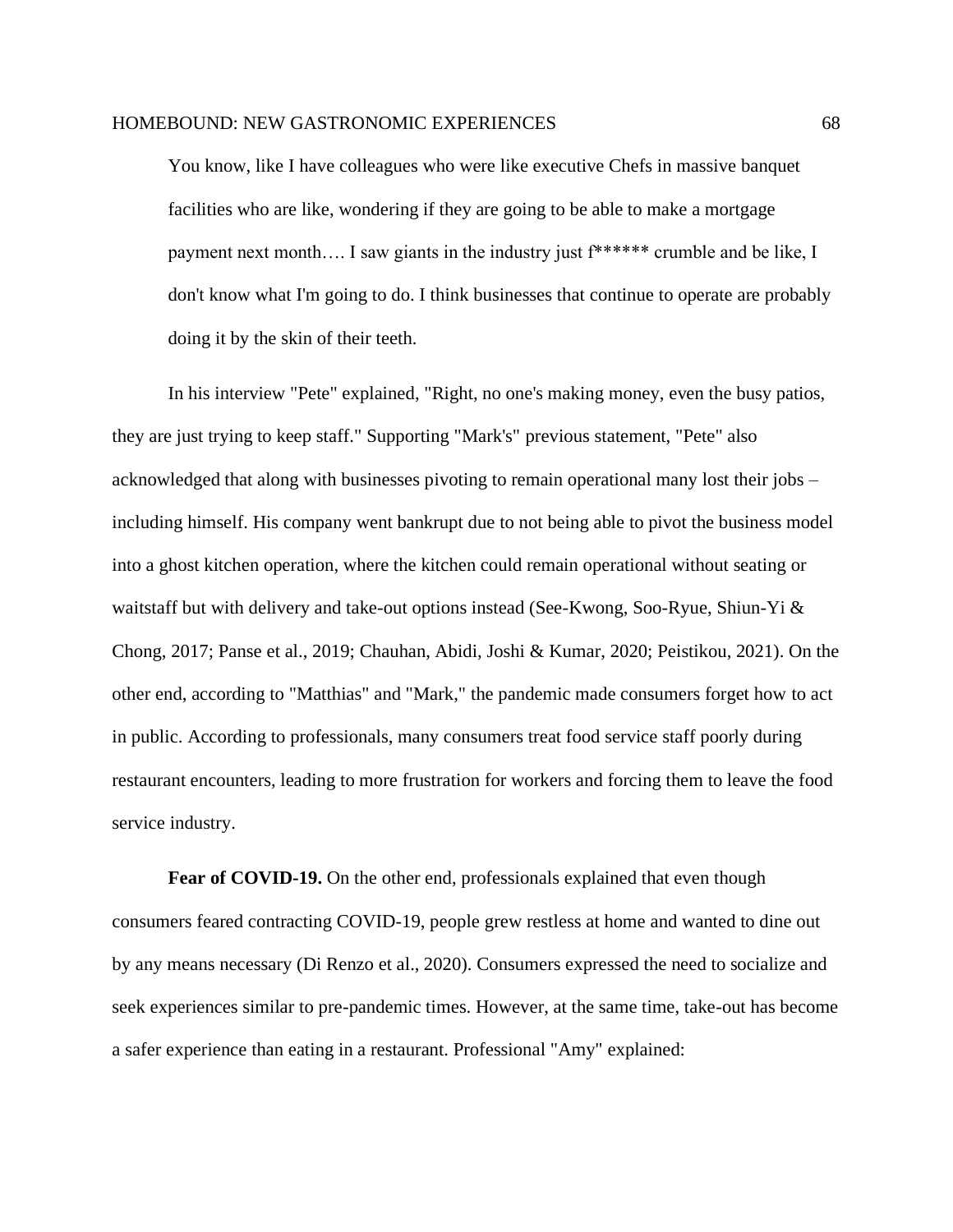I'm someone who would go to a patio, and I haven't quite gotten into the dining indoors scene yet; I'm still quite uncomfortable on the patios. But um, yeah, I suppose you'd also have to dress for the elements, whereas take-out you're just, you have a bit more flexibility in terms of where you eat it.

Other interviewees also felt apprehensive about having a patio experience and explained that they'd rather wait until public spaces felt safer.

**Food Quality.** Certain restaurants were forced to make drastic menu changes. Industry expert "Matthias" related that restaurants had to cut their food costs; therefore, their quality has changed. In addition, many accommodations were made to reduce labour costs, which came at the expense of food quality.

Okay, so we are more accommodating now because we realize, you know we need the people, we need hands - or if I am less reliable on people can I still put a product out? So maybe I should buy all my pastries, ready to serve. Okay, then maybe I can buy all my breads as a bake-off item – people still love good bread – but I can't afford a pastry Chef.

Professionals explained that even though businesses tried to be accommodating – some consumers felt unsatisfied with restaurant food value and quality.

**COVID-19 Fatigue.** The pandemic forced consumers to realize the importance of social contact, professionals "Amy," "Tanya," and "Pete" relayed that the pandemic has made consumers yearn to be outside or connected with people as they experience loneliness from being isolated, therefore having a meal together is the first sought out social experience. However, "Joanne" mentioned that from her experience, single consumers are not motivated to cook as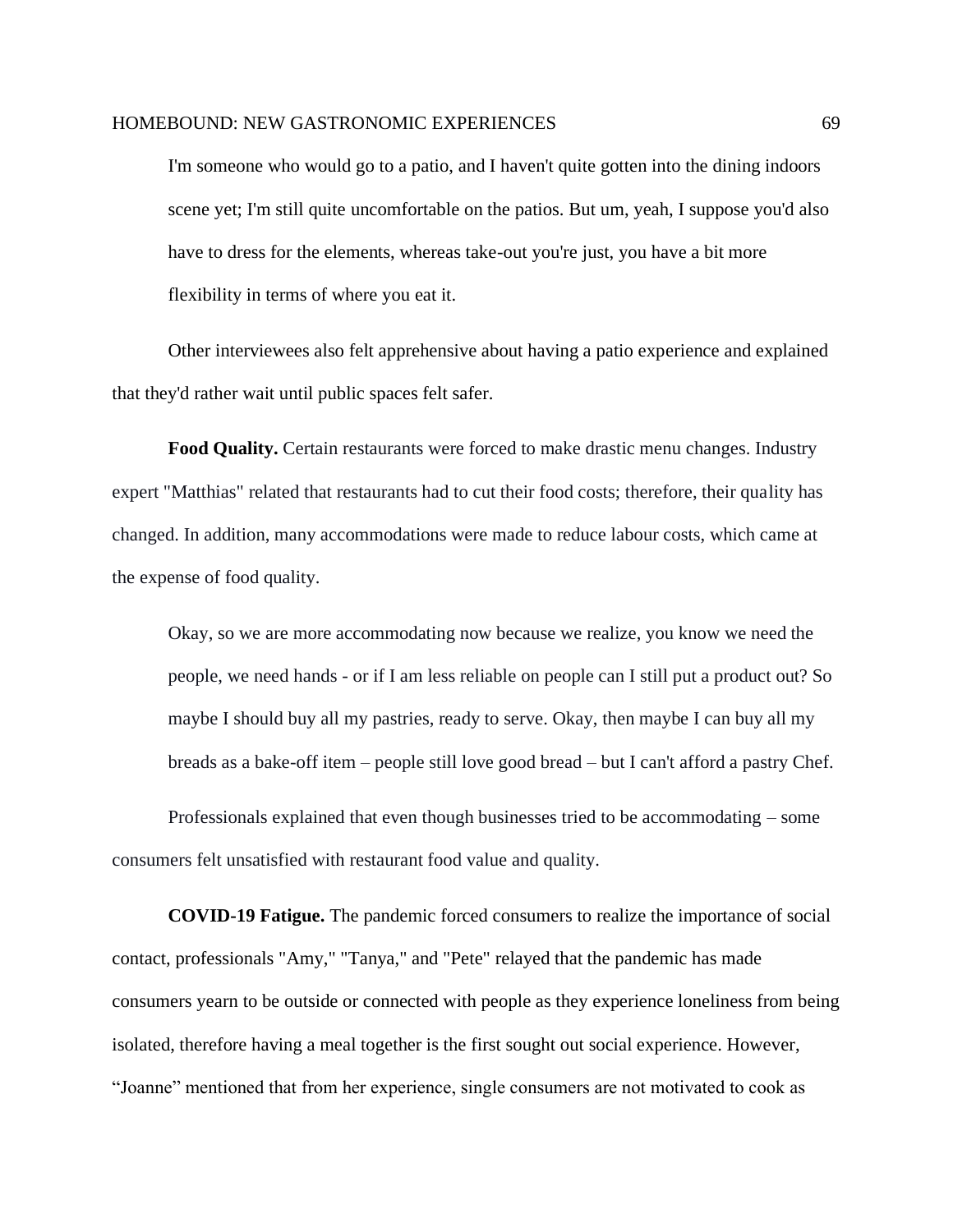much as before, making takeaway meals more favourable, as also supported in Brown et al., (2020). "Joanne" continues by saying that COVID-19 has generated anxiety and mental distress, thus, making a take-out meal easier to procure than cooking at home for various reasons. The concept of "take-out" was considered an amalgamation of thoughts and actions, such as a convenient, easy, fun pastime activity that her family looked forward to having.

When we went into the initial lockdown, any consumer that was looking for that fun, that party, they were told 'no it's not happening'…. after that people started to get the itch, even if it was to go to a drive through. They were leaving their homes, or they were now calling Uber to come and bring them something.

The pandemic has highlighted how important it is to have meals with family and friends; sharing food is an intimate and personal thing that allows people to connect and combat isolation (Brown et al., 2020). Similarly, when asked why consumers order take-out, "Joanne" explained:

Convenience would be the number one factor consumers are looking for, the quick, easy fix because they are so busy because they are tied down with things, they just can't get away from. And when you look at the pandemic, it's as if I am now lazy. I'm sitting in my house; I don't want to go out. I've been hit with this; I've been forced to stay at home. So, I just don't want to do anything.

Previous studies support that forced feelings of isolation promote a sense of helplessness, which people try to combat by consuming food and having meal experiences (Spinelli, 2014; Di Renzo et al., 2020). Similarly, "Amy" explained: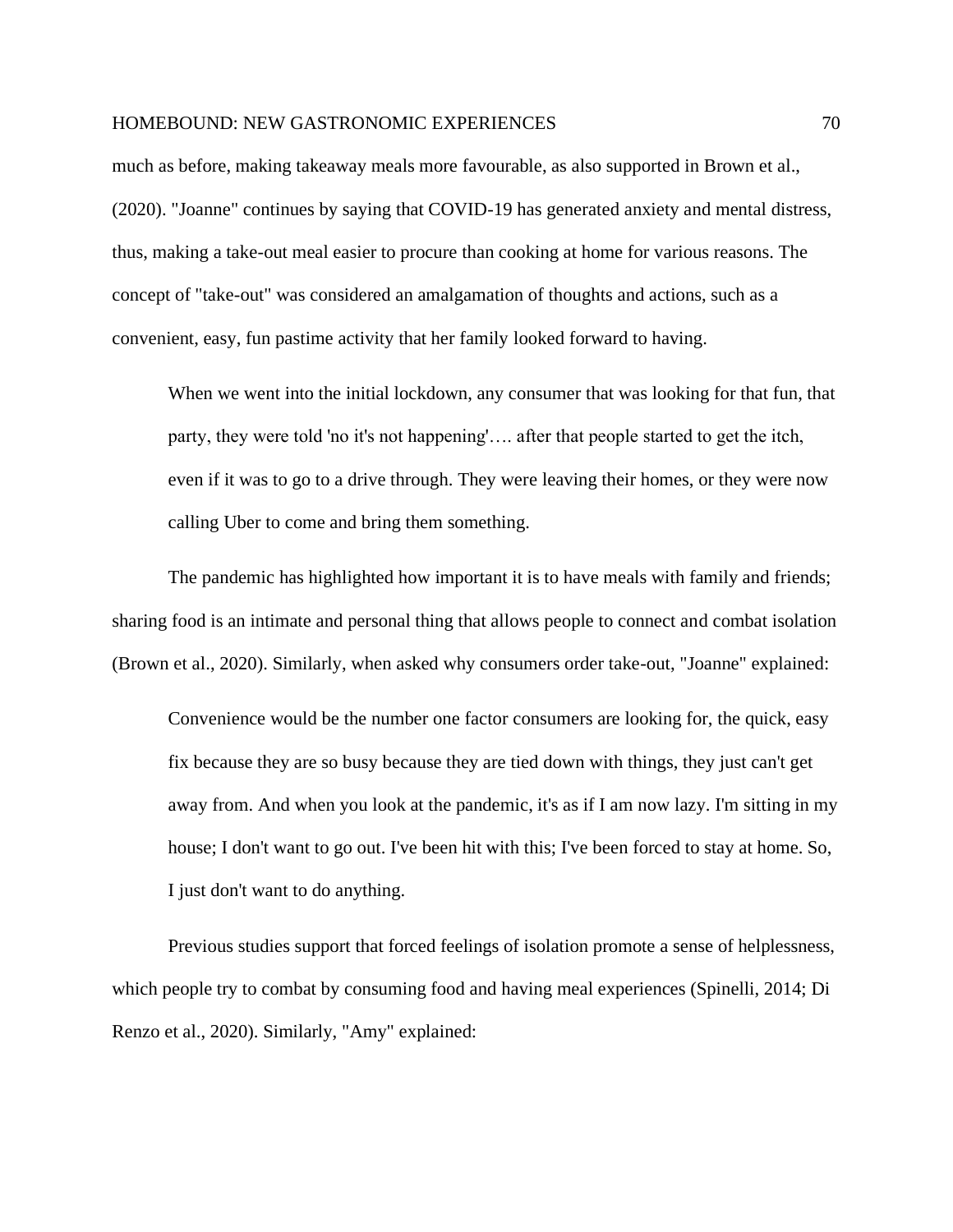There's an area of research now called commonality, this idea of sharing at the table and how that's important throughout history but also in terms of mental health and wellbeing; you know, being able to kind of break bread, so to speak, is a very old, historical thing. And the pandemic, I think, has challenged a lot of us in that sense, you know, just to kind of suddenly be in isolation or if you live alone.

Professionals indicated that take-out was something special, out of the ordinary and offered a different experience for residents stuck at home. In addition, take-out experiences were valued more than their ease and affordability; they promoted comfort as a way for consumers to sit back, relax and allow someone else to do the cooking. Professionals expressed how the pandemic created an opportunity to observe consumer behaviour and eating habits as businesses developed "outside-of-the-box" ideas to promote their products and services, a notion also supported in Diebner et al., (2020). "Amy" explained that some restaurants recognized the need in the market for dining experiences and created new concepts such as a picnic or charcuterie takeaway options.

**New Experiences.** Professionals see meals beyond the scope of an experience; among others, "Tanya" explains that a meal is "one of the most important things; it's the center of culture." Meals are fundamentally essential experiences that shape culture, promote conversation and build social rapport, as supported by previous studies (Taar, 2014). Beyond that premise, "Amy" explained:

It also, I think, shapes your identity as well as part of who you are. I think a lot of what you eat is also who you are; you know, you express a lot of your identity and cultural identity or even just the way you socialize and express yourself through your food.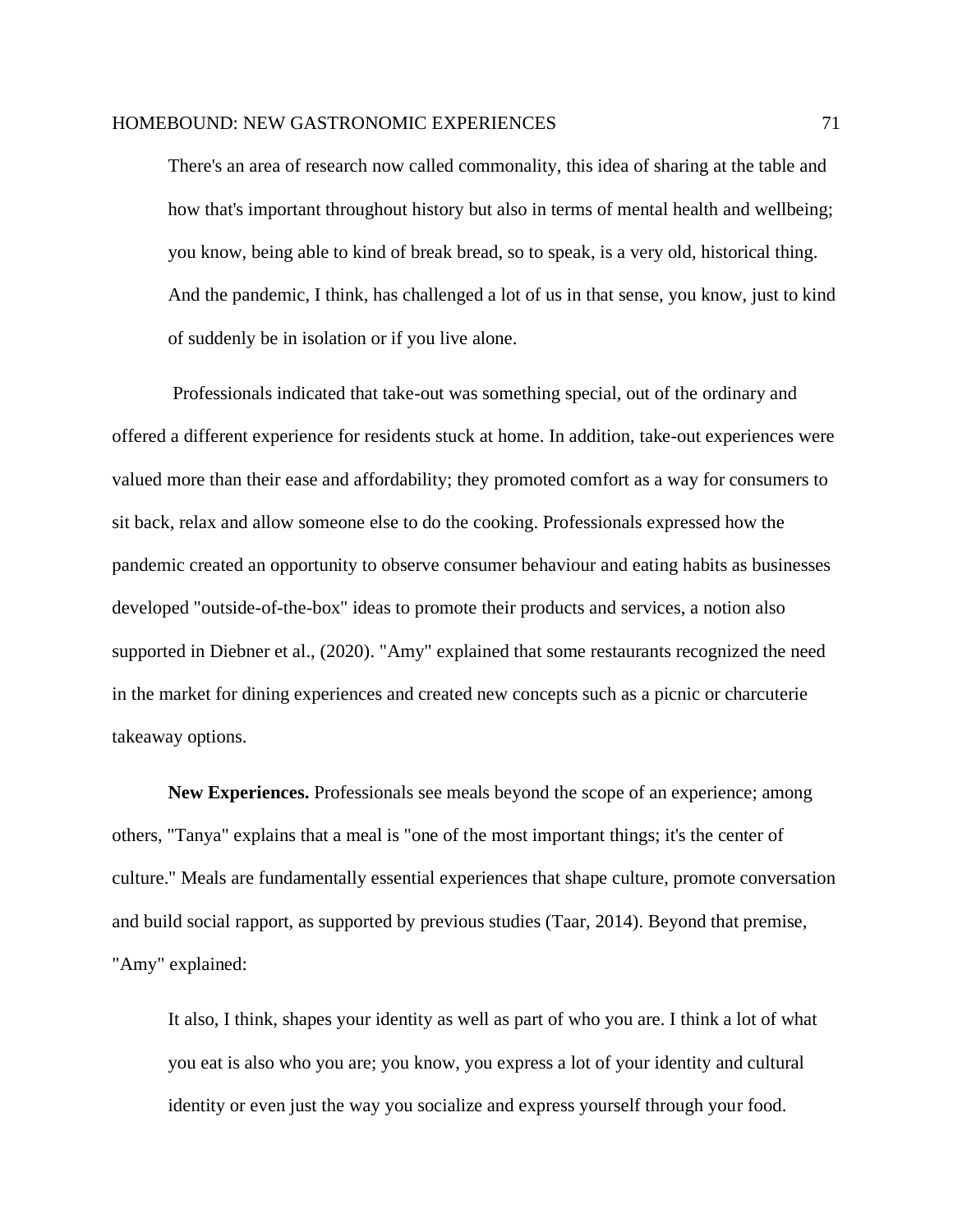The pandemic has really made people realize how to reprioritize as well as, you know, what's important. I think experiences have become more important than things; you know, just buying more things. Like I think food is an experience.

According to "Matthias," take-out has changed how consumers view a dining experience as comfort feels essential rather than in pre-pandemic times "Now, you can basically get in your PJ's and eat pizza in front of your television; you know, it's not a big production." While consumers miss dining out, professionals explained that take-out is the new normality as priorities have shifted and consumers have found ways to make take-out meals an occasion.

# **RQ 2: What are the Advantages and Disadvantages of Ordering Food From Local Independent Restaurants During COVID-19?**

#### **Advantages.**

*Pivoting.* Restaurants had to become creative with their take-out menus while remaining competitive with franchises through creating inexpensive meal options. Industry professional "Matthias" explained, "Take-out is a good thing for a business to have if the business can keep it affordable - because they are competing with the Pizza-Pizzas." In addition, "Matthias" explained how take-out is an advantage for both consumer and the business:

For about 40 bucks, you have a nice dinner for two people, you don't have to pay a service charge, you can drink your wine or beer – and then you can try it again with a couple of friends. Take-out is here to stay because it is affordable it's flexible, and you can have it quickly. You either order it, pick it up or have it delivered – you don't spend two hours in a restaurant.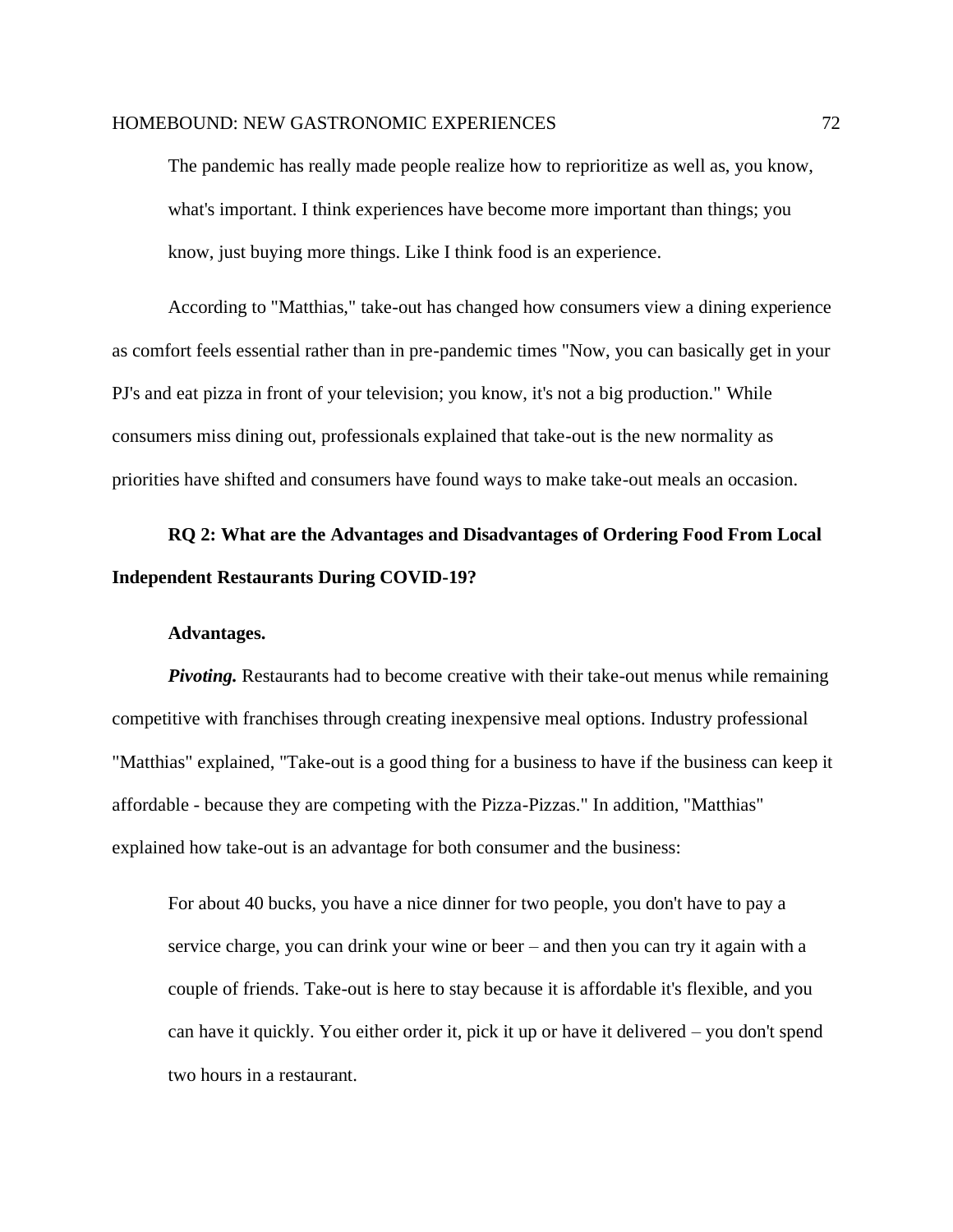From the business's point of view, many restaurants saw take-out as an opportunity to pivot that allowed them to have fewer running costs. The concept of not needing front-of-thehouse staff meant reduced labour for the business. At the same time, a significant advantage mentioned throughout the interviews proposed that take-out enabled companies to remain operational during COVID-19.

*Reservation System.* On the other end, professionals explained that the reservation system implemented by the government for local restaurants had pushed consumers toward ordering more take-out. "Amy" describes the everyday experience for consumers trying to dine in a restaurant as stressful, and a decision worth planning in advance:

And once you get your table, I know some restaurants have requested that you limit it to one hour and a half just so that they can try to get in as many people in. So, you know, you have to bear in mind that you can't maybe linger as much as you'd like, you know, so yeah, it's sort of planning a bit more. Whereas with take-out, it's a bit more casual. It's a bit more relaxed, in your home, your environment.

For the consumer, the intention of planning, booking a table and going to a restaurant is no longer worth the same value as the amount of time spent to place an order and have a meal at home. "Amy," says:

You know, now that patios are open, you have to make sure you book well in advance; they all book up really fast. Meals can no longer feel fun because they lack spontaneity, and people feel frustrated by not being able to just go for dinner.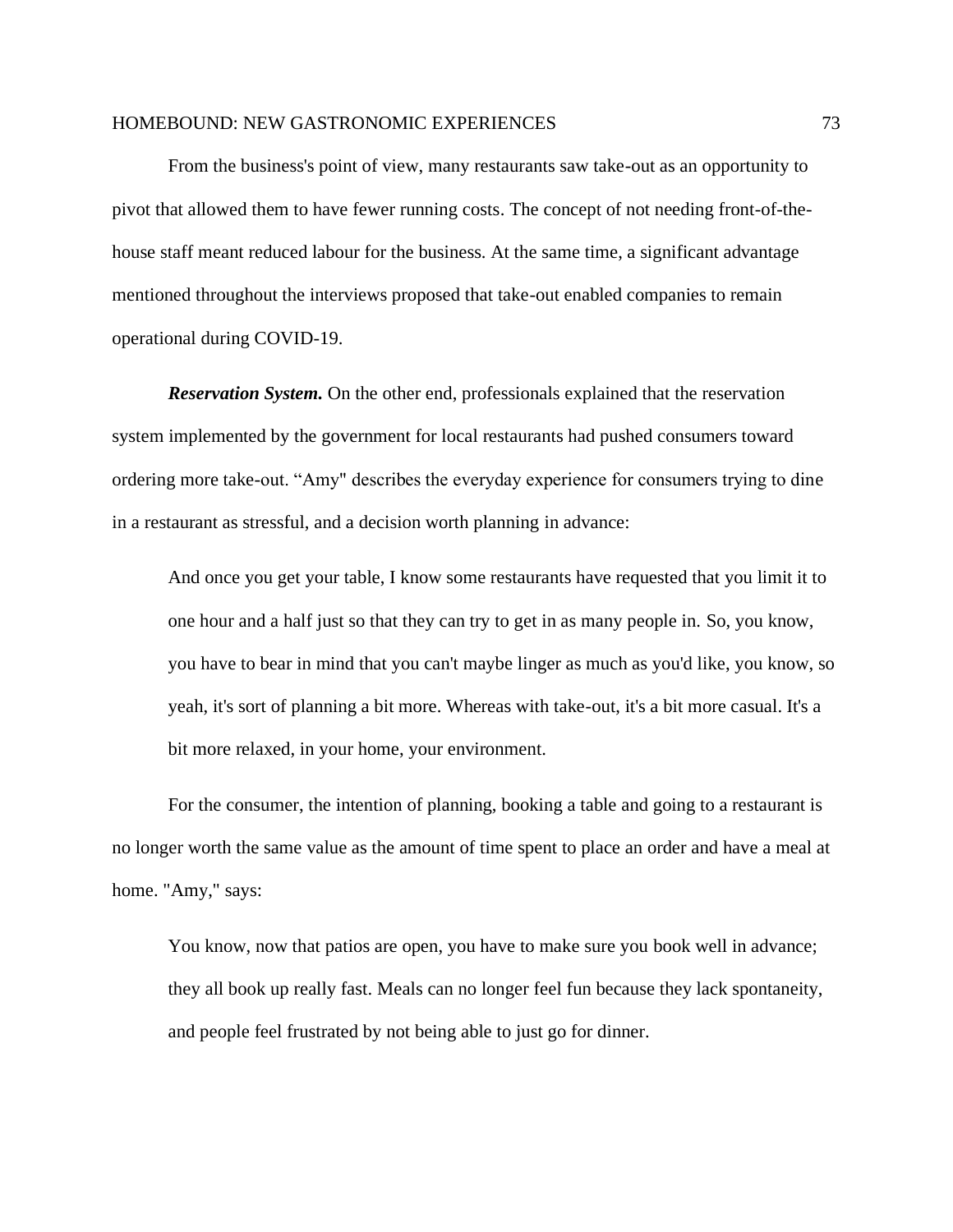While the reservation system is inconvenient for many consumers, it is still an option for restaurants to serve their patrons. As professionals explained, the reservation system is a disadvantage for the local restaurant industry as it hinders consumer experience, but it has enabled consumers to order more take-out food from local restaurants.

**Supporting Local.** Professionals agreed that take-out during the pandemic had educated consumers to be more aware and knowledgeable about ordering and consuming products while becoming significantly more adventurous and trying new things, as Ha (2020) mentioned. Awareness on local television channels helped consumers realize the industry's peril and its workers when businesses don't have demand. Consumers were eager to support the local sector stay afloat by ordering meals from independent restaurants for either curbside pick-up or delivery; "this idea of curbside pick-up, I think, has really changed the way that you interact with the client. Just getting stuff in the mail has totally changed things, stuff they would never order". On a broader level, "Mark" explained that consumers were more open to various delivery methods even if they weren't using them before the pandemic. While the pandemic fast-tracked how consumers interacted with food applications, Ottawa residents felt compelled to endorse local restaurants by purchasing take-out.

### **Disadvantages**.

*COVID-19 Fatigue.* Even though consumers with families explained that their dining experiences were substituted by take-out without many consequences; however, professionals explained that solely ordering take-out had disadvantages for individuals living alone. People who lived alone and were confined in their space couldn't socialize, thence experiencing feelings of isolation, loneliness, worry, and mental distress.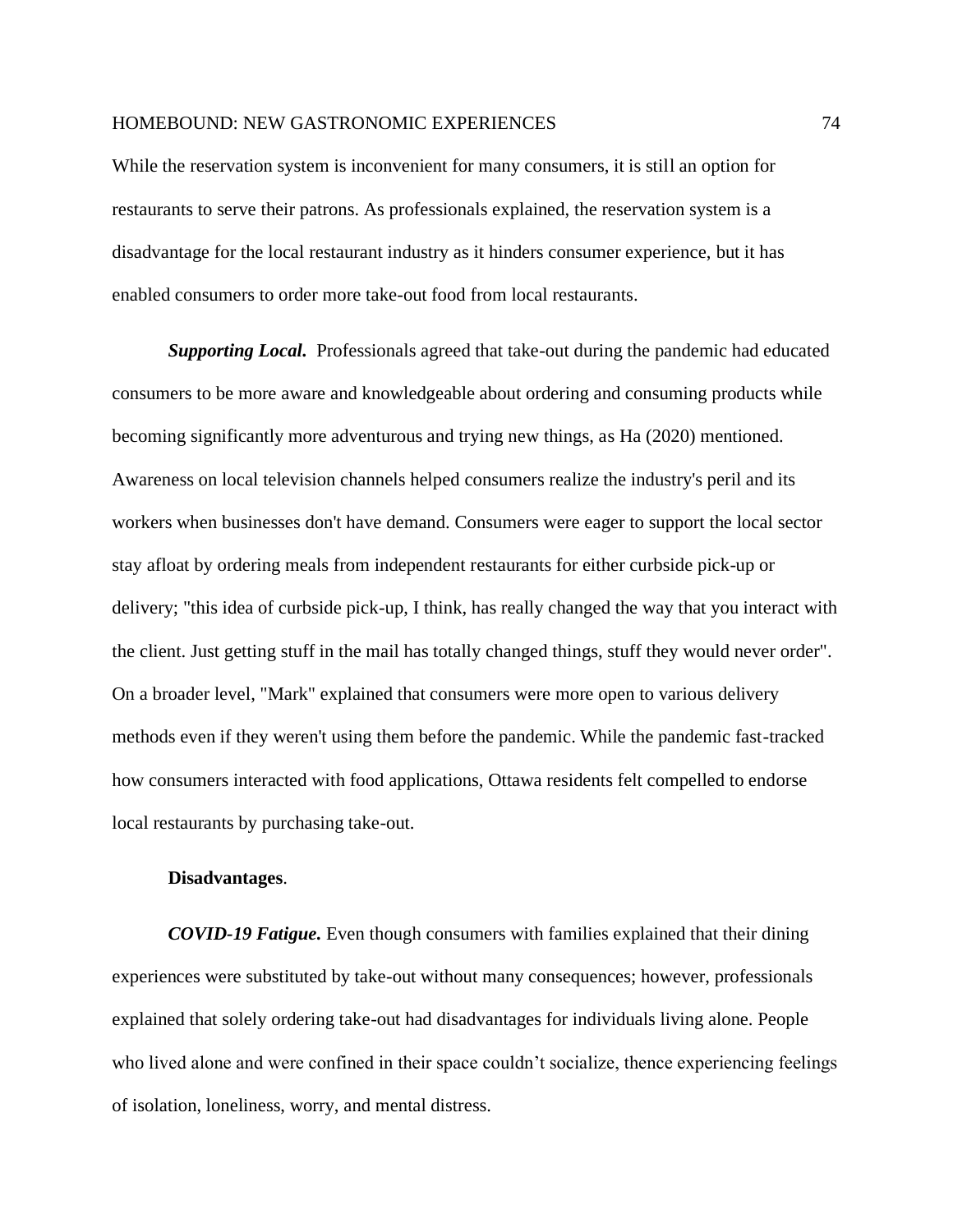*Food Quality.* On similar matters, professionals discussed industry inefficiencies that were not present before the pandemic. Specifically, franchises gained popularity during the pandemic due to their quality control and time efficiency in comparison to local independent restaurants, "Matthias" explained:

Independent restaurants have been inconsistent during COVID-19. They are focused on keeping the customer happy- but it's their perception of what makes the customer happy. In reality, they harm the business's bottom line because they are inconsistent with their product and timing.

"Matthias" and other professionals explained that inefficiencies are directly related to poor food production deriving from unqualified staff working in kitchens during the pandemic or even a lack of willing staff. Since the initial worker lay-offs in the first few months of restrictions, restaurants relied on limited government subsidies (Larue, 2020). However, economic assistance wasn't enough to keep many workers employed in restaurants. Most professional interviewees explained that qualified staff was hard to find, and businesses had no choice but to train anyone willing to work - inadvertently sacrificing food quality. Professionals expressed that a loss of balance between food quality and time efficiency was detrimental to a business during the pandemic.

# *RQ 3: How do Consumers Compare a Take-Out Experience Versus Dining in a Traditional Restaurant Setting?*

**Memorable Experience.** According to professionals, dining promotes conversation and community, allowing people to share an experience, thus making it memorable. In the literature review, Gregorash (2018) covers the construct of memorable experiences heightened by food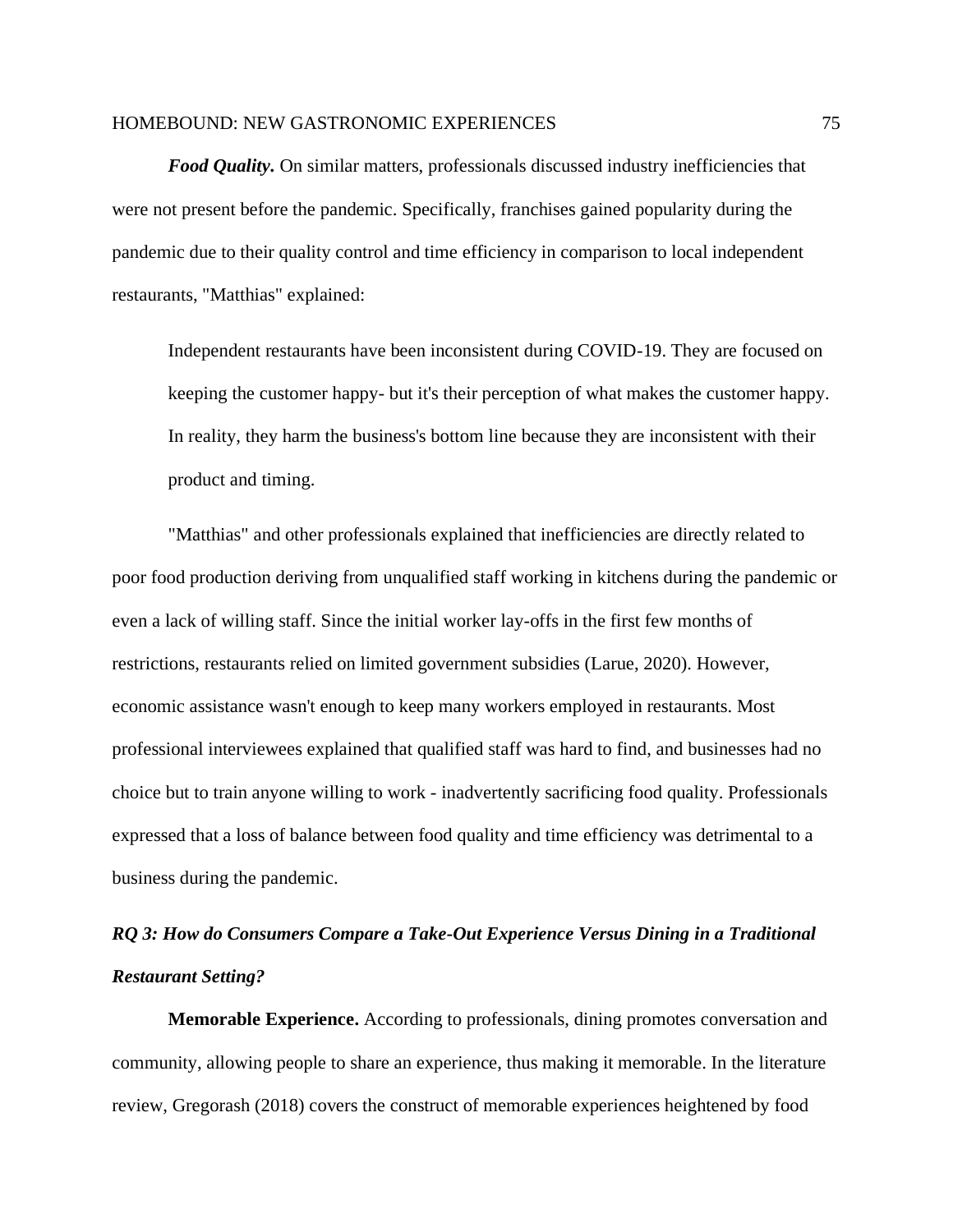experiences. The findings of this study agree with previous research describing dining in a restaurant as an orchestrated play, where the consumer is the guest of honour who participates in a unique sensory experience involving an interplay of taste, smells, atmosphere, and human contact (Andersson & Mossberg, 2004). Industry chef "Antonio" said:

I think it's a show, everything when dining in a restaurant is theatre, from the moment you walk in, you know? How the place looks, the lighting, the music, the cleanliness, how you are greeted at the door, how soon the waiter will bring me a glass of water before explaining what is offered. From the moment you walk into the restaurant – to the moment you leave, it's an experience like going to a ballet – or going to a theatre.

**Value.** According to professional interviewees, consumers reminisced about being served in restaurants during the pandemic and realized that take-out could also be an experience – at home. Chef "Antonio" points out that the pandemic created an opportunity while enabling consumers to understand and appreciate ingredients and processes more – hence why many consumers started baking sourdough bread and discovering cooking tips on social media during the first year of the pandemic. According to professionals, consumers perceive take-out as less costly to eat than dining in restaurants, and consumers seem willing to replicate a dining experience at home.

Similarly, restaurateurs realised they needed to deliver accommodating experiences to target their market, such as different menus, adding services to gain a broader range of clientele and expanding their social media and internet presence. Pivoting businesses and ghost kitchens decided to eliminate the seated area of their business to save labour costs, thus allowing businesses to operate through take-out and affirming previous industry research (King, 2020;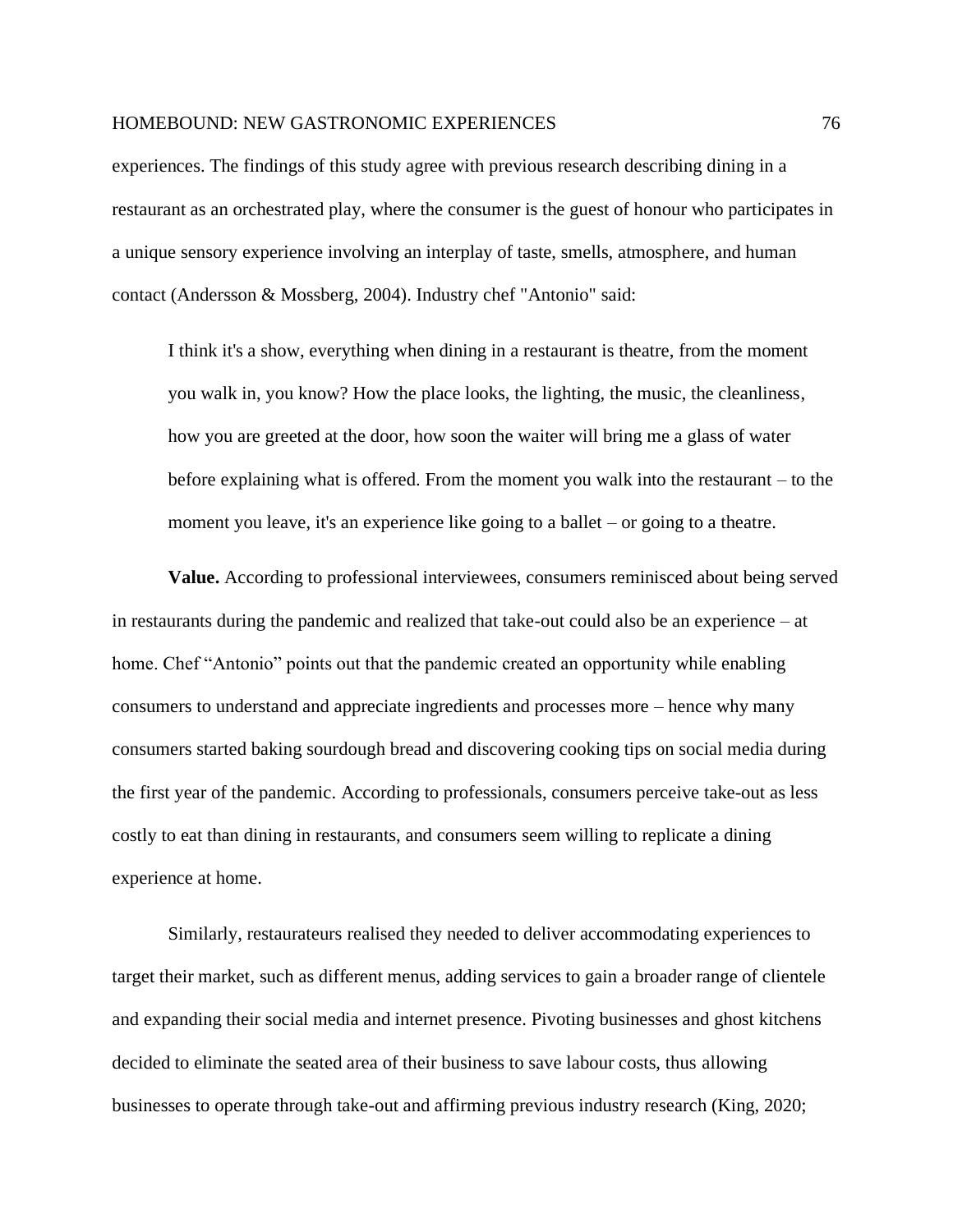Larue, 2020). Throughout this study, professionals pinpointed that take-out during the pandemic was seen as a new and unique experience compared to pre-pandemic take-out. Social media helped create this new take-out image. "Bella," "Joanne," and "Matthias" explained that consumers frequently ordered during the pandemic because take-out felt like a valuable amenity. "Antonio" specified:

I have friends that used to order once or twice a week. Now, they call four times a week because excellent restaurants in Ottawa deliver a packaged experience that you could have in a restaurant- at half the price. Check the restaurant's post on Instagram and see what they offer!

Finally, professionals described the local restaurant industry during COVID-19 as a rapidly evolving sector where the business owner mentality is more creative and strives to become innovative. Restauranteurs didn't hesitate to develop, improve or change offerings as the goal was sustainability – unconsciously increasing value for consumers.

## **Discussion**

The purpose of this research aimed to determine if COVID-19 was the reason for homebound consumers in Ottawa inheriting take-out at home as new dining experiences. This project acknowledged recent studies demonstrating the critical effect pandemic restrictions had on home-confined consumers by Di Renzo et al. (2020); online food demand by Chang and Meyerhoefer (2020); mental wellness by Bufquin et al. (2021); restaurant industry challenges by Norris et al., (2021) and Peistikou (2021). For comparison, this study utilized previous research by scholars who studied optimal meal experiences, memorable dining experiences, food quality,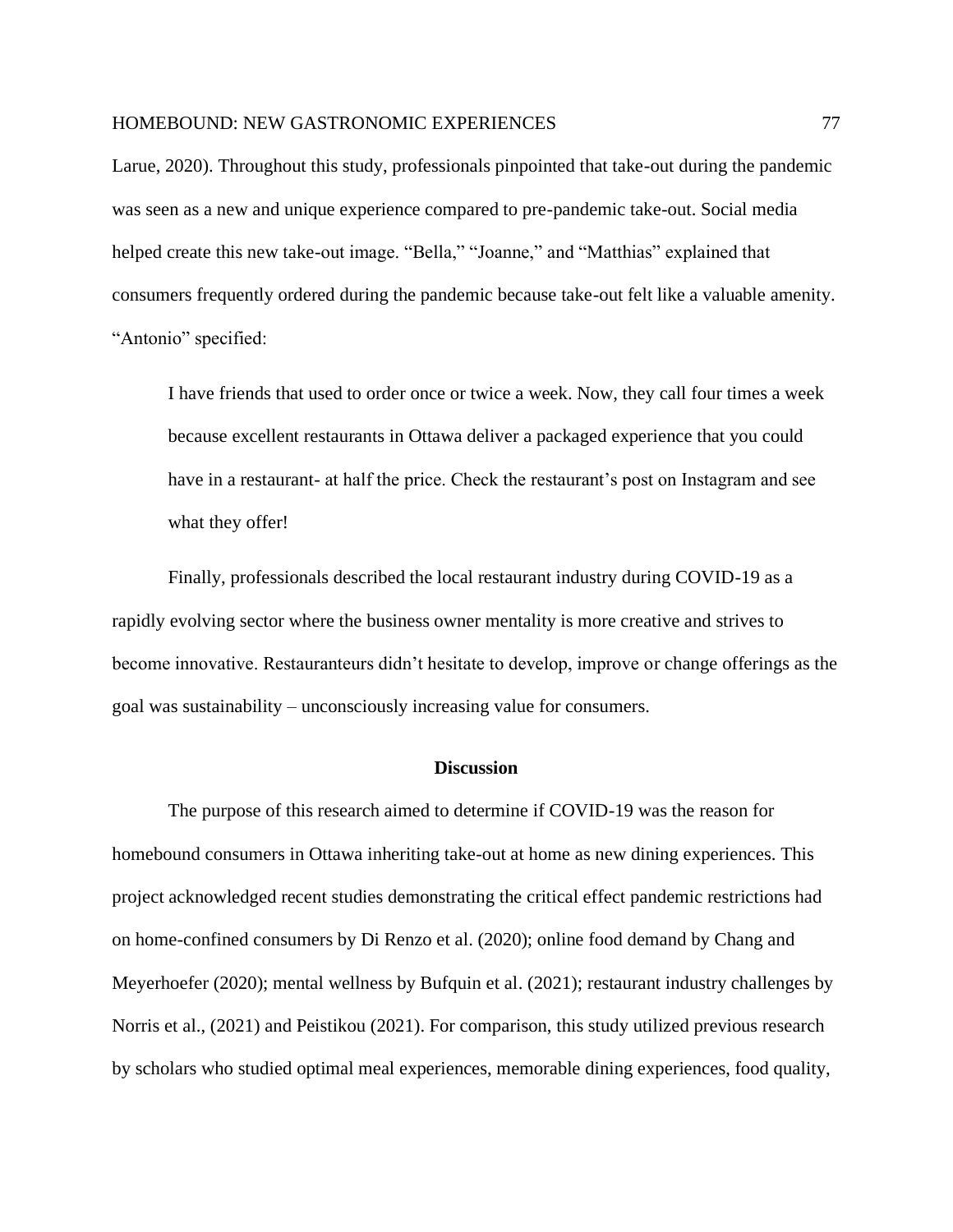consumer behaviour, motivation and revisitation (Jarvis, 1987; Andersson & Mossberg, 2004; Hansen, 2005; Gustafsson et al., 2006; Ha & Jang, 2010; Taar, 2014; Chen, 2018; Gregorash, 2018; Ha, 2020). Through information retrieval from consumers and industry professionals, this research attempted to examine meal experiences during COVID-19 and concluded the following results.

## **RQ 1: What factors influence a consumer's take-out experience during the pandemic?**

COVID-19 was a critical factor in keeping consumers homebound. However, consumers expressed that take-out experiences were convenient, easy, and safer than dining in limited capacity restaurants during restrictions. Thus, a domino effect occurred where consumers felt safer at home; therefore, they ordered meals through online webpages, applications, and thirdparty distribution platforms. Most consumers utilized delivery applications such as Skip the Dishes and Uber to acquire their meals which made the overall experience worthwhile for the consumer. Consequently, according to both professionals and consumers social media became a significant support factor for consumers during COVID-19 as restaurants were able to stay connected with their clients and vice- versa consumers were able to follow updates from their favorite local businesses.

Data indicated the pandemic became a catalyst in promoting feelings of mental fatigue – where consumers purchased take-out frequently as an activity, for fun, and to gain a sense of prepandemic normalcy. Even though take-out food quality was perceived as mediocre, which professionals attributed to restaurant worker layoffs and businesses struggling with unqualified staff, consumers were more concerned for safety, convenience, and price value than food quality.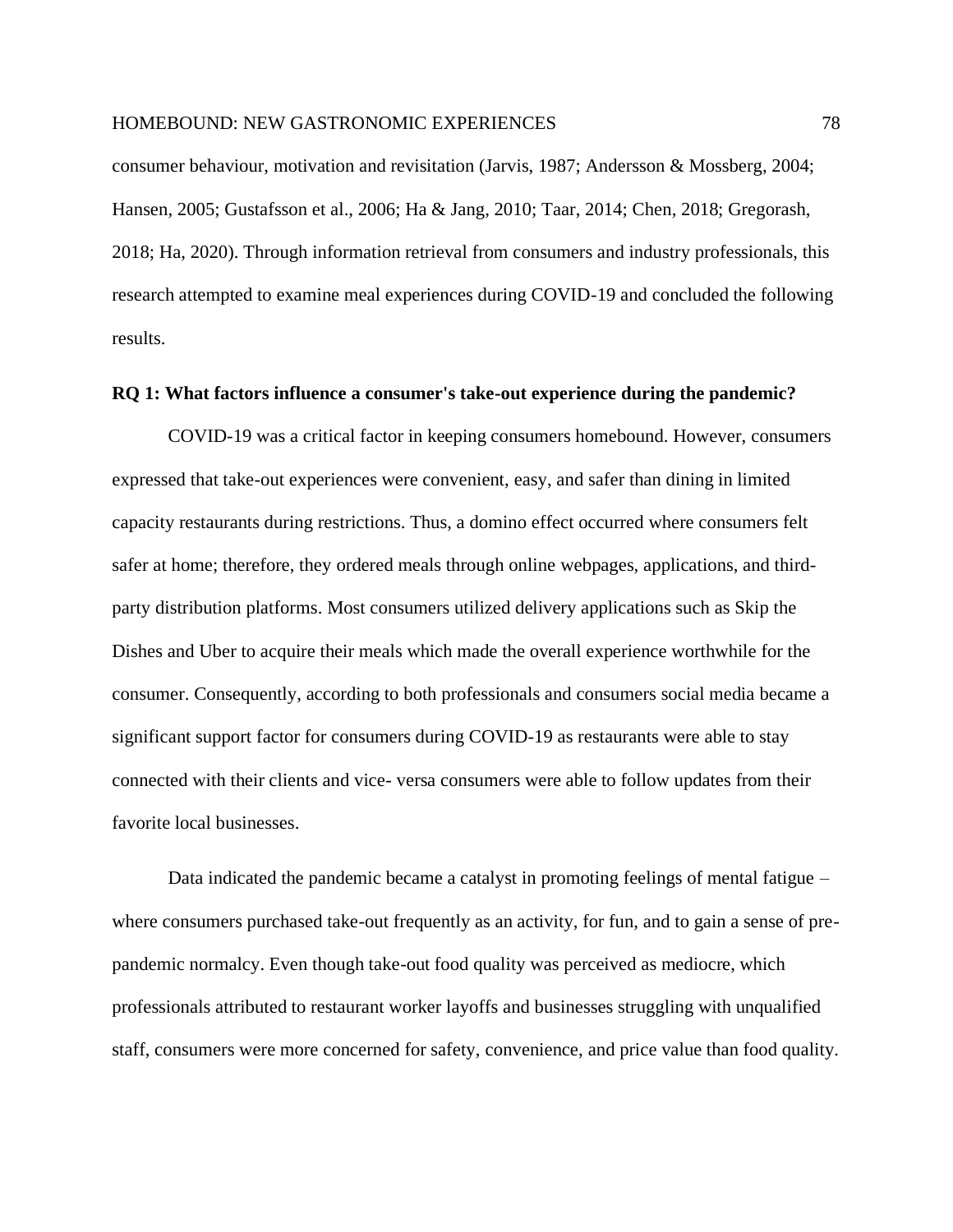# **RQ 2: What are the Advantages and Disadvantages of Ordering Food from Local Independent Restaurants During COVID-19?**

The findings identified convenience and supporting local restaurants as related advantages for ordering take-out. Consumers believed take-out meals were convenient, affordable, accessible, and higher value than franchises. Evidence supported that while most consumers enjoyed the variety of take-out from independent restaurants, some preferred and trusted franchise take-out due to standardized quality control. Take-out food quality was a disadvantage compared to eating the same meal in a restaurant - consumers indicated take-out is mediocre and sometimes prepared poorly. Even though the data indicated that poor food quality would affect repurchase intent, participants related the matter of quality to staffing shortages due to COVID-19 and mentioned they felt compelled to aid the industry by supporting the local businesses by purchasing take-out from independent restaurants. In addition, take-out meals were considered a bargain in price value compared to dining in a restaurant where service charges and gratuities augmented the bill. Therefore, take-out was synonymous with convenience and value, which indicated a level of customer satisfaction and contentment – a principle stated in research by Andersson and Mossberg (2004).

An advantage for procuring more take-out was supported by the restaurant reservation system, which made indoor dining significantly problematic for consumers - thus, amplifying the need for convenient meal experiences at home.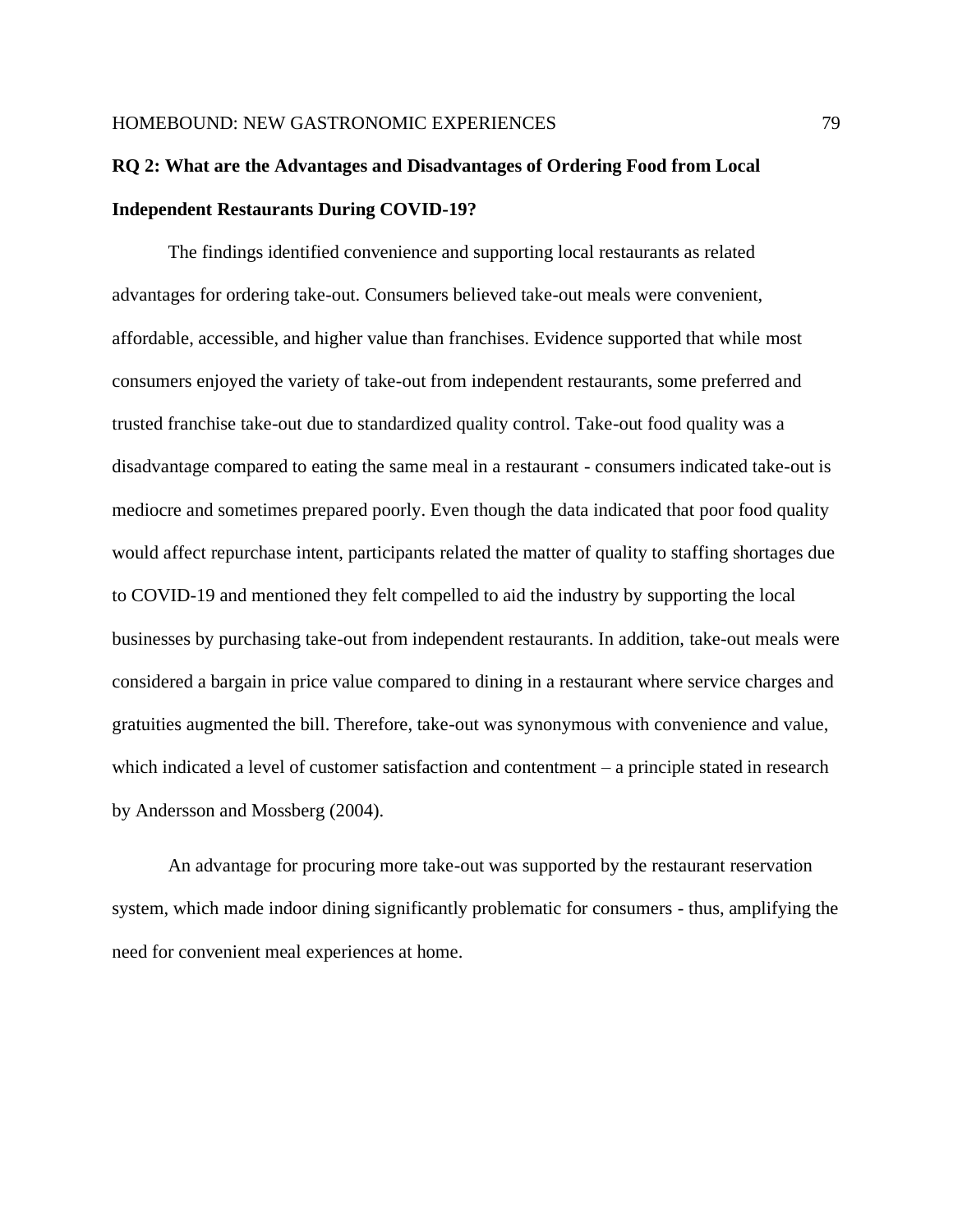# **RQ 3: How do Consumers Compare a Take-Out Experience Versus Dining in a Traditional Restaurant Setting?**

This study's findings agree with previous meal experience studies by Andersson and Mossberg (2004) and Gustafsson et al. (2006), who indicate table service and atmosphere to be essential and valuable elements in satisfactory restaurant experiences. Previous research revealed that food presentation and quality were significant to the overall restaurant experience while take-out was not considered as memorable. Specifically, Taar (2014), indicated that homecooked meals or eating at home do not represent memorable or extraordinary experiences. However, the findings of this study disagree with Taar (2014). This research found that take-out food consumed at home by homebound populations during COVID-19 can become a memorable occasion or special event for consumers - resulting in a comfortable, convenient, safe, and affordable solution. The analysis suggested that even though the take-out food quality was inferior, the overall experience was superior at home. Evidence suggests consumers still miss occasionally dining in restaurants but have assimilated take-out as a new dining experience which will remain even after restrictions ease.

Further analysis of value perception determined that consumers consider attributes such as experience, monetary value, atmosphere, service, and food as valuable commodities. Gustafsson et al. (2006) suggested that individuals look for encounters beyond the food itself, where the restaurant provides the space for consumers to relax, enjoy, and socialize - therefore, supporting that take-out is also perceived as a valuable experience. Ultimately, the findings suggested that dining in restaurants during COVID-19 was challenging, leaving consumers to reminisce about the unmatched quality of restaurant experiences in pre-pandemic times.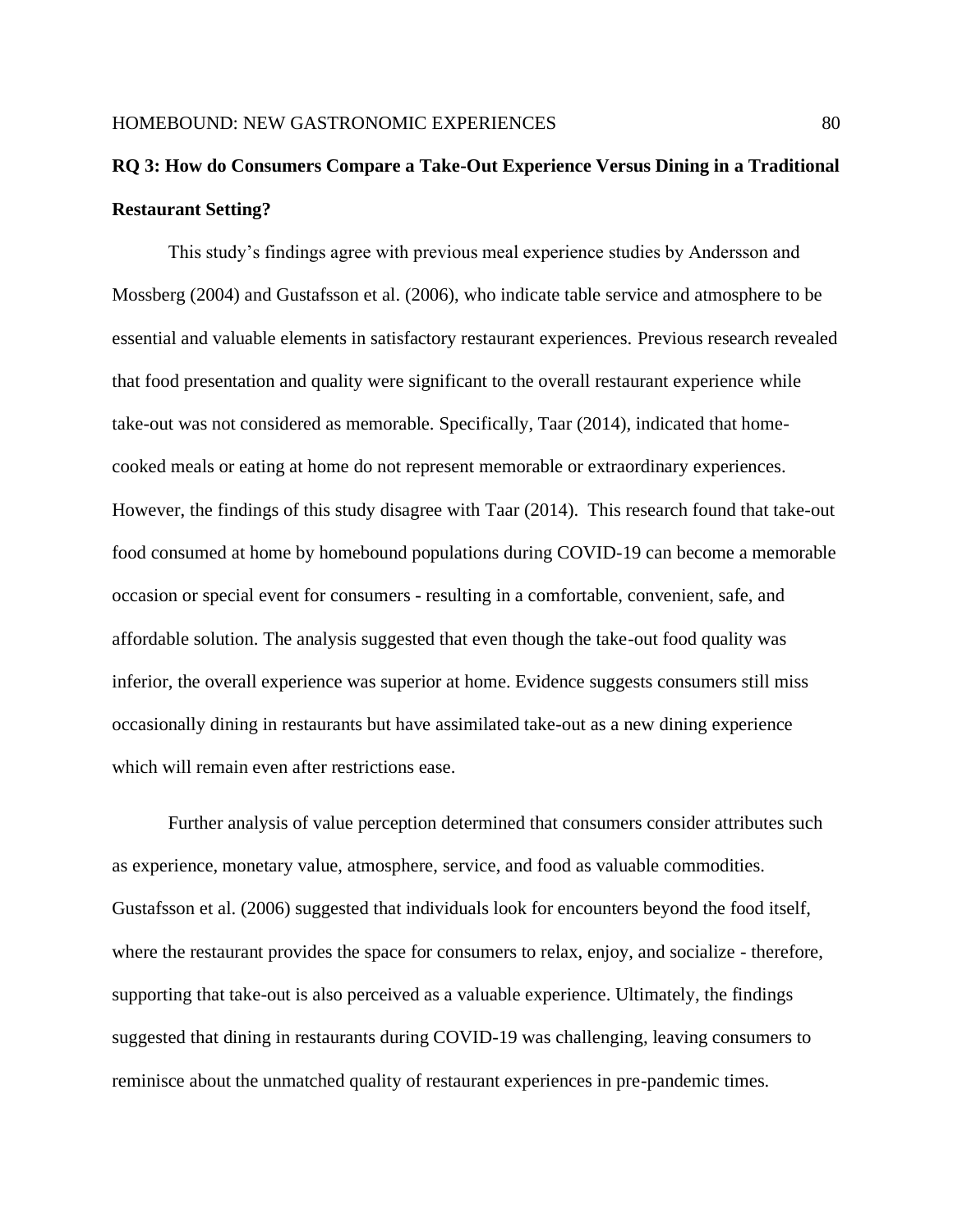However, the pandemic enabled individuals to re-evaluate experiences and prioritize which aspects of dining are essential and worth replicating.

# **Conclusion**

In summary, the study found that consumers were eager to dine out due to feeling fatigued from being housebound for prolonged periods (Di Renzo et al., 2020), further establishing that dining in restaurants is a form of socializing (Andersson & Mossberg, 2004; Brown et al., 2021). Even though take-out food quality was perceived as inferior in prepandemic times, during COVID-19 take-out experiences were the only available options for both consumers and restaurants which forced businesses to focus on take-out. While evidence suggests consumers still miss the occasional dining in restaurants, participants regard take-out as a valuable new dining commodity that may possibly remain even after restrictions ease.

## **Considerations**

While this study focused on consumer, take-out experiences during the pandemic it only concentrated on the independent restaurant industry in Ottawa. Franchises are merely mentioned in the analysis to provide restaurant operation insights and consumer preferences but are not analyzed in depth from a consumer experience aspect. However, by exclusively looking into independent restaurant take-out the scope of this research is not complete as many consumers consider franchises for their gastronomic experiences as indicated in the findings.

Similarly, the foundation of this study was to gain substantiative information explaining the pandemic effects on consumers and their dining experiences at home. It is worth mentioning that even though there aren't many academic or peer-reviewed papers to draw information from,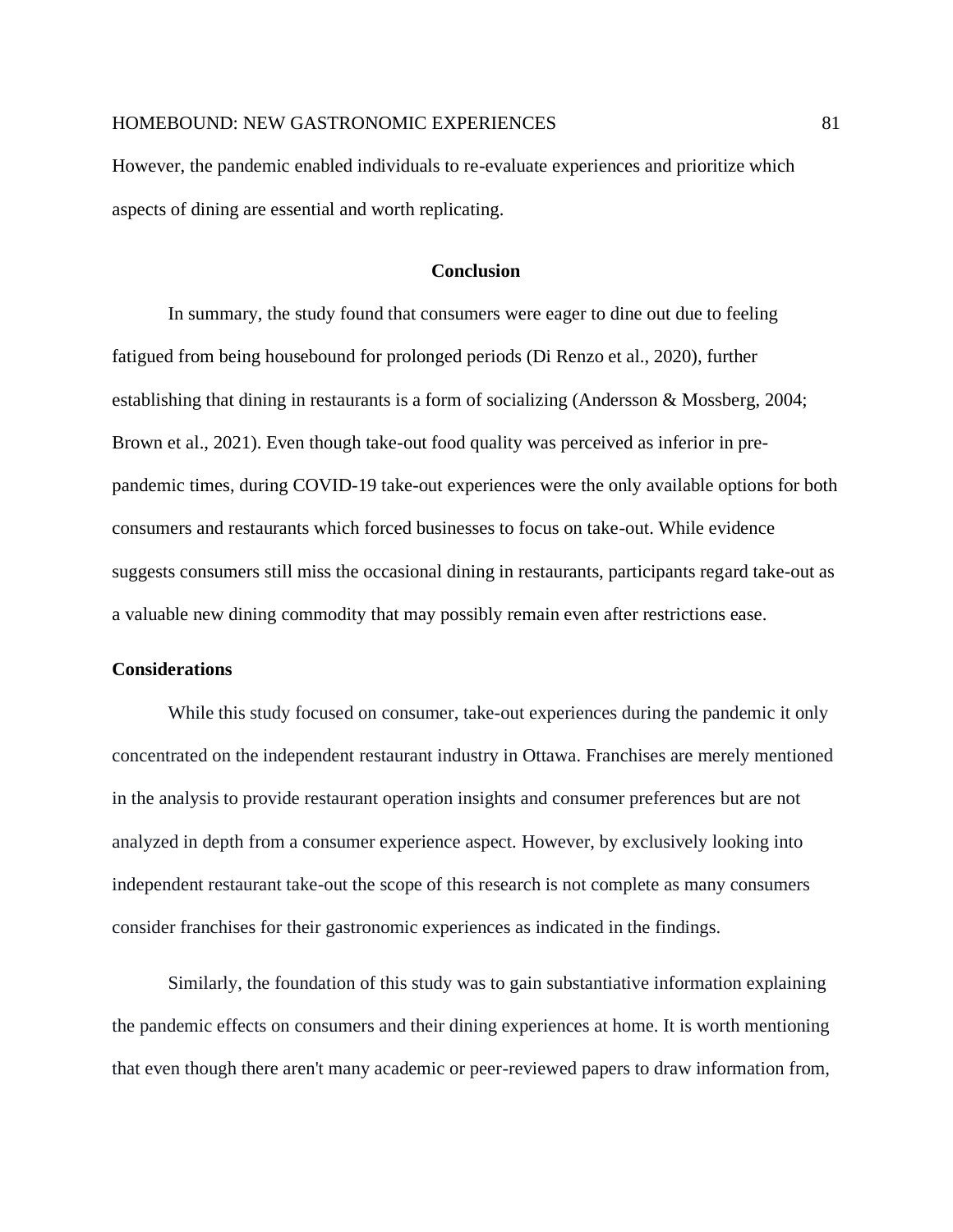there was a plethora of current, evolving, and day-to-day grey literature that described the current state of the industry and its consumers.

While current populations have never trekked through COVID-19 before, global pandemics have been re-occurring throughout millennia. Therefore, this study offers the chance to document and archive consumer behaviors in the foodservice industry on a micro-level since it is limited to Ottawa only.

## **Limitations**

A limitation of this study was the small number of interviews; even though the data collection reached saturation with all 18 participants, the scope of the study was fairly narrow as only independent restaurants were investigated. A broader scope such as including franchises as well as including a more extensive sampling of participants would provide additional data in this study. A drawback of this study was the lack of resources to study, research, and investigate the pandemic effects in the restaurant industry on a larger scale. Currently, countries worldwide are treading through virus mutations such as the delta and omicron COVID-19 strains, which have prolonged safety measures and unpredictable business operations (Gomez, 2021). This project's aim is far more significant and needs to be re-evaluated with multiple research methods to add validity since there is a constant flow of current information. Lack of similar studies and substantiated peer-reviewed material made this research unchartered territory where the probability of revisiting this research is high since the pandemic hasn't concluded yet.

Researchers and industry experts agree that more studies are necessary towards identifying consumer patterns during the pandemic as the restaurant industry is in dire need of developing strategies and tools to overcome hiring challenges and business closures (Desjardins,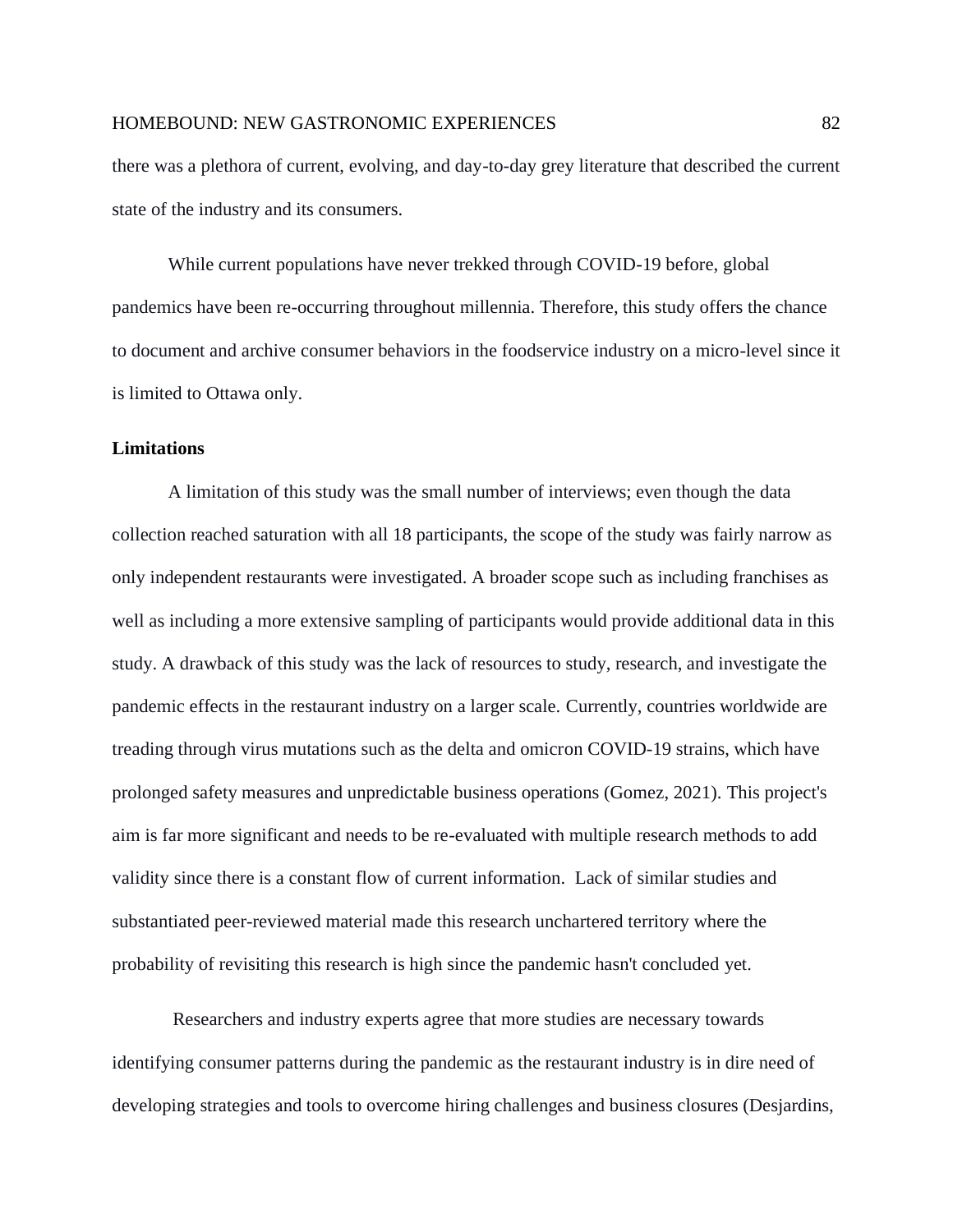2021; Diebner et al., 2020; Di Renzo et al., 2020; Goddard, 2020; Peistikou, 2021, Restaurants Canada, 2020). Furthermore, a post-pandemic review could also offer answers in creating safeguarding and prevention mechanisms to help the restaurant industry from similar socioeconomic events.

# **Recommendations**

While this research study did not examine experiences from chain restaurants, a recommendation is the inclusion of franchises, since participants mentioned in many cases they chose franchise take-out for affordability, convenience, and consistency. By exploring the aforementioned variables this study will gain diversified data which can be included to this analysis. Another recommendation is to conduct a quantitative or mixed methods research study to find supporting demographic information such as consumer background. This research will benefit from future revisitation to establish what types of meal experiences consumers perceive as gastronomic experiences and if the current definition still holds merit. Cross-referencing data after the pandemic has ended will confirm if take-out has remained an established 'at home' gastronomic experience.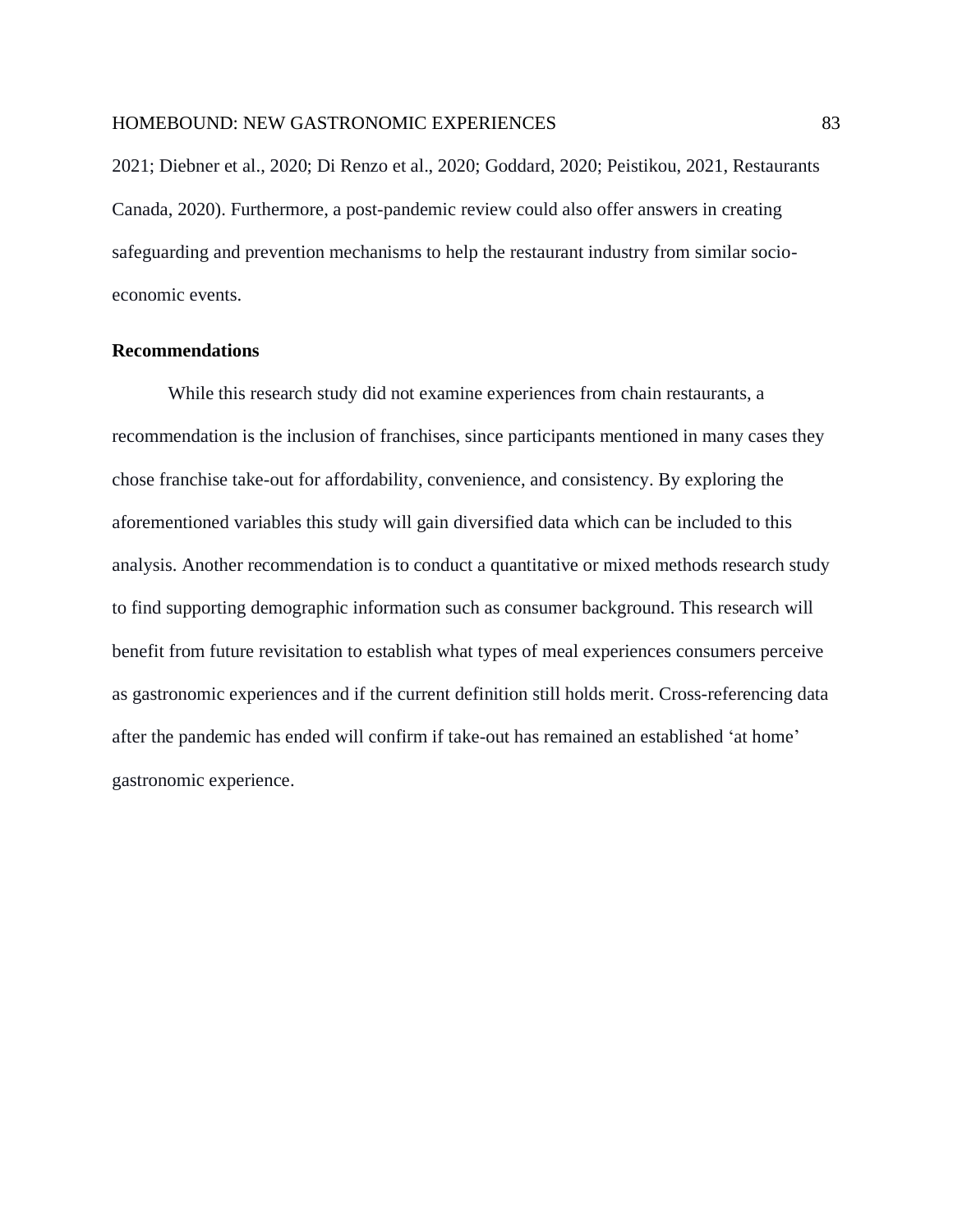### **References**

- Agusriadi, A., Elihami, E., Mutmainnah, M., & Busa, Y. (2021, February). Technical Guidance for Learning Management in a Video Conference with the Zoom and Youtube application in the Covid-19 Pandemic Era. In *Journal of Physics: Conference Series* (Vol. 1783, No. 1, p. 012119). IOP Publishing. http://dx.doi.org/10.1088/1742-6596/1783/1/012119
- Andersson, T. D., & Mossberg, L. (2004). The dining experience: do restaurants satisfy customer needs?. Food Service Technology, 4(4), 171-177. https://doi.org/10.1111/j.1471- 5740.2004.00105.x
- Arendt, S. W., Roberts, K. R., Strohbehn, C., Ellis, J., Paez, P., & Meyer, J. (2012). Use of qualitative research in foodservice organizations: A review of challenges, strategies, and applications. International Journal of Contemporary Hospitality Management, 24(6), 820- 837. https://doi:10.1108/09596111211247182
- Avis. (2022). Age requirements. Avis. Retrieved February 9, 2022, from https://www.avis.com/en/help/usa-faqs/age-requirements
- Braun, V., & Clarke, V. (2012). Thematic analysis in *APA Handbook of Research Methods in Psychology: Vol. 2. Research Designs.* DOI: 10.1037/13620-004
- Braun, V., & Clarke, V., (2017). *Thematic analysis, The Journal of Positive Psychology*. 12:3, 297-298. DOI: 10.1080/17439760.2016.1262613
- Braun, V., & Clarke, V. (2019). Reflecting on reflexive thematic analysis. *Qualitative research in sport, exercise and health*, *11*(4), 589-597.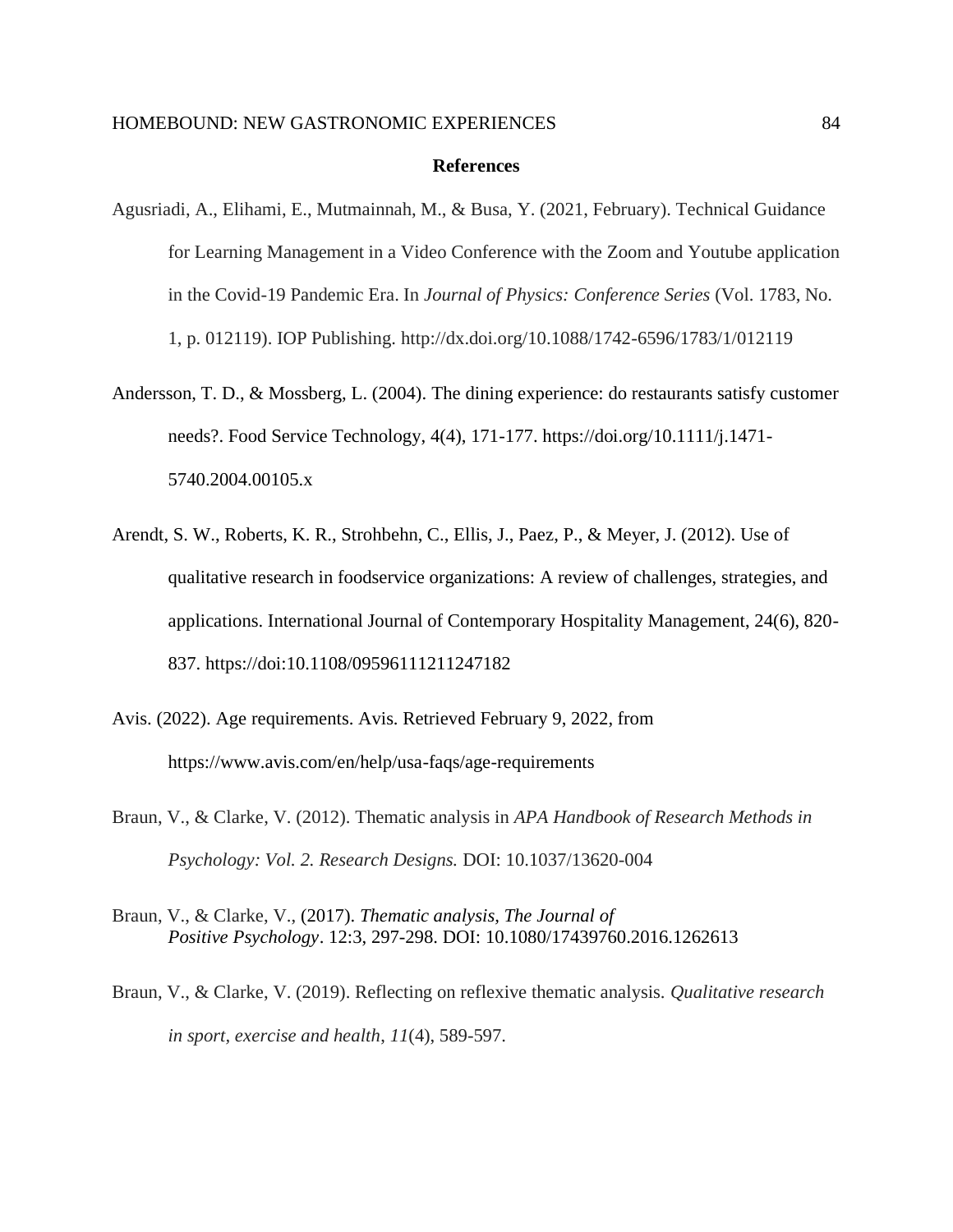- Braun, V., & Clarke, V., (2021). Can I use TA? Should I use TA? Should I not use TA? Comparing reflexive thematic analysis and other pattern‐based qualitative analytic approaches. *Counselling and Psychotherapy Research*, *21*(1), 37-47.
- Brown, L., Buhalis, D., & Beer, S. (2020). *Dining alone: improving the experience of solo restaurant goers*. International Journal of Contemporary Hospitality Management. https://doi.org/10.1108/IJCHM-06-2019-0584
- Bufquin, D., Park, J. Y., Back, R. M., de Souza Meira, J. V., & Hight, S. K. (2021). *Employee work status, mental health, substance use, and career turnover intentions: An examination of restaurant employees during COVID-19*. International Journal of Hospitality Management, 93, 102764.<https://doi.org/10.1016/j.ijhm.2020.102764>
- Cambridge Dictionary. (n.d.). *The Cambridge Dictionary*. Take-Out. https://dictionary.cambridge.org/dictionary/english/takeout.
- Chang, H. H., & Meyerhoefer, C. D. (2020). *COVID‐19 and the Demand for Online Food Shopping Services: Empirical Evidence from Taiwan*. American Journal of Agricultural Economics. https://doi.org/10.1111/ajae.12170
- Chauhan, A., Abidi, S., Joshi, M., & Kumar, A. (2020). *Through the Future Lens.* Indian Journal of Geo-Marine Sciences. [PDF]. https://www.researchgate.net/publication/338572228\_Through\_the\_Future\_Lens
- Chen, B. S.-Y. (2018). What makes restaurants successful?. Hospitality Insights, 2(1), 10-12. https://doi.org/10.24135/hi.v2i1.22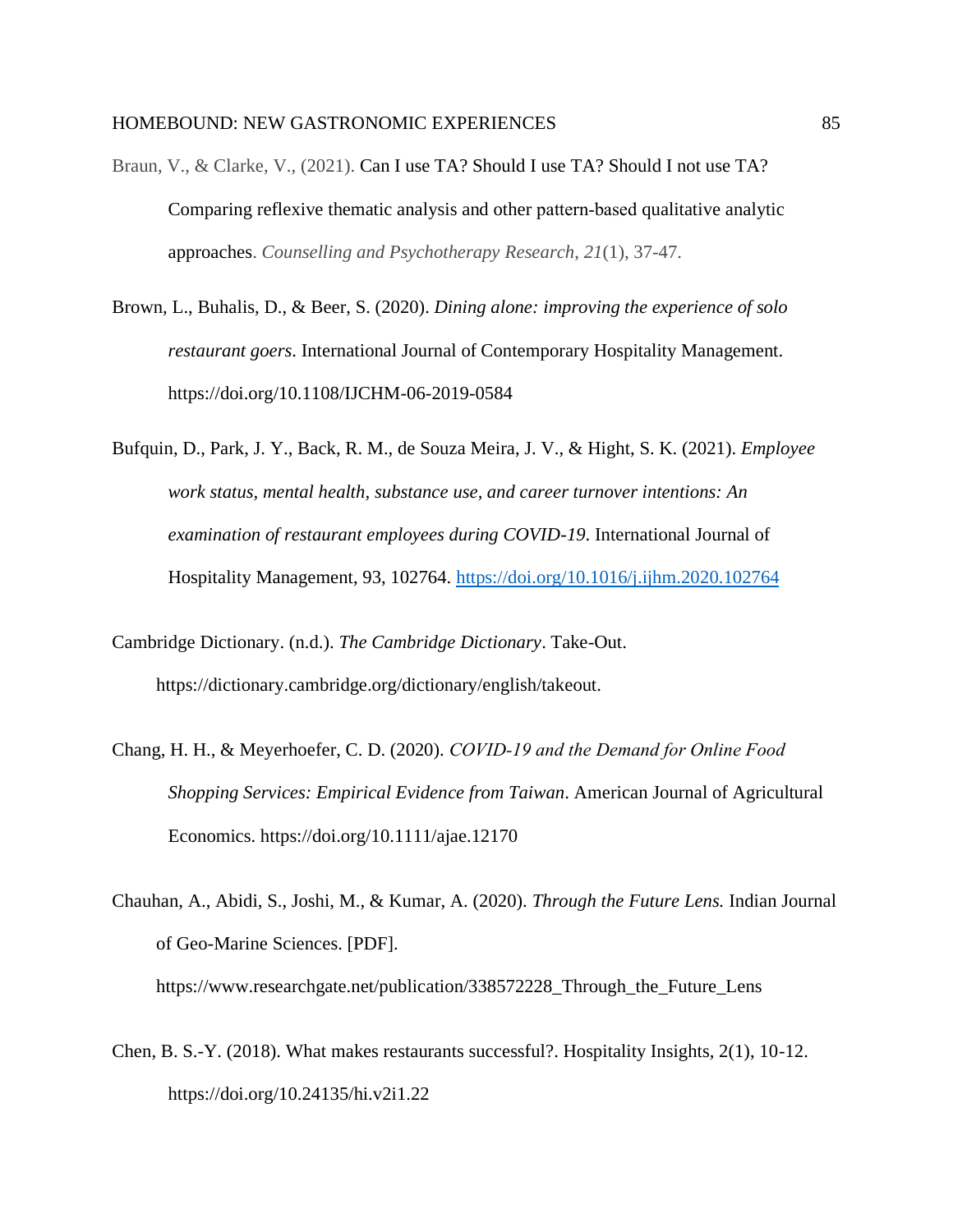- Choudhary, N. (2019). Strategic Analysis of Cloud Kitchen–A Case Study. Strategic Analysis, 9(3). https://papers.ssrn.com/sol3/papers.cfm?abstract\_id=3856618
- Cohen, D. A., & Babey, S. H. (2012). Contextual influences on eating behaviours: heuristic processing and dietary choices. Obesity Reviews, 13(9), 766-779. https://doi.org/10.1111/j.1467-789X.2012.01001.x
- Cooper, R. G. (2020). The Pandemic Pivot: The Need for Product, Service and Business Model Innovation. Innovation Management. https://www.stagegate.com/uncategorized/pandemic-pivot/
- Cotnam, H. (2021, March 8). Thanks to COVID-19, these restaurants will never be the same. CBC. [Newscast Page]. https://www.cbc.ca/news/canada/ottawa/business-trends-covid-19-fundamentally-changing-restaurants-buffets-1.5929655
- Desjardins, L. (2021, March 18). Restaurants claim to be key to economic recovery [Review of Restaurants claim to be key to economic recovery]. Radio Canada International. https://www.rcinet.ca/en/2021/03/18/restaurants-claim-to-be-key-to-economic-recovery/
- Di Renzo, L., Gualtieri, P., Cinelli, G., Bigioni, G., Soldati, L., Attinà, A., ... & De Lorenzo, A. (2020). Psychological aspects and eating habits during COVID-19 home confinement: results of EHLC-COVID-19 Italian online survey. Nutrients, 12(7), 2152. https://doi.org/10.3390/nu12072152
- Diebner, R., Silliman, E., Ungerman, K., & Vancauwenberghe, M. (2020, April 2). Adapting customer experience during coronavirus | McKinsey. Www.mckinsey.com.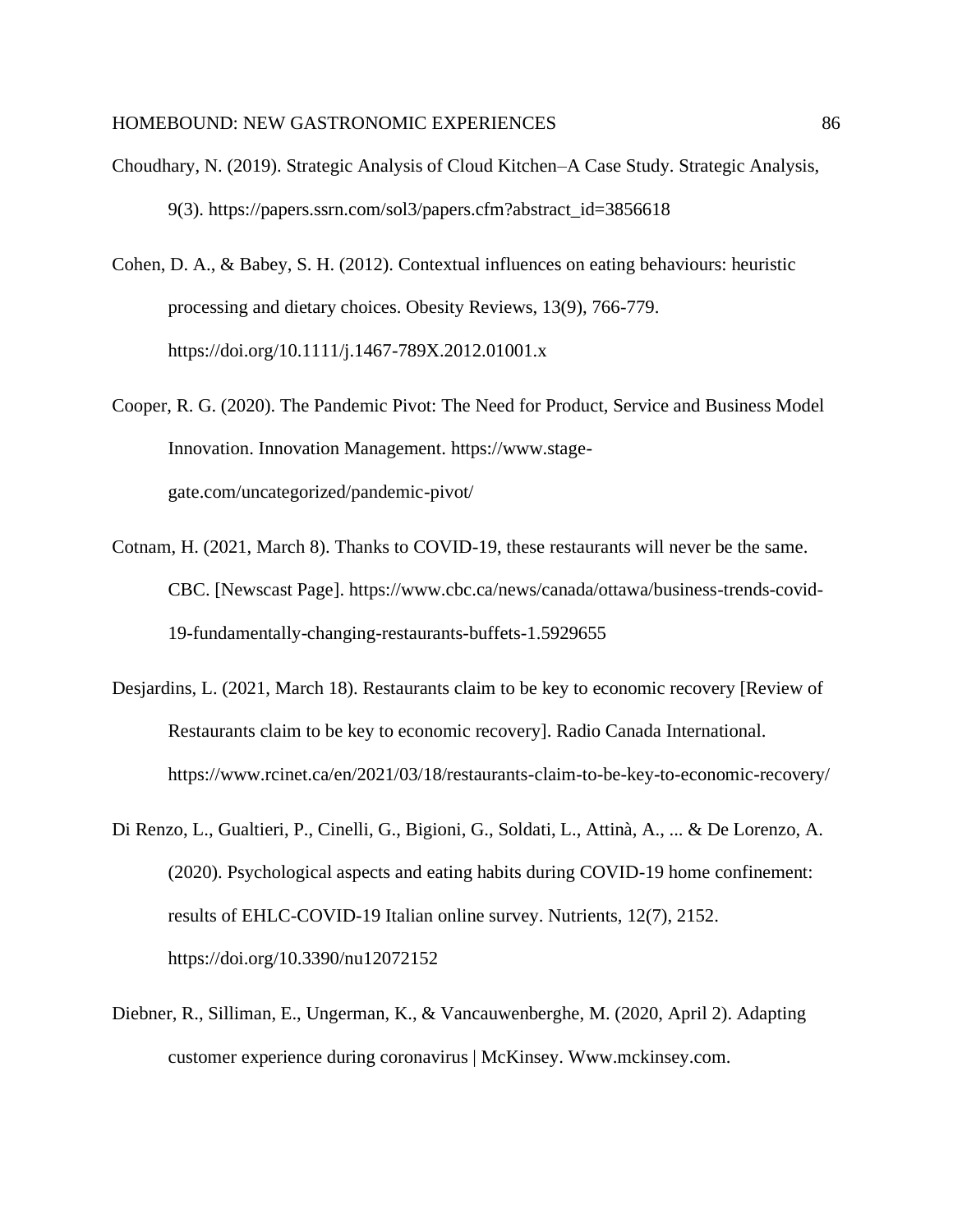https://www.mckinsey.com/business-functions/marketing-and-sales/ourinsights/adapting-customer-experience-in-the-time-of-coronavirus

Enterprise. (2022). *Age requirements (US/Canada)*. [Website]. https://www.enterprise.ca/en/help/faqs/car-rental-under-25.html

- Finch, S. (2019, June 5). The rise of the dark kitchen. [Website]. https://foundry4.com/the-riseof-the-dark-kitchen
- Fotouhi, H., Mori, N., Miller-Hooks, E., Sokolov, V., & Sahasrabudhe, S. (2021). Assessing the Effects of Limited Curbside Pickup Capacity in Meal Delivery Operations for Increased Safety during a Pandemic. Transportation Research Record, 0361198121991840. https://doi.org/10.1177%2F0361198121991840
- Goddard, E. (2020). *The impact of COVID‐19 on food retail and food service in Canada: Preliminary assessment*. Canadian Journal of Agricultural Economics. https://doi.org/10.1111/cjag.12243
- Gomez, J. (2021, December 3). Who says measures used against Delta should work for omicron. Coronavirus. [Website]. https://www.ctvnews.ca/health/coronavirus/who-says-measuresused-against-delta-should-work-for-omicron-1.5692088.
- Grande, L. (2020, November 12). Canadians now ordering food online in record numbers, survey reveals. foodnetwork.ca. [Website]. https://www.foodnetwork.ca/diningout/blog/canadians-order-food-online-covid-survey/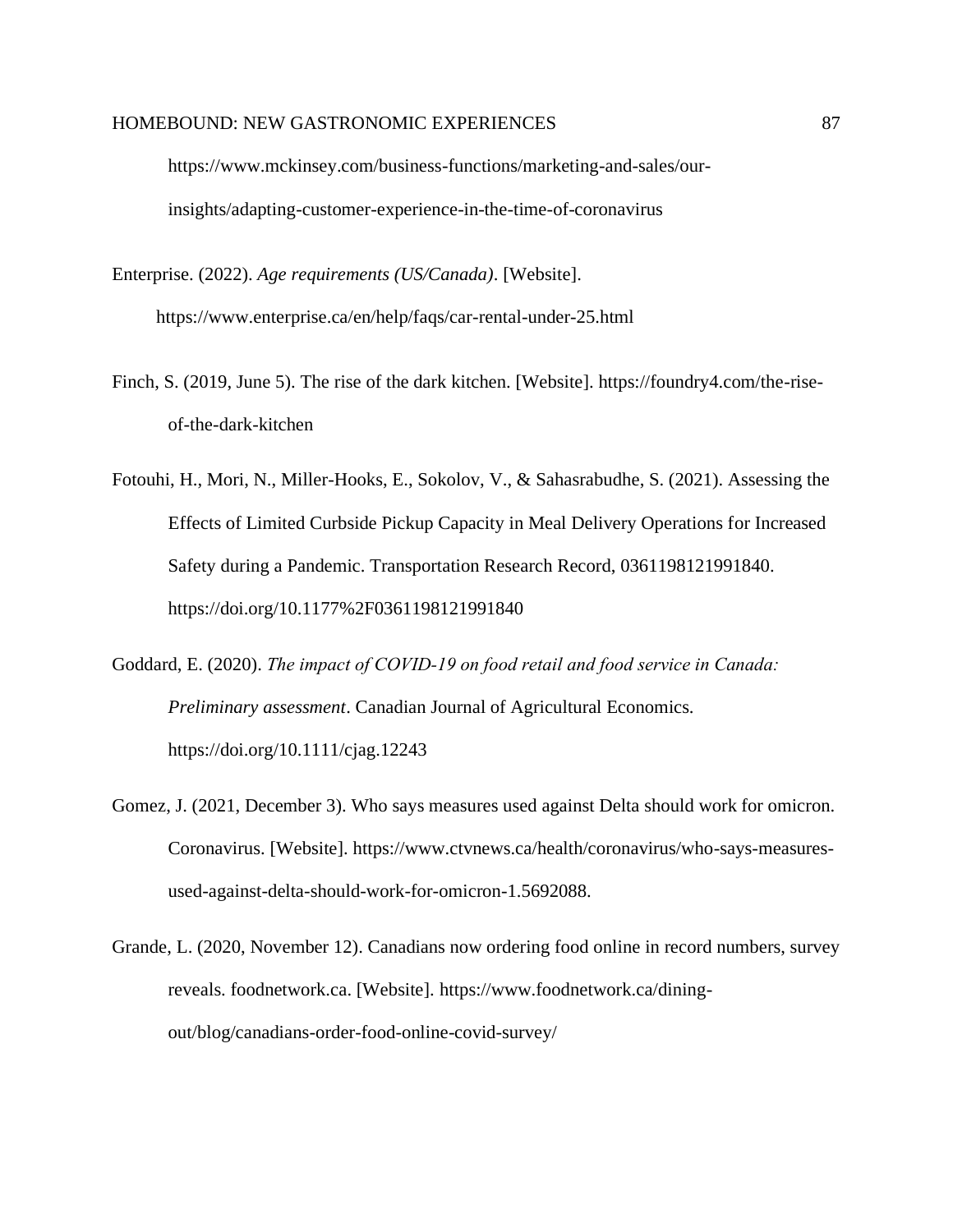- Gregorash, B. J. (2018). Understanding authenticity within gastronomic experiences. In Authenticity & Tourism. Emerald Publishing Limited. https://doi.org/10.1108/S1571- 504320180000024010
- Guest, G., MacQueen, K. M., & Namey, E. E. (2012). Introduction to applied thematic analysis. Applied thematic analysis, 3(20), 1-21.
- Guillén, M. (2020, July 7). How businesses have successfully pivoted during the pandemic. Harvard Business Review. https://hbr.org/2020/07/how-businesses-have-successfullypivoted-during-the-pandemic
- Gunden, N., Morosan, C., & DeFranco, A. L. (2020). *Consumers' persuasion in online food delivery systems*. Journal of Hospitality and Tourism Technology. https://doi.org/10.1108/JHTT-10-2019-0126
- Gustafsson, I. B., Öström, Å., Johansson, J., & Mossberg, L. (2006). *The Five Aspects Meal Model: a tool for developing meal services in restaurants*. Journal of foodservice, 17(2), 84-93. https://doi.org/10.1111/j.1745-4506.2006.00023.x
- Ha, J. (2020). *Why do people try different restaurants? The investigation of personality, involvement, and customer satisfaction*. International Journal of Hospitality & Tourism Administration, 21(4), 456-470. https://doi.org/10.1080/15256480.2018.1511498
- Ha, J., & Jang, S. (2010). *Effects of service quality and food quality: The moderating role of atmospherics in an ethnic restaurant segment*. International Journal of Hospitality Management, 29(3), 520-529. https://doi.org/10.1016/j.ijhm.2009.12.005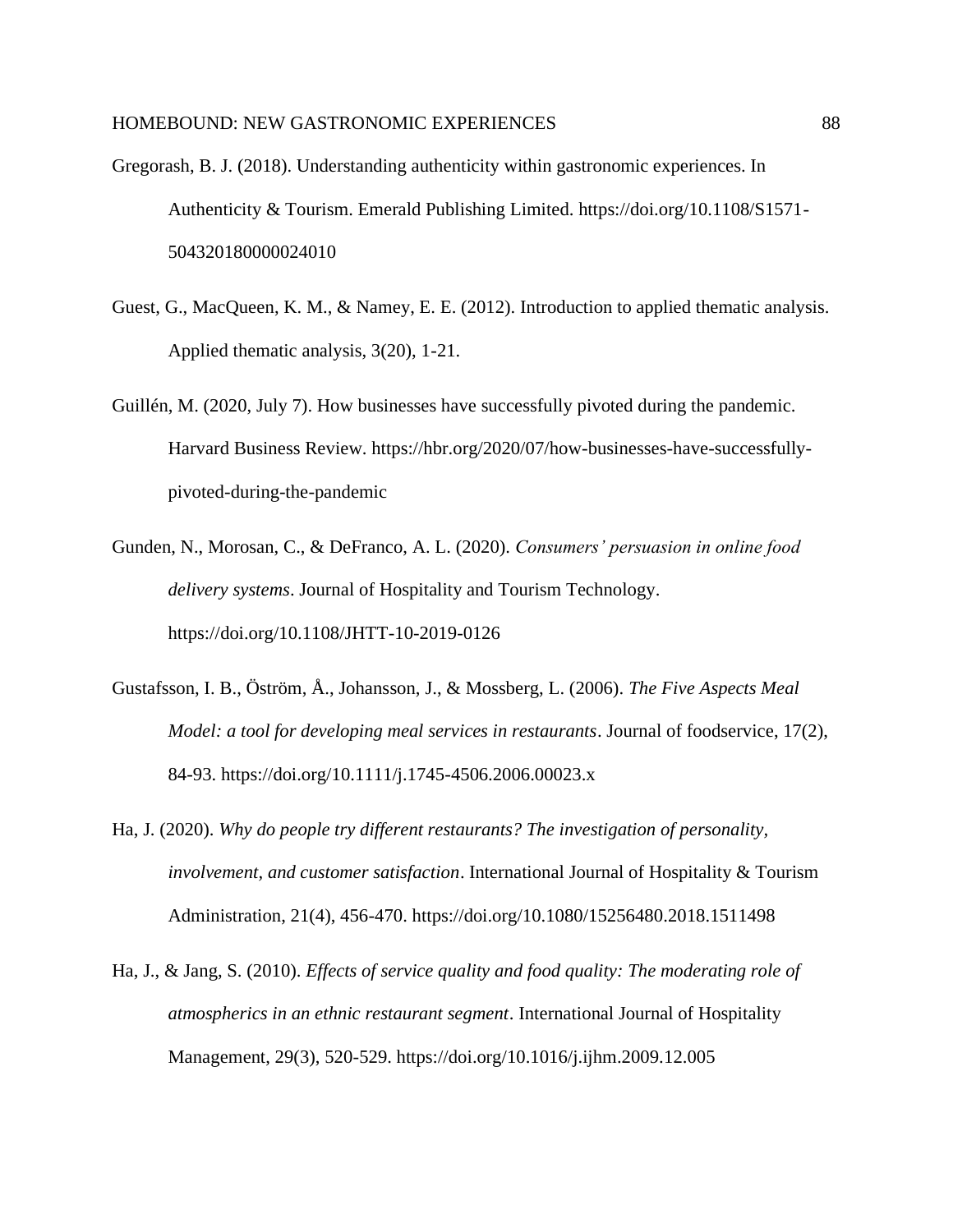- Hansen, K. V. (2005). Restaurant meal experiences from customers' perspectives: a grounded theory approach. [Doctoral dissertation]. https://www.divaportal.org/smash/get/diva2:135531/FULLTEXT01.pdf
- Hess, D. (2020). *Ghost kitchens help to maximize hotel F&B space*. Hospitality Trade Journal and Magazine Articles. [PDF]. http://hdl.handle.net/10919/101491
- Hobbs, J. E. (2020). *Food supply chains during the COVID‐19 pandemic*. Canadian Journal of Agricultural Economics/Revue canadienne d'agroeconomie, 68(2), 171-176. https://doi: 10.1111/cjag.12237
- Hum, P. (2021, September 17). How can restaurants win back staff? Ottawa labour shortage persists despite pay raises, benefits. [Website].Ottawa Citizen. https://ottawacitizen.com/news/how-can-restaurants-win-back-staff-ottawa-labourshortage-persists-despite-pay-raises-benefits
- Jackson, K., & Bazeley, P. (2019). Qualitative data analysis with NVivo. Sage.
- Jarvis, P. (1987). Meaningful and meaningless experience: Towards an analysis of learning from life. Adult education quarterly, 37(3), 164-172. https://doi.org/10.1177%2F0001848187037003004
- Kelso, A. (2020, January 2). Ghost Kitchens, AI And POS Systems: Restaurant Tech Providers Predict Top 2020 Trends. Forbes.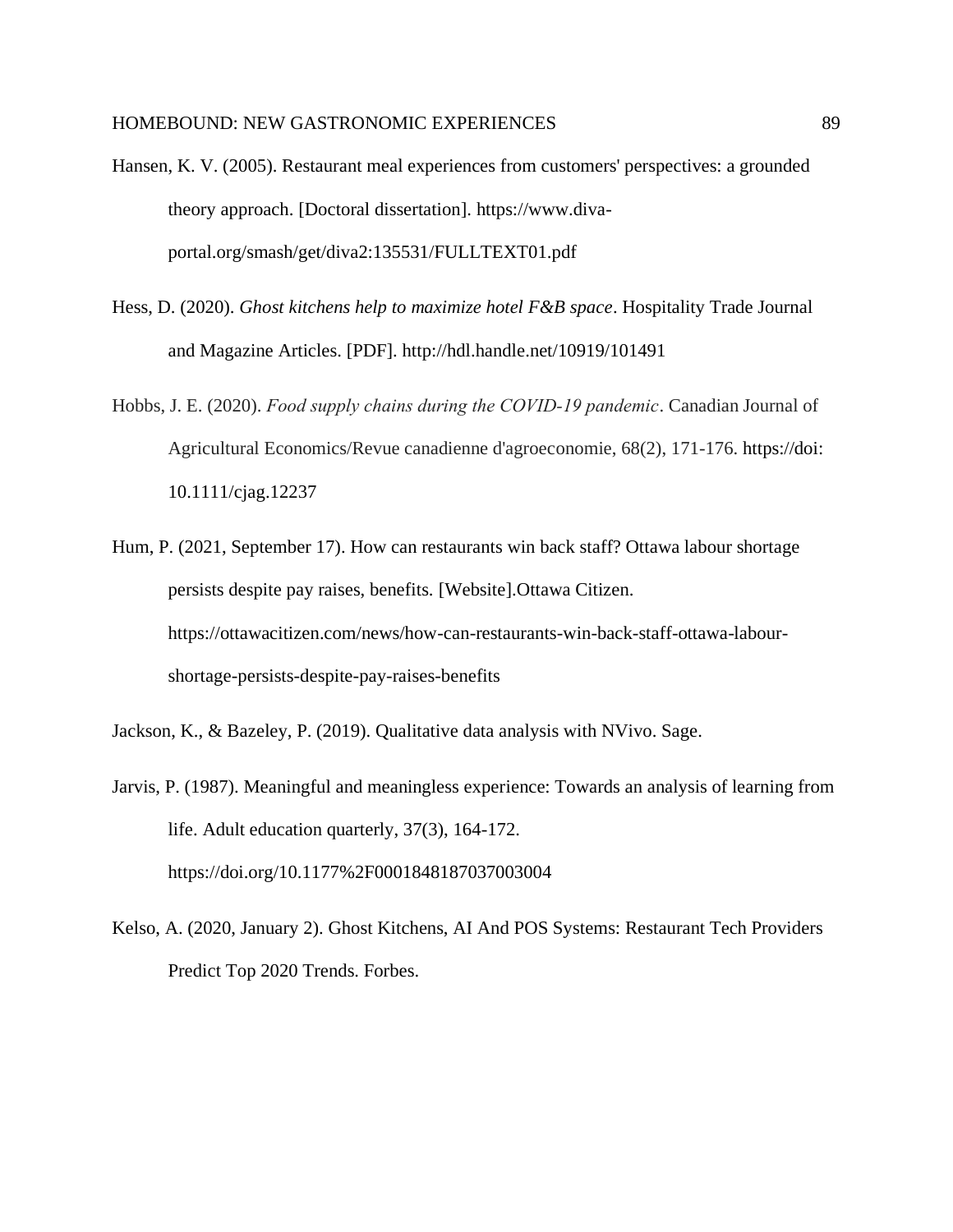- Kim, J., & Lee, J. C. (2020). *Effects of COVID-19 on preferences for private dining facilities in restaurants*. Journal of Hospitality and Tourism Management, 45, 67-70. https://doi.org/10.1016/j.jhtm.2020.07.008
- King, A. (2020, May 12). How local businesses are adapting as curbside pickup begins in Ontario | CBC news. CBC news. https://www.cbc.ca/news/canada/toronto/curbsidepickup-begins-in-ontario-1.5563951.
- Klein, D. (2020, May). Is COVID-19 going to accelerate the ghost kitchen craze? QSR magazine. [Website]. https://www.qsrmagazine.com/customer-experience/covid-19 going-accelerate-ghost-kitchen-craze
- Larue, B. (2020). *Labor issues and COVID-19*. Canadian Journal of Agricultural Economics, 68(2), 231–237. https://doi.org/10.1111/cjag.12233
- Leech, B. L. (2002). Asking questions: Techniques for semistructured interviews. PS: Political Science & Politics, 35(4), 665-668. https://doi.org/10.1017/S1049096502001129
- Li, C., Mirosa, M., & Bremer, P. (2020). Review of Online Food Delivery Platforms and their Impacts on Sustainability. Sustainability, 12(14), 5528.4 https://doi.org/10.3390/su12145528
- Lohrey, J. (n.d.). Qualitative factors to consider in restaurants. Small Business Chron.com. [Website]. https://smallbusiness.chron.com/qualitative-factors-consider-restaurants-77938.html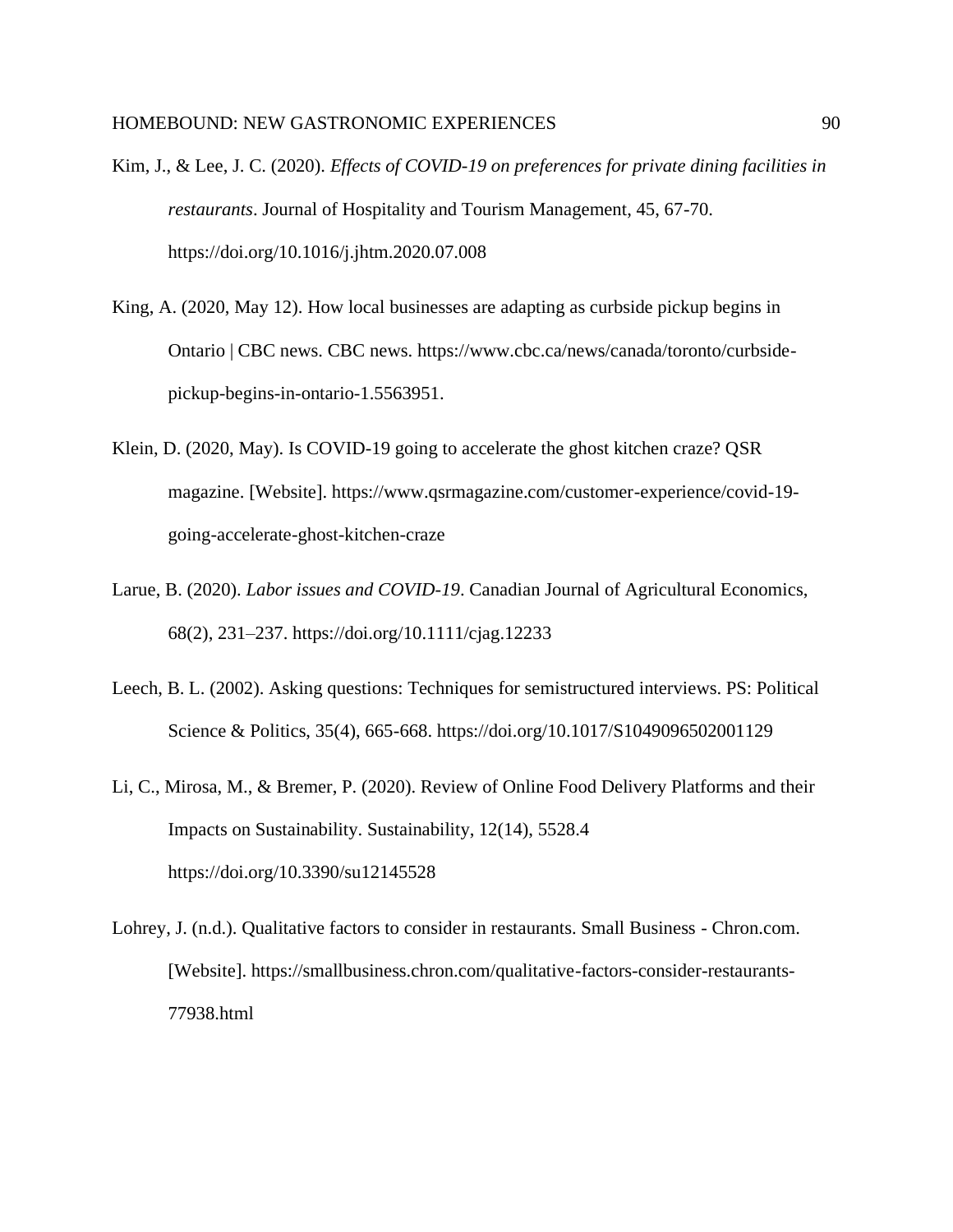- Luo, L., & Wildemuth, B. M. (2009). Semistructured interviews. Applications of social research methods to questions in information and library science, 232.
- Mohammed, R. (2020, May 26). How restaurants can survive right now. Harvard Business Review. https://hbr.org/2020/03/how-restaurants-can-survive-right-now.
- Muller, C. (2018). Restaurant Delivery: Are" ODP" the Industry's" OTA"? Part I. Boston Hospitality Review, 6(3). [PDF]. https://www.bu.edu/bhr/files/2018/10/Restaurant-Delivery-Are-the-ODP-the-Industrys-OTA-Part-I-and-II.pdf
- National. (2022). How old do you have to be to rent a car*?* National Car Rental. [Website] https://www.nationalcar.com/en/support/car-rental-faqs/age-requirements.html
- National Post. (2020, October 7). Vass Bednar: Don't get spooked by 'ghost kitchens' they may be the restaurant industry's best hope. https://nationalpost.com/opinion/vass-bednardont-get-spooked-by-ghost-kitchens-they-may-be-the-restaurant-industrys-best-hope
- Neufeld, A. (2021, May 13). Canada's restaurant industry demands sector-specific support to survive the pandemic. [Newscast Webpage]. Toronto. https://toronto.ctvnews.ca/canadas-restaurant-industry-demands-sector-specific-support-to-survive-the-pandemic-1.5426267
- Norris, C. L., Taylor Jr, S., & Taylor, D. C. (2021). Pivot! How the restaurant industry adapted during COVID-19 restrictions. International Hospitality Review. https://doi.org/10.1108/IHR-09-2020-0052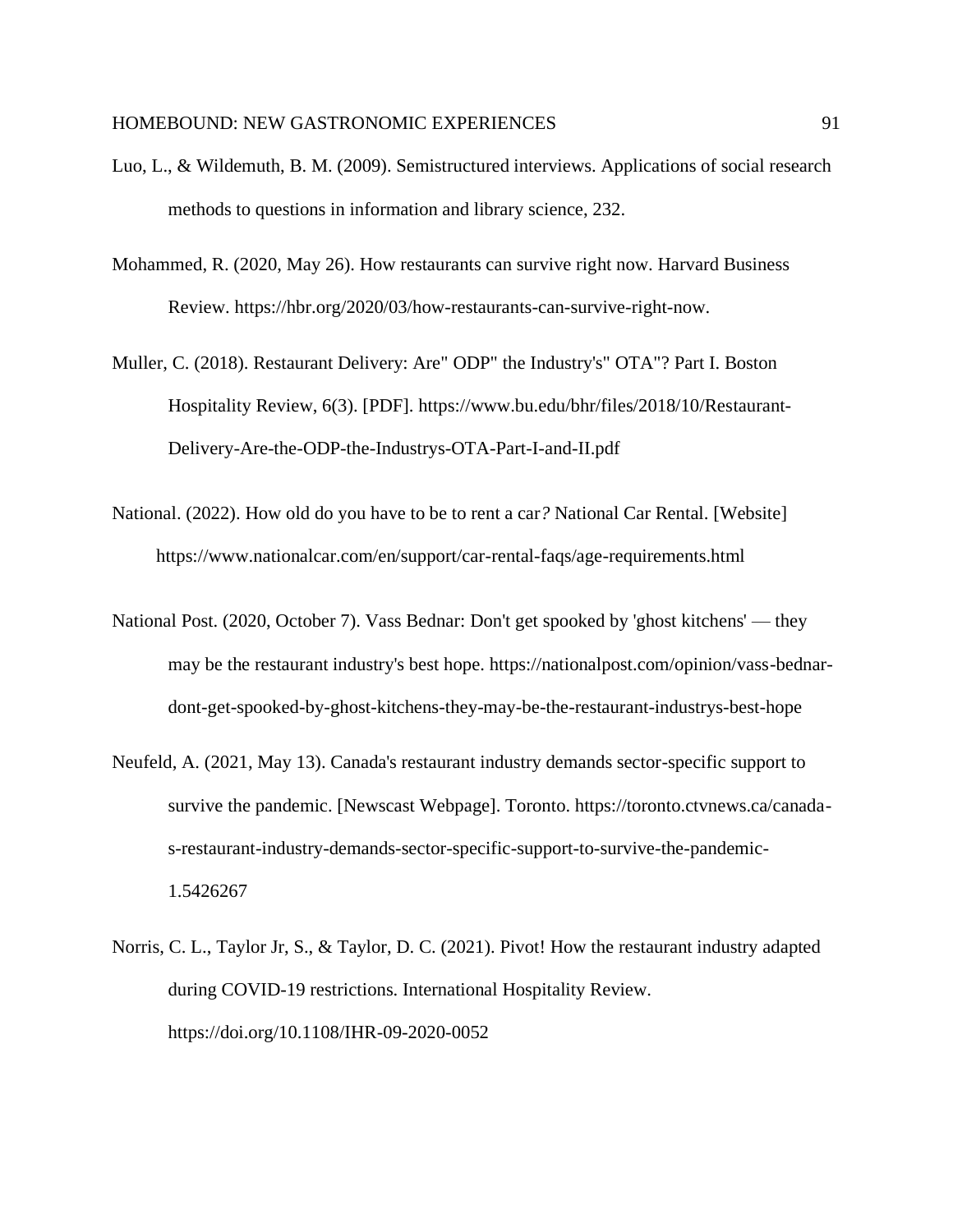Ontario. (2022, January 20). *Impaired driving*. ontario.ca. [Webpage] https://www.ontario.ca/page/impaired-driving

- Palinkas, L. A., Horwitz, S. M., Green, C. A., Wisdom, J. P., Duan, N., & Hoagwood, K. (2015). Purposeful sampling for qualitative data collection and analysis in mixed method implementation research. Administration and policy in mental health and mental health services research, 42(5), 533-544. https://doi.org/10.1007/s10488-013-0528-y
- Panse, C., Sharma, A., & Dorji, N. (2019). *Understanding consumer behaviour towards utilization of online food delivery Platforms*. Journal of Theoretical and Applied Information Technology, 97(16). http://www.jatit.org/volumes/Vol97No16/11Vol97No16.pdf
- Pathak, A. K., & Saraf, M. (2020). How Online Food Services Like Zomato-Ubereats, Swiggy are Taking Over the Offline Restaurant Services?. | http://www.ijresm.com/Vol.3\_2020/Vol3\_Iss5\_May20/IJRESM\_V3\_I5\_128.pdf
- Peistikou, M. (2021). Restaurants Industry in the Covid-19 Era: Challenge or Opportunity?. In Strategic Innovative Marketing and Tourism in the COVID-19 Era: 9th ICSIMAT Conference 2020 (p. 153). Springer Nature.
- Pine, B. J., & Gilmore, J. H. (1998). The experience economy. Harvard Business Review, 76(6), 18-23.
- Polsky, J. Y., & Garriguet, D. (2021). Eating away from home in Canada: Impact on dietary intake. https://doi.org/https://www.doi.org/10.25318/82-003-x202100800003-eng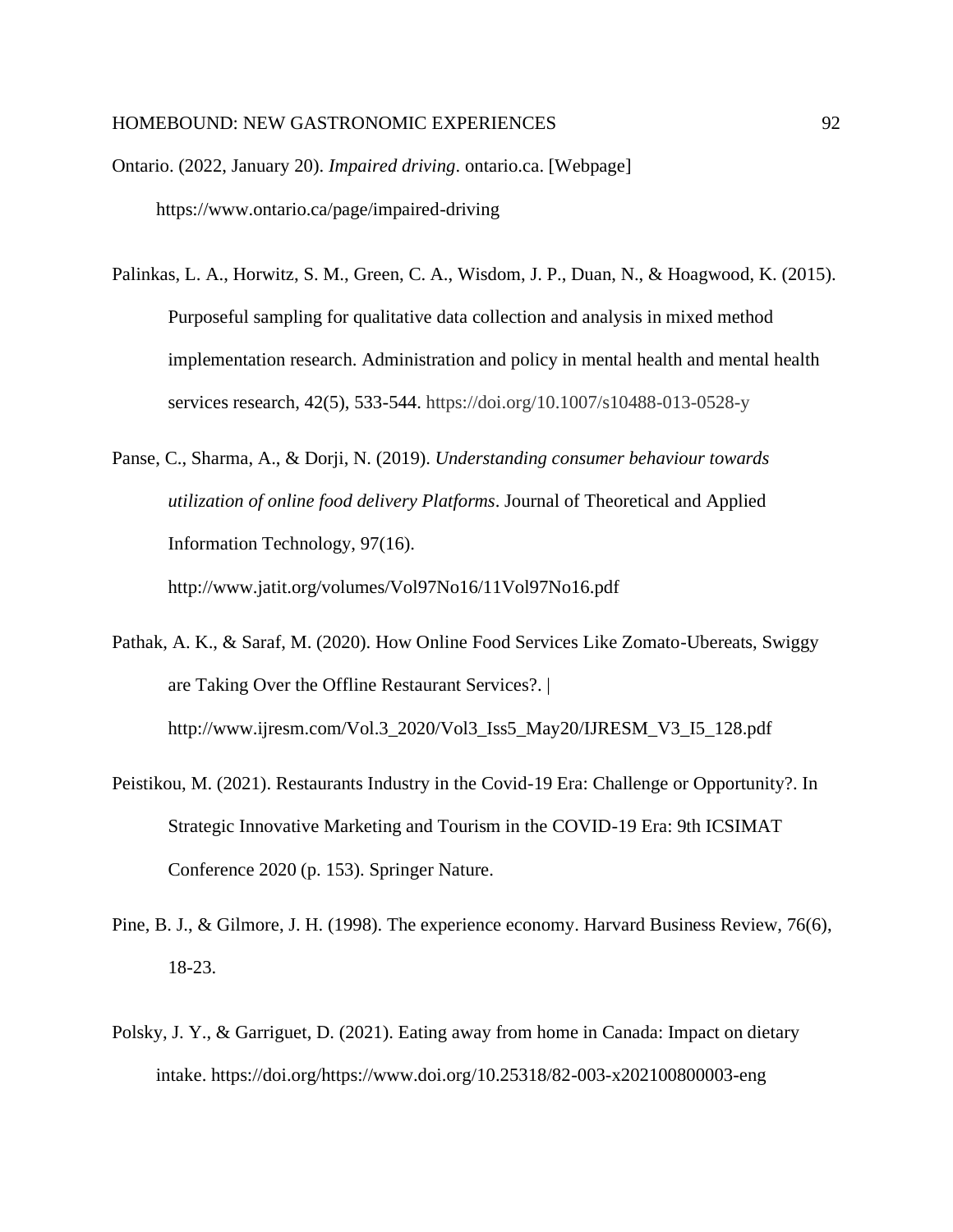- Raj, M., Sundararajan, A., & You, C. (2020). COVID-19 and digital resilience: Evidence from Uber Eats. arXiv preprint arXiv:2006.07204. [PDF]. https://arxiv.org/abs/2006.07204
- Rawson, A., Duncan, E., Jones, C. (2013, September 1). The truth about customer experience. Harvard Business Review.<https://hbr.org/2013/09/the-truth-about-customer-experience>

Rendaje, M. (2021). *18 Canadian Food Delivery Statistics*. reviewlution.ca. [Website]. https://reviewlution.ca/resources/food-delivery-statistics/

- Resendes, S. (2021, May 12). 2020 restaurant industry trends: Shaping the future of food. Restaurant Insider. [Website] https://upserve.com/restaurant-insider/restaurant-industrytrends/.
- Restaurants Canada. (2020, October 16). Restaurants need data and more immediate support to survive indoor dining closures. [Website]. https://www.restaurantscanada.org/industrynews/restaurants-need-data-and-more-immediate-support-to-survive-indoor-diningclosures/
- Restaurants Canada. (2021a). Foodservice Facts 2021. Digital Copy [PDF]. www.restaurantscanada.org
- Restaurants Canada. (2021b). Foodservice Industry Forecast 2021-2025. [PDF]. www. restaurantscanada.org
- Robson, C., & McCartan, K. (2016). *Real world research: a resource for users of social research methods in applied settings*. Wiley.

Saldana, J. (2011). Fundamentals of qualitative research. OUP USA.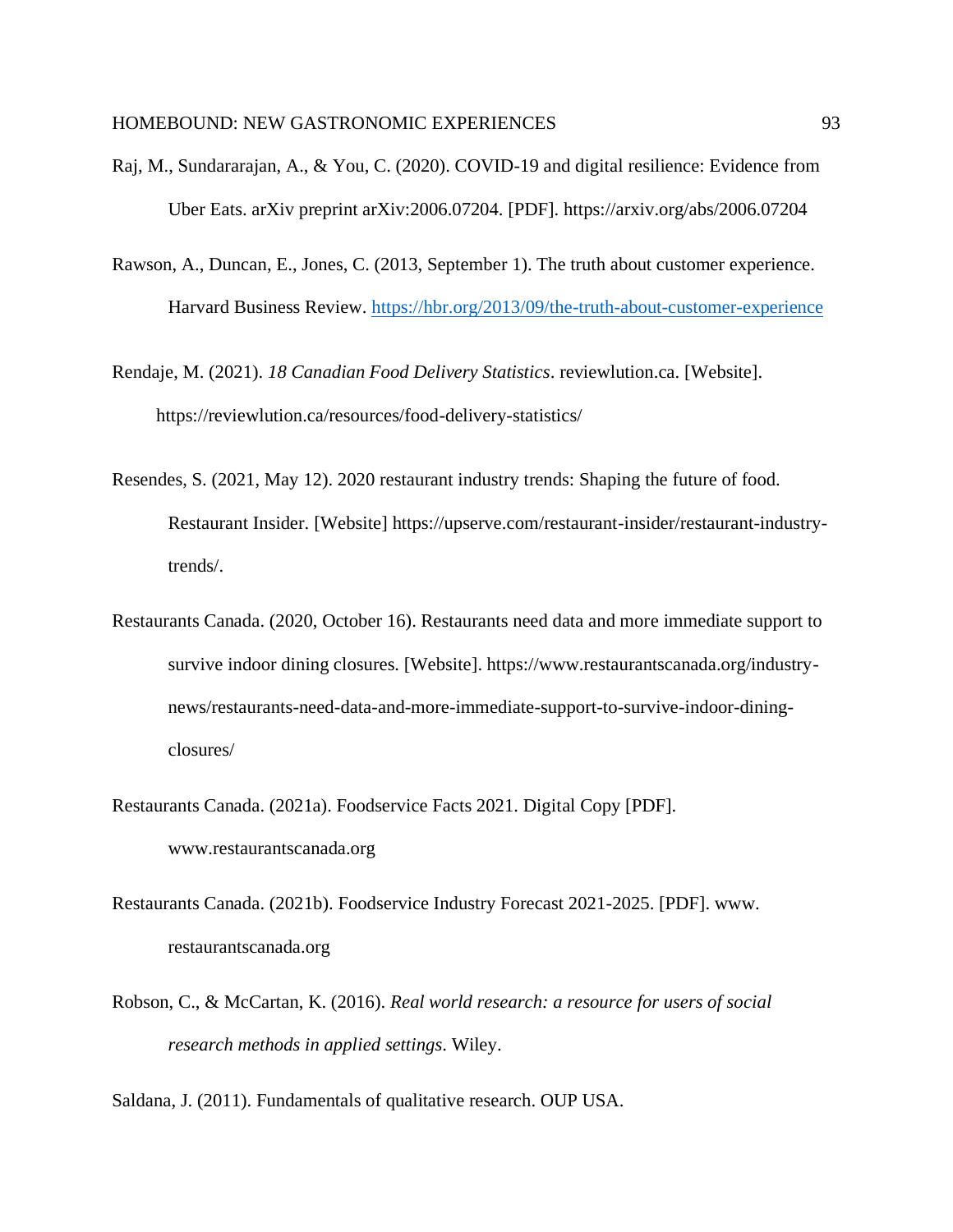- Sasson, R. (2019, January 21). Why people love to eat out in restaurants. Success Consciousness - Skills for Success, Positivity and Inner Peace. [https://www.successconsciousness.com/blog/happiness-fun/why-people-love-to-eat-out](https://www.successconsciousness.com/blog/happiness-fun/why-people-love-to-eat-out-in-restaurants/)[in-restaurants/](https://www.successconsciousness.com/blog/happiness-fun/why-people-love-to-eat-out-in-restaurants/)
- Schlosburg, A. (2011, June 6). *What is gastronomy?* Gastronomy Blog What is Gastronomy. https://sites.bu.edu/gastronomyblog/2011/06/06/what-is-gastronomy/
- See-Kwong, G., Soo-Ryue, N. G., Shiun-Yi, W., & Chong, L. (2017). *Outsourcing to online food delivery services: Perspective of F&B business owners*. The Journal of Internet Banking and Commerce, 22(2), 1-18. https://www.icommercecentral.com/openaccess/outsourcing-to-online-food-delivery-services-perspective-of-fb-businessowners.php?aid=86136
- Sims, R. (2009). Food, place and authenticity: local food and the sustainable tourism experience. https://doi.org/10.1080/09669580802359293

Singh. S. (2019, September 9). The Soon To Be \$200B Online Food Delivery Is Rapidly Changing The Global Food Industry. Forbes. https://www.forbes.com/sites/sarwantsingh/2019/09/09/the-soon-to-be-200b-online-fooddelivery-is-rapidly-changing-the-global-food-industry/?sh=30656ff4b1bc

Spiegel, M., & Tookes, H. (2020). Business restrictions and Covid-19 fatalities1. Covid Economics, 20.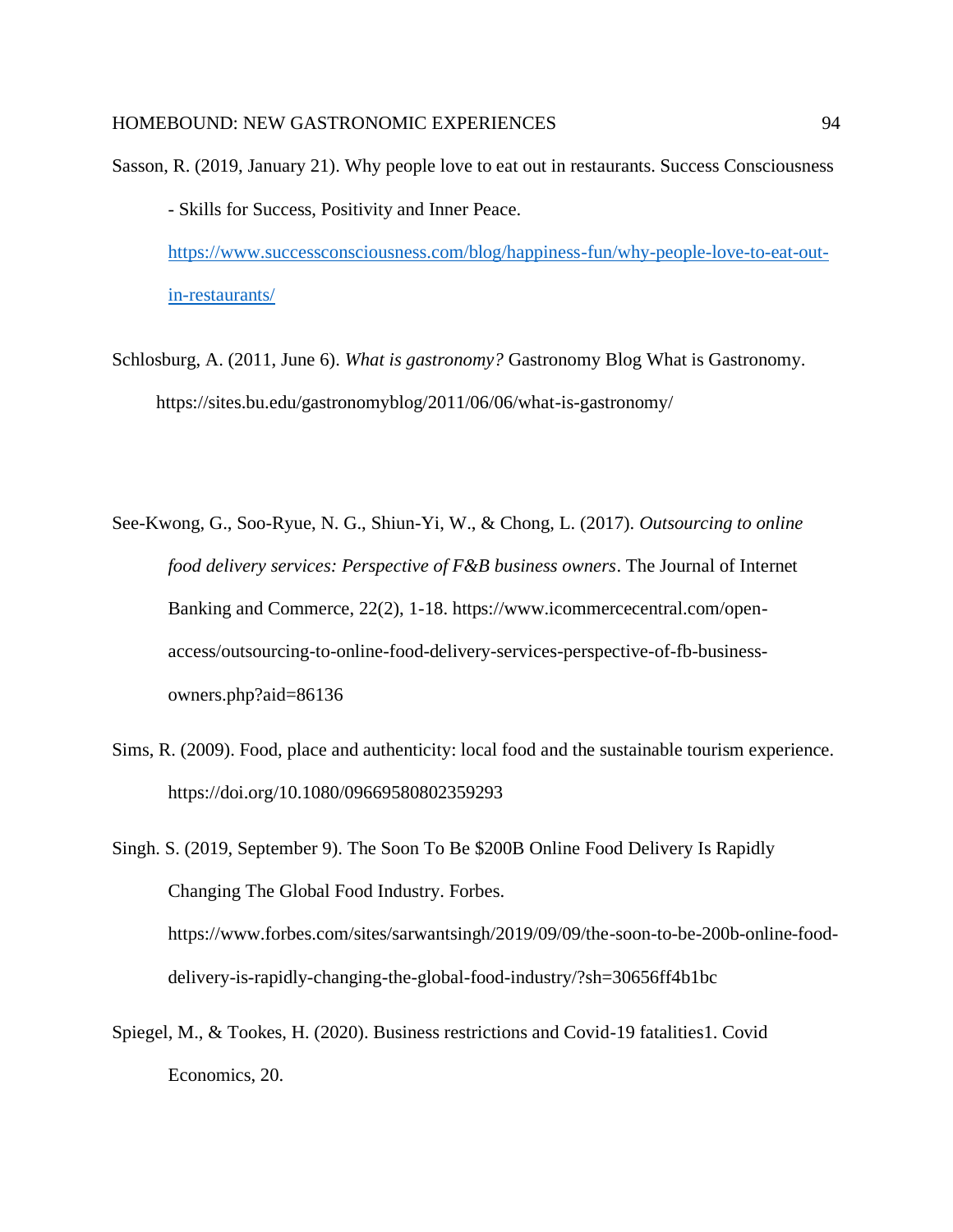https://dora.dmu.ac.uk/bitstream/handle/2086/20567/CovidEconomics56.pdf?sequence=1  $\#page=25$ 

- Spinelli, S., Masi, C., Dinnella, C., Zoboli, G. P., & Monteleone, E. (2014). How does it make you feel? A new approach to measuring emotions in food product experience. Food Quality and Preference, 37, 109-122. https://doi.org/10.1016/j.foodqual.2013.11.009
- Statistics Canada. (2021a, January 8). Labour force survey, December 2020. https://www150.statcan.gc.ca/n1/daily-quotidien/210108/dq210108a-eng.htm
- Statistics Canada. (2021b, March 18). Impact of COVID-19 on food services and drinking places, first quarter of 2021. Www150.Statcan.gc.ca. https://www150.statcan.gc.ca/n1/pub/45-28-0001/2021001/article/00010-eng.htm
- Suhartanto, D., Helmi Ali, M., Tan, K. H., Sjahroeddin, F., & Kusdibyo, L. (2019). Loyalty toward online food delivery service: the role of e-service quality and food quality. Journal of foodservice business research, 22(1), 81-97.
- Taar, J. (2014). The best culinary experience. Factors that create extraordinary eating episodes. Procedia-Social and Behavioral Sciences, 122, 145-151. https://doi.org/10.1016/j.sbspro.2014.01.1317
- Tuzovic, S., Kabadayi, S., & Paluch, S. (2021). To dine or not to dine? Collective wellbeing in hospitality in the COVID-19 era. International Journal of Hospitality Management, 95, 102892.<https://doi.org/10.1016/j.ijhm.2021.102892>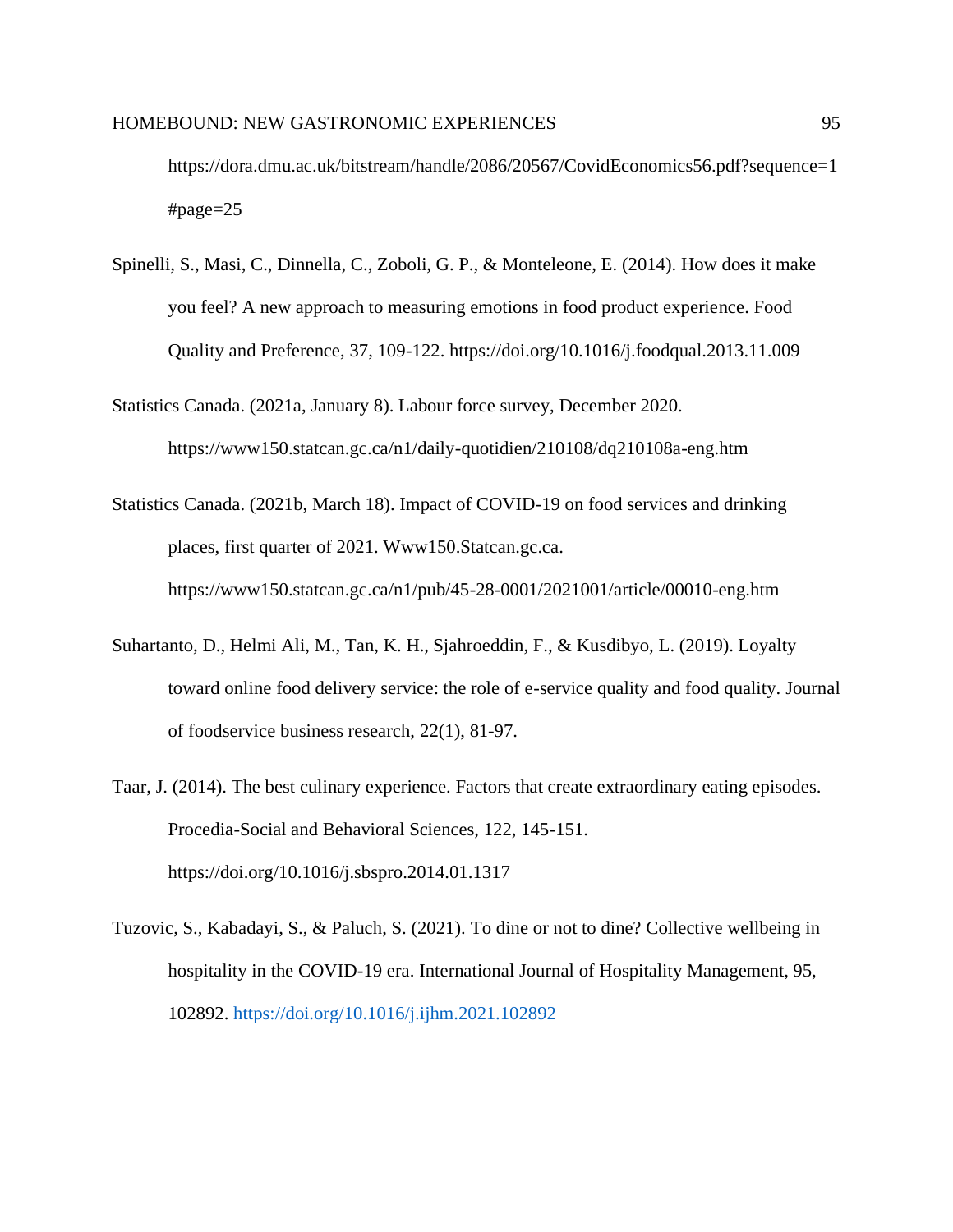- Wales, M. E. (2009). Understanding the role of convenience in consumer food choices: a review article. *SURG Journal*, *2*(2), 40-48.
- Walkowiak, M. P., Walkowiak, J. B., & Walkowiak, D. (2021). COVID-19 Passport as a Factor Determining the Success of National Vaccination Campaigns: Does It Work? The Case of Lithuania vs. Poland. *Vaccines*, *9*(12), 1498.
- Warde, A., & Martens, L. (2000). Eating out: Social differentiation, consumption and pleasure. Cambridge University Press.
- Williams, H. A., Yuan, J., & Williams Jr, R. L. (2019). *Attributes of memorable gastro-tourists' experiences*. Journal of Hospitality & Tourism Research, 43(3), 327-348. https://doi.org/10.1177%2F1096348018804621
- Yeo, V. C. S., Goh, S. K., & Rezaei, S. (2017). *Consumer experiences, attitude and behavioral intention toward online food delivery (OFD) services*. Journal of Retailing and Consumer Services, 35, 150-162. https://doi.org/10.1016/j.jretconser.2016.12.013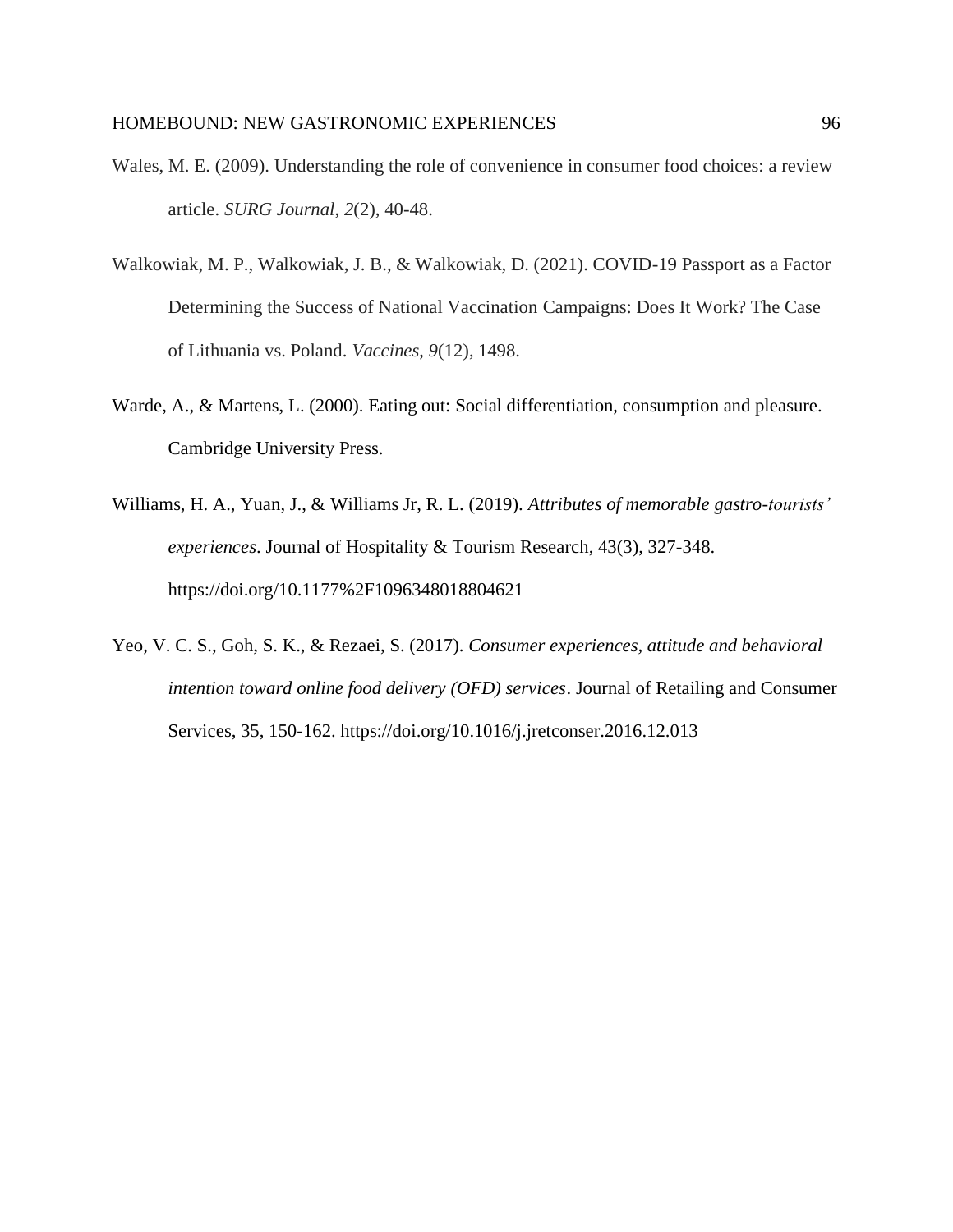# **Appendix A**



2005 Sooke Road, Victoria, BC, Canada, V9B 5Y2 / (250)391-2600 ext. 4425 / ethicalreview@royalroads.ca Traditional lands of the Xwsepsum (Esquimalt) and Lekwungen (Songhees) families

www.royalroads.ca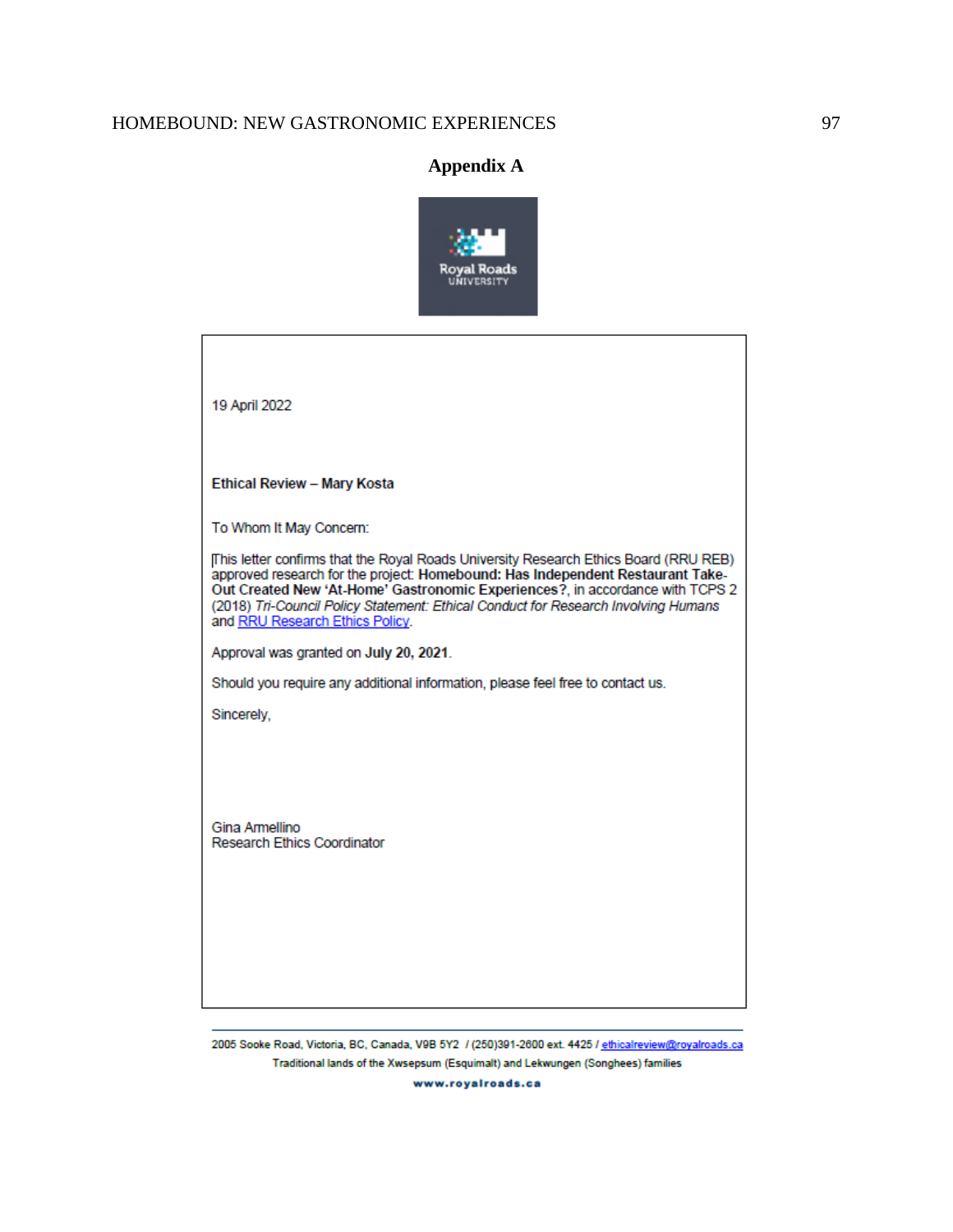## **Appendix B**

## **Research Consent Form**

My name is Mary Kosta, and you are invited to participate in my research project, Homebound: Has Independent Restaurant Take-Out Created New 'At-Home' Gastronomic Experiences?

This research project is part of the requirement for achieving a Master of Arts in Tourism Management degree at Royal Roads University. My credentials with Royal Roads University can be established by contacting my supervisor, Dr. Bill Gregorash. The research aims to identify consumer perceptions with the restaurant industry and if people will continue dining at home with restaurant-prepared meals compared to eating in a restaurant setting after the COVID-19 pandemic. You may verify the authenticity of this project by contacting my academic supervisor Dr. Bill Gregorash. Please note that your valuable ideas and opinions will appear in the report itself. However, no personal information such as your name or personally identifiable information will be used to attribute those comments to you.

Your participation will consist of being interviewed with a series of semi-structured, open-ended questions and your involvement will last approximately 30- 40 minutes. The questions will refer to dining experiences during the COVID-19 pandemic. In addition to submitting my final report to Royal Roads University in partial fulfillment for the degree of Master of Arts in Tourism Management I will also be sharing my research findings with industry professionals, independent restaurants, and hospitality academics.

The research results will be published in public outlets, including [thesis/doctoral dissertation] that will be published in RRU's Digital Archive, Pro-Quest and Library and Archives Canada. The results might also be disseminated at public and academic conferences and presentations. Participants of this study will also receive a copy of the finalized research.

While there are no foreseeable risks from participating, this research aims to help the restaurant industry and accumulate valuable data generated by your experience as consumers.

Anonymity: Interviews will be carried out virtually and recorded digitally. The information will then be summarized, in anonymous format, in the final report. Your comments will remain anonymous, unless you agree to be identified in the report.

Confidentiality: All documentation will be kept strictly confidential and no personally identifiable information will be used in the report itself.

Potential Risks: There are no social, behavioural, psychological, physical, or economic risks in collecting data in this study. Data is only related to food preferences and dining habits and will be stored only by myself therefore, this research poses minimal risk for data leakage or breach of confidentiality. Data will be kept in a password-protected personal computer. However, since we will be using US based software to conduct our interviews, data may be stored on or accessible by servers in the United States and may be subject to examination by government or law enforcement under the Patriot Act. While this likelihood is small, I am required to let you/my participants know this possible risk.

Withdrawal: Data may be withdrawn only until the finalization of the report. Data may no longer be withdrawn once it becomes part of an anonymized data set.

All data will be retained for the duration of this study and destroyed by July 01, 2022. Data will not be retained pertaining to an individual who has withdrawn at any time.

Your participation is completely voluntary. If you do choose to participate, you are free to withdraw at any time. Similarly, if you choose not to participate in this research project, this information will also be maintained in confidence. This research project has been approved by the RRU Research Ethics Board. If you have any questions regarding your rights as a research participant, please contact the Office of Research Ethics at ethicalreview@royalroads.ca; 1-250-391-2600 ext. 4425.

By replying affirmatively to this email, you are indicating your agreement to participate in this project. In doing so, you are not waiving any legal rights.

Name: (Please Print):

 $Signed:$ 

Date: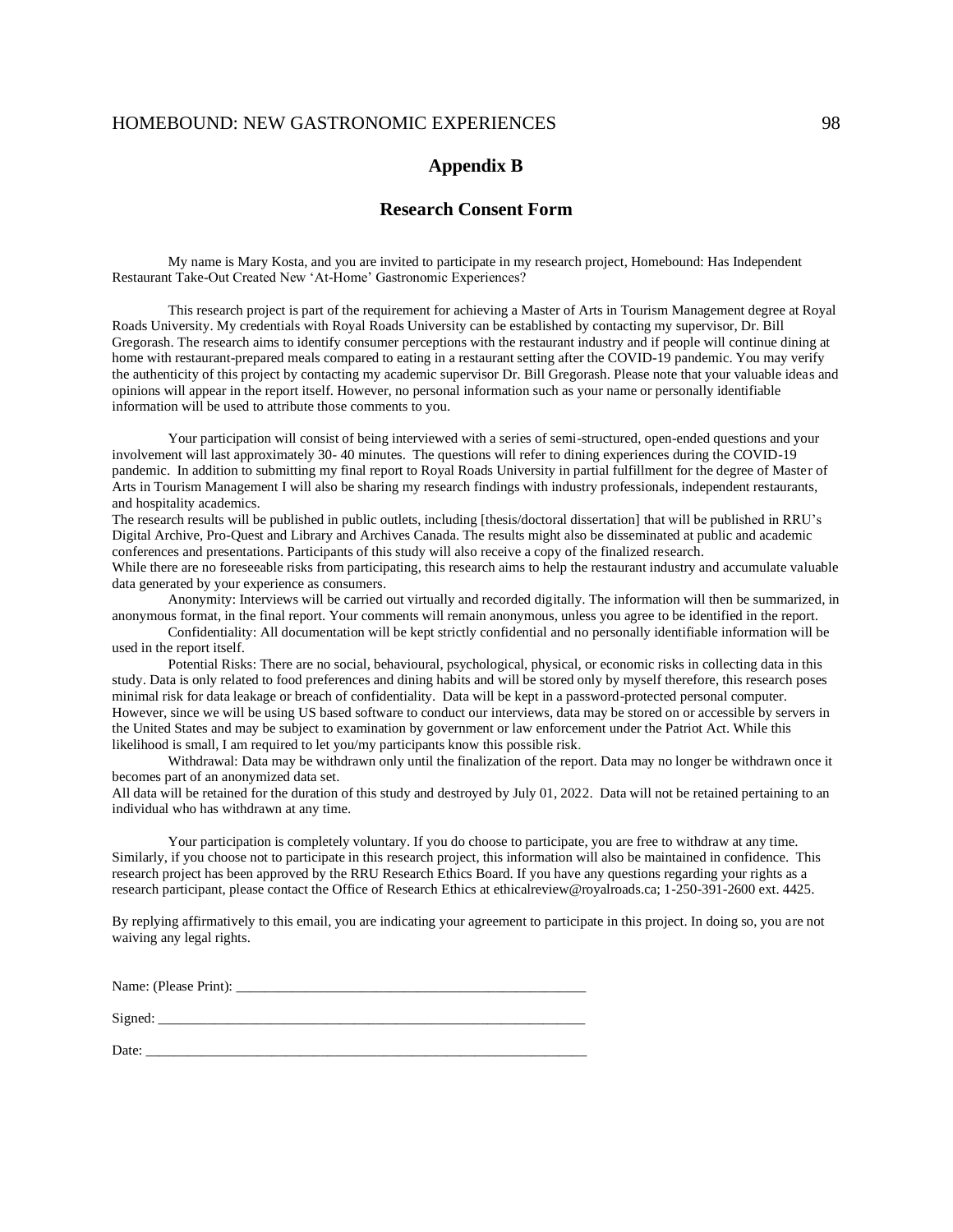# **Appendix C**

# **Advertisement for Social Media**



*Note*. This advertisement was posted on social media accounts. Interested parties willing to participate would follow the link provided and then proceed to fill out the questionnaire along with the study's consent form.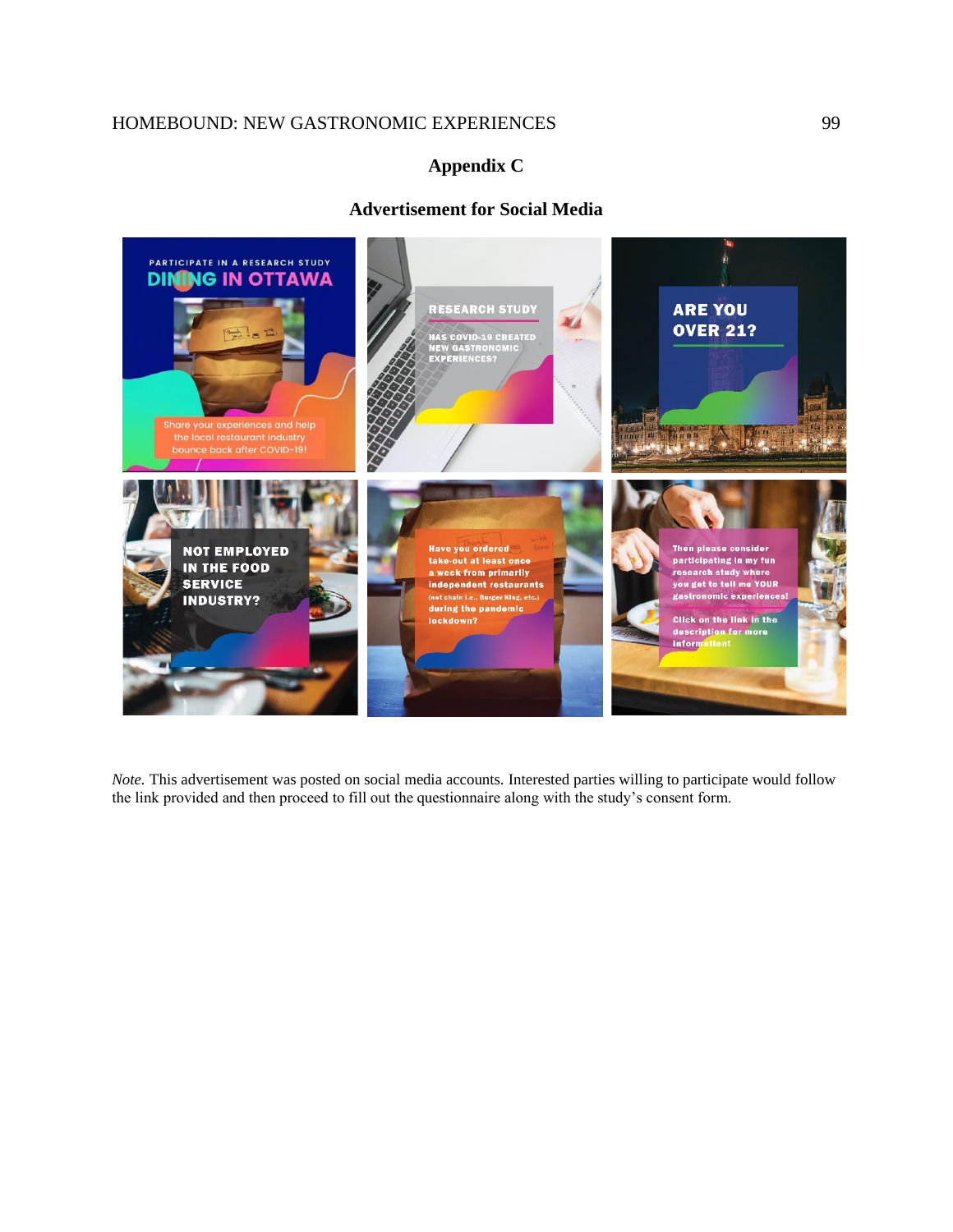# **Appendix D**

# **LETTER OF INVITATION Homebound: Has Independent Restaurant Take-Out Created New 'At-Home' Gastronomic Experiences?**

### Dear Participant**,**

I would like to invite you to be part of my research project. This project is part of the requirement for a Degree in Master of Arts in Tourism Management, at Royal Roads University. My name is Mary Kosta, and my credentials with Royal Roads University can be established by contacting Dr. Bill Gregorash.

The purpose of this study is to investigate dining experiences from a consumer's point of view. Research includes discovering perceptions and motivations among homebound diners in Ottawa before and after government lockdown measures. The aim is to generate data for the restaurant industry which could be used to better understand consumer needs and expectations during and after COVID-19. I will also be sharing my research findings with professionals in the restaurant industry and academics to validate the research.

My research project will consist of semi-structured interviews conducted virtually through Zoom or Skype which are expected to last approximately 30- 45 minutes. The interview will include questions such as:

- How has COVID-19 impacted your social and dining lifestyle?
- Describe your eating habits and dining routine before COVID-19.
- Describe your dining at home experience during COVID-19.
- What was your most frequent/ regular meal order during the pandemic and why?
- How do you feel about restaurants operating at full capacity post COVID-19?

Your name was chosen as a prospective participant because of your interest in my research study. If you would like to participate in this project, please contact me to book an interview time that is convenient for you:

For more information regarding potential and anticipated risks, confidentiality, anonymity, and procedures of withdrawal, please review the detailed information outlined in the **Research Consent Form**.

Sincerely,

Mary Kosta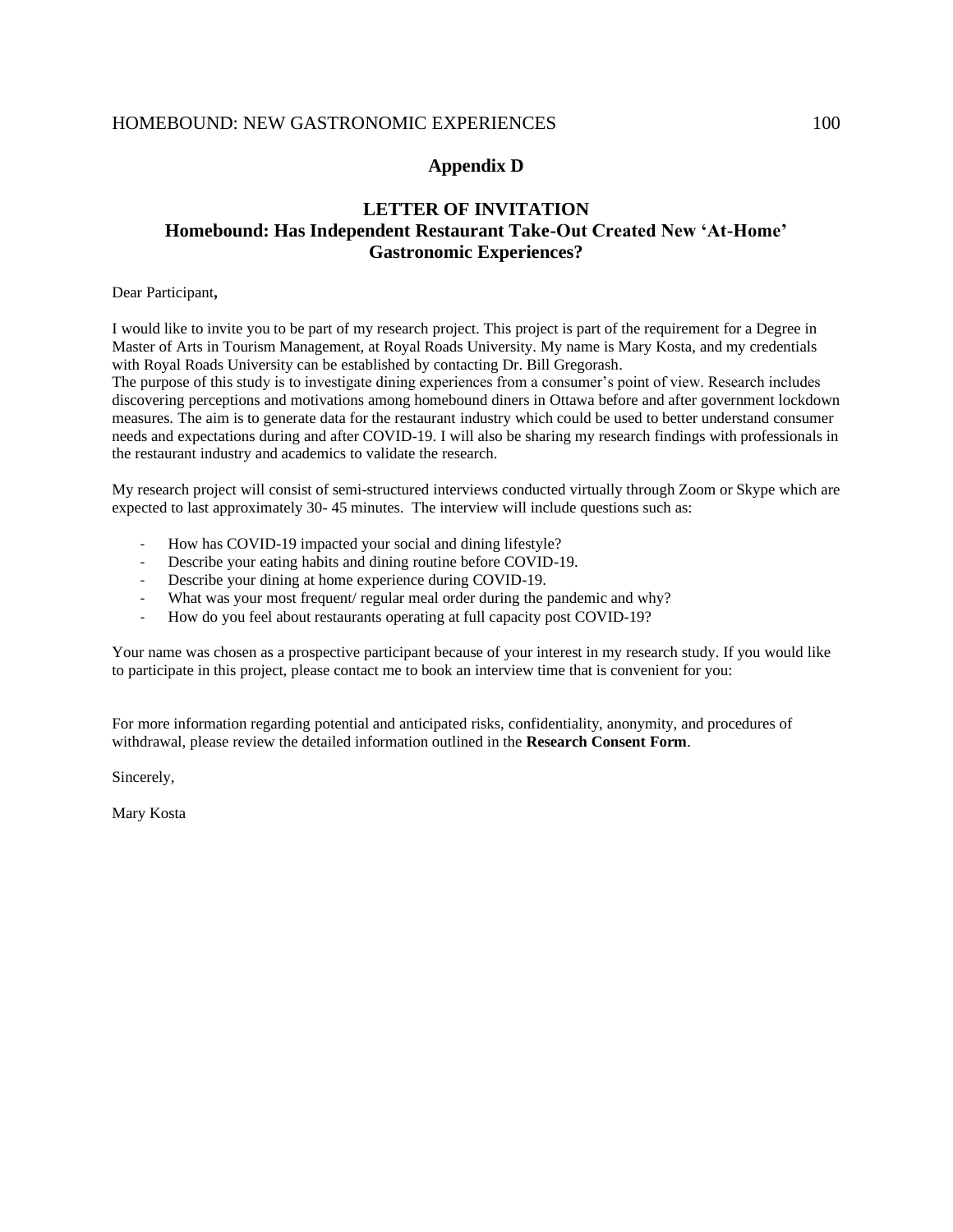# **Appendix E**

#### **Interview Preamble:**

"Throughout this interview, when the word 'take-out' is used I am referring to food & beverage consumed from an independent restaurant that has been either delivered or picked up. We are not talking about franchise/chain restaurant experiences"

#### **Section 1: Broad questions- Icebreakers**

- **1. How many people live in your household and who prepares the meals in your family?**
- **2. In your words, how important is having a meal with your family and friends?**
- **3. Do you order take-out? Why?**
- 4. Describe the process of ordering and eating a take-out meal in your household.
	- Who makes the decision?
	- Does it have to be an occasion for ordering take out?
- **5. How frequently did you dine in restaurants before COVID-19?** 
	- (Probing Questions if positive answer):
	- For what reasons did you choose to dine in restaurants?
	- What aspects of eating in a restaurant made the dining experience memorable for you (before COVID-
	- 19)?
	- (Probing questions if negative):
	- What are your preferred dining methods, do you enjoy mostly eating in restaurants, take out/ delivery or cooking at home? Why?
	- How often do you cook at home?
	- How often do you order take out? ...
	- What is the motivation for take-out?

## **Section 2: Grand tour questions - Dining Experiences during COVID-19**

- *6.* **When COVID restrictions came to place, were you able to maintain/ continue your dining regime?** *(If participant says yes, read through green and yellow successively. If no, go only to yellow)* (Probing if positive answer):
	- -How did restaurant closures and dining-in restrictions affect your eating habits?
	- Who did you dine with?
	- -Was it an occasion?
	- -How did you feel during dining?
	- -Did you feel comfortable being in a restaurant setting?
	- -Was the overall experience as expected?
	- (Probing questions if negative):
	- If COVID restrictions negatively affected your eating out habits, did you try other ways to maintain your lifestyle?
	- Why not?
- **7. How does your take-out experience compare to a dining experience in restaurants?**
- **8. After restrictions ease, do you believe that your habits will change too? Why?** 
	- What is your impression of independent restaurants compared to franchise/chain?
		- Why do you order take out from independent restaurants?
		- Does any previous history with restaurants factor in your preferences?
		- Have your feelings changed towards restaurants you used to frequent before Covid?
- **9. What values play a role in deciding to get take-out vs going out to a restaurant during Covid?**

*(Answers can be convenience, ease, safety, price et.)*

- **10. Describe your experience of having take-out meals at home during the pandemic and how you feel?**
- **11. On average, how many times a week did you order take-out from an independent restaurant during lockdown?**
- **12. Since the re-opening of restaurants, have you dined in a restaurant?**
	- -Was it an Indoor experience?
		- Was it a Patio experience?
		- *-*Describe your experience.

(Probing if negative answer-What are your reasons for not dining out?

- 13. Compare your take-out experiences to restaurant dining experiences. Which do you prefer and why?
	- -Would your preferences change if there were friends or family involved?